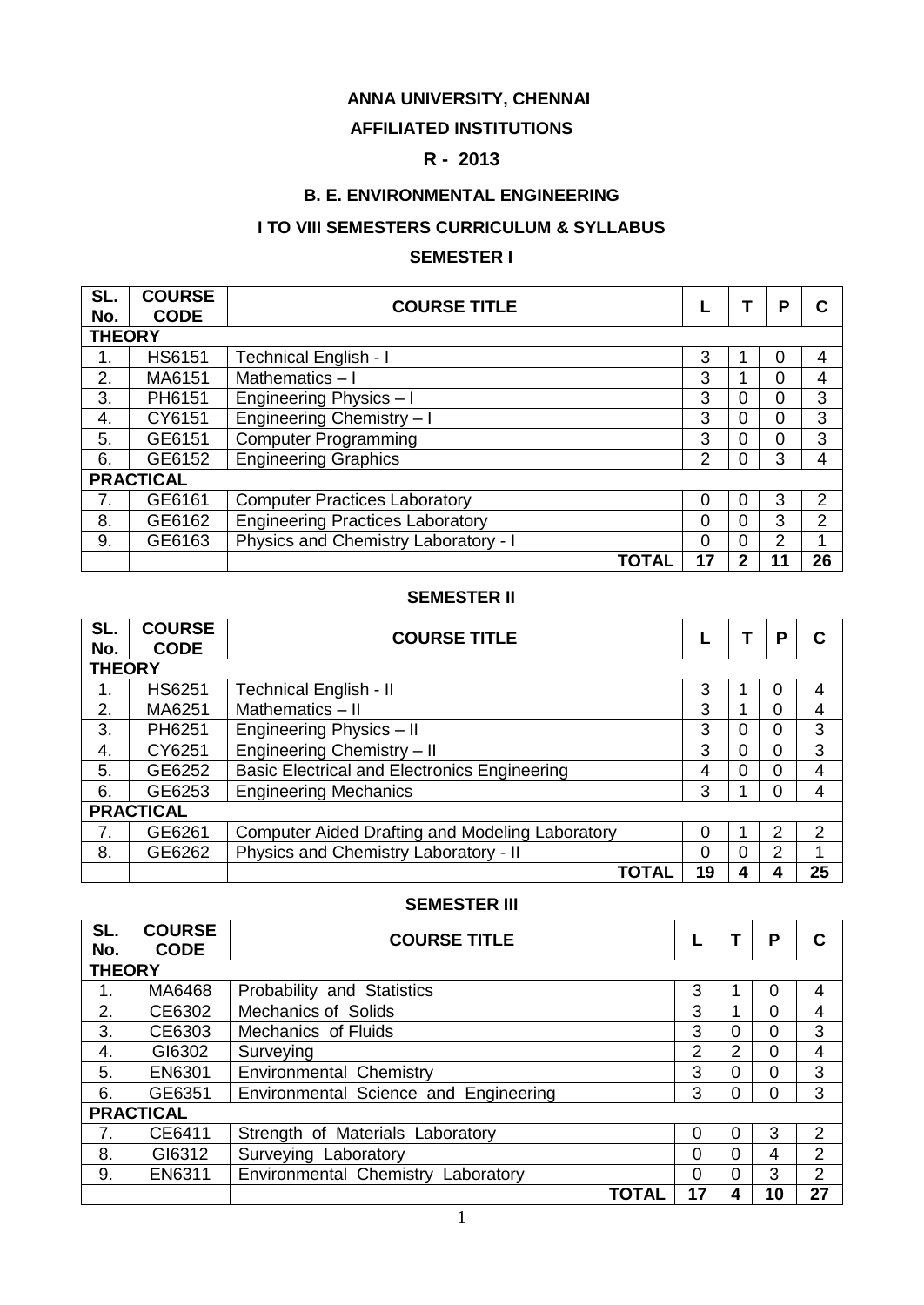## **SEMESTER IV**

| SL.<br>No.    | <b>COURSE</b><br><b>CODE</b> | <b>COURSE TITLE</b>                       |    |   | Р              |                |
|---------------|------------------------------|-------------------------------------------|----|---|----------------|----------------|
| <b>THEORY</b> |                              |                                           |    |   |                |                |
|               | CE6401                       | <b>Construction Materials</b>             | 3  | 0 | 0              | 3              |
| 2.            | CE6453                       | Soil Mechanics and Foundation Engineering | 3  | 0 | 0              | 3              |
| 3.            | CE6458                       | Applied Hydraulics and Fluid Machines     | 3  | 0 | 0              | 3              |
| 4.            | EN6401                       | <b>Environmental Microbiology</b>         | 3  | 0 | $\overline{0}$ | 3              |
| 5.            | EN6402                       | Water Supply Engineering                  | 3  | 0 | 0              | 3              |
| 6.            | CE6469                       | <b>Basic Structural Analysis</b>          | 3  | 0 | 0              | 3              |
|               | <b>PRACTICAL</b>             |                                           |    |   |                |                |
| 7.            | CE6412                       | <b>Hydraulic Engineering Laboratory</b>   | 0  | 0 | 3              | $\mathfrak{p}$ |
| 8.            | EN6411                       | Microbiology Laboratory                   | 0  | 0 | 3              | $\overline{2}$ |
|               |                              | TOTAL                                     | 18 | 0 | 6              | 22             |

### **SEMESTER V**

| SL.<br>No.    | <b>COURSE</b><br><b>CODE</b> | <b>COURSE TITLE</b>                                    |    |   | P        |                |
|---------------|------------------------------|--------------------------------------------------------|----|---|----------|----------------|
| <b>THEORY</b> |                              |                                                        |    |   |          |                |
|               | EN6501                       | Municipal Solid Waste Management                       | 3  | 0 | $\Omega$ | 3              |
| 2.            | EN6502                       | Air and Noise Pollution Control                        | 3  | 0 | 0        | 3              |
| 3.            | EN6503                       | <b>Environmental Policy and Legislations</b>           | 3  | 0 | 0        | 3              |
| 4.            | <b>EN6504</b>                | <b>Basic Structural Design</b>                         | 2  | 0 | 3        | 4              |
| 5.            | CE6567                       | <b>Hydrology and Water Resources Engineering</b>       | 3  | 0 | 0        | 3              |
| 6.            | <b>EN6505</b>                | Occupational Hazards and Industrial safety             | 3  | 0 | 0        | 3              |
|               | <b>PRACTICAL</b>             |                                                        |    |   |          |                |
| 7.            | EN6511                       | Air and Noise Pollution Laboratory                     | 0  | 0 | 3        | $\mathfrak{p}$ |
| 8.            | GE6674                       | <b>Communication and Soft skills- Laboratory Based</b> | 0  | 0 | 4        | $\overline{2}$ |
|               |                              | TOTAL                                                  | 17 | 0 | 10       | 23             |

### **SEMESTER VI**

| SL.<br>No.    | <b>COURSE</b><br><b>CODE</b> | <b>COURSE TITLE</b>                          |    |                | Ρ |                |
|---------------|------------------------------|----------------------------------------------|----|----------------|---|----------------|
| <b>THEORY</b> |                              |                                              |    |                |   |                |
|               | EN6601                       | <b>Wastewater Engineering</b>                | 3  | 0              | 0 | 3              |
| 2.            | EN6602                       | Environmental Instrumentation                | 3  | 0              | 0 | 3              |
| 3.            | EN6603                       | GIS For Environmental Engineering            | 3  | $\overline{0}$ | 0 | 3              |
| 4.            | MG6851                       | Principles of Management                     | 3  | 0              | 0 | 3              |
| 5.            | EN6604                       | Cleaner Production                           | 3  | 0              | 0 | 3              |
| 6.            |                              | Elective I                                   | 3  | $\overline{0}$ | 0 | 3              |
|               | <b>PRACTICAL</b>             |                                              |    |                |   |                |
|               | EN6611                       | Environmental Instrumentation Laboratory     | 0  | 0              | 3 | 2              |
| 8.            | EN6612                       | Environmental Engineering Design and Drawing | 0  | $\overline{0}$ | 3 | $\overline{2}$ |
| 9.            | EN6613                       | GIS.<br>Laboratory                           | 0  | $\overline{0}$ | 3 | $\overline{2}$ |
|               |                              | <b>TOTAL</b>                                 | 18 | $\bf{0}$       | 9 | 24             |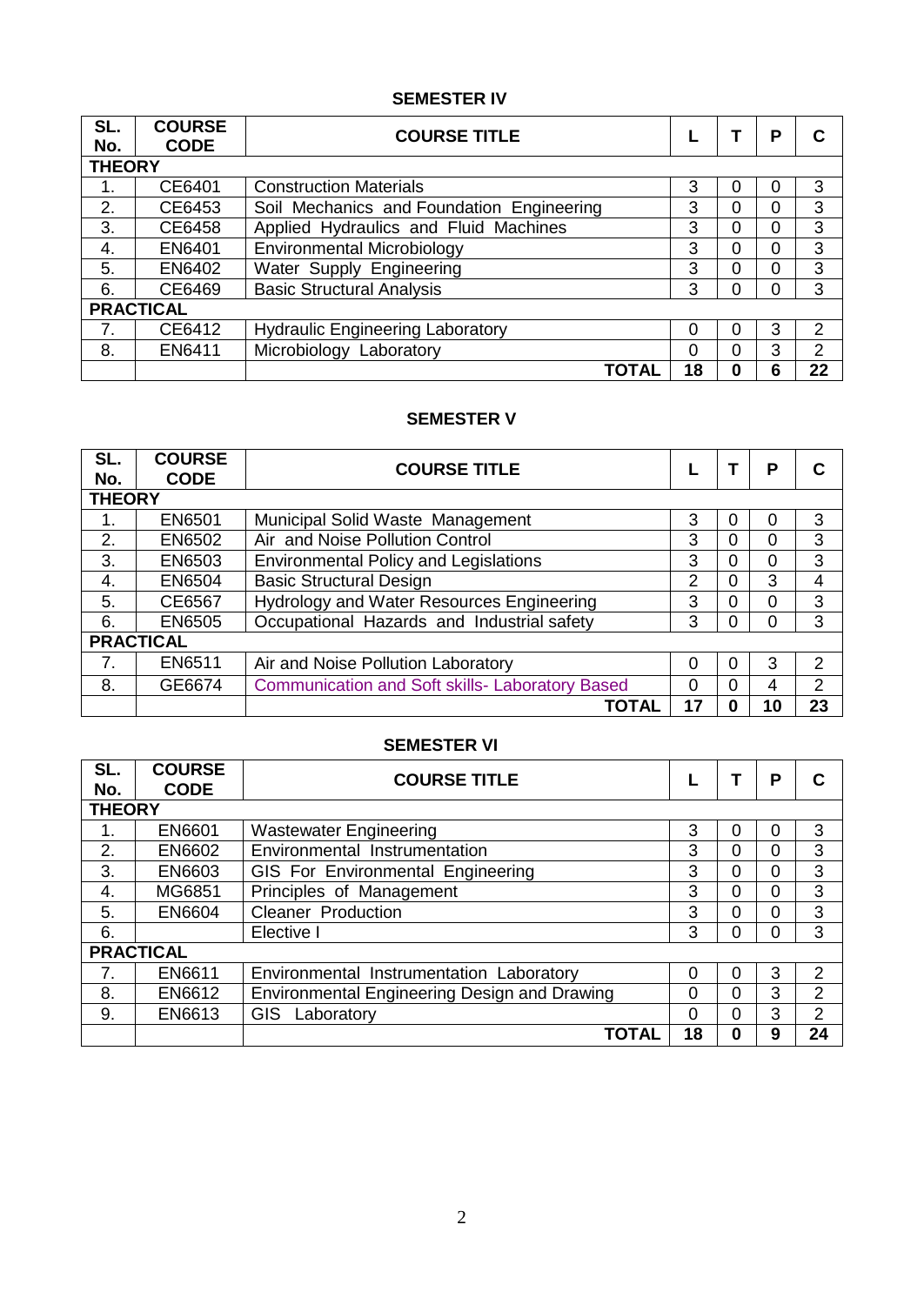### **SEMESTER VII**

| SL.<br>No.    | <b>COURSE</b><br><b>CODE</b> | <b>COURSE TITLE</b>                            |    |   | Ρ | C              |
|---------------|------------------------------|------------------------------------------------|----|---|---|----------------|
| <b>THEORY</b> |                              |                                                |    |   |   |                |
| 1.            | EN6701                       | Sustainable Development                        | 3  | 0 | 0 | 3              |
| 2.            | EN6702                       | Design of Environmental Engineering Structures | 3  | 0 | 0 | 3              |
| 3.            | EN6703                       | Hazardous Waste Management                     | 3  | 0 | 0 | 3              |
| 4.            | EN6704                       | Industrial Waste Management                    | 3  | 0 | 0 | 3              |
| 5.            |                              | Elective II                                    | 3  | 0 | 0 | 3              |
| 6.            |                              | Elective III                                   | 3  | 0 | 0 | 3              |
|               | <b>PRACTICAL</b>             |                                                |    |   |   |                |
| 7.            | EN6711                       | Plant Layout Design                            | 0  | 0 | 3 | 2              |
| 8.            | CE6611                       | Environmental Engineering Laboratory           | 0  | 0 | 3 | $\overline{2}$ |
| 9.            | EN6712                       | Industrial Safety Laboratory                   | 0  | 0 | 3 | 2              |
|               |                              | <b>TOTAL</b>                                   | 18 | 0 | 9 | 24             |

#### **SEMESTER VIII**

| SL.<br>No.    | <b>COURSE</b><br><b>CODE</b> | <b>COURSE TITLE</b>                    |   |   | D  |    |
|---------------|------------------------------|----------------------------------------|---|---|----|----|
| <b>THEORY</b> |                              |                                        |   |   |    |    |
| 1.            | EN6801                       | <b>Environmental Impact Assessment</b> | 3 | O | 0  | 3  |
| 2.            |                              | Elective IV                            | 3 | 0 | 0  | 3  |
| 3.            |                              | Elective V                             | 3 |   | 0  | 3  |
|               | <b>PRACTICAL</b>             |                                        |   |   |    |    |
| 4.            | EN6811                       | <b>Project Work</b>                    | 0 |   | 12 | 6  |
|               |                              | <b>TOTAL</b>                           | 9 | 0 | 12 | 15 |

## **TOTAL NO OF CREDITS:186**

#### **ELECTIVE LIST**

| SL.                | <b>COURSE</b> | <b>COURSE TITLE</b>                               |   |          | Р        | C |  |
|--------------------|---------------|---------------------------------------------------|---|----------|----------|---|--|
| No.                | <b>CODE</b>   |                                                   |   |          |          |   |  |
|                    |               | <b>ELECTIVE I</b>                                 |   |          |          |   |  |
| 1.                 | EN6001        | <b>Wealth from Waste</b>                          | 3 | $\Omega$ | 0        | 3 |  |
| 2.                 | EN6002        | <b>Green Building Design</b>                      | 2 | $\Omega$ | 2        | 3 |  |
| 3.                 | EN6003        | Process Safety and Loss Prevention                | 3 | $\Omega$ | $\Omega$ | 3 |  |
| 4.                 | <b>EN6004</b> | <b>Wind Power Engineering</b>                     | 3 | 0        | $\Omega$ | 3 |  |
| <b>ELECTIVE II</b> |               |                                                   |   |          |          |   |  |
| 5.                 | <b>EN6005</b> | <b>Water Power Engineering</b>                    | 3 | $\Omega$ | $\Omega$ | 3 |  |
| 6.                 | <b>EN6006</b> | <b>Tidal Engineering</b>                          | 3 | $\Omega$ | $\Omega$ | 3 |  |
| 7.                 | <b>EN6007</b> | Climate change                                    | 3 | $\Omega$ | $\Omega$ | 3 |  |
| 8.                 | <b>EN6008</b> | <b>Groundwater Contamination</b>                  | 3 | 0        | $\Omega$ | 3 |  |
|                    |               | <b>ELECTIVE III</b>                               |   |          |          |   |  |
| 9.                 | <b>EN6009</b> | Epidemiology and Control of Communicable Diseases | 3 | $\Omega$ | $\Omega$ | 3 |  |
| 10.                | EN6010        | Low Carbon Economy                                | 3 | $\Omega$ | $\Omega$ | 3 |  |
| 11.                | EN6011        | <b>Urban and Rural Sanitation</b>                 | 3 | $\Omega$ | $\Omega$ | 3 |  |
| 12.                | EN6012        | Urban and Rural Planning                          | 3 | $\Omega$ | $\Omega$ | 3 |  |
| 13.                | EN6013        | Solar Energy                                      | 3 | 0        | 0        | 3 |  |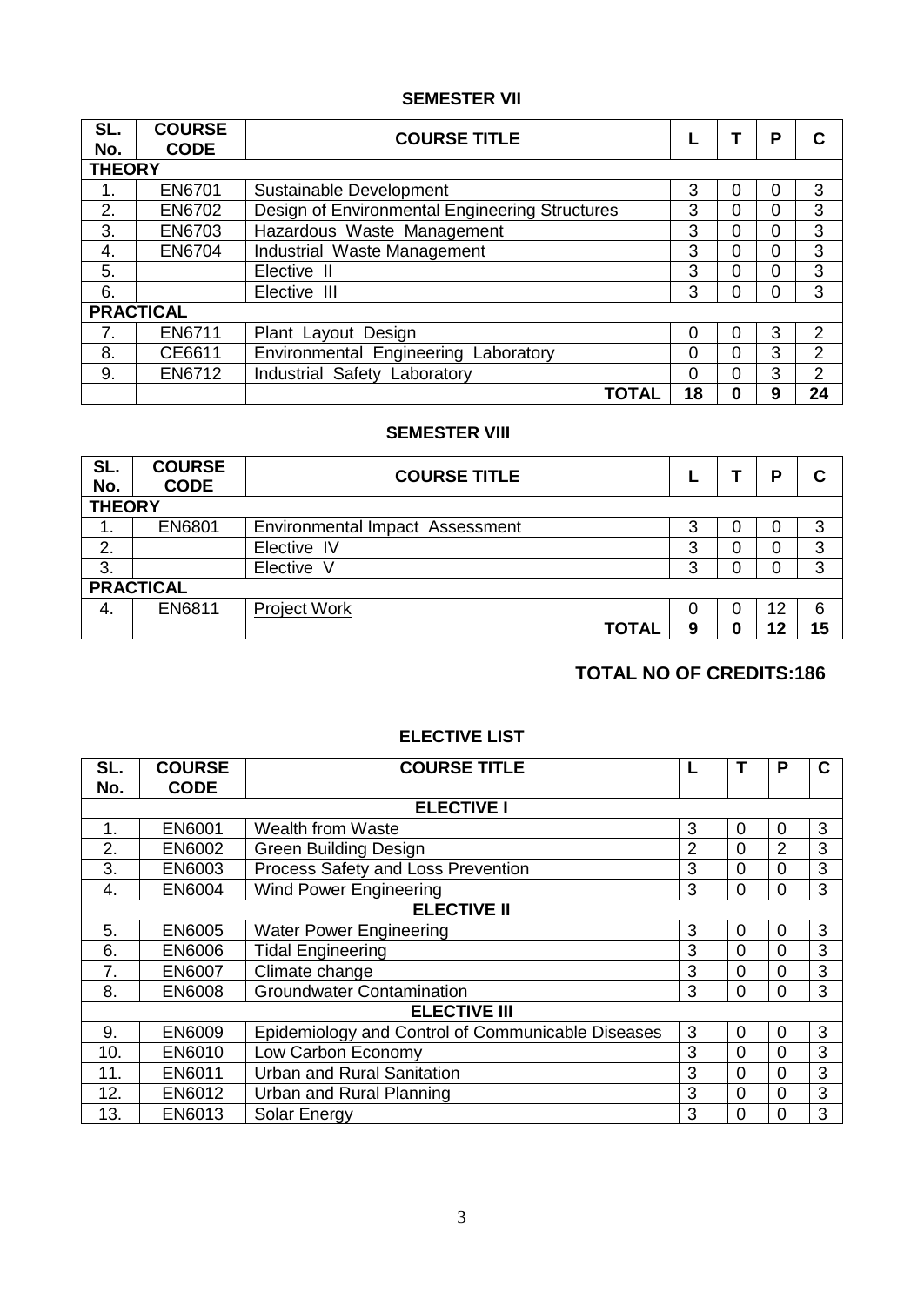| <b>ELECTIVE IV</b> |                   |                                                        |   |          |          |   |  |
|--------------------|-------------------|--------------------------------------------------------|---|----------|----------|---|--|
| 14.                | EN6014            | Space Technology And Waste Disposal                    | 3 | $\Omega$ | 0        | 3 |  |
| 15.                | EN6015            | <b>Climatology and Meteorology</b>                     | 3 | $\Omega$ | $\Omega$ | 3 |  |
| 16.                | EN6016            | Site Assessment and Remediation                        | 3 | $\Omega$ | 0        | 3 |  |
| 17.                | <b>EN6017</b>     | <b>Nuclear Energy</b>                                  | 3 | $\Omega$ | $\Omega$ | 3 |  |
| 18.                | GE6083            | <b>Disaster Management</b>                             | 3 | $\Omega$ | $\Omega$ | 3 |  |
|                    | <b>ELECTIVE V</b> |                                                        |   |          |          |   |  |
| 19.                | GE6757            | <b>Total Quality Management</b>                        | 3 | $\Omega$ | 0        | 3 |  |
| 20.                | EN6018            | <b>Coastal Zone Management</b>                         | 3 | $\Omega$ | $\Omega$ | 3 |  |
| 21.                | EN6019            | <b>Engineering Economics and Cost Benefit Analysis</b> | 3 | $\Omega$ | $\Omega$ | 3 |  |
| 22.                | EN6020            | <b>Risk Analysis and Management</b>                    | 3 | $\Omega$ | $\Omega$ | 3 |  |
| 23.                | EN6021            | Geo-Thermal Engineering                                | 3 | $\Omega$ | 0        | 3 |  |
| 24.                | GE6084            | Human Rights                                           | 3 | $\Omega$ |          | 3 |  |

 $\ddot{\phantom{a}}$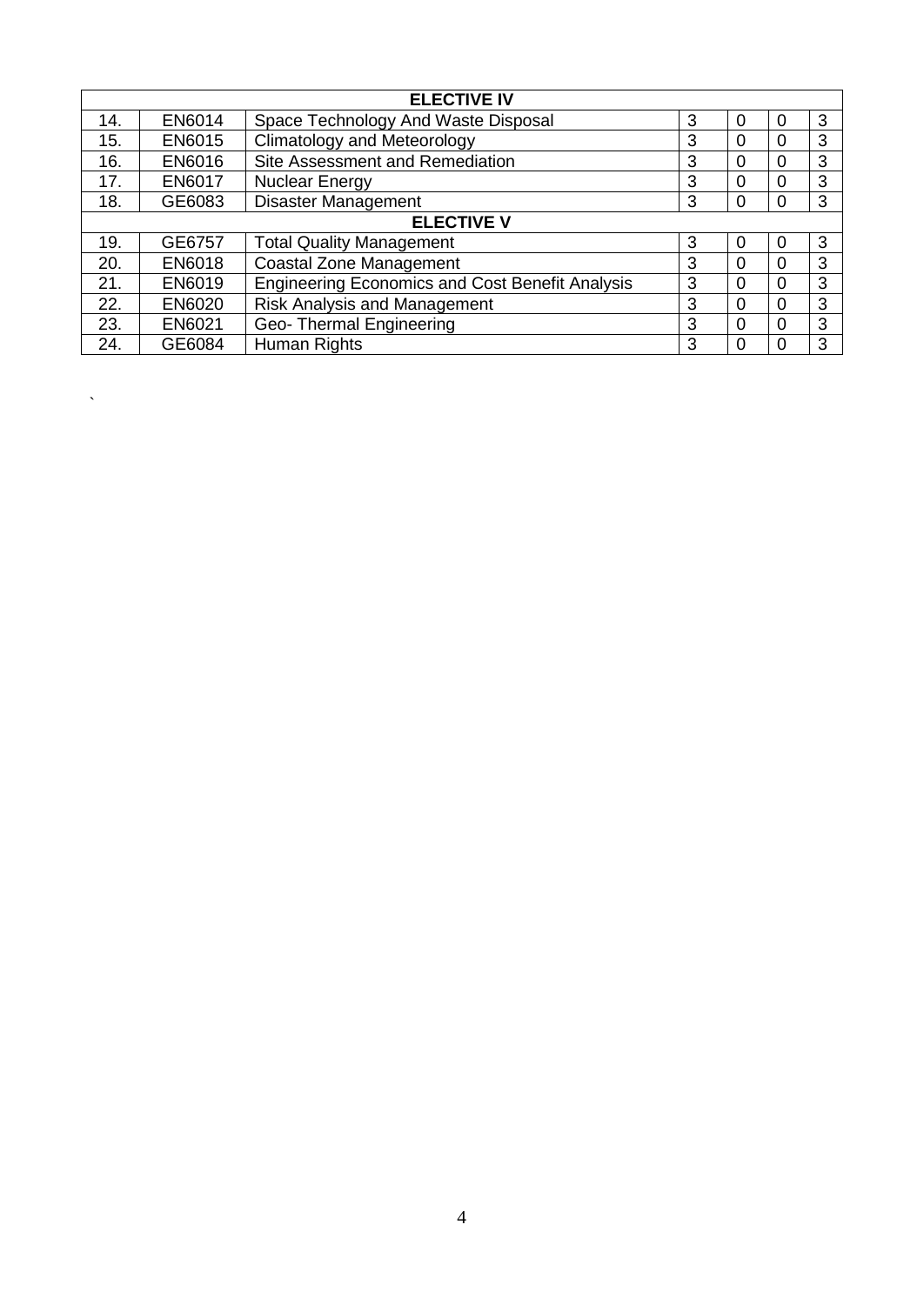5

**HS6151 TECHNICAL ENGLISH – I L T P C**

#### **OBJECTIVES:**

- <span id="page-4-0"></span> To enable learners of Engineering and Technology develop their basic communication skills in English.
- To emphasize specially the development of speaking skills amongst learners of Engineering and Technology.
- To ensure that learners use the electronic media such as internet and supplement the learning materials used in the classroom.
- To inculcate the habit of reading and writing leading to effective and efficient communication.

**UNIT I 9+3** Listening - Introducing learners to GIE - Types of listening - Listening to audio (verbal & sounds); Speaking - Speaking about one"s place, important festivals etc. – Introducing oneself, one"s family / friend; Reading - Skimming a reading passage – Scanning for specific information - Note-making; Writing - Free writing on any given topic (My favourite place / Hobbies / School life, etc.) - Sentence completion - Autobiographical writing (writing about one"s leisure time activities, hometown, etc.); Grammar - Prepositions - Reference words - Wh-questions - Tenses (Simple); Vocabulary - Word formation - Word expansion (root words / etymology); E-materials - Interactive exercises for Grammar & Vocabulary - Reading comprehension exercises - Listening to audio files and answering questions.

**UNIT II 9+3** Listening - Listening and responding to video lectures / talks; Speaking - Describing a simple process (filling a form, etc.) - Asking and answering questions - Telephone skills – Telephone etiquette; Reading – Critical reading - Finding key information in a given text - Sifting facts from opinions; Writing - Biographical writing (place, people) - Process descriptions (general/specific) - Definitions - Recommendations – Instructions; Grammar - Use of imperatives - Subject-verb agreement; Vocabulary - Compound words - Word Association (connotation); E-materials - Interactive exercises for Grammar and Vocabulary - Listening exercises with sample telephone conversations / lectures – Picture-based activities.

#### **UNIT III 9+3**

Listening - Listening to specific task - focused audio tracks; Speaking - Role-play – Simulation - Group interaction - Speaking in formal situations (teachers, officials, foreigners); Reading - Reading and interpreting visual material; Writing - Jumbled sentences - Coherence and cohesion in writing - Channel conversion (flowchart into process) - Types of paragraph (cause and effect / compare and contrast / narrative / analytical) - Informal writing (letter/e-mail/blogs) - Paraphrasing; Grammar - Tenses (Past) - Use of sequence words - Adjectives; Vocabulary - Different forms and uses of words, Cause and effect words; E-materials - Interactive exercises for Grammar and Vocabulary - Excerpts from films related to the theme and follow up exercises - Pictures of flow charts and tables for interpretations.

#### **UNIT IV 9+3**

Listening - Watching videos / documentaries and responding to questions based on them; Speaking - Responding to questions - Different forms of interviews - Speaking at different types of interviews; Reading - Making inference from the reading passage - Predicting the content of a reading passage; Writing - Interpreting visual materials (line graphs, pie charts etc.) - Essay writing – Different types of essays; Grammar - Adverbs – Tenses – future time reference; Vocabulary - Single word substitutes - Use of abbreviations and acronyms; E-materials - Interactive exercises for Grammar and Vocabulary - Sample interviews - film scenes - dialogue writing.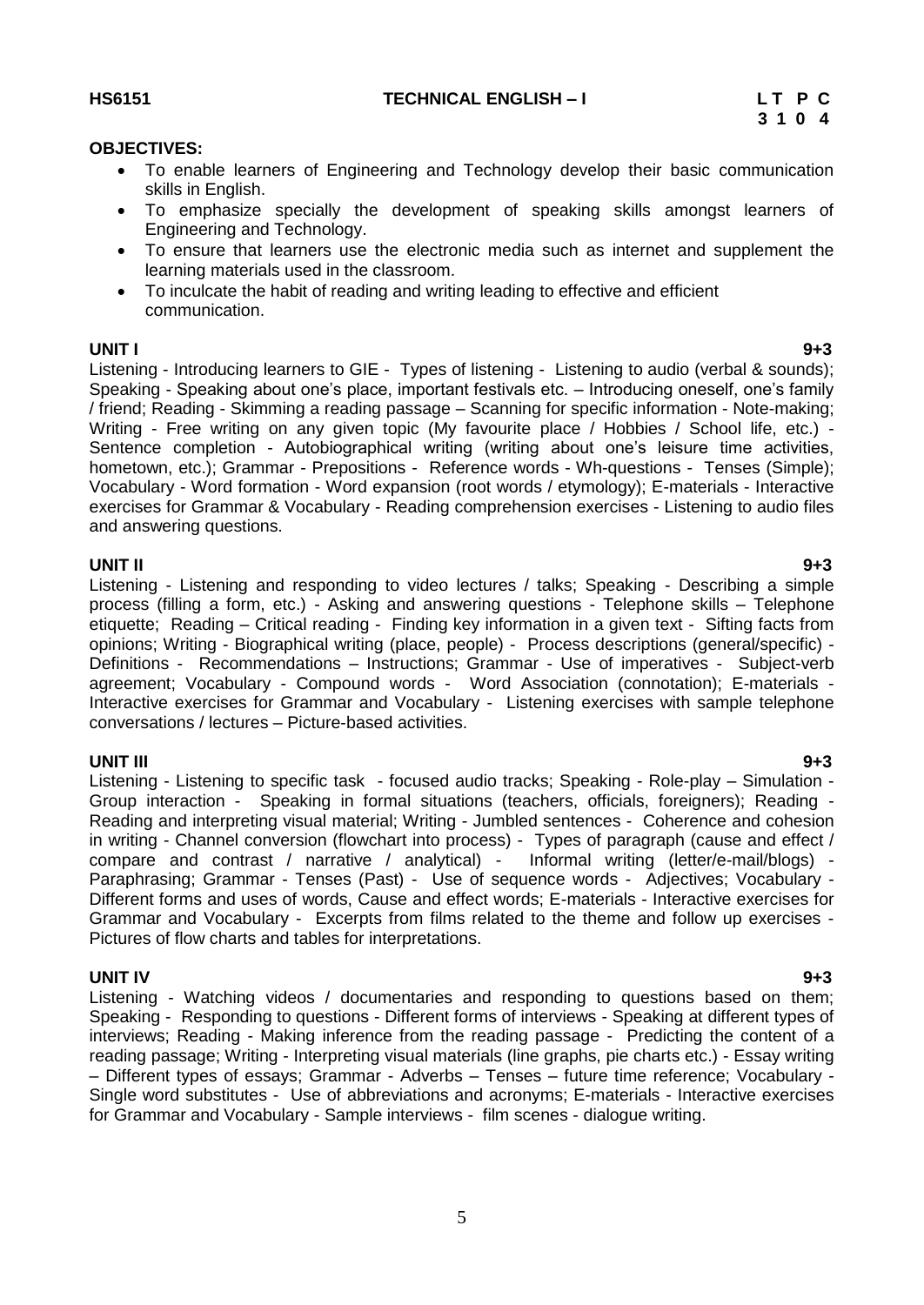**UNIT V 9+3** Listening - Listening to different accents, Listening to Speeches/Presentations, Listening to broadcast and telecast from Radio and TV; Speaking - Giving impromptu talks, Making presentations on given topics; Reading - Email communication - Reading the attachment files having a poem/joke/proverb - Sending their responses through email; Writing - Creative writing, Poster making; Grammar - Direct and indirect speech; Vocabulary - Lexical items (fixed / semi fixed expressions); E-materials - Interactive exercises for Grammar and Vocabulary - Sending emails with attachment – Audio / video excerpts of different accents - Interpreting posters.

#### **TOTAL (L:45+T:15): 60 PERIODS**

#### **OUTCOMES:**

Learners should be able to

- speak clearly, confidently, comprehensibly, and communicate with one or many listeners using appropriate communicative strategies.
- write cohesively and coherently and flawlessly avoiding grammatical errors, using a wide vocabulary range, organizing their ideas logically on a topic.
- read different genres of texts adopting various reading strategies.
- listen/view and comprehend different spoken discourses/excerpts in different accents.

#### **TEXTBOOKS:**

- 1. Department of English, Anna University. Mindscapes: English for Technologists and Engineers. Orient Blackswan, Chennai, 2012
- 2. Dhanavel, S.P. English and Communication Skills for Students of Science and Engineering. Orient Blackswan, Chennai, 2011

#### **REFERENCES:**

- 1. Raman, Meenakshi & Sangeetha Sharma. Technical Communication: Principles and Practice. Oxford University Press, New Delhi. 2011
- 2. Regional Institute of English. English for Engineers. Cambridge University Press, New Delhi. 2006
- 3. Rizvi, Ashraf. M. Effective Technical Communication. Tata McGraw-Hill, New Delhi. 2005
- 4. Rutherford, Andrea. J Basic Communication Skills for Technology. Pearson, New Delhi. 2001
- 5. Viswamohan, Aysha. English for Technical Communication. Tata McGraw-Hill, New Delhi. 2008

#### **EXTENSIVE Reading (Not for Examination)**

1. Kalam, Abdul. Wings of Fire. Universities Press, Hyderabad. 1999.

#### **WEBSITES:**

- 1. http://www.usingenglish.com
- 2. http://www.uefap.com

### **TEACHING METHODS:**

- Lectures
- Activities conducted individually, in pairs and in groups like self introduction, peer introduction, group poster making, grammar and vocabulary games, etc.
- Discussions
- Role play activities
- Short presentations
- Listening and viewing activities with follow up activities like discussion, filling up worksheets, writing exercises (using language lab wherever necessary/possible) etc.

### **EVALUATION PATTERN:**

#### **Internal assessment: 20%**

3 tests of which two are pen and paper tests and the other is a combination of different modes of assessment like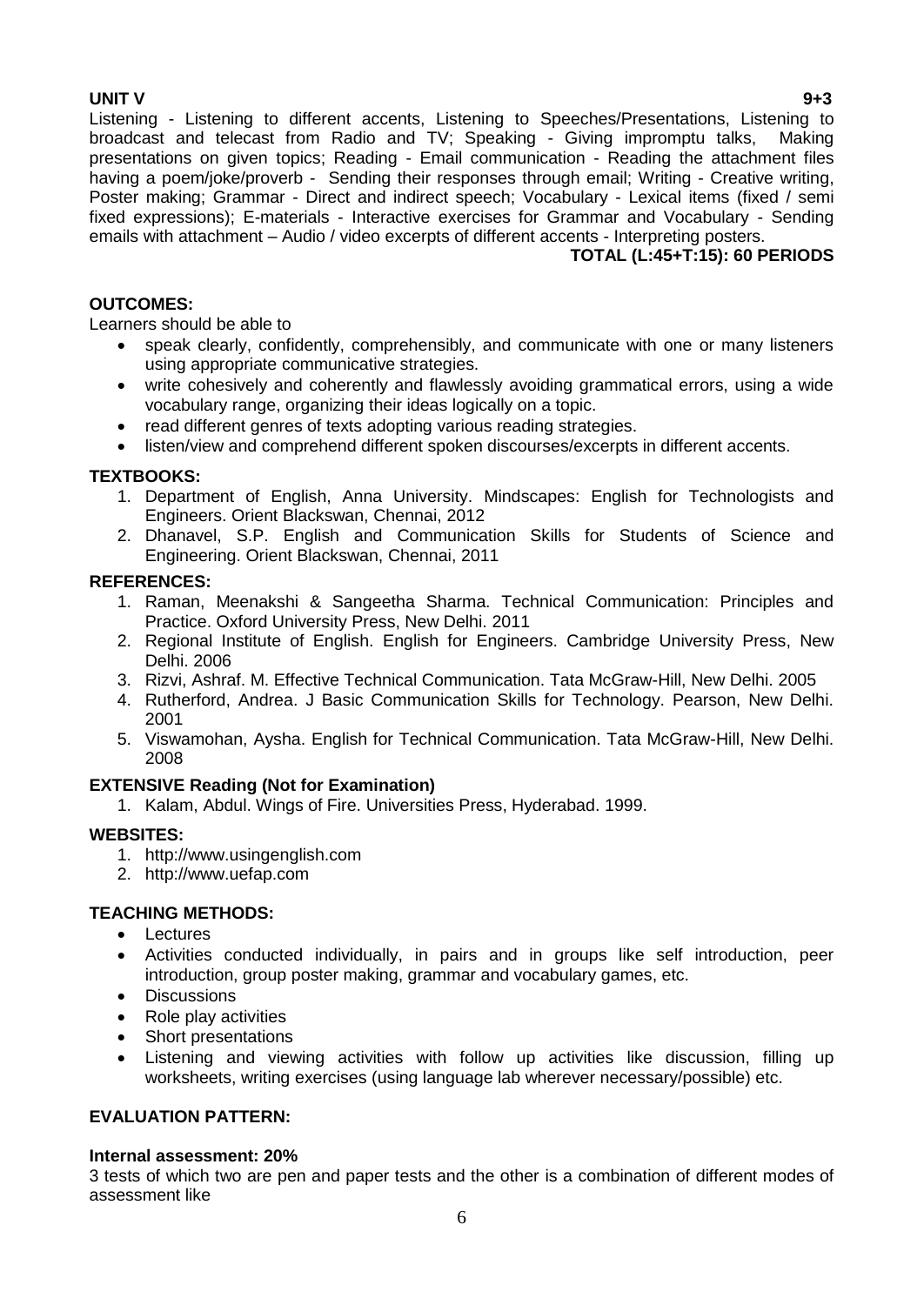- Project
- Assignment
- Reviews
- Creative writing
- Poster making, etc.

All the four skills are to be tested with equal weightage given to each.

- $\checkmark$  Speaking assessment: Individual speaking activities, Pair work activities like role play, Interview, Group discussions
- $\checkmark$  Reading assessment: Reading passages with comprehension questions graded from simple to complex, from direct to inferential
- $\checkmark$  Writing assessment: Writing paragraphs, essays etc. Writing should include grammar and vocabulary.
- $\checkmark$  Listening/Viewing assessment: Lectures, dialogues, film clippings with questions on verbal as well as audio/visual content.

#### **End Semester Examination: 80%**

# MA6151 **MATHEMATICS – I** L T P C 2 1 0 4

 **3 1 0 4** 

#### **OBJECTIVES:**

- <span id="page-6-0"></span> To develop the use of matrix algebra techniques this is needed by engineers for practical applications.
- To make the student knowledgeable in the area of infinite series and their convergence so that he/ she will be familiar with limitations of using infinite series approximations for solutions arising in mathematical modeling.
- To familiarize the student with functions of several variables. This is needed in many branches of engineering.
- To introduce the concepts of improper integrals, Gamma, Beta and Error functions which are needed in engineering applications.
- To acquaint the student with mathematical tools needed in evaluating multiple integrals and their usage.

### **UNIT I MATRICES 9+3**

Eigenvalues and Eigenvectors of a real matrix – Characteristic equation – Properties of eigenvalues and eigenvectors – Statement and applications of Cayley-Hamilton Theorem – Diagonalization of matrices – Reduction of a quadratic form to canonical form by orthogonal transformation – Nature of quadratic forms.

### **UNIT II SEQUENCES AND SERIES 9+3**

Sequences: Definition and examples – Series: Types and Convergence – Series of positive terms – Tests of convergence: Comparison test, Integral test and D"Alembert"s ratio test – Alternating series – Leibnitz"s test – Series of positive and negative terms – Absolute and conditional convergence.

### **UNIT III APPLICATIONS OF DIFFERENTIAL CALCULUS 9+3**

Curvature in Cartesian co-ordinates – Centre and radius of curvature – Circle of curvature – Evolutes – Envelopes - Evolute as envelope of normals.

### **UNIT IV DIFFERENTIAL CALCULUS OF SEVERAL VARIABLES 9+3**

Limits and Continuity – Partial derivatives – Total derivative – Differentiation of implicit functions – Jacobian and properties – Taylor"s series for functions of two variables – Maxima and minima of functions of two variables – Lagrange's method of undetermined multipliers.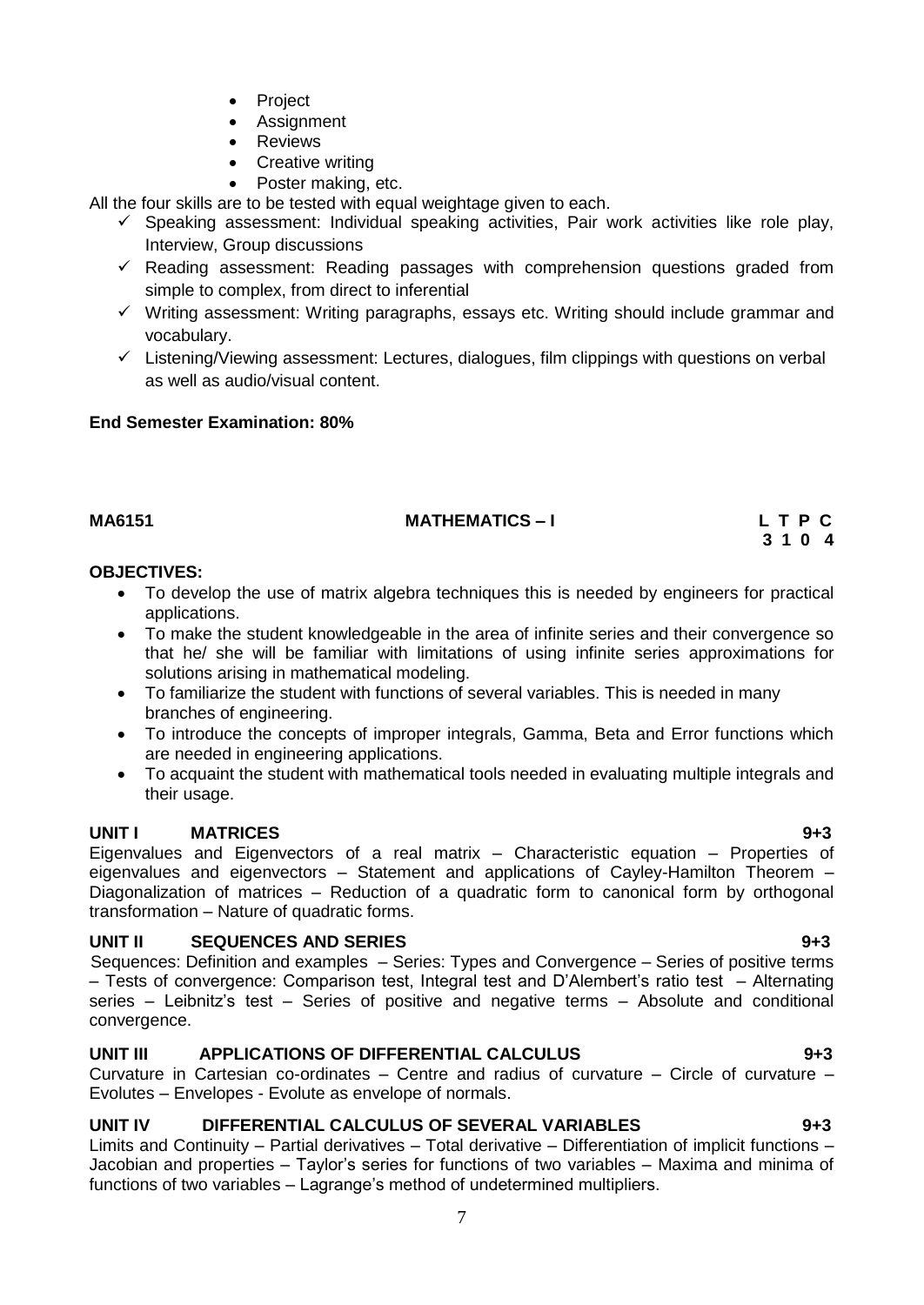#### **UNIT V MULTIPLE INTEGRALS 9+3**

Double integrals in cartesian and polar coordinates – Change of order of integration – Area enclosed by plane curves – Change of variables in double integrals – Area of a curved surface - Triple integrals – Volume of Solids.

#### **TOTAL (L:45+T:15): 60 PERIODS**

#### **OUTCOMES:**

 This course equips students to have basic knowledge and understanding in one fields of materials, integral and differential calculus.

#### **TEXTBOOKS:**

- <sup>1.</sup> Bali N. P and Manish Goval. "A Text book of Engineering Mathematics", Eighth Edition, Laxmi Publications Pvt Ltd., 2011.
- <sup>2.</sup> Grewal. B.S, "Higher Engineering Mathematics", 41<sup>st</sup> Edition, Khanna Publications, Delhi, 2011.

#### **REFERENCES:**

- 1. Dass, H.K., and Er. Rajnish Verma," Higher Engineering Mathematics", S. Chand Private Ltd., 2011.
- 2. GlynJames, "Advanced Modern Engineering Mathematics", 3<sup>rd</sup> Edition, Pearson Education, 2012.
- 3. Peter V. O"Neil," Advanced Engineering Mathematics", 7th Edition, Cengage learning, 2012.
- 4. Ramana B.V, "Higher Engineering Mathematics", Tata McGraw Hill Publishing Company, New Delhi, 2008.
- 5. Sivarama Krishna Das P. and Rukmangadachari E., "Engineering Mathematics", Volume I, Second Edition, PEARSON Publishing, 2011.

# PH6151 **ENGINEERING PHYSICS – I** L T P C **C** 3 0 0 3

### **OBJECTIVES:**

<span id="page-7-0"></span> To enhance the fundamental knowledge in Physics and its applications relevant to various streams of Engineering and Technology.

#### **UNIT I CRYSTAL PHYSICS 9**

Lattice – Unit cell – Bravais lattice – Lattice planes – Miller indices – d spacing in cubic lattice – Calculation of number of atoms per unit cell – Atomic radius – Coordination number – Packing factor for SC, BCC, FCC and HCP structures – Diamond and graphite structures (qualitative treatment)- Crystal growth techniques –solution, melt (Bridgman and Czochralski) and vapour growth techniques (qualitative)

#### **UNIT II PROPERTIES OF MATTER AND THERMAL PHYSICS 9**

Elasticity- Hooke"s law - Relationship between three modulii of elasticity (qualitative) – stress strain diagram – Poisson"s ratio –Factors affecting elasticity –Bending moment – Depression of a cantilever –Young"s modulus by uniform bending- I-shaped girders

Modes of heat transfer- thermal conductivity- Newton's law of cooling - Linear heat flow – Lee's disc method – Radial heat flow – Rubber tube method – conduction through compound media (series and parallel)

#### **UNIT III QUANTUM PHYSICS 9**

Black body radiation – Planck's theory (derivation) – Deduction of Wien's displacement law and Rayleigh – Jeans" Law from Planck"s theory – Compton effect. Theory and experimental verification – Properties of Matter waves – G.P Thomson experiment -Schrödinger"s wave equation – Time independent and time dependent equations – Physical significance of wave function – Particle in a one dimensional box - Electron microscope - Scanning electron microscope - Transmission electron microscope.

# **3 0 0 3**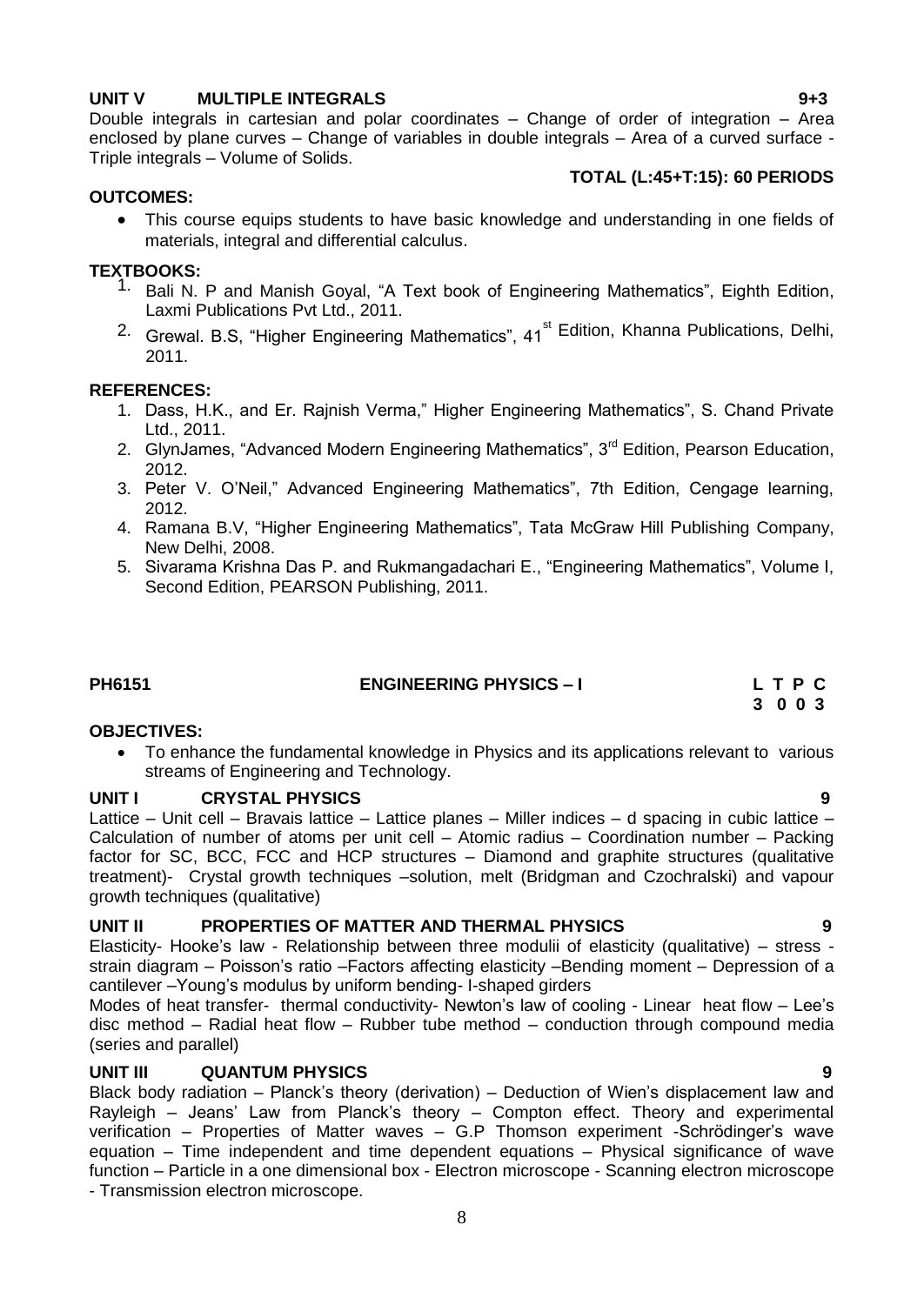### **UNIT IV ACOUSTICS AND ULTRASONICS 9**

Classification of Sound- decibel- Weber–Fechner law – Sabine"s formula- derivation using growth and decay method – Absorption Coefficient and its determination –factors affecting acoustics of buildings and their remedies.

Production of ultrasonics by magnetostriction and piezoelectric methods - acoustic grating -Non Destructive Testing – pulse echo system through transmission and reflection modes - A,B and C – scan displays, Medical applications - Sonogram

### **UNIT V PHOTONICS AND FIBRE OPTICS 9**

Spontaneous and stimulated emission- Population inversion -Einstein"s A and B coefficients derivation. Types of lasers – Nd:YAG, CO<sub>2</sub>, Semiconductor lasers (homojunction & heterojunction)- Industrial and Medical Applications.

Principle and propagation of light in optical fibres – Numerical aperture and Acceptance angle - Types of optical fibres (material, refractive index, mode) – attenuation, dispersion, bending - Fibre Optical Communication system (Block diagram) - Active and passive fibre sensors- Endoscope.

#### **OUTCOMES:**

 The students will have knowledge on the basics of physics related to properties of matter, optics, acoustics etc., and they will apply these fundamental principles to solve practical problems related to materials used for engineering applications.

#### **TEXTBOOKS:**

- 1. Arumugam M. Engineering Physics. Anuradha publishers, 2010
- 2. Gaur R.K. and Gupta S.L. Engineering Physics. Dhanpat Rai publishers, 2009
- 3. Mani Naidu S. Engineering Physics, Second Edition, PEARSON Publishing, 2011.

#### **REFERENCES:**

- 1. Searls and Zemansky. University Physics, 2009
- 2. Mani P. Engineering Physics I. Dhanam Publications, 2011
- 3. Marikani A. Engineering Physics. PHI Learning Pvt., India, 2009
- 4. Palanisamy P.K. Engineering Physics. SCITECH Publications, 2011
- 5. Rajagopal K. Engineering Physics. PHI, New Delhi, 2011
- 6. Senthilkumar G. Engineering Physics I. VRB Publishers, 2011.

#### **CY6151 ENGINEERING CHEMISTRY - I L T P C**

# **3 0 0 3**

#### **OBJECTIVES:**

- <span id="page-8-0"></span>To make the students conversant with basics of polymer chemistry.
- To make the student acquire sound knowledge of second law of thermodynamics and second law based derivations of importance in engineering applications in all disciplines.
- To acquaint the student with concepts of important photophysical and photochemical processes and spectroscopy.
- To develop an understanding of the basic concepts of phase rule and its applications to single and two component systems and appreciate the purpose and significance of alloys.
- To acquaint the students with the basics of nano materials, their properties and applications.

### **UNIT I POLYMER CHEMISTRY 9**

Introduction: Classification of polymers – Natural and synthetic; Thermoplastic and Thermosetting. Functionality – Degree of polymerization. Types and mechanism of polymerization: Addition (Free Radical, cationic and anionic); condensation and copolymerization. Properties of polymers: Tg, Tacticity, Molecular weight – weight average, number average and polydispersity index. Techniques of polymerization: Bulk, emulsion, solution and suspension. Preparation, properties and uses of Nylon 6,6, and Epoxy resin.

**TOTAL: 45 PERIODS**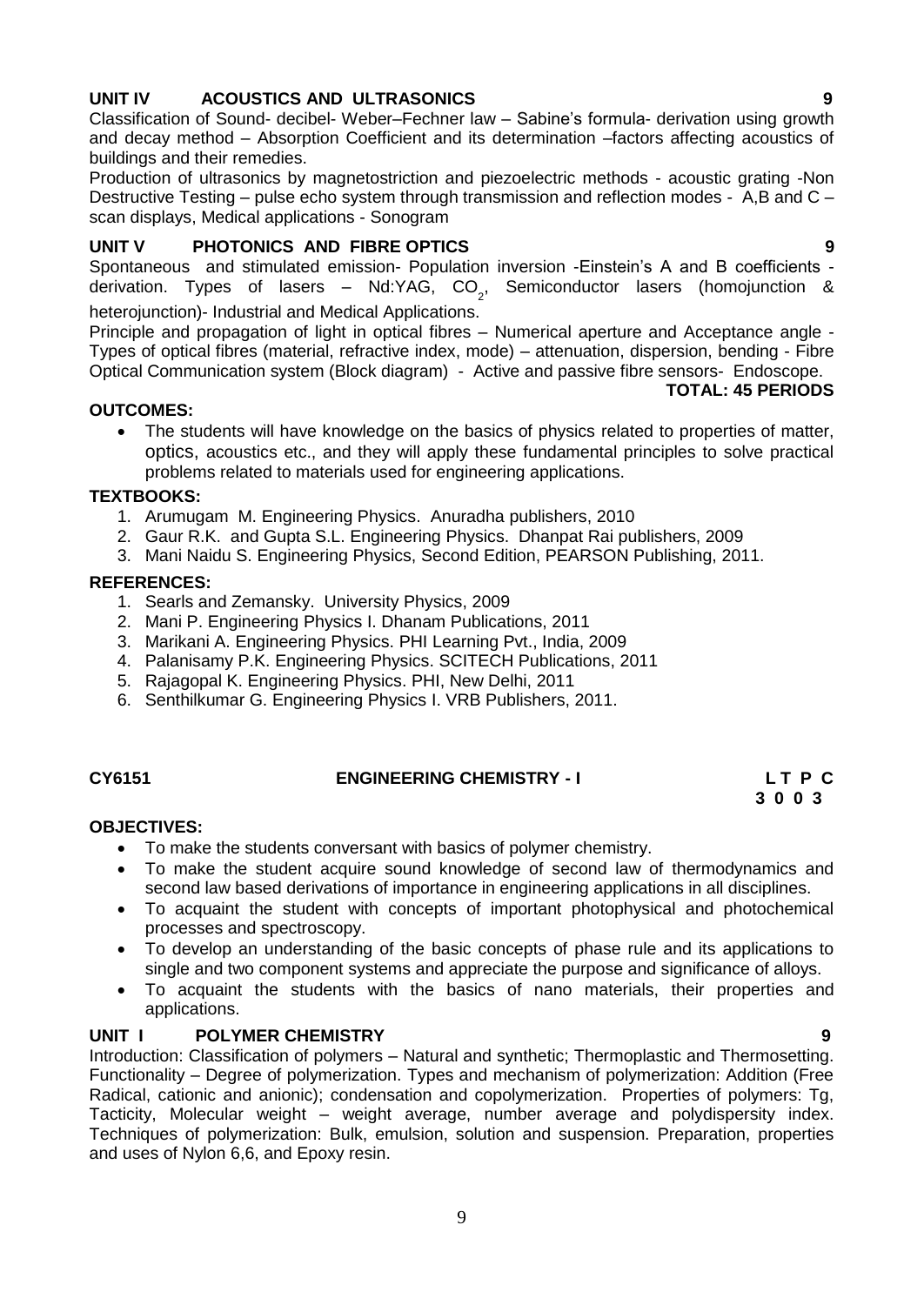#### <span id="page-9-0"></span>10

#### **UNIT II CHEMICAL THERMODYNAMICS 9**

Terminology of thermodynamics - Second law: Entropy - entropy change for an ideal gas, reversible and irreversible processes; entropy of phase transitions; Clausius inequality. Free energy and work function: Helmholtz and Gibbs free energy functions (problems); Criteria of spontaneity; Gibbs-Helmholtz equation (problems); Clausius-Clapeyron equation; Maxwell relations – Van"t Hoff isotherm and isochore(problems).

#### **UNIT III PHOTOCHEMISTRY AND SPECTROSCOPY 9**

Photochemistry: Laws of photochemistry - Grotthuss–Draper law, Stark–Einstein law and Lambert-Beer Law. Quantum efficiency – determination- Photo processes - Internal Conversion, Intersystem crossing, Fluorescence, Phosphorescence, Chemiluminescence and Photo-sensitization. Spectroscopy: Electromagnetic spectrum - Absorption of radiation – Electronic, Vibrational and rotational transitions. UV-visible and IR spectroscopy – principles, instrumentation (Block diagram only).

#### **UNIT IV PHASE RULE AND ALLOYS 9**

Phase rule: Introduction, definition of terms with examples, One Component System- water system - Reduced phase rule - Two Component Systems- classification – lead-silver system, zincmagnesium system. Alloys: Introduction- Definition- Properties of alloys- Significance of alloying, Functions and effect of alloying elements- Ferrous alloys- Nichrome and Stainless steel – heat treatment of steel; Non-ferrous alloys – brass and bronze.

#### **UNIT V NANOCHEMISTRY 9**

Basics - distinction between molecules, nanoparticles and bulk materials; size-dependent properties. nanoparticles: nano cluster, nano rod, nanotube(CNT) and nanowire. Synthesis: precipitation, thermolysis, hydrothermal, solvothermal, electrodeposition, chemical vapour deposition, laser ablation; Properties and applications

#### **OUTCOMES:**

 The knowledge gained on polymer chemistry, thermodynamics. spectroscopy, phase rule and nano materials will provide a strong platform to understand the concepts on these subjects for further learning.

#### **TEXTBOOKS:**

- 1. Jain P.C. and Monica Jain, "Engineering Chemistry", Dhanpat Rai Publishing Company (P) Ltd., New Delhi, 2010
- 2. Kannan P., Ravikrishnan A., "Engineering Chemistry", Sri Krishna Hi-tech Publishing Company Pvt. Ltd. Chennai, 2009

#### **REFERENCES:**

- 1. Dara S.S, Umare S.S, "Engineering Chemistry", S. Chand & Company Ltd., New Delhi 2010
- 2. Sivasankar B., "Engineering Chemistry", Tata McGraw-Hill Publishing Company, Ltd., New Delhi, 2008.
- 3. Gowariker V.R. , Viswanathan N.V. and JayadevSreedhar, "Polymer Science", New Age International P (Ltd.,), Chennai, 2006.
- 4. Ozin G. A. and Arsenault A. C., "Nanochemistry: A Chemical Approach to Nanomaterials", RSC Publishing, 2005.

#### **GE6151 COMPUTER PROGRAMMING L T P C**

 **3 0 0 3** 

### **OBJECTIVES:**

#### **The students should be made to:**

- Learn the organization of a digital computer.
- Be exposed to the number systems.
- Learn to think logically and write pseudo code or draw flow charts for problems.

**TOTAL :45 PERIODS**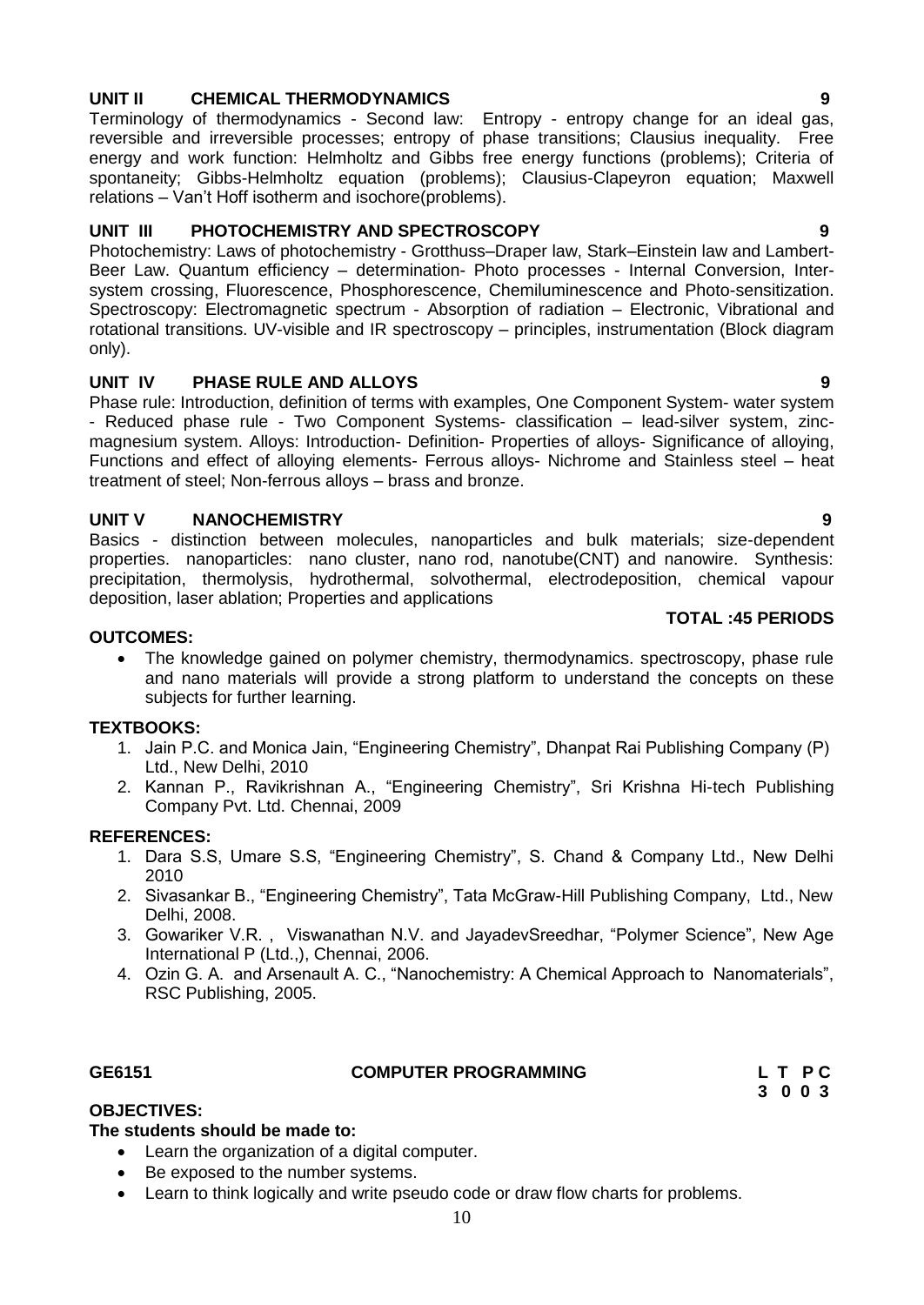- Be exposed to the syntax of C.
- Be familiar with programming in C.
- Learn to use arrays, strings, functions, pointers, structures and unions in C.

#### **UNIT I INTRODUCTION 8**

Generation and Classification of Computers- Basic Organization of a Computer –Number System – Binary – Decimal – Conversion – Problems. Need for logical analysis and thinking – Algorithm – Pseudo code – Flow Chart.

#### **UNIT II C PROGRAMMING BASICS** 10

Problem formulation – Problem Solving - Introduction to 'C' programming –fundamentals – structure of a "C" program – compilation and linking processes – Constants, Variables – Data Types – Expressions using operators in "C" – Managing Input and Output operations – Decision Making and Branching – Looping statements – solving simple scientific and statistical problems.

#### **UNIT III ARRAYS AND STRINGS 9**

Arrays – Initialization – Declaration – One dimensional and Two dimensional arrays. String- String operations – String Arrays. Simple programs- sorting- searching – matrix operations.

#### **UNIT IV FUNCTIONS AND POINTERS 9**

Function – definition of function – Declaration of function – Pass by value – Pass by reference – Recursion – Pointers - Definition – Initialization – Pointers arithmetic – Pointers and arrays-Example Problems.

#### **UNIT V STRUCTURES AND UNIONS 9**

Introduction – need for structure data type – structure definition – Structure declaration – Structure within a structure - Union - Programs using structures and Unions – Storage classes, Preprocessor directives.

#### **OUTCOMES:**

#### **At the end of the course, the student should be able to:**

- Design C Programs for problems.
- Write and execute C programs for simple applications

### **TEXTBOOKS:**

- 1. Anita Goel and Ajay Mittal, "Computer Fundamentals and Programming in C", Dorling Kindersley (India) Pvt. Ltd., Pearson Education in South Asia, 2011.
- 2. Pradip Dey, Manas Ghosh, "Fundamentals of Computing and Programming in C", First Edition, Oxford University Press, 2009
- 3. Yashavant P. Kanetkar. " Let Us C", BPB Publications, 2011.

#### **REFERENCES:**

- 1. Byron S Gottfried, "Programming with C", Schaum"s Outlines, Second Edition, Tata McGraw Hill, 2006.
- 2. Dromey R.G., "How to Solve it by Computer", Pearson Education, Fourth Reprint, 2007.
- 3. Kernighan,B.W and Ritchie,D.M, "The C Programming language", Second Edition, Pearson Education, 2006.

#### **GE6152 ENGINEERING GRAPHICS LT P C**

<span id="page-10-0"></span> **2 0 3 4**

#### **OBJECTIVES:**

- To develop in students, graphic skills for communication of concepts, ideas and design of Engineering products
- To expose them to existing national standards related to technical drawings.

#### **TOTAL: 45 PERIODS**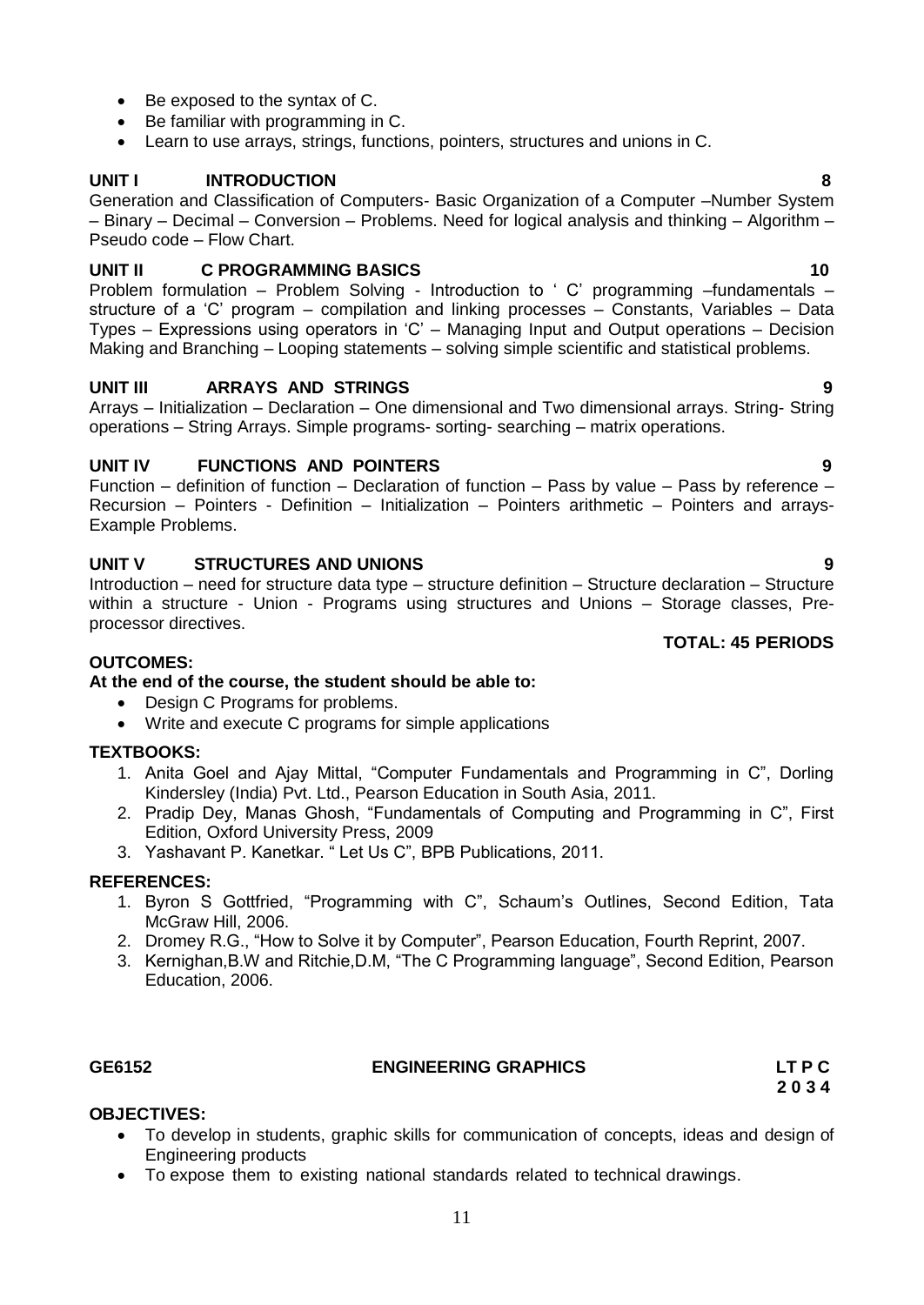1. Gopalakrishna K.R., "Engineering Drawing" (Vol. I&II combined), Subhas Stores, Bangalore, 2007.

#### **CONCEPTS AND CONVENTIONS (Not for Examination) 1**

Importance of graphics in engineering applications – Use of drafting instruments – BIS conventions and specifications – Size, layout and folding of drawing sheets – Lettering and dimensioning.

#### **UNIT I PLANE CURVES AND FREE HAND SKETCHING 5+9**

Basic Geometrical constructions, Curves used in engineering practices: Conics – Construction of ellipse, parabola and hyperbola by eccentricity method – Construction of cycloid – construction of involutes of square and circle – Drawing of tangents and normal to the above curves, Scales: Construction of Diagonal and Vernier scales.

Visualization concepts and Free Hand sketching: Visualization principles –Representation of Three Dimensional objects – Layout of views- Free hand sketching of multiple views from pictorial views of objects

#### **UNIT II PROJECTION OF POINTS, LINES AND PLANE SURFACES 5+9**

Orthographic projection- principles-Principal planes-First angle projection-projection of points. Projection of straight lines (only First angle projections) inclined to both the principal planes - Determination of true lengths and true inclinations by rotating line method and traces Projection of planes (polygonal and circular surfaces) inclined to both the principal planes by rotating object method.

#### **UNIT III PROJECTION OF SOLIDS 5.9 5.9**

Projection of simple solids like prisms, pyramids, cylinder, cone and truncated solids when the axis is inclined to one of the principal planes by rotating object method and auxiliary plane method.

#### **UNIT IV PROJECTION OF SECTIONED SOLIDS AND DEVELOPMENT OF SURFACES** 5+9

Sectioning of above solids in simple vertical position when the cutting plane is inclined to the one of the principal planes and perpendicular to the other – obtaining true shape of section. Development of lateral surfaces of simple and sectioned solids – Prisms, pyramids cylinders and cones. Development of lateral surfaces of solids with cut-outs and holes

#### **UNIT V ISOMETRIC AND PERSPECTIVE PROJECTIONS** 6-9

Principles of isometric projection – isometric scale –Isometric projections of simple solids and truncated solids - Prisms, pyramids, cylinders, cones- combination of two solid objects in simple vertical positions and miscellaneous problems. Perspective projection of simple solids-Prisms, pyramids and cylinders by visual ray method .

#### **COMPUTER AIDED DRAFTING (Demonstration Only) 3**

Introduction to drafting packages and demonstration of their use.

### **OUTCOMES:**

On Completion of the course the student will be able to

- perform free hand sketching of basic geometrical constructions and multiple views of objects.
- do orthographic projection of lines and plane surfaces.
- draw projections and solids and development of surfaces.
- prepare isometric and perspective sections of simple solids.
- demonstrate computer aided drafting.

#### **TEXTBOOK:**

1. Bhatt N.D. and Panchal V.M., "Engineering Drawing", Charotar Publishing House, 50<sup>th</sup> Edition, 2010.

#### **REFERENCES:**

- 
- 

 **TOTAL : 75 PERIODS**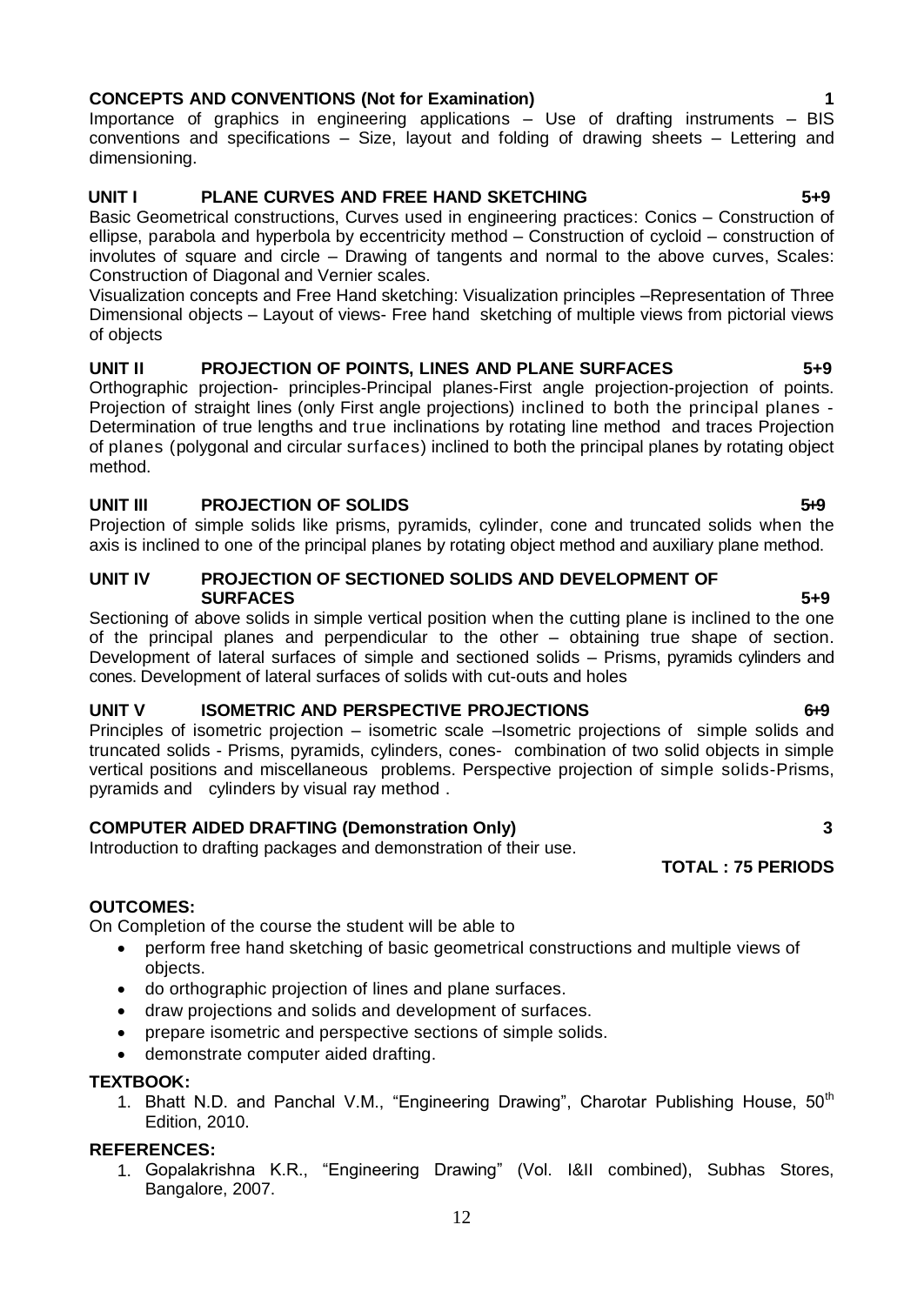- 2. Luzzader, Warren.J. and Duff,John M., "Fundamentals of Engineering Drawing with an introduction to Interactive Computer Graphics for Design and Production, Eastern Economy Edition, Prentice Hall of India Pvt. Ltd, New Delhi, 2005.
- 3. Shah M.B., and Rana B.C., "Engineering Drawing", Pearson, 2<sup>nd</sup> Edition, 2009.
- 4. Venugopal K. and Prabhu Raja V., "Engineering Graphics", New Age International (P) Limited, 2008.
- 5. Natrajan K.V., "A text book of Engineering Graphics", Dhanalakshmi Publishers, Chennai, 2009.
- 6. Basant Agarwal and Agarwal C.M., "Engineering Drawing", Tata McGraw Hill Publishing Company Limited, New Delhi, 2008.

#### **Publication of Bureau of Indian Standards**:

- 1. IS 10711 2001: Technical products Documentation Size and lay out of drawing sheets.
- 2. IS 9609 (Parts 0 & 1) 2001: Technical products Documentation Lettering.
- 3. IS 10714 (Part 20) 2001 & SP 46 2003: Lines for technical drawings.
- 4. IS 11669 1986 & SP 46 2003: Dimensioning of Technical Drawings.
- 5. IS 15021 (Parts 1 to 4) 2001: Technical drawings Projection Methods.

#### **Special points applicable to University Examinations on Engineering Graphics:**

- 1. There will be five questions, each of either or type covering all units of the syllabus.
- 2. All questions will carry equal marks of 20 each making a total of 100.
- 3. The answer paper shall consist of drawing sheets of A3 size only. The students will be permitted to use appropriate scale to fit solution within A3 size.
- 4. The examination will be conducted in appropriate sessions on the same day

#### **GE6161 COMPUTER PRACTICES LABORATORY L T P C**

<span id="page-12-0"></span> **0 0 3 2**

#### **OBJECTIVES:**

#### **The student should be made to:**

- Be familiar with the use of Office software.
- Be exposed to presentation and visualization tools.
- Be exposed to problem solving techniques and flow charts.
- Be familiar with programming in C.
- Learn to use Arrays, strings, functions, structures and unions.

#### **LIST OF EXPERIMENTS:**

- 1. Search, generate, manipulate data using MS office/ Open Office
- 2. Presentation and Visualization graphs, charts, 2D, 3D
- 3. Problem formulation, Problem Solving and Flowcharts
- 4. C Programming using Simple statements and expressions
- 5. Scientific problem solving using decision making and looping.
- 6. Simple programming for one dimensional and two dimensional arrays.
- 7. Solving problems using String functions
- 8. Programs with user defined functions Includes Parameter Passing
- 9. Program using Recursive Function and conversion from given program to flow chart.
- 10. Program using structures and unions.

#### **TOTAL : 45 PERIODS**

#### **OUTCOMES:**

#### **At the end of the course, the student should be able to:**

- Apply good programming design methods for program development.
- Design and implement C programs for simple applications.
- Develop recursive programs.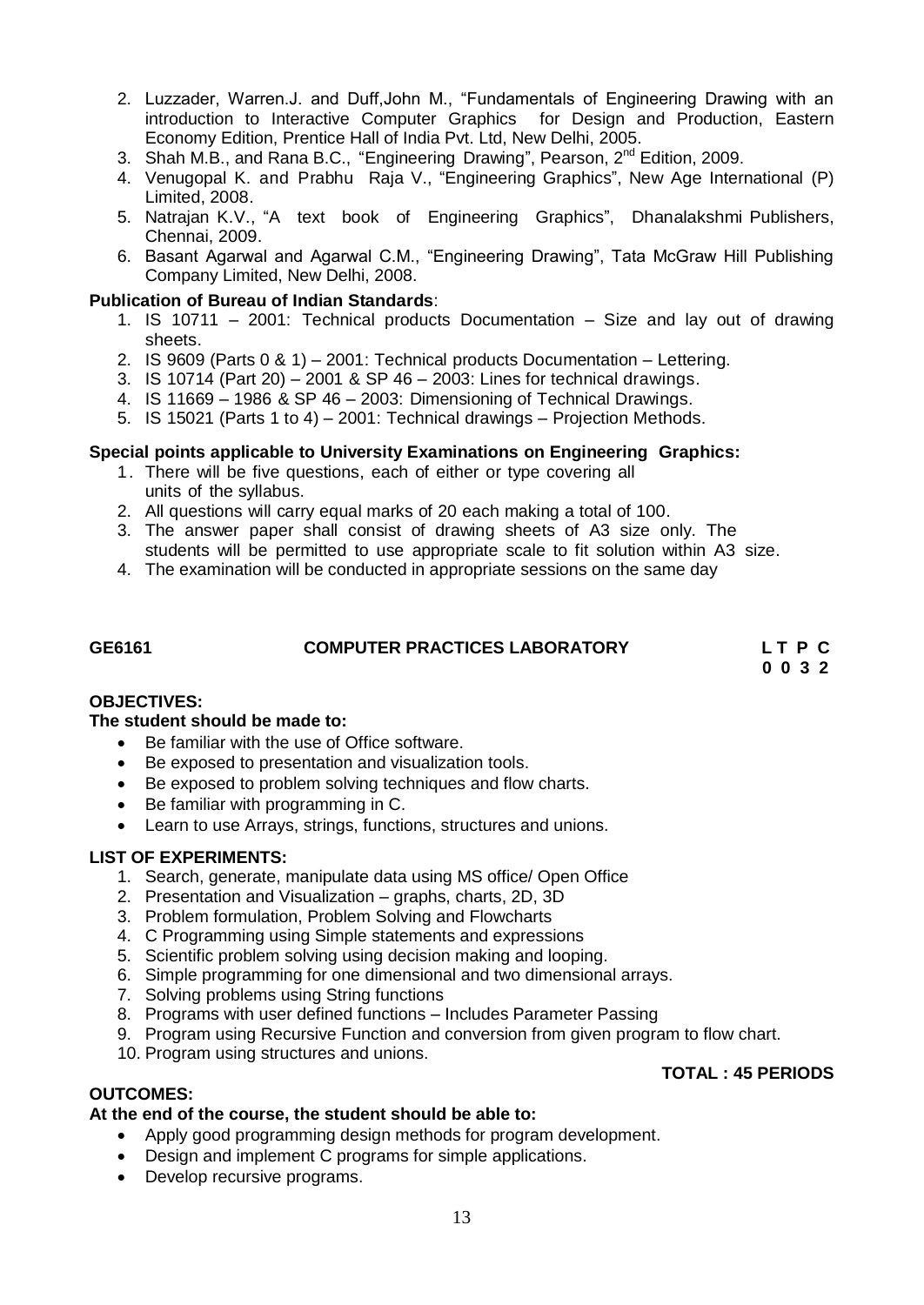#### **LIST OF EQUIPMENTS FOR A BATCH OF 30 STUDENTS:**

Standalone desktops with C compiler 30 Nos. (or)

## Server with C compiler supporting 30 terminals or more.

### **GE6162 ENGINEERING PRACTICES LABORATORY L T P C**

 **0 0 3 2** 

#### **OBJECTIVES:**

 To provide exposure to the students with hands on experience on various basic engineering practices in Civil, Mechanical, Electrical and Electronics Engineering.

#### <span id="page-13-0"></span>**GROUP A (CIVIL & MECHANICAL)**

### **I CIVIL ENGINEERING PRACTICE 9**

#### **Buildings:**

(a) Study of plumbing and carpentry components of residential and industrial buildings. Safety aspects.

#### **Plumbing Works**:

- (a) Study of pipeline joints, its location and functions: valves, taps, couplings, unions, reducers, elbows in household fittings.
- (b) Study of pipe connections requirements for pumps and turbines.
- (c) Preparation of plumbing line sketches for water supply and sewage works.
- (d) Hands-on-exercise: Basic pipe connections – Mixed pipe material connection – Pipe connections with different joining components.
- (e) Demonstration of plumbing requirements of high-rise buildings.

#### **Carpentry using Power Tools only:**

- (a) Study of the joints in roofs, doors, windows and furniture.
- (b) Hands-on-exercise:

Wood work, joints by sawing, planing and cutting.

#### **II MECHANICAL ENGINEERING PRACTICE 13 13**

#### **Welding:**

- (a) Preparation of arc welding of butt joints, lap joints and tee joints.
- (b) Gas welding practice

### **Basic Machining:**

- (a) Simple Turning and Taper turning
- (b) Drilling Practice

#### **Sheet Metal Work:**

- (a) Forming & Bending:
- (b) Model making Trays, funnels, etc.

#### (c) Different type of joints.

#### **Machine assembly practice:**

- (a) Study of centrifugal pump
- (b) Study of air conditioner

#### **Demonstration on:**

- (a) Smithy operations, upsetting, swaging, setting down and bending. Example Exercise – Production of hexagonal headed bolt.
- (b) Foundry operations like mould preparation for gear and step cone pulley.
- (c) Fitting Exercises Preparation of square fitting and vee fitting models.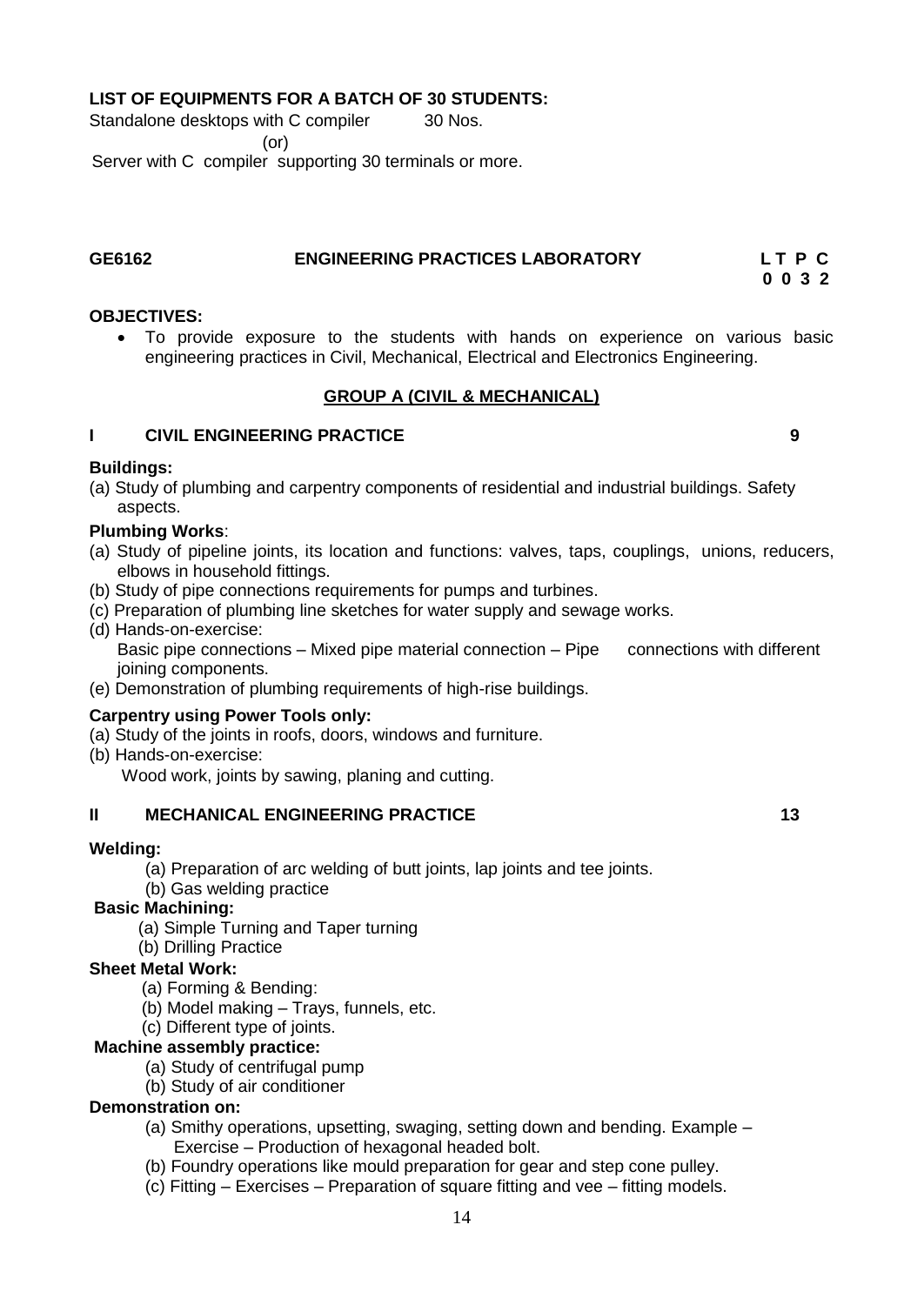### **GROUP B (ELECTRICAL & ELECTRONICS)**

#### **III ELECTRICAL ENGINEERING PRACTICE 10 10 10**

- 1. Residential house wiring using switches, fuse, indicator, lamp and energy meter.
- 2. Fluorescent lamp wiring.
- 3. Stair case wiring
- 4. Measurement of electrical quantities voltage, current, power & power factor in RLC circuit.
- 5. Measurement of energy using single phase energy meter.
- 6. Measurement of resistance to earth of an electrical equipment.

#### **IV ELECTRONICS ENGINEERING PRACTICE 13 13**

- 1. Study of Electronic components and equipments Resistor, colour coding measurement of AC signal parameter (peak-peak, rms period, frequency) using CR.
- 2. Study of logic gates AND, OR, EOR and NOT.
- 3. Generation of Clock Signal.
- 4. Soldering practice Components Devices and Circuits Using general purpose PCB.
- 5. Measurement of ripple factor of HWR and FWR.

#### **OUTCOMES:**

- ability to fabricate carpentry components and pipe connections including plumbing works.
- ability to use welding equipments to join the structures.
- ability to fabricate electrical and electronics circuits.

#### **REFERENCES:**

- 1. Jeyachandran K., Natarajan S. & Balasubramanian S., "A Primer on Engineering Practices Laboratory", Anuradha Publications, (2007).
- 2. Jeyapoovan T., Saravanapandian M. & Pranitha S., "Engineering Practices Lab Manual", Vikas Puplishing House Pvt.Ltd, (2006)
- 3. Bawa H.S., "Workshop Practice", Tata McGraw Hill Publishing Company Limited, (2007).
- 4. Rajendra Prasad A. & Sarma P.M.M.S., "Workshop Practice", Sree Sai Publication, (2002).
- 5. Kannaiah P. & Narayana K.L., "Manual on Workshop Practice", Scitech Publications, (1999).

#### **LIST OF EQUIPMENT FOR A BATCH OF 30 STUDENTS:**

#### **CIVIL**

| 1. Assorted components for plumbing consisting of metallic pipes,<br>plastic pipes, flexible pipes, couplings, unions, elbows, plugs and |          |
|------------------------------------------------------------------------------------------------------------------------------------------|----------|
| other fittings.                                                                                                                          | 15 Sets. |
| 2. Carpentry vice (fitted to work bench)                                                                                                 | 15 Nos.  |
| 3. Standard woodworking tools                                                                                                            | 15 Sets. |
| 4. Models of industrial trusses, door joints, furniture joints                                                                           | 5 each   |
| 5. Power Tools: (a) Rotary Hammer                                                                                                        | 2 Nos    |
| (b) Demolition Hammer                                                                                                                    | 2 Nos    |
| (c) Circular Saw                                                                                                                         | 2 Nos    |
| (d) Planer                                                                                                                               | 2 Nos    |
| (e) Hand Drilling Machine                                                                                                                | 2 Nos    |
| (f) Jigsaw                                                                                                                               | 2 Nos    |

#### **MECHANICAL**

| 1. Arc welding transformer with cables and holders           | 5 Nos.  |
|--------------------------------------------------------------|---------|
| 2. Welding booth with exhaust facility                       | 5 Nos.  |
| 3. Welding accessories like welding shield, chipping hammer, |         |
| wire brush, etc.                                             | 5 Sets. |
|                                                              |         |

#### **TOTAL: 45 PERIODS**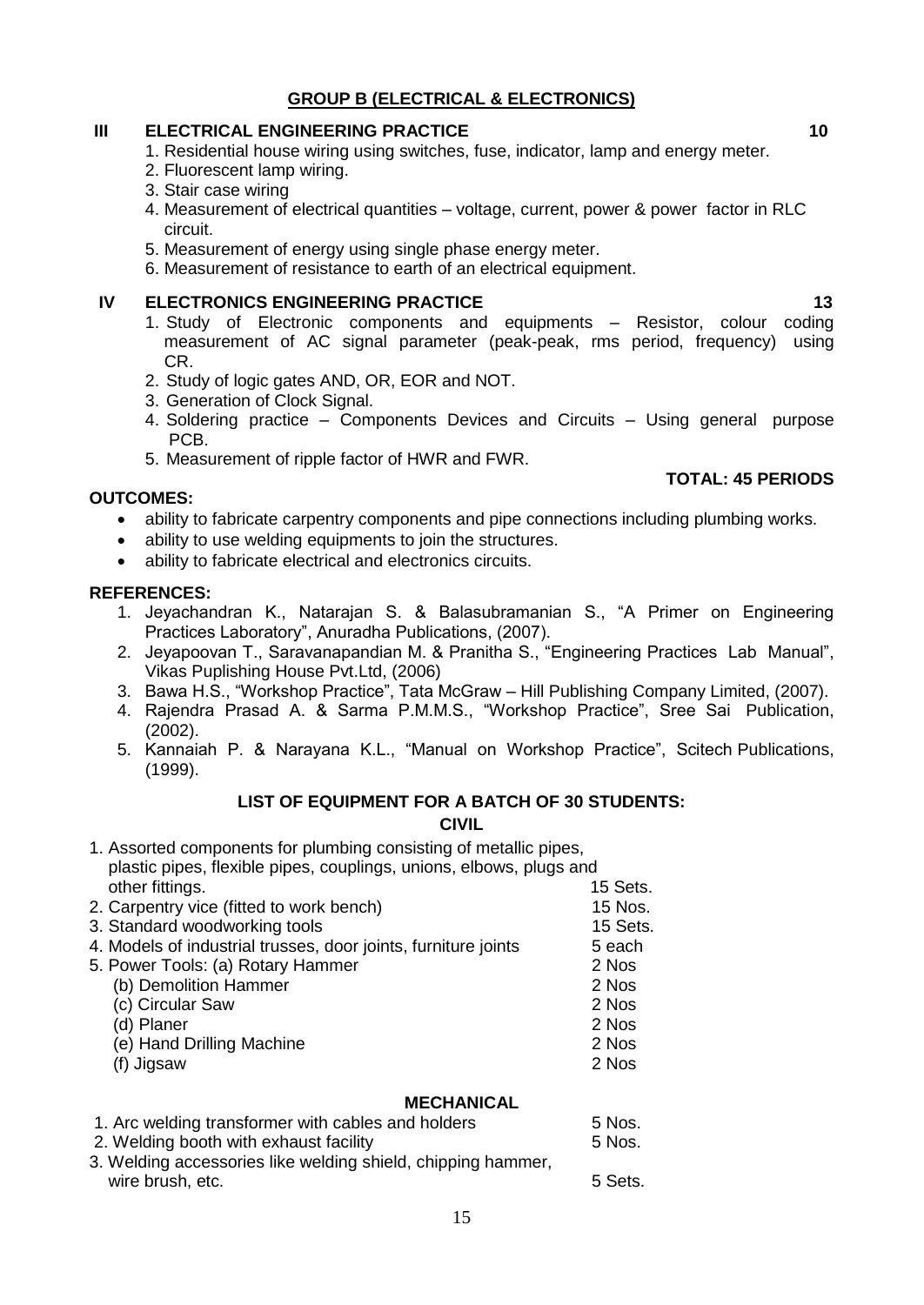| 4. Oxygen and acetylene gas cylinders, blow pipe and other                 |           |
|----------------------------------------------------------------------------|-----------|
| welding outfit.                                                            | 2 Nos.    |
| 5. Centre lathe                                                            | 2 Nos.    |
| 6. Hearth furnace, anvil and smithy tools                                  | 2 Sets.   |
| 7. Moulding table, foundry tools                                           | 2 Sets.   |
| 8. Power Tool: Angle Grinder                                               | 2 Nos     |
| 9. Study-purpose items: centrifugal pump, air-conditioner                  | One each. |
| <b>ELECTRICAL</b>                                                          |           |
| 1. Assorted electrical components for house wiring                         | 15 Sets   |
| 2. Electrical measuring instruments                                        | 10 Sets   |
| 3. Study purpose items: Iron box, fan and regulator, emergency lamp 1 each |           |
| 4. Megger (250V/500V)                                                      | 1 No.     |
| 5. Power Tools: (a) Range Finder                                           | 2 Nos     |
| (b) Digital Live-wire detector                                             | 2 Nos     |
| <b>ELECTRNICS</b>                                                          |           |
| 1. Soldering guns                                                          | 10 Nos.   |

| u. Julienny yuns                                               | 10 1905. |
|----------------------------------------------------------------|----------|
| 2. Assorted electronic components for making circuits          | 50 Nos.  |
| 3. Small PCBs                                                  | 10 Nos.  |
| 4. Multimeters                                                 | 10 Nos.  |
| 5. Study purpose items: Telephone, FM radio, low-voltage power |          |

supply

| GE6163 | <b>PHYSICS AND CHEMISTRY LABORATORY - I</b> | LTPC |
|--------|---------------------------------------------|------|
|        |                                             | 0021 |

#### <span id="page-15-0"></span> **PHYSICS LABORATORY – I**

#### **OBJECTIVES:**

 To introduce different experiments to test basic understanding of physics concepts applied in optics, thermal physics and properties of matter.

#### **LIST OF EXPERIMENTS**

(Any FIVE Experiments)

- 1. (a) Determination of Wavelength, and particle size using Laser
	- (b) Determination of acceptance angle in an optical fiber.
- 2. Determination of velocity of sound and compressibility of liquid Ultrasonic interferometer.
- 3. Determination of wavelength of mercury spectrum spectrometer grating
- 4. Determination of thermal conductivity of a bad conductor Lee's Disc method.
- 5. Determination of Young"s modulus by Non uniform bending method
- 6. Determination of specific resistance of a given coil of wire Carey Foster"s Bridge

#### **OUTCOMES:**

• The hands on exercises undergone by the students will help them to apply physics principles of optics and thermal physics to evaluate engineering properties of materials.

#### **LIST OF EQUIPMENT FOR A BATCH OF 30 STUDENTS:**

- 1. Diode laser, lycopodium powder, glass plate, optical fiber.
- 2. Ultrasonic interferometer
- 3. Spectrometer, mercury lamp, grating
- 4. Lee"s Disc experimental set up
- 5. Traveling microscope, meter scale, knife edge, weights
- 6. Carey foster"s bridge set up

(vernier Caliper, Screw gauge, reading lens are required for most of the experiments)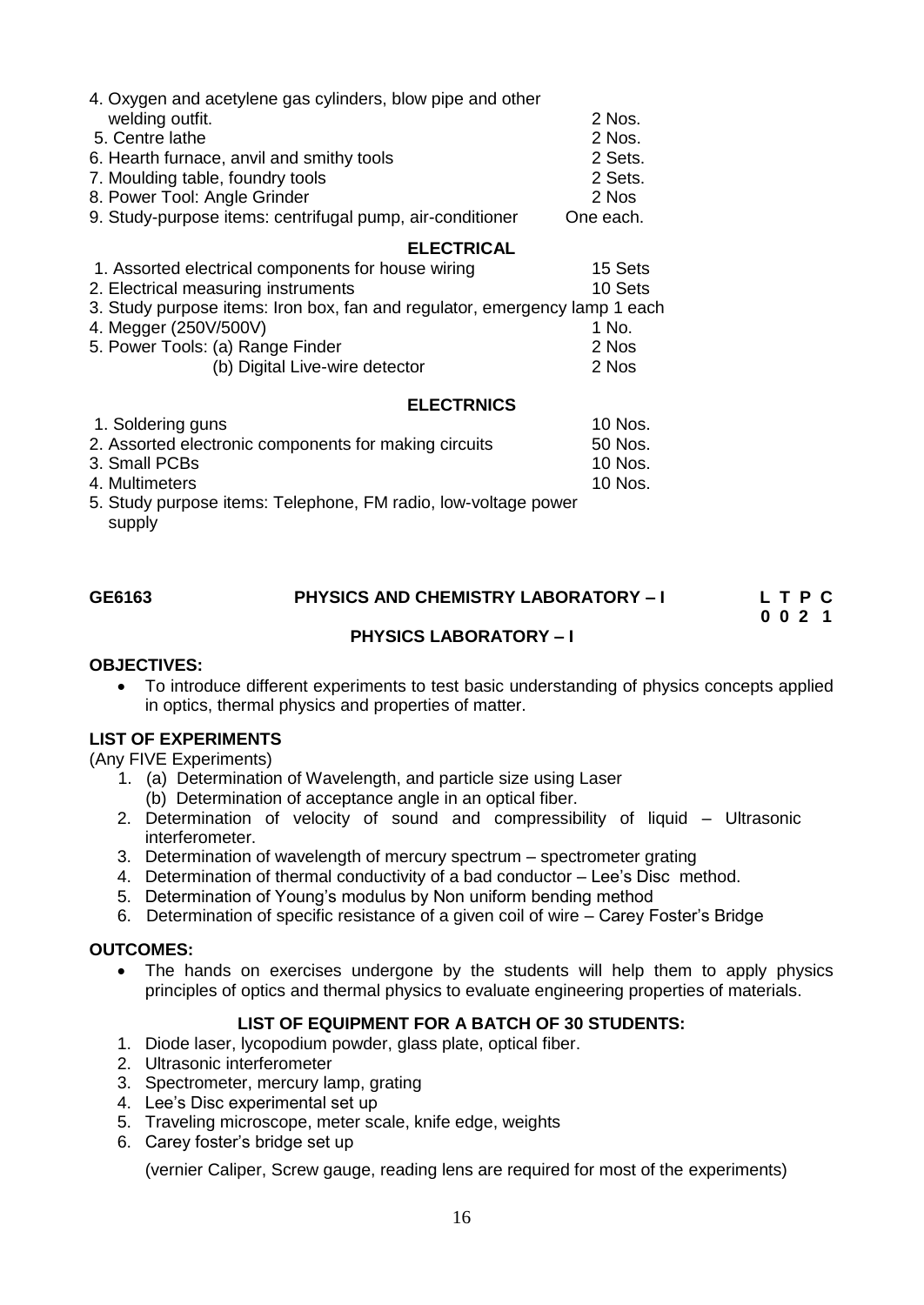### **CHEMISTRY LABORATORY- I**

#### **OBJECTIVES:**

- To make the student to acquire practical skills in the determination of water quality parameters through volumetric and instrumental analysis.
- To acquaint the students with the determination of molecular weight of a polymer by vacometry.

#### **LIST OF EXPERIMENTS**

(Any FIVE Experiments)

- 1 Determination of DO content of water sample by Winkler"s method.
- 2 Determination of chloride content of water sample by argentometric method.
- 3 Determination of strength of given hydrochloric acid using pH meter.
- 4 Determination of strength of acids in a mixture using conductivity meter.
- 5 Estimation of iron content of the water sample using spectrophotometer. (1,10- phenanthroline / thiocyanate method).
- 6 Determination of molecular weight of polyvinylalcohol using Ostwald viscometer.
- 7 Conductometric titration of strong acid vs strong base.

#### **OUTCOMES:**

- 
- The students will be outfitted with hands-on knowledge in the quantitative chemical analysis of water quality related parameters.

#### **REFERENCES:**

- 1. Daniel R. Palleros, "Experimental organic chemistry" John Wiley & Sons, Inc., New York 2001.
- 2. Furniss B.S. Hannaford A.J, Smith P.W.G and Tatchel A.R., "Vogel"s Textbook of practical organic chemistry", LBS Singapore 1994.
- 3. Jeffery G.H., Bassett J., Mendham J.and Denny vogel"s R.C, "Text book of quantitative analysis chemical analysis", ELBS 5th Edn. Longman, Singapore publishers, Singapore, 1996.
- 4. Kolthoff I.M., Sandell E.B. et al. "Quantitative chemical analysis", Mcmillan, Madras 1980.

#### **LIST OF EQUIPMENT FOR A BATCH OF 30 STUDENTS:**

| 1. Iodine flask                                                                                                                                                                                                                                                                                                                    | - | 30 Nos |
|------------------------------------------------------------------------------------------------------------------------------------------------------------------------------------------------------------------------------------------------------------------------------------------------------------------------------------|---|--------|
| 2. pH meter                                                                                                                                                                                                                                                                                                                        | - | 5 Nos  |
| $\mathbf{a}$ $\mathbf{a}$ $\mathbf{a}$ $\mathbf{a}$ $\mathbf{a}$ $\mathbf{b}$ $\mathbf{a}$ $\mathbf{b}$ $\mathbf{b}$ $\mathbf{b}$ $\mathbf{b}$ $\mathbf{b}$ $\mathbf{c}$ $\mathbf{a}$ $\mathbf{b}$ $\mathbf{c}$ $\mathbf{c}$ $\mathbf{b}$ $\mathbf{c}$ $\mathbf{c}$ $\mathbf{b}$ $\mathbf{c}$ $\mathbf{c}$ $\mathbf{b}$ $\mathbf{$ |   |        |

- 3. Conductivity meter 5 Nos 4. Spectrophotometer - 5 Nos
- 
- <span id="page-16-0"></span>5. Ostwald Viscometer - 10 Nos

#### **Common Apparatus : Pipette, Burette, conical flask, percelain tile, dropper (each 30 Nos.)**

#### **HS6251 TECHNICAL ENGLISH II L T P C**

 **3 1 0 4**

**TOTAL: 30 PERIODS** 

#### **OBJECTIVES:**

- To make learners acquire listening and speaking skills in both formal and informal contexts.
- To help them develop their reading skills by familiarizing them with different types of reading strategies.
- To equip them with writing skills needed for academic as well as workplace contexts.
- To make them acquire language skills at their own pace by using e-materials and language lab components.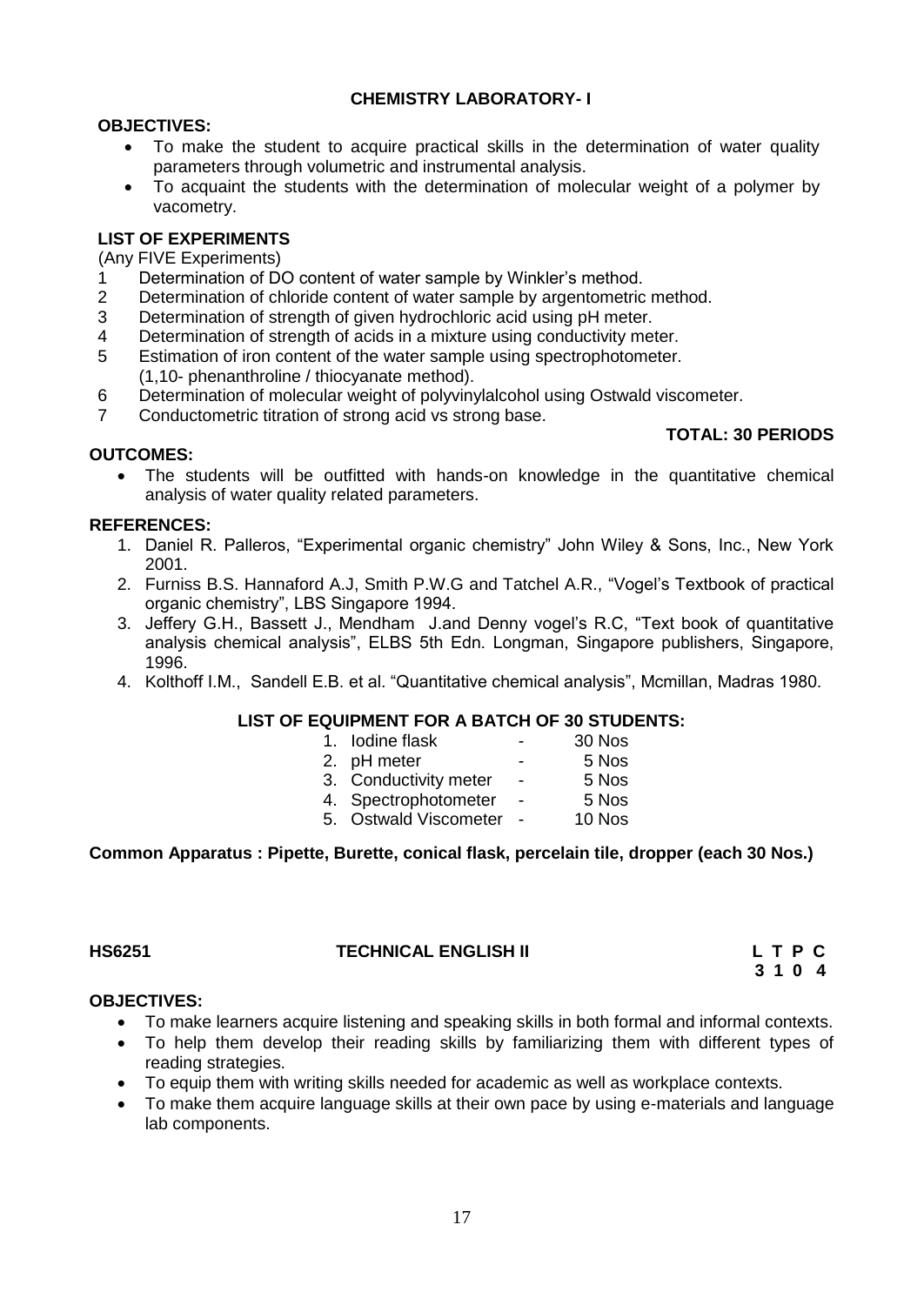**UNIT I 9+3** Listening - Listening to informal conversations and participating; Speaking - Opening a conversation (greetings, comments on topics like weather) - Turn taking - Closing a conversation (excuses, general wish, positive comment, thanks); Reading - Developing analytical skills, Deductive and inductive reasoning - Extensive reading; Writing - Effective use of SMS for sending short notes and messages - Using 'emoticons' as symbols in email messages; Grammar -Regular and irregular verbs - Active and passive voice; Vocabulary - Homonyms (e.g. "can") - Homophones (e.g. 'some', 'sum'); E-materials - Interactive exercise on Grammar and vocabulary blogging; Language Lab - Listening to different types of conversation and answering questions.

**UNIT II 9+3** Listening - Listening to situation based dialogues; Speaking - Conversation practice in real life situations, asking for directions (using polite expressions), giving directions (using imperative sentences), Purchasing goods from a shop, Discussing various aspects of a film (they have already seen) or a book (they have already read); Reading - Reading a short story or an article from newspaper, Critical reading, Comprehension skills; Writing - Writing a review / summary of a story / article, Personal letter (Inviting your friend to a function, congratulating someone for his / her success, thanking one's friends / relatives); Grammar - modal verbs, Purpose expressions; Vocabulary - Phrasal verbs and their meanings, Using phrasal verbs in sentences; E-materials - Interactive exercises on Grammar and vocabulary, Extensive reading activity (reading stories / novels), Posting reviews in blogs - Language Lab - Dialogues (Fill up exercises), Recording students' dialoques.

**UNIT III 9+3** Listening - Listening to the conversation - Understanding the structure of conversations; Speaking - Conversation skills with a sense of stress, intonation, pronunciation and meaning - Seeking information – expressing feelings (affection, anger, regret, etc.); Reading - Speed reading – reading passages with time limit - Skimming; Writing - Minutes of meeting – format and practice in the preparation of minutes - Writing summary after reading articles from journals - Format for journal articles – elements of technical articles (abstract, introduction, methodology, results, discussion, conclusion, appendices, references) - Writing strategies; Grammar - Conditional clauses - Cause and effect expressions; Vocabulary - Words used as nouns and verbs without any change in the spelling (e.g. "rock", "train", "ring"); E-materials - Interactive exercise on Grammar and vocabulary - Speed Reading practice exercises; Language Lab - Intonation practice using EFLU and RIE materials – Attending a meeting and writing minutes.

**UNIT IV 9+3** Listening - Listening to a telephone conversation, Viewing model interviews (face-to-face, telephonic and video conferencing); Speaking - Role play practice in telephone skills - listening and responding, -asking questions, -note taking – passing on messages, Role play and mock interview for grasping interview skills; Reading - Reading the job advertisements and the profile of the company concerned – scanning; Writing - Applying for a job – cover letter - résumé preparation – vision, mission and goals of the candidate; Grammar - Numerical expressions - Connectives (discourse markers); Vocabulary - Idioms and their meanings – using idioms in sentences; E-materials - Interactive exercises on Grammar and Vocabulary - Different forms of résumés- Filling up a résumé / cover letter; Language Lab - Telephonic interview – recording the responses - e-résumé writing.

#### **UNIT V 9+3**

Listening - Viewing a model group discussion and reviewing the performance of each participant - Identifying the characteristics of a good listener; Speaking - Group discussion skills – initiating the discussion – exchanging suggestions and proposals – expressing dissent/agreement – assertiveness in expressing opinions – mind mapping technique; Reading - Note making skills – making notes from books, or any form of written materials - Intensive reading; Writing – Checklist - Types of reports – Feasibility / Project report – report format – recommendations / suggestions – interpretation of data (using charts for effective presentation); Grammar - Use of clauses; Vocabulary – Collocation; E-materials - Interactive grammar and vocabulary exercises - Sample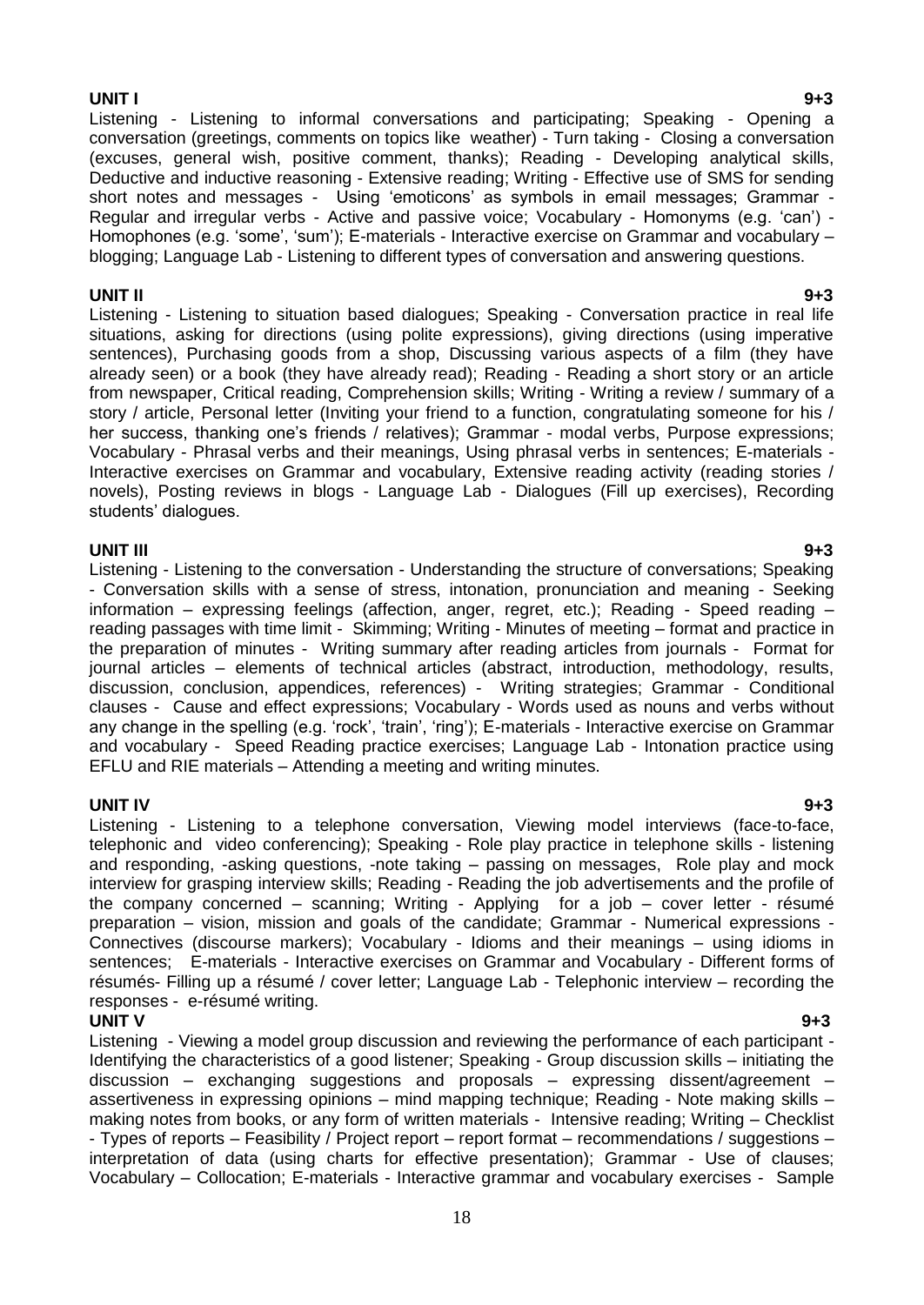GD - Pictures for discussion, Interactive grammar and vocabulary exercises; Language Lab - Different models of group discussion.

### **TOTAL (L:45+T:15): 60 PERIODS**

#### **OUTCOMES:**

Learners should be able to

- speak convincingly, express their opinions clearly, initiate a discussion, negotiate, argue using appropriate communicative strategies.
- write effectively and persuasively and produce different types of writing such as narration, description, exposition and argument as well as creative, critical, analytical and evaluative writing.
- read different genres of texts, infer implied meanings and critically analyse and evaluate them for ideas as well as for method of presentation.
- listen/view and comprehend different spoken excerpts critically and infer unspoken and implied meanings.

#### **TEXTBOOKS:**

- 1. Department of English, Anna University. Mindscapes: English for Technologists and Engineers. Orient Blackswan, Chennai. 2012
- 2. Dhanavel, S.P. English and Communication Skills for Students of Science and Engineering. Orient Blackswan, Chennai. 2011

#### **REFERENCES:**

- 1. Anderson, Paul V. Technical Communication: A Reader-Centered Approach. Cengage. New Delhi. 2008
- 2. Muralikrishna, & Sunita Mishra. Communication Skills for Engineers. Pearson, New Delhi. 2011
- 3. Riordan, Daniel. G. Technical Communication. Cengage Learning, New Delhi. 2005
- 4. Sharma, Sangeetha & Binod Mishra. Communication Skills for Engineers and Scientists. PHI Learning, New Delhi. 2009
- 5. Smith-Worthington, Darlene & Sue Jefferson. Technical Writing for Success. Cengage, Mason USA. 2007

#### **EXTENSIVE Reading (Not for Examination)**

1. Khera, Shiv. You can Win. Macmillan, Delhi. 1998.

#### **Websites**

- 1. http://www.englishclub.com
- 2. http://owl.english.purdue.edu

### **TEACHING METHODS:**

- Lectures
- Activities conducted individually, in pairs and in groups like individual writing and presentations, group discussions, interviews, reporting, etc
- Long presentations using visual aids
- Listening and viewing activities with follow up activities like discussions, filling up worksheets, writing exercises (using language lab wherever necessary/possible) etc
- Projects like group reports, mock interviews etc using a combination of two or more of the language skills

### **EVALUATION PATTERN:**

#### **Internal assessment: 20%**

3 tests of which two are pen and paper tests and the other is a combination of different modes of assessment like

- Project
- Assignment
- Report
- Creative writing, etc.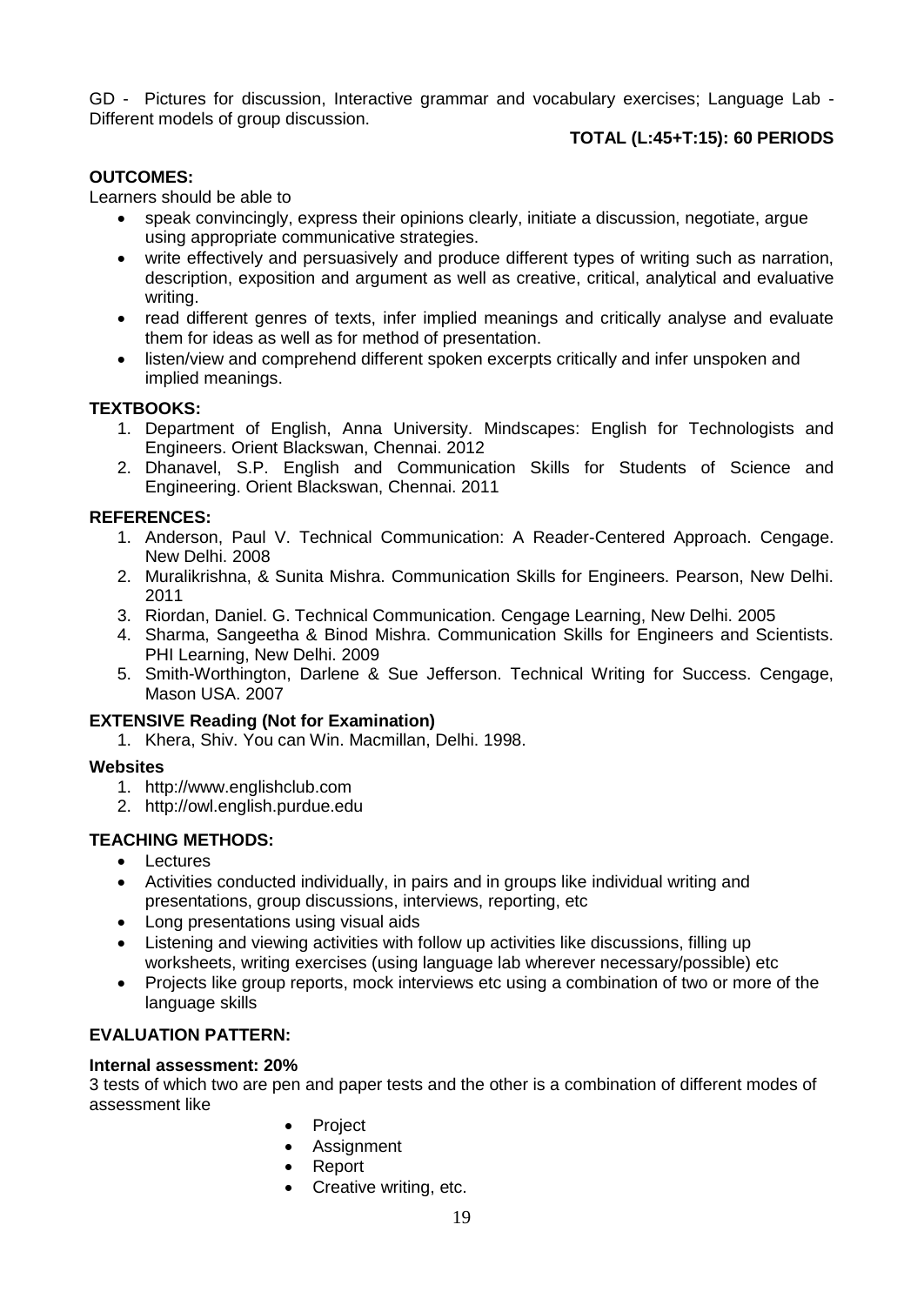All the four skills are to be tested with equal weightage given to each.

- $\checkmark$  Speaking assessment: Individual presentations, Group discussions
- $\checkmark$  Reading assessment: Reading passages with comprehension questions graded following Bloom"s taxonomy
- $\checkmark$  Writing assessment: Writing essays, CVs, reports etc. Writing should include grammar and vocabulary.
- $\checkmark$  Listening/Viewing assessment: Lectures, dialogues, film clippings with questions on verbal as well as audio/visual content graded following Bloom"s taxonomy.

#### **End Semester Examination: 80%**

## **MA6251 MATHEMATICS – II L T P C**

# **3 1 0 4**

#### **OBJECTIVES:**

- <span id="page-19-0"></span> To make the student acquire sound knowledge of techniques in solving ordinary differential equations that model engineering problems.
- To acquaint the student with the concepts of vector calculus needed for problems in all engineering disciplines.
- To develop an understanding of the standard techniques of complex variable theory so as to enable the student to apply them with confidence, in application areas such as heat conduction, elasticity, fluid dynamics and flow the of electric current.
- To make the student appreciate the purpose of using transforms to create a new domain in which it is easier to handle the problem that is being investigated.

#### **UNIT I VECTOR CALCULUS 9+3**

Gradient, divergence and curl – Directional derivative – Irrotational and solenoidal vector fields – Vector integration – Green"s theorem in a plane, Gauss divergence theorem and Stokes" theorem (excluding proofs) – Simple applications involving cubes and rectangular parallelopipeds.

#### **UNIT II ORDINARY DIFFERENTIAL EQUATIONS 9+3**

Higher order linear differential equations with constant coefficients – Method of variation of parameters – Cauchy's and Legendre's linear equations – Simultaneous first order linear equations with constant coefficients.

#### **UNIT III LAPLACE TRANSFORM 9+3**

Laplace transform – Sufficient condition for existence – Transform of elementary functions – Basic properties – Transforms of derivatives and integrals of functions - Derivatives and integrals of transforms - Transforms of unit step function and impulse functions – Transform of periodic functions. Inverse Laplace transform -Statement of Convolution theorem – Initial and final value theorems – Solution of linear ODE of second order with constant coefficients using Laplace transformation techniques.

### **UNIT IV ANALYTIC FUNCTIONS 9+3**

Functions of a complex variable – Analytic functions: Necessary conditions – Cauchy-Riemann equations and sufficient conditions (excluding proofs) – Harmonic and orthogonal properties of analytic function – Harmonic conjugate – Construction of analytic functions – Conformal mapping:  $w = z + k$ , kz, 1/z,  $z^2$ ,  $e^z$  and bilinear transformation.

### **UNIT V COMPLEX INTEGRATION 9+3**

Complex integration – Statement and applications of Cauchy"s integral theorem and Cauchy"s integral formula – Taylor"s and Laurent"s series expansions – Singular points – Residues – Cauchy"s residue theorem – Evaluation of real definite integrals as contour integrals around unit circle and semi-circle (excluding poles on the real axis).

#### **TOTAL (L:45+T:15): 60 PERIODS**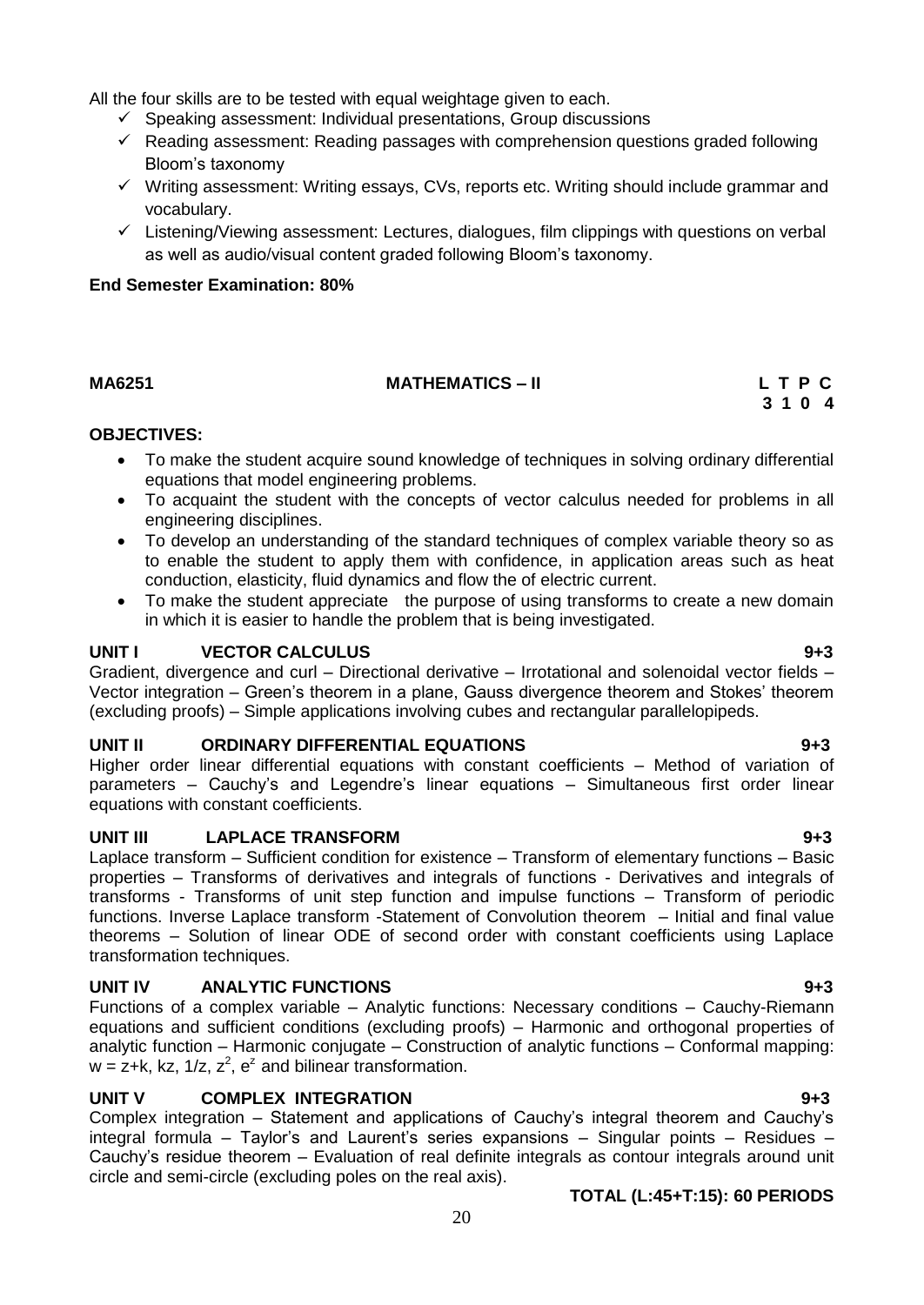#### **OUTCOMES:**

 The subject helps the students to develop the fundamentals and basic concepts in vector calculus, ODE, Laplace transform and complex functions. Students will be able to solve problems related to engineering applications by using these techniques.

#### **TEXTBOOKS:**

- 1. Bali N. P and Manish Goyal, "A Text book of Engineering Mathematics", Eighth Edition, Laxmi Publications Pvt Ltd.,(2011).
- 2. Grewal. B.S, "Higher Engineering Mathematics", 41<sup>st</sup> Edition, Khanna Publications, Delhi, (2011).

#### **REFERENCES:**

- 1. Dass, H.K., and Er. Rajnish Verma," Higher Engineering Mathematics", S. Chand Private Ltd., 2011.
- 2. Glyn James, "Advanced Modern Engineering Mathematics", 3<sup>rd</sup> Edition, Pearson Education, 2012.
- 3. Peter V. O"Neil," Advanced Engineering Mathematics", 7th Edition, Cengage learning, 2012.
- 4. Ramana B.V, "Higher Engineering Mathematics", Tata McGraw Hill Publishing Company, New Delhi, 2008.
- 5. Sivarama Krishna Das P. and Rukmangadachari E., "Engineering Mathematics" Volume II, Second Edition, PEARSON Publishing, 2011.

### **PH6251 ENGINEERING PHYSICS – II L T P C**

# **3 0 0 3**

#### **OBJECTIVES:**

<span id="page-20-0"></span> To enrich the understanding of various types of materials and their applications in engineering and technology.

#### **UNIT I CONDUCTING MATERIALS 9**

Conductors – classical free electron theory of metals – Electrical and thermal conductivity – Wiedemann – Franz law – Lorentz number – Draw backs of classical theory – Quantum theory – Fermi distribution function – Effect of temperature on Fermi Function – Density of energy states – carrier concentration in metals.

#### **UNIT II SEMICONDUCTING MATERIALS 9**

Intrinsic semiconductor – carrier concentration derivation – Fermi level – Variation of Fermi level with temperature – electrical conductivity – band gap determination – compound semiconductors direct and indirect band gap- derivation of carrier concentration in n-type and p-type semiconductor – variation of Fermi level with temperature and impurity concentration - Hall effect –Determination of Hall coefficient – Applications.

#### **UNIT III MAGNETIC AND SUPERCONDUCTING MATERIALS 9**

Origin of magnetic moment – Bohr magneton – comparison of Dia, Para and Ferro magnetism – Domain theory – Hysteresis – soft and hard magnetic materials – antiferromagnetic materials – Ferrites and its applications

Superconductivity : properties – Type I and Type II superconductors – BCS theory of superconductivity(Qualitative) - High  $T_c$  superconductors – Applications of superconductors – SQUID, cryotron, magnetic levitation.

#### **UNIT IV DIELECTRIC MATERIALS 9**

Electrical susceptibility – dielectric constant – electronic, ionic, orientational and space charge polarization – frequency and temperature dependence of polarisation – internal field – Claussius – Mosotti relation (derivation) – dielectric loss – dielectric breakdown – uses of dielectric materials (capacitor and transformer) – ferroelectricity and applications.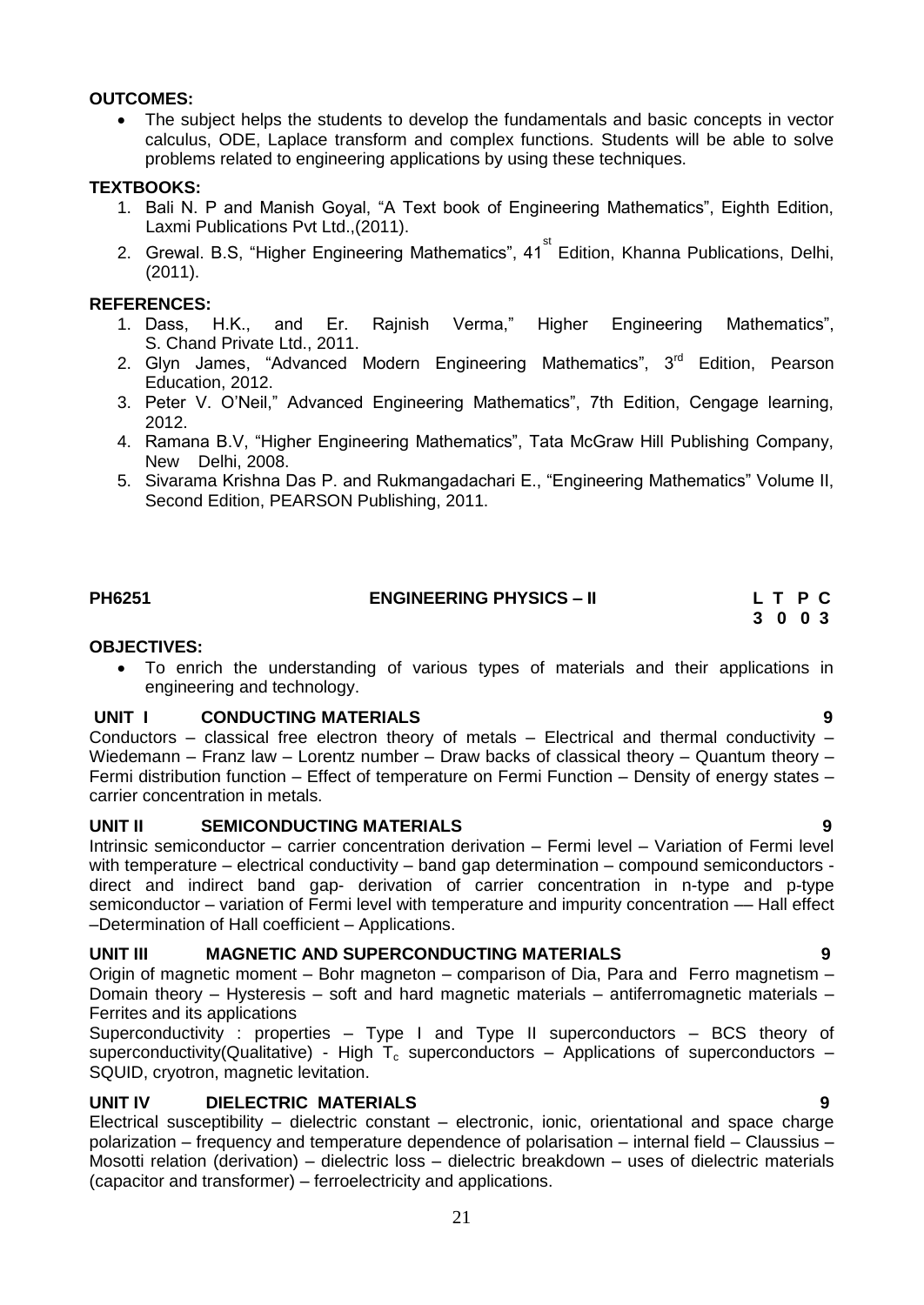#### 22

### **UNIT V ADVANCED ENGINEERING MATERIALS 9**

Metallic glasses: preparation, properties and applications. Shape memory alloys (SMA): Characteristics, properties of NiTi alloy, application, Nanomaterials– Preparation -pulsed laser deposition – chemical vapour deposition – Applications – NLO materials –Birefringence- optical Kerr effect – Classification of Biomaterials and its applications

#### **TOTAL: 45 PERIODS**

#### **OUTCOMES:**

• The students will have the knowledge on physics of materials and that knowledge will be used by them in different engineering and technology applications.

#### **TEXTBOOKS:**

- 1. Arumugam M., Materials Science. Anuradha publishers, 2010
- 2. Pillai S.O., Solid State Physics. New Age International(P) Ltd., publishers, 2009

#### **REFERENCES:**

- 1. Palanisamy P.K. Materials Science. SCITECH Publishers, 2011
- 2. Senthilkumar G. Engineering Physics II. VRB Publishers, 2011
- 3. Mani P. Engineering Physics II. Dhanam Publications, 2011
- 4. Marikani A. Engineering Physics. PHI Learning Pvt., India, 2009

#### **CY6251 ENGINEERING CHEMISTRY - II L T P C 3 0 0 3**

#### **OBJECTIVES:**

- <span id="page-21-0"></span> To make the students conversant with boiler feed water requirements, related problems and water treatment techniques.
- Principles of electrochemical reactions, redox reactions in corrosiion of materials and methods for corrosion prevention and protection of materials.
- Principles and generation of energy in batteries, nuclear reactors, solar cells, wind mills and fuel cells.
- Preparation, properties and applications of engineering materials.
- Types of fuels, calorific value calculations, manufacture of solid, liquid and gaseous fuels.

### **UNIT I WATER TECHNOLOGY 9**

Introduction to boiler feed water-requirements-formation of deposits in steam boilers and heat exchangers- disadvantages (wastage of fuels, decrease in efficiency, boiler explosion) prevention of scale formation -softening of hard water -external treatment zeolite and demineralization internal treatment- boiler compounds (phosphate, calgon, carbonate, colloidal) - caustic embrittlement-boiler corrosion-priming and foaming- desalination of brackish water –reverse osmosis.

### **UNIT II ELECTROCHEMISTRY AND CORROSION 9**

Electrochemical cell - redox reaction, electrode potential- origin of electrode potential- oxidation potential- reduction potential, measurement and applications - electrochemical series and its significance - Nernst equation (derivation and problems). Corrosion- causes- factors- typeschemical, electrochemical corrosion (galvanic, differential aeration), corrosion control - material selection and design aspects - electrochemical protection – sacrificial anode method and impressed current cathodic method. Paints- constituents and function. Electroplating of Copper and electroless plating of nickel.

### **UNIT III ENERGY SOURCES 9**

Introduction- nuclear energy- nuclear fission- controlled nuclear fission- nuclear fusion- differences between nuclear fission and fusion- nuclear chain reactions- nuclear reactor power generatorclassification of nuclear reactor- light water reactor- breeder reactor- solar energy conversionsolar cells- wind energy. Batteries and fuel cells:Types of batteries- alkaline battery- lead storage battery- nickel-cadmium battery- lithium battery- fuel cell  $H_2$ -O<sub>2</sub> fuel cell- applications.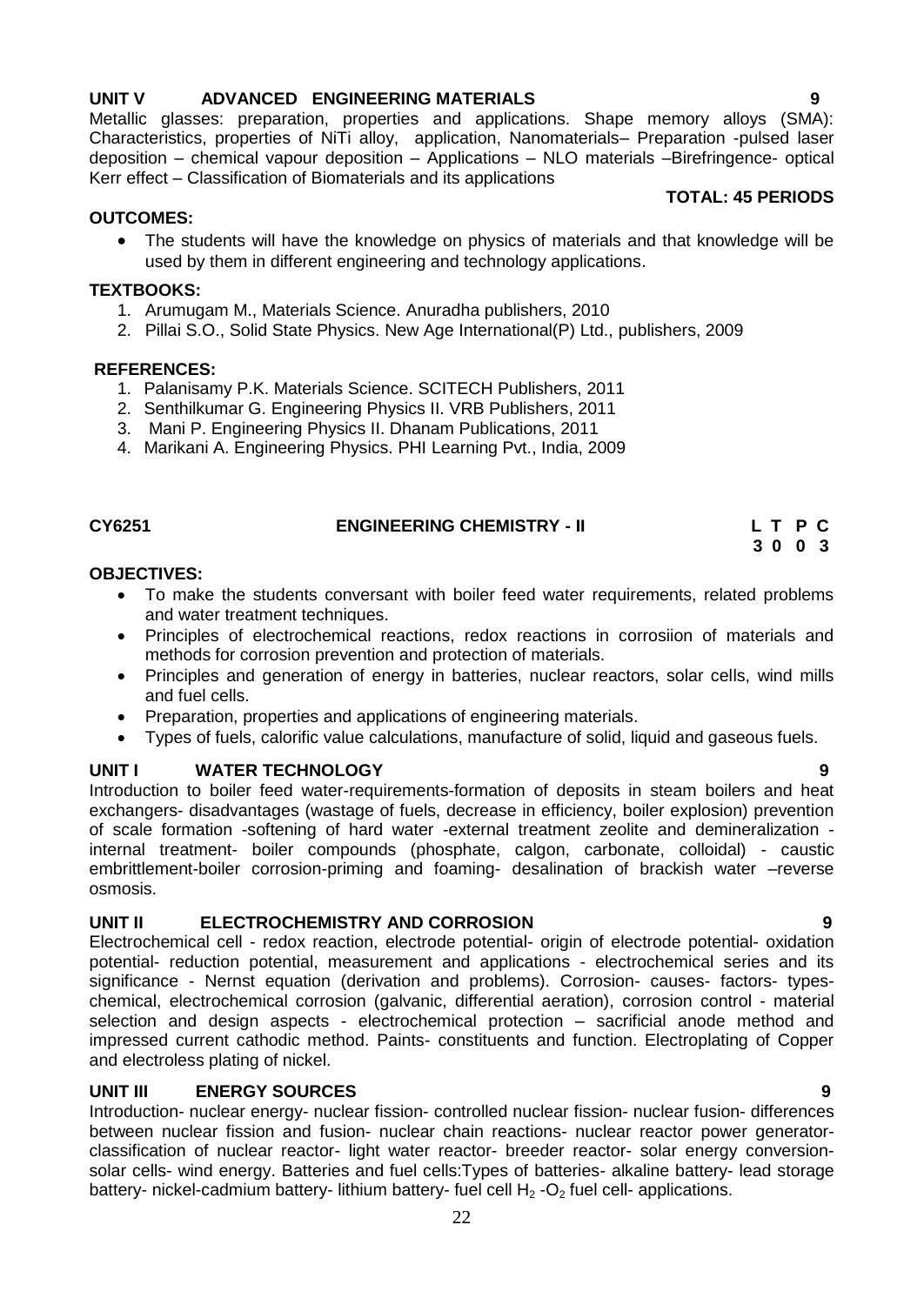#### **UNIT IV ENGINEERING MATERIALS 9**

Abrasives: definition, classification or types, grinding wheel, abrasive paper and cloth. Refractories: definition, characteristics, classification, properties – refractoriness and RUL, dimensional stability, thermal spalling, thermal expansion, porosity; Manufacture of alumina, magnesite and silicon carbide, Portland cement- manufacture and properties - setting and hardening of cement, special cement- waterproof and white cement–properties and uses. Glass manufacture, types, properties and uses.

#### **UNIT V FUELS AND COMBUSTION 9**

Fuel: Introduction- classification of fuels- calorific value- higher and lower calorific values- coalanalysis of coal (proximate and ultimate)- carbonization- manufacture of metallurgical coke (Otto Hoffmann method) - petroleum- manufacture of synthetic petrol (Bergius process)- knockingoctane number - diesel oil- cetane number - natural gas- compressed natural gas(CNG)- liquefied petroleum gases(LPG)- producer gas- water gas. Power alcohol and bio diesel. Combustion of fuels: introduction- theoretical calculation of calorific value- calculation of stoichiometry of fuel and air ratio- ignition temperature- explosive range - flue gas analysis (ORSAT Method).

#### **TOTAL: 45 PERIODS**

#### **OUTCOMES:**

 The knowledge gained on engineering materials, fuels, energy sources and water treatment techniques will facilitate better understanding of engineering processes and applications for further learning.

#### **TEXTBOOKS:**

- 1. Vairam S, Kalyani P and SubaRamesh.,"Engineering Chemistry"., Wiley India PvtLtd.,New Delhi., 2011
- 2. DaraS.S,UmareS.S."Engineering Chemistry", S. Chand & Company Ltd., New Delhi , 2010

#### **REFERENCES:**

- 1. Kannan P. and Ravikrishnan A., "Engineering Chemistry", Sri Krishna Hi-tech Publishing Company Pvt. Ltd. Chennai, 2009
- 2. AshimaSrivastava and Janhavi N N., "Concepts of Engineering Chemistry", ACME Learning Private Limited., New Delhi., 2010.
- 3. RenuBapna and Renu Gupta., "Engineering Chemistry", Macmillan India Publisher Ltd., 2010.
- <span id="page-22-0"></span>4. Pahari A and Chauhan B., "Engineering Chemistry"., Firewall Media., New Delhi., 2010

### **GE6252 BASIC ELECTRICAL AND ELECTRONICS ENGINEERING L T P C**

#### **4 0 0 4**

#### **OBJECTIVES:**

- To explain the basic theorems used in Electrical circuits and the different components and function of electrical machines.
- To explain the fundamentals of semiconductor and applications.
- To explain the principles of digital electronics
- To impart knowledge of communication.

#### **UNIT I ELECTRICAL CIRCUITS & MEASURMENTS 12**

Ohm"s Law – Kirchoff"s Laws – Steady State Solution of DC Circuits – Introduction to AC Circuits – Waveforms and RMS Value – Power and Power factor – Single Phase and Three Phase Balanced Circuits.

Operating Principles of Moving Coil and Moving Iron Instruments (Ammeters and Voltmeters), Dynamometer type Watt meters and Energy meters.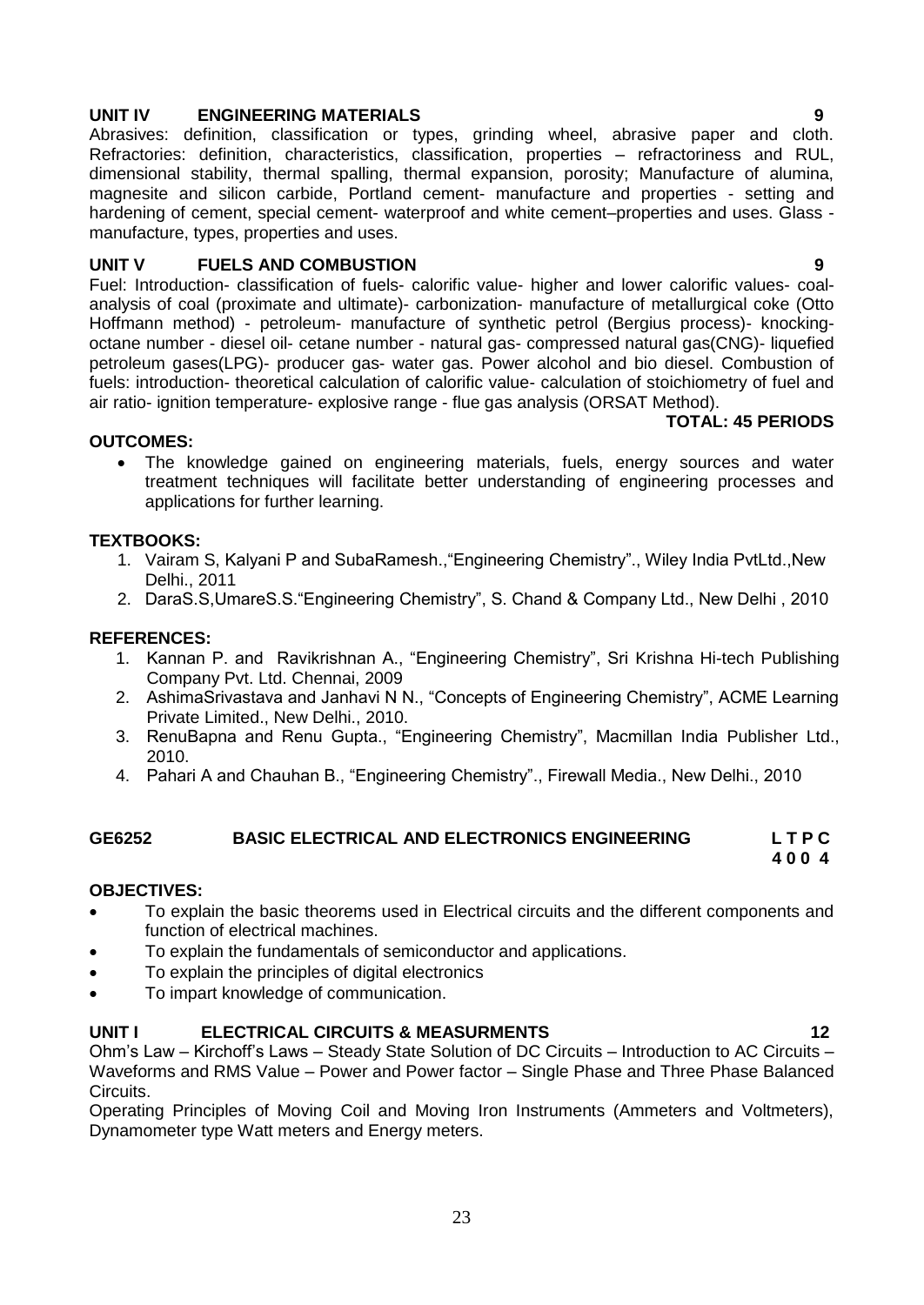### **UNIT II ELECTRICAL MECHANICS 12**

Construction, Principle of Operation, Basic Equations and Applications of DC Generators, DC Motors, Single Phase Transformer, single phase induction Motor.

### **UNIT III SEMICONDUCTOR DEVICES AND APPLICATIONS 12**

Characteristics of PN Junction Diode – Zener Effect – Zener Diode and its Characteristics – Half wave and Full wave Rectifiers – Voltage Regulation.

Bipolar Junction Transistor – CB, CE, CC Configurations and Characteristics – Elementary Treatment of Small Signal Amplifier.

#### **UNIT IV DIGITAL ELECTRONICS 12**

Binary Number System – Logic Gates – Boolean Algebra – Half and Full Adders – Flip-Flops – Registers and Counters – A/D and D/A Conversion (single concepts)

#### **UNIT V FUNDAMENTALS OF COMMUNICATION ENGINEERING 12**

Types of Signals: Analog and Digital Signals – Modulation and Demodulation: Principles of Amplitude and Frequency Modulations.

Communication Systems: Radio, TV, Fax, Microwave, Satellite and Optical Fibre (Block Diagram Approach only).

#### **TOTAL: 60 PERIODS**

#### **OUTCOMES:**

- ability to identify the electrical components explain the characteristics of electrical machines.
- ability to identify electronics components and use of them to design circuits.

#### **TEXT BOOKS:**

- 1. Mittle N., "Basic Electrical Engineering", Tata McGraw Hill Edition, New Delhi, 1990.
- 2. Sedha R.S., "Applied Electronics", S. Chand & Co., 2006.

#### **REFERENCES:**

- 1. Muthusubramanian R, Salivahanan S and Muraleedharan K A, "Basic Electrical, Electronics and Computer Engineering", Tata McGraw Hill, Second Edition, 2006.
- 2. Nagsarkar T K and Sukhija M S, "Basics of Electrical Engineering", Oxford press 2005.
- 3. Mehta V K, "Principles of Electronics", S.Chand & Company Ltd, 1994.
- 4. Mahmood Nahvi and Joseph A. Edminister, "Electric Circuits", Schaum" Outline Series, McGraw Hill, 2002.
- 5. Premkumar N, "Basic Electrical Engineering", Anuradha Publishers, 2003.

### **GE6253 ENGINEERING MECHANICS L T P C**

### **OBJECTIVES:**

<span id="page-23-0"></span> To develop capacity to predict the effect of force and motion in the course of carrying out the design functions of engineering

### **UNIT I BASICS AND STATICS OF PARTICLES 12**

Introduction – Units and Dimensions – Laws of Mechanics – Lami"s theorem, Parallelogram and triangular Law of forces –– Vectorial representation of forces – Vector operations of forces additions, subtraction, dot product, cross product – Coplanar Forces – rectangular components – Equilibrium of a particle – Forces in space – Equilibrium of a particle in space – Equivalent systems of forces – Principle of transmissibility .

 **3 1 0 4**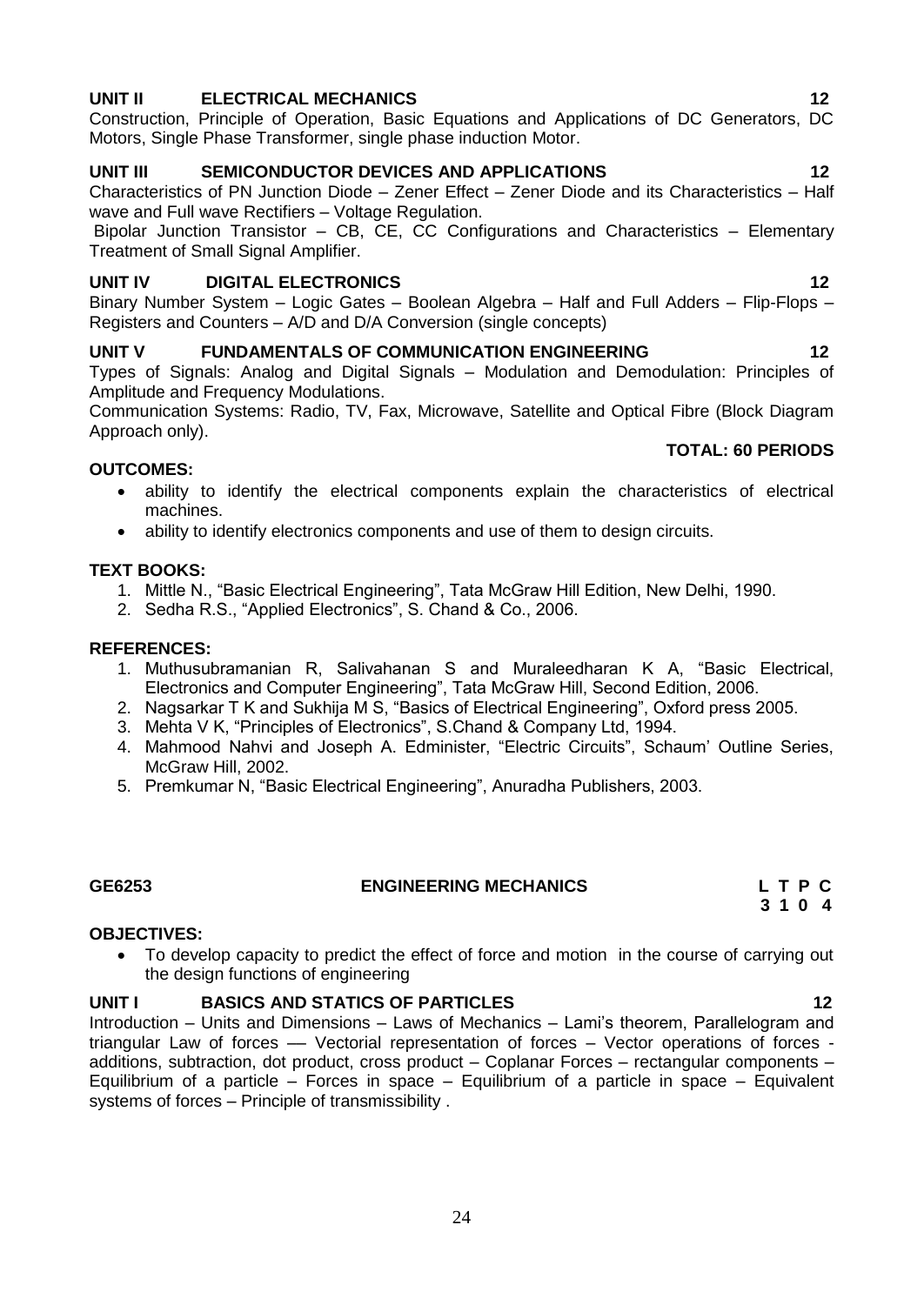### **UNIT II EQUILIBRIUM OF RIGID BODIES 12**

Free body diagram – Types of supports –Action and reaction forces –stable equilibrium – Moments and Couples – Moment of a force about a point and about an axis – Vectorial representation of moments and couples – Scalar components of a moment – Varignon"s theorem – Single equivalent force -Equilibrium of Rigid bodies in two dimensions – Equilibrium of Rigid bodies in three dimensions

#### UNIT III PROPERTIES OF SURFACES AND SOLIDS 12

Centroids and centre of mass– Centroids of lines and areas - Rectangular, circular, triangular areas by integration – T section, I section, - Angle section, Hollow section by using standard formula –Theorems of Pappus - Area moments of inertia of plane areas – Rectangular, circular, triangular areas by integration – T section, I section, Angle section, Hollow section by using standard formula – Parallel axis theorem and perpendicular axis theorem –Principal moments of inertia of plane areas – Principal axes of inertia-Mass moment of inertia –mass moment of inertia for prismatic, cylindrical and spherical solids from first principle – Relation to area moments of inertia.

#### UNIT IV DYNAMICS OF PARTICLES 12

Displacements, Velocity and acceleration, their relationship – Relative motion – Curvilinear motion -Newton"s laws of motion – Work Energy Equation– Impulse and Momentum – Impact of elastic bodies.

#### **UNIT V FRICTION AND ELEMENTS OF RIGID BODY DYNAMICS 12**

Friction force – Laws of sliding friction – equilibrium analysis of simple systems with sliding friction –wedge friction-. Rolling resistance -Translation and Rotation of Rigid Bodies – Velocity and acceleration – General Plane motion of simple rigid bodies such as cylinder, disc/wheel and sphere.

### **TOTAL: 60 PERIODS**

#### **OUTCOMES:**

- ability to explain the differential principles applies to solve engineering problems dealing with force, displacement, velocity and acceleration.
- ability to analyse the forces in any structures.
- ability to solve dynamics related problems

#### **TEXTBOOKS:**

- 1. Beer, F.P and Johnston Jr. E.R., "Vector Mechanics for Engineers (In SI Units): Statics and Dynamics", 8<sup>th</sup> Edition, Tata McGraw-Hill Publishing company, New Delhi 2004.
- 2. Vela Murali, "Engineering Mechanics", Oxford University Press 2010.

#### **REFERENCES:**

- 1. Hibbeller, R.C and Ashok Gupta, "Engineering Mechanics: Statics and Dynamics", 11<sup>th</sup> Edition, Pearson Education 2010.
- 2. Irving H. Shames and Krishna Mohana Rao. G., "Engineering Mechanics Statics and Dynamics", 4<sup>th</sup> Edition, Pearson Education 2006.
- 3. Meriam J.L. and Kraige L.G., " Engineering Mechanics- Statics Volume 1, Dynamics-Volume 2", Third Edition, John Wiley & Sons,1993.
- 4. Rajasekaran S and Sankarasubramanian G., "Engineering Mechanics Statics and Dynamics", 3rd Edition, Vikas Publishing House Pvt. Ltd., 2005.
- 5. Bhavikatti, S.S and Rajashekarappa, K.G., "Engineering Mechanics", New Age International (P) Limited Publishers, 1998.
- 6. Kumar, K.L., "Engineering Mechanics", 3rd Revised Edition, Tata McGraw-Hill Publishing company, New Delhi, 2008.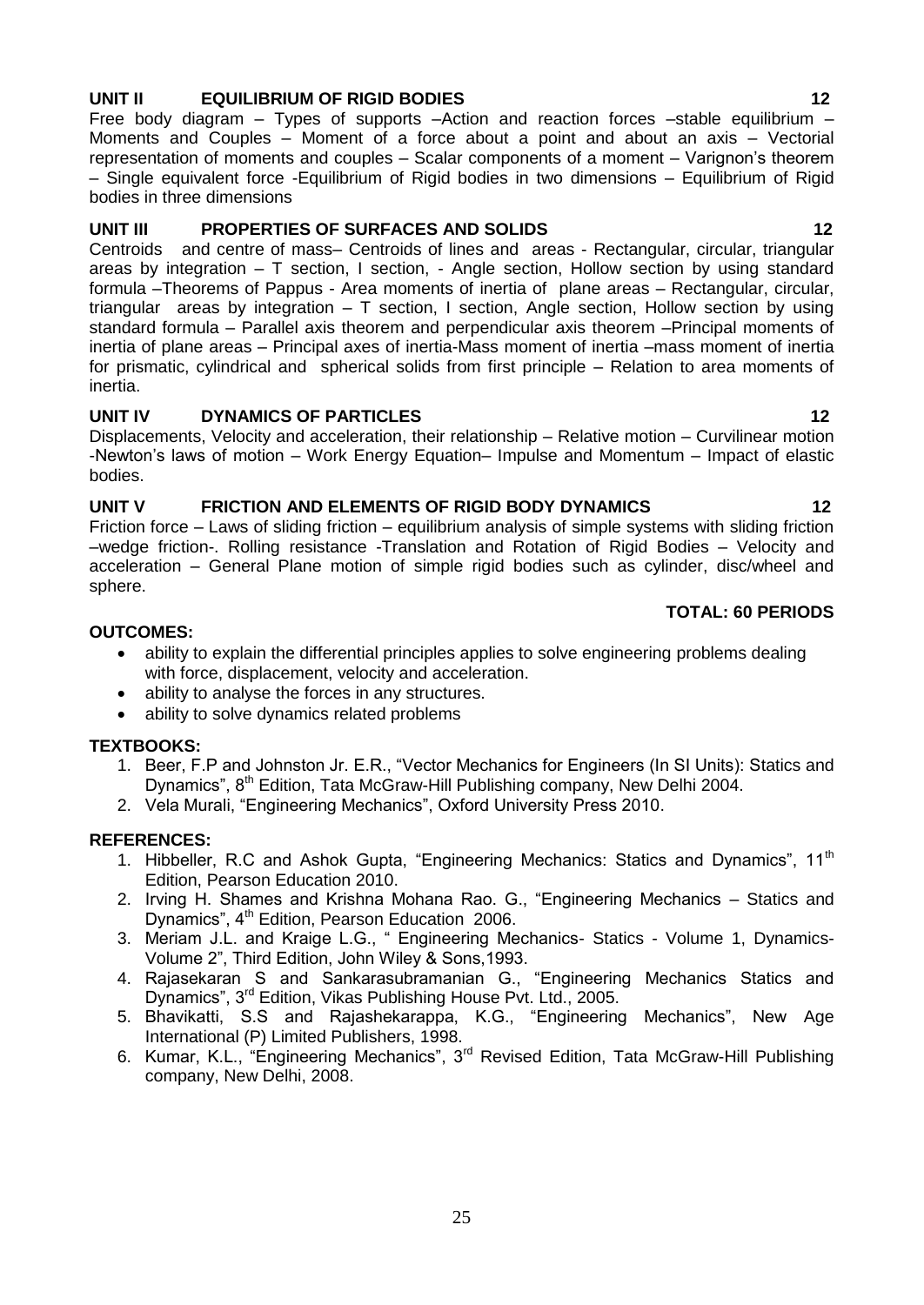#### **GE6261 COMPUTER AIDED DRAFTING AND MODELING LABORATORY L T P C**

### **0 1 2 2**

### **OBJECTIVES:**

<span id="page-25-0"></span>To develop skill to use software to create 2D and 3D models.

#### **List of Exercises using software capable of Drafting and Modeling**

- 1. Study of capabilities of software for Drafting and Modeling Coordinate systems (absolute, relative, polar, etc.) – Creation of simple figures like polygon and general multi-line figures.
- 2. Drawing of a Title Block with necessary text and projection symbol.
- 3. Drawing of curves like parabola, spiral, involute using Bspline or cubic spline.
- 4. Drawing of front view and top view of simple solids like prism, pyramid, cylinder, cone, etc, and dimensioning.
- 5. Drawing front view, top view and side view of objects from the given pictorial views (eg. Vblock, Base of a mixie, Simple stool, Objects with hole and curves).
- 6. Drawing of a plan of residential building ( Two bed rooms, kitchen, hall, etc.)
- 7. Drawing of a simple steel truss.
- 8. Drawing sectional views of prism, pyramid, cylinder, cone, etc,
- 9. Drawing isometric projection of simple objects.
- 10. Creation of 3-D models of simple objects and obtaining 2-D multi-view drawings from 3-D model.

Note: Plotting of drawings must be made for each exercise and attached to the records written by students.

#### **OUTCOMES:**

### **TOTAL: 45 PERIODS**

- ability to use the software packers for drafting and modeling
- ability to create 2D and 3D models of Engineering Components

#### **LIST OF EQUIPMENT FOR A BATCH OF 30 STUDENTS:**

| SI.No | <b>Description of Equipment</b>                   | Quantity    |
|-------|---------------------------------------------------|-------------|
|       | Pentium IV computer or better hardware, with      | 30 No.      |
|       | suitable graphics facility                        |             |
|       | Licensed software for Drafting and Modeling.      | 30 Licenses |
| 3.    | Laser Printer or Plotter to print / plot drawings | 2 No.       |

#### **GE6262 PHYSICS AND CHEMISTRY LABORATORY – II L T P C**

 **0 0 2 1**

### <span id="page-25-1"></span>**PHYSICS LABORATORY – II**

#### **OBJECTIVES:**

 To introduce different experiments to test basic understanding of physics concepts applied in optics, thermal physics and properties of matter.

#### **LIST OF EXPERIMENTS**

#### **(Any FIVE Experiments)**

- 1. Determination of Young"s modulus by uniform bending method
- 2. Determination of band gap of a semiconductor
- 3. Determination of Coefficient of viscosity of a liquid –Poiseuille"s method
- 4. Determination of Dispersive power of a prism Spectrometer
- 5. Determination of thickness of a thin wire Air wedge method
- 6. Determination of Rigidity modulus Torsion pendulum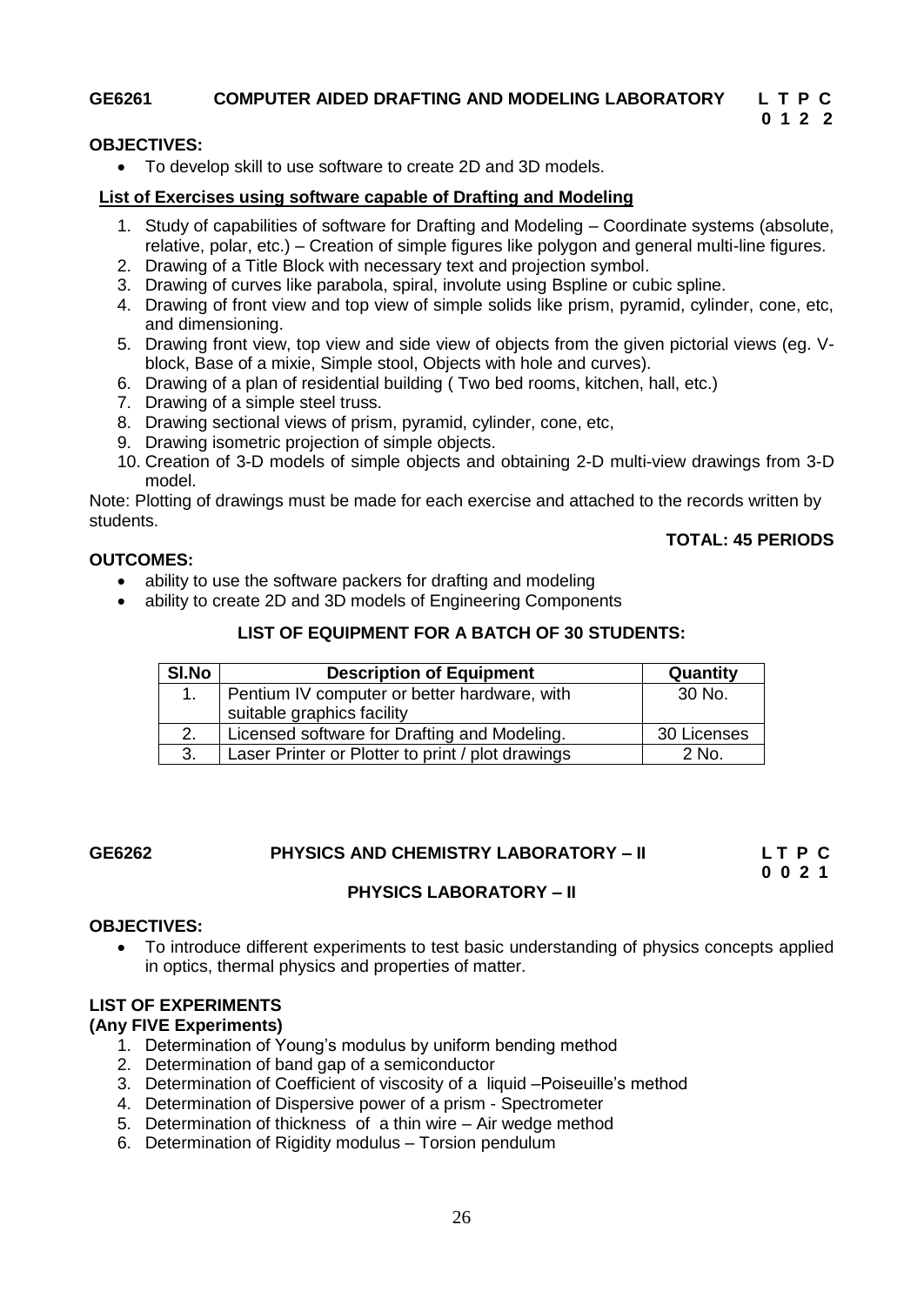#### **OUTCOMES:**

• The students will have the ability to test materials by using their knowledge of applied physics principles in optics and properties of matter.

### **LIST OF EQUIPMENT FOR A BATCH OF 30 STUDENTS:**

- 1. Traveling microscope, meter scale, Knife edge, weights
- 2. Band gap experimental set up
- 3. Burette, Capillary tube, rubber tube, stop clock, beaker and weighing balance
- 4. spectrometer, prism, sodium vapour lamp.
- 5. Air-wedge experimental set up.
- 6. Torsion pendulum set up.

(Vernier Caliper, Screw gauge, reading lens are required for most of the experiments)

#### **CHEMISTRY LABORATORY -II**

#### **OBJECTIVES:**

 To make the student acquire practical skills in the wet chemical and instrumental methods for quantitative estimation of hardness, alkalinity, metal ion content, corrosion in metals and cement analysis.

### **LIST OF EXPERIMENTS**

#### **(Any FIVE Experiments)**

- 1 Determination of alkalinity in water sample
- 2 Determination of total, temporary & permanent hardness of water by EDTA method
- 3 Estimation of copper content of the given solution by EDTA method
- 4 Estimation of iron content of the given solution using potentiometer
- 5 Estimation of sodium present in water using flame photometer
- 6 Corrosion experiment weight loss method
- 7 Conductometric precipitation titration using  $BaCl<sub>2</sub>$  and  $Na<sub>2</sub>SO<sub>4</sub>$ <br>8 Determination of CaO in Cement
- Determination of CaO in Cement.

#### **OUTCOMES:**

### **TOTAL: 30 PERIODS**

 The students will be conversant with hands-on knowledge in the quantitative chemical analysis of water quality related parameters, corrosion measurement and cement analysis

#### **REFERENCES:**

- 1. Daniel R. Palleros, "Experimental organic chemistry" John Wiley & Sons, Inc., New York, 2001.
- 2. Furniss B.S. Hannaford A.J, Smith P.W.G and Tatchel A.R., "Vogel"s Textbook of practical organic chemistry, LBS Singapore, 1994.
- 3. Jeffery G.H, Bassett J., Mendham J. and Denny R.C., "Vogel"s Text book of quantitative analysis chemical analysis", ELBS 5th Edn. Longman, Singapore publishers, Singapore, 1996.
- 4. Kolthoff I.M. and Sandell E.B. et al. Quantitative chemical analysis, McMillan, Madras 1980
- **Laboratory classes on alternate weeks for Physics and Chemistry.**

#### **LIST OF EQUIPMENT FOR A BATCH OF 30 STUDENTS:**

| 1. Potentiometer      | $\blacksquare$           | 5 Nos |
|-----------------------|--------------------------|-------|
| 2. Flame photo meter  | $\overline{\phantom{0}}$ | 5 Nos |
| 3. Weighing Balance   | $\blacksquare$           | 5 Nos |
| 4. Conductivity meter | $\overline{\phantom{0}}$ | 5 Nos |

#### **Common Apparatus : Pipette, Burette, conical flask, percelain tile, dropper (30 Nos each)**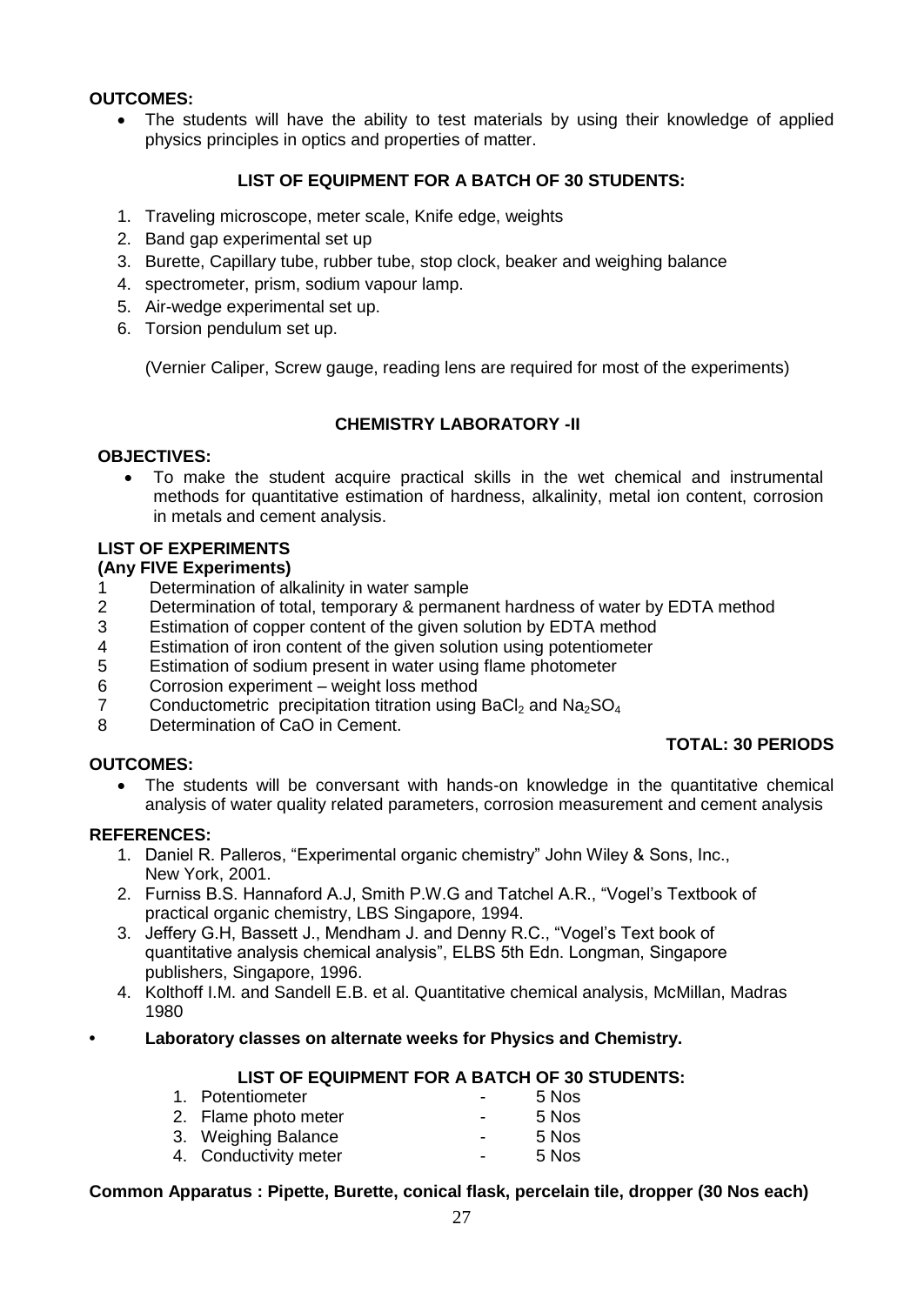#### **OBJECTIVES:**

<span id="page-27-0"></span> This course aims at providing the required skill to apply the statistical tools in engineering problems.

#### **UNIT I RANDOM VARIABLES 9+3**

Discrete and continuous random variables – Moments – Moment generating functions – Binomial, Poisson, Geometric, Uniform, Exponential, Gamma and Normal distributions.

#### **UNIT II TWO - DIMENSIONAL RANDOM VARIABLES 9+3**

Joint distributions – Marginal and conditional distributions – Covariance – Correlation and Linear regression – Transformation of random variables – Central limit theorem (for independent and identically distributed random variables).

#### **UNIT III TESTING OF HYPOTHESIS 9+3**

Sampling distributions - Estimation of parameters - Statistical hypothesis - Large sample test based on Normal distribution for single mean and difference of means -Tests based on t, Chisquare and F distributions for mean, variance and proportion - Contingency table (test for independent) - Goodness of fit.

#### **UNIT IV DESIGN OF EXPERIMENTS 9+3**

One way and Two way classifications - Completely randomized design – Randomized block design – Latin square design -  $2^2$  factorial design.

#### **UNIT V STATISTICAL QUALITY CONTROL 9+3**

Control charts for measurements  $(X \text{ and } R \text{ charts}) - \text{Control charts}$  for attributes  $(p, c \text{ and } np$ charts) – Tolerance limits - Acceptance sampling.  **TOTAL (L:45+T:15): 60 PERIODS** 

#### **OUTCOMES:**

 The students will have a fundamental knowledge of the concepts of probability. Have knowledge of standard distributions which can describe real life phenomenon. Have the notion of sampling distributions and statistical techniques used in engineering and management problems.

#### **TEXTBOOKS:**

- 1. Milton. J. S. and Arnold. J.C., "Introduction to Probability and Statistics", Tata McGraw Hill, 4<sup>th</sup> Edition, 2007.
- 2. Johnson. R.A. and Gupta. C.B., "Miller and Freund"s Probability and Statistics for Engineers", Pearson Education, Asia, 7<sup>th</sup> Edition, 2007.
- 3. Papoulis. A and Unnikrishnapillai. S., "Probability, Random Variables and Stochastic Processes " McGraw Hill Education India , 4<sup>th</sup> Edition, New Delhi , 2010.

#### **REFERENCES:**

- 1. Devore. J.L., "Probability and Statistics for Engineering and the Sciences", Cengage Learning, New Delhi,  $8<sup>th</sup>$  Edition, 2012.
- 2. Walpole. R.E., Myers. R.H., Myers. S.L. and Ye. K., "Probability and Statistics for Engineers and Scientists", Pearson Education, Asia, 8<sup>th</sup> Edition, 2007.
- 3. Ross, S.M., "Introduction to Probability and Statistics for Engineers and Scientists", 3rd Edition, Elsevier, 2004.
- 4. Spiegel. M.R., Schiller. J. and Srinivasan. R.A., "Schaum"s Outline of Theory and Problems of Probability and Statistics", Tata McGraw Hill Edition, 2004.

## **3 1 0 4**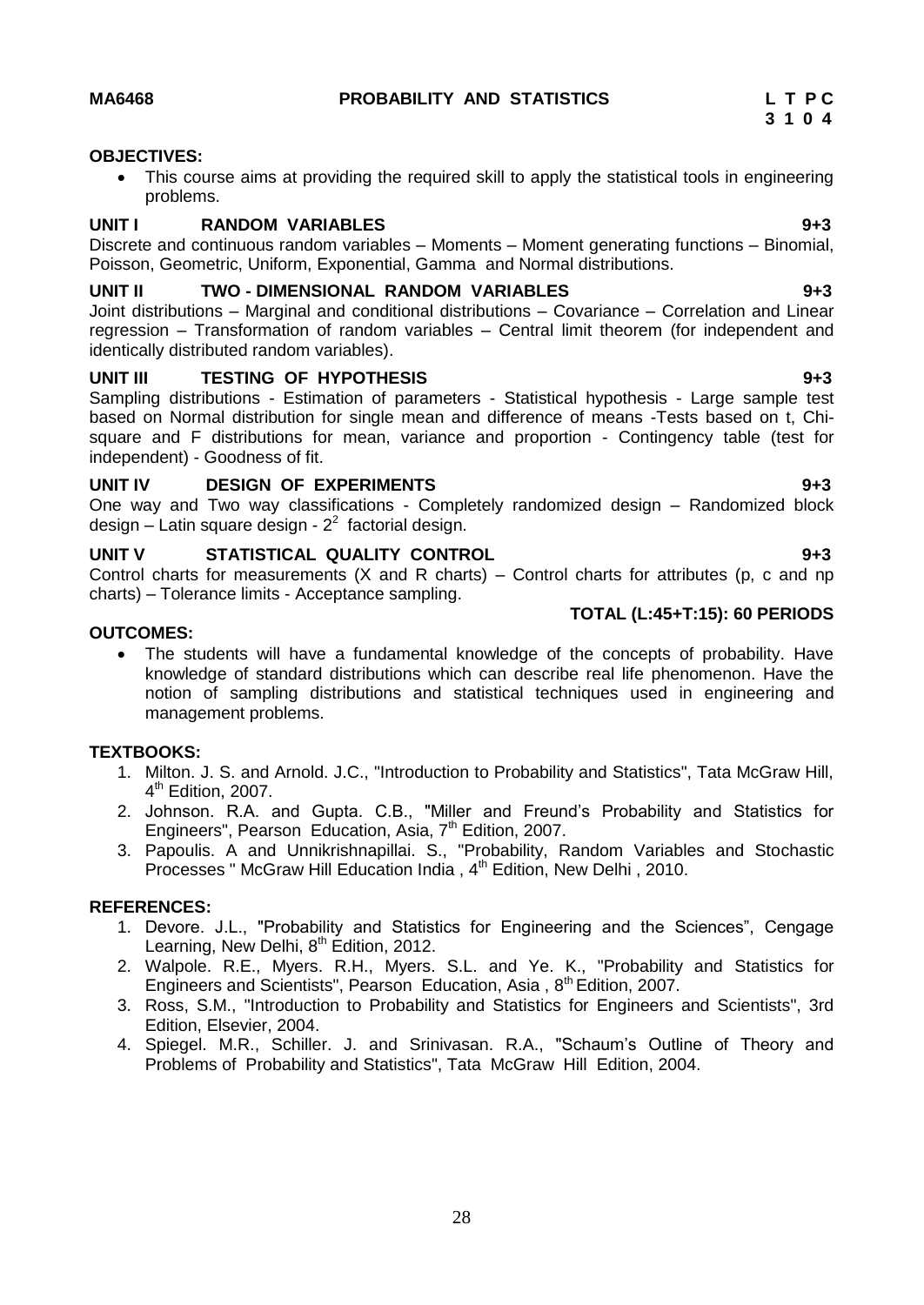## **UNIT I STRESS AND STRAIN 9**

Stress and strain at a point – Tension, Compression, Shear Stress – Hooke's Law – Relationship among elastic constants – Stress Strain Diagram for Mild Steel, TOR steel, Concrete – Ultimate Stress – Yield Stress – Factor of Safety – Thermal Stresses – Thin Cylinders and Shells – Strain Energy due to Axial Force – Resilience – Stresses due to impact and Suddenly Applied Load – Compound Bars.

To learn fundamental concepts of stress, strain and deformation of solids with applications

To know the mechanism of load transfer in beams, the induced stress resultants and

#### **UNIT II SHEAR AND BENDING IN BEAMS 9**

<span id="page-28-0"></span>to bars, beams and thin cylinders.

To understand the effect of torsion on shafts and springs.

Beams and Bending- Types of loads, supports – Shear Force and Bending Moment Diagrams for statically determinate beam with concentrated load, UDL, uniformly varying load. Theory of Simple Bending – Analysis of Beams for Stresses – Stress Distribution at a cross Section due to bending moment and shear force for Cantilever, simply supported and overhanging beams with different loading conditions - **Flitched Beams.**

#### **UNIT III DEFLECTION 9**

Double integration method - Macaulay's methods - Area moment method - conjugate beam method for computation of slopes and deflections of determinant beams.

### **UNIT IV TORSION 9**

Torsion of Circular and Hollow Shafts – Elastic Theory of Torsion – Stresses and Deflection in Circular Solid and Hollow Shafts – combined bending moment and torsion of shafts - strain energy due to torsion - Modulus of Rupture – Power transmitted to shaft – Shaft in series and parallel – Closed and Open Coiled helical springs – Leaf Springs – Springs in series and parallel – Design of buffer springs**.**

### **UNIT V COMPLEX STRESSES AND PLANE TRUSSES 9**

2 D State of Stress – 2 D Normal and Shear Stresses on any plane – Principal Stresses and Principal Planes – Mohr's circle - Plane trusses: Analysis of plane trusses - method of joints method of sections.

### **TOTAL (L:45+T:15): 60 PERIODS**

### **OUTCOMES:**

The students will have

- Thorough understanding of the fundamental concepts of stress and strain in mechanics of solids and structures.
- the ability to analyse determinate beams and trusses to determine shearforces, bending moments and axial forces.
- a sufficient knowledge in designing shafts to transmit required power and also springs for its maximum energy storage capacities.

### **TEXTBOOKS:**

- 1. Rajput.R.K. "Strength of Materials", S.Chand and Co, New Delhi, 2007.
- 2. Bhavikatti. S., "Solid Mechanics", Vikas publishing house Pvt. Ltd, New Delhi, 2010.

### **REFERENCES :**

1. Gambhir. M.L., "Fundamentals of Solid Mechanics", PHI Learning Private Limited., New Delhi, 2009.

#### **CE6302 MECHANICS OF SOLIDS L T P C**

To analyse a complex two dimensional state of stress and plane trusses

**OBJECTIVES:**

deformations.

**3 1 0 4**

- 
-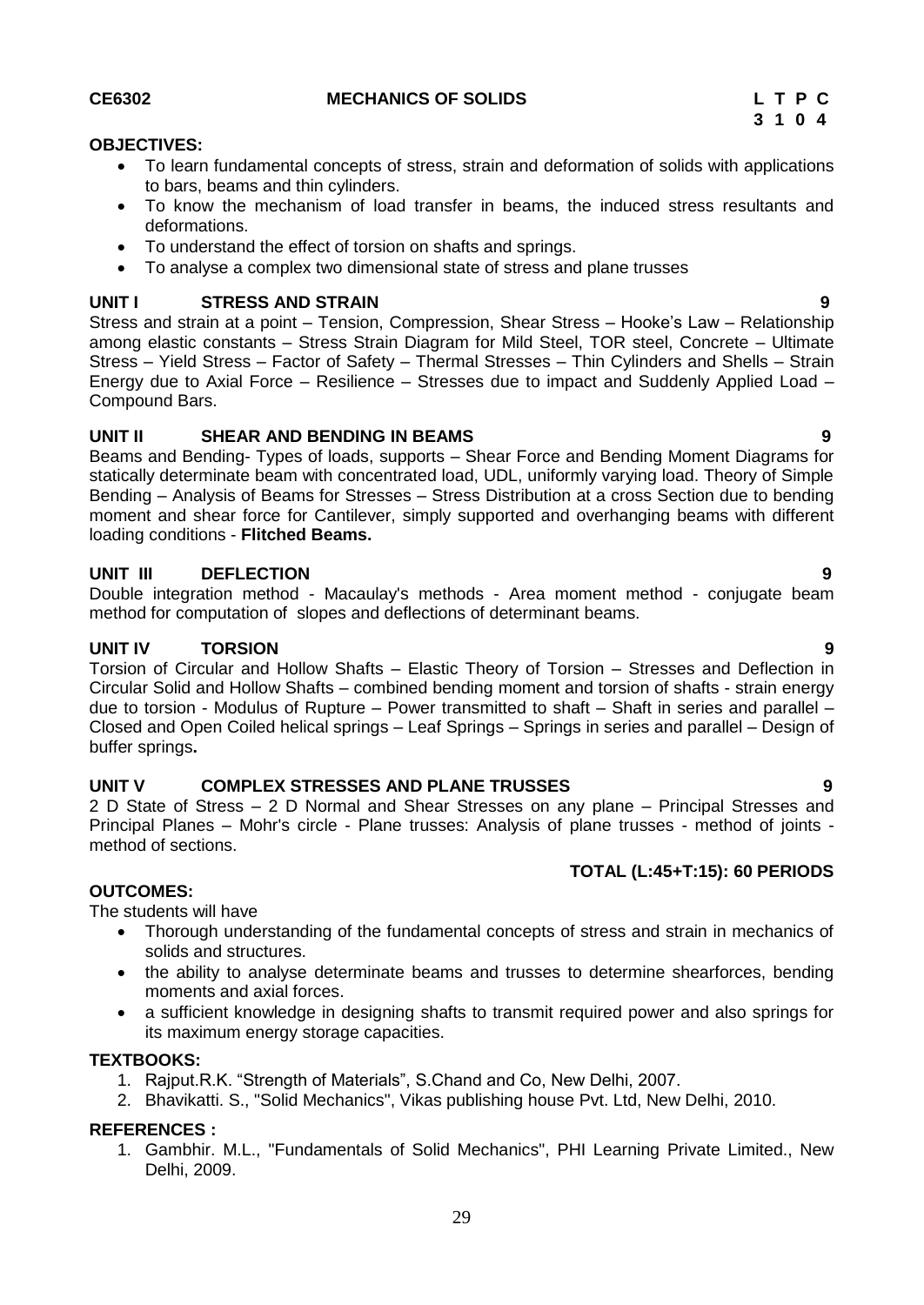- 2. Timoshenko.S.B. and Gere.J.M, " Mechanics of Materials", Van Nos Reinbhold, New Delhi 1995.
- 3. Vazirani.V.N and Ratwani.M.M, "Analysis of Structures", Vol I Khanna Publishers, New Delhi,1995.
- 4. Junnarkar.S.B. and Shah.H.J, "Mechanics of Structures", Vol I, Charotar Publishing House, New Delhi 1997.
- 5. Ugural. A.C., "Mechanics of Materials", Wiley India Pvt. Ltd., New Delhi, 2013.

#### **CE6303 MECHANICS OF FLUIDS L T P C**

#### **OBJECTIVES:**

<span id="page-29-0"></span> To understand the basic properties of the fluid, fluid kinematics, fluid dynamics and to analyse and appreciate the complexities involved in solving the fluid flow problems.

#### **UNIT I FLUID PROPERTIES AND FLUID STATICS 9**

Fluid – definition, distinction between solid and fluid - Units and dimensions - Properties of fluids density, specific weight, specific volume, specific gravity, temperature, viscosity, compressibility, vapour pressure, capillarity and surface tension - Fluid statics: concept of fluid static pressure, absolute and gauge pressures - pressure measurements by manometers and pressure gaugesforces on planes – centre of pressure – bouncy and floatation.

#### **UNIT II FLIUD KINEMATICS AND DYNAMICS 9**

Fluid Kinematics - Flow visualization - lines of flow - types of flow - velocity field and acceleration continuity equation (one and three dimensional differential forms)- Equation of streamline - stream function - velocity potential function - circulation - flow net. Fluid dynamics - equations of motion - Euler's equation along a streamline - Bernoulli's equation – applications - Venturi meter, Orifice meter and Pitot tube. Linear momentum equation and its application.

#### **UNIT III FLOW THROUGH PIPES 9**

Viscous flow - Shear stress, pressure gradient relationship - laminar flow between parallel plates - Laminar flow through circular tubes (Hagen poiseulle's) - Hydraulic and energy gradient - flow through pipes - Darcy -Weisbach's equation - pipe roughness -friction factor- Moody's diagram-Major and minor losses of flow in pipes - Pipes in series and in parallel.

#### **UNIT IV BOUNDARY LAYER 9**

Boundary layer – definition- boundary layer on a flat plate – thickness and classification – displacement , energy and momentum thickness – Boundary layer separation and control – drag in flat plate – drag and lift coefficients.

#### **UNIT V DIMENSIONAL ANALYSIS AND MODEL STUDIES 9**

Fundamental dimensions - dimensional homogeneity - Rayleigh"s method and Buckingham Pi-Theorem - Dimensionless parameters - Similitude and model studies - Distorted Models.

#### **TOTAL: 45 PERIODS**

#### **OUTCOMES:**

- The students will be able to get a basic knowledge of fluids in static, kinematic and dynamic equilibrium.
- They will also gain the knowledge of the applicability of physical laws in addressing problems in hydraulics.

#### **TEXTBOOKS:**

- 1. Modi P.N and Seth S.M.," Hydraulics and Fluid Mechanics including Hydraulic Machines",Standard Book House New Delhi. 2003
- 2. Ramamirtham, S., "Fluid Mechanics and Hydraulics and Fluid Machines", Dhanpat Rai and Sons, Delhi, 2001.

## **3 0 0 3**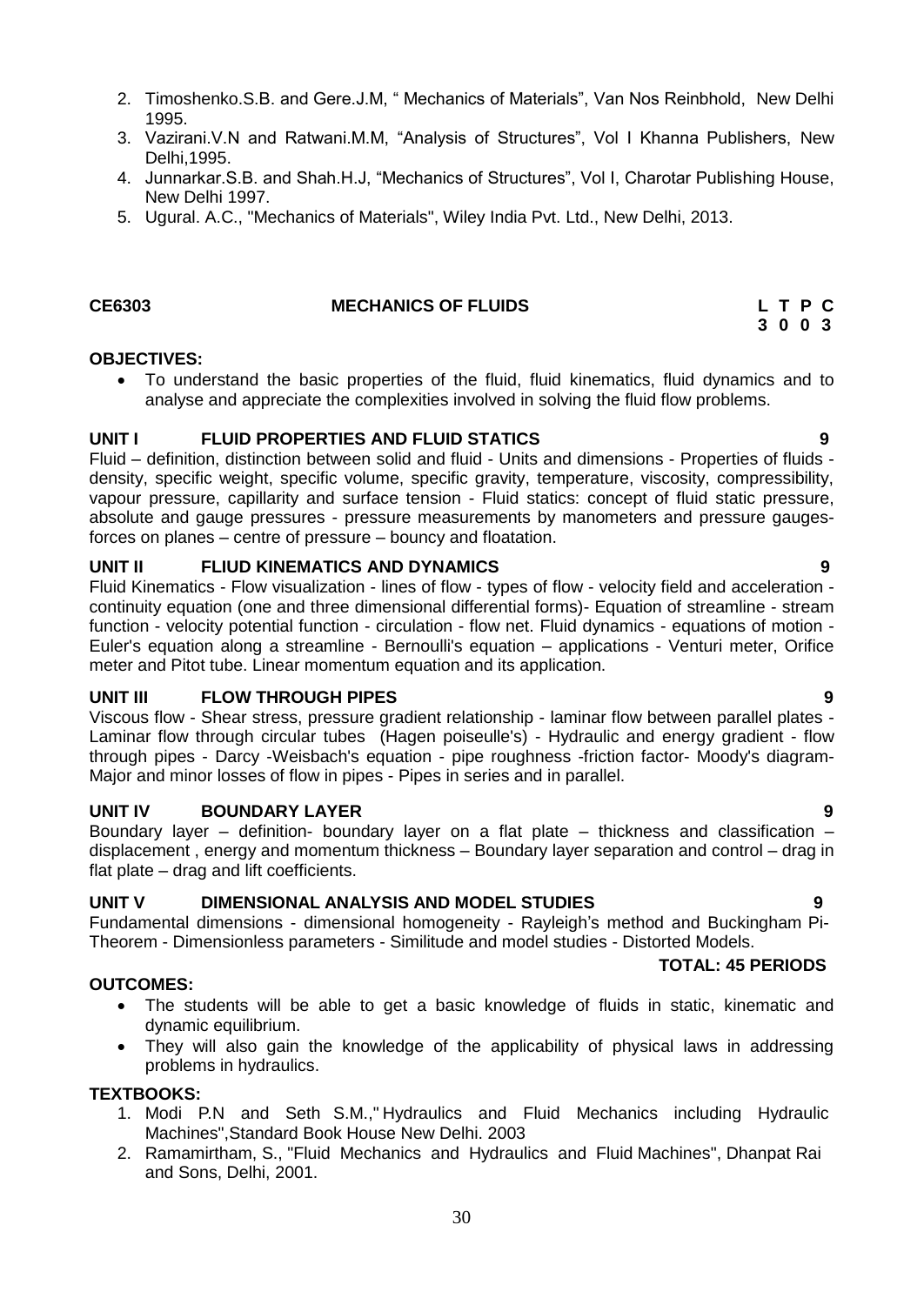3. Bansal, R.K., "Fluid Mechanics and Hydraulics Machines", 5<sup>th</sup> edition, Laxmi publications Pvt. Ltd, New Delhi, 2008.

#### **REFERENCES:**

- 1. Streeter, V.L., and Wylie, E.B., "Fluid Mechanics", McGraw-Hill, 2000.
- 2. Fox W.R. and McDonald A.T., Introduction to Fluid Mechanics John-Wiley and Sons, Singapore, 1995.
- 3. Jain A. K. "Fluid Mechanics", Khanna Publishers, 2010
- 4. Roberson J.A and Crowe C.T., "Engineering Fluid Mechanics", Jaico Books Mumbai, 2000.
- <span id="page-30-0"></span>5. White, F.M., "Fluid Mechanics", Tata McGraw Hill, 5<sup>th</sup> Edition, New Delhi, 2003.

#### **GI6302 SURVEYING L T P C 2 2 0 4**

#### **OBJECTIVES:**

- To introduce the rudiments of surveying principles.
- To learn the various methods of surveying to solve the real world problems.

#### **UNIT I FUNDAMENTALS AND CHAIN SURVEYING 6**

Definition- Classifications - Basic principles – Mistakes, errors and accuracy. Equipment and accessories for ranging and chaining – Methods of ranging - well conditioned triangles – Errors in linear measurement and their corrections - Obstacles - Traversing – Plotting - applications.

#### **UNIT II COMPASS SURVEYING AND PLANE TABLE SURVEYING 6**

Compass – Basic principles - Types - Bearing - Systems and conversions- Sources of errors - Local attraction - Magnetic declination-Dip-Traversing - Plotting - Adjustment of closing error – applications - Plane table and its accessories - Merits and demerits - Radiation - Intersection - Resection – Traversing- sources of errors – applications.

#### **UNIT III THEODOLITE SURVEYING 6**

Theodolite - Types - Description - Horizontal and vertical angles - Temporary and permanent adjustments – Heights and distances– Tangential and Stadia Tacheometry – Subtense method - Stadia constants - Anallactic lens.

#### **UNIT IV ROUTE SURVEYING 6**

Reconnaissance - Route surveys for highways, railways and waterways - Simple curves – Compound and reverse curves - Setting out Methods – Transition curves - Functions and requirements - Setting out by offsets and angles - Vertical curves - Sight distances.

#### **UNIT V HYDROGRAPHIC AND MINE SURVEYING 6**

Tides - MSL - Sounding methods - Three-point problem - Strength of fix - Sextants and station pointer - River Surveys - Measurement of current and discharge – Mine Surveying Equipment - Weisbach triangle - Tunnel alignment and setting out - Transfer of azimuth - Gyro Theodolite - Shafts and Adits.

#### **OUTCOMES:**

At the end of the course the student will be able to understand

- the use of various surveying instruments in mapping
- the error and adjustments procedures associated with surveying and mapping
- the applications of surveying in Route, Mine and Hydrography

#### **TEXTBOOKS :**

- 1. Chandra A.M., "Plane Surveying", New Age International Publishers 2002.
- 2. Alak De, "Plane Surveying", S. Chand & Company Ltd., 2000.

#### **REFERENCES:**

1. James M. Anderson and Edward M. Mikhail, Surveying, Theory and Practice, 7<sup>th</sup> Edition, McGraw Hill 2001.

**TOTAL (L:30+T:30): 60 PERIODS**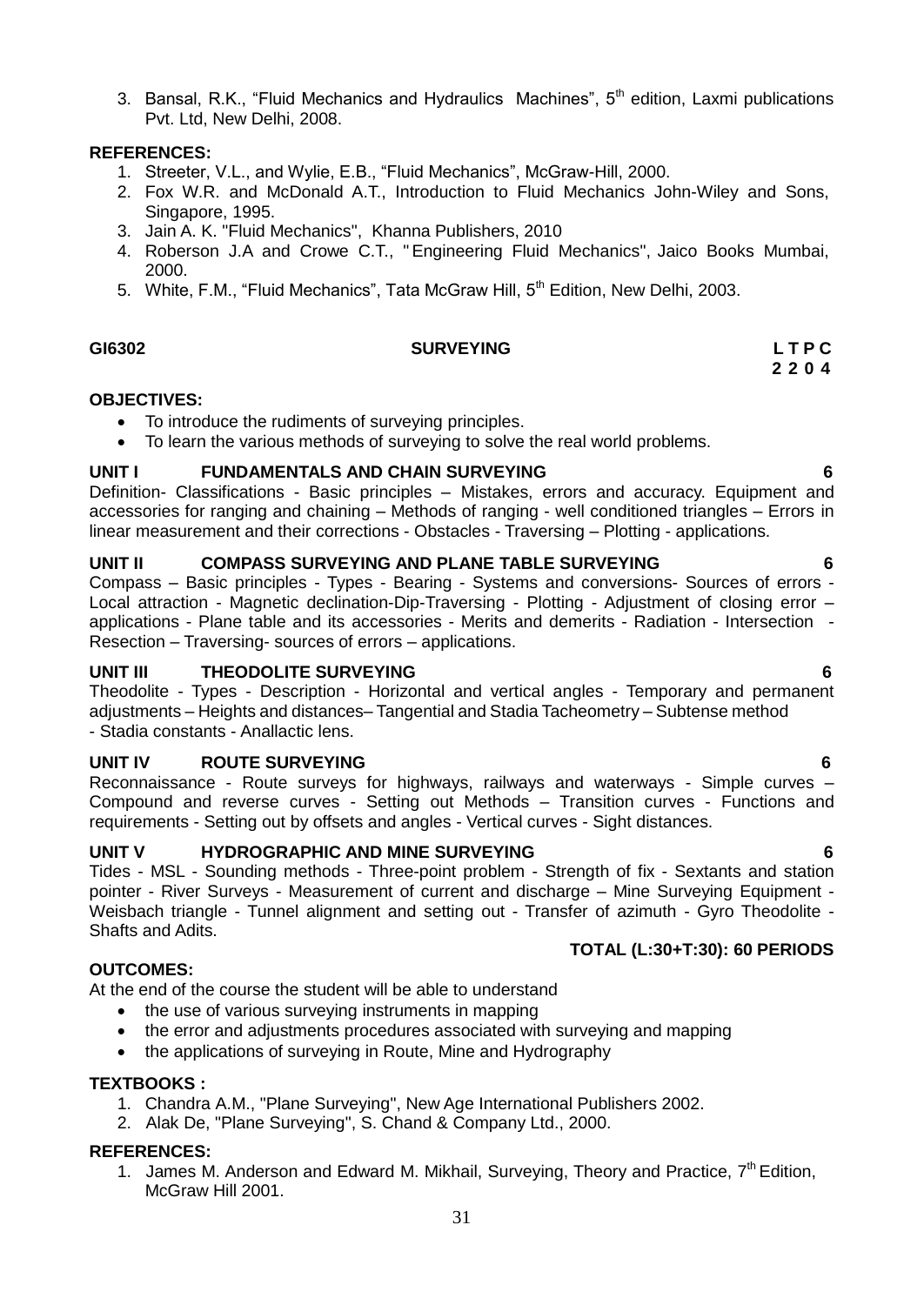- 2. Bannister and S. Raymond, Surveying,  $7<sup>th</sup>$  Edition, Longman, 2004.
- 3. S.K. Roy, Fundamentals of Surveying, 2<sup>nd</sup> Edition, Prentice Hall of India, 2004.
- 4. Arora K.R., "Surveying Vol I & II", Standard Book house, 10<sup>th</sup> Edition Edition 2008.

### **EN6301 ENVIRONMENTAL CHEMISTRY L T P C**

#### **OBJECTIVES:**

<span id="page-31-0"></span> The objectives of the course are to study the basics of environmental chemistry, chemical reactions involved in water and electro kinetic properties.

#### **UNIT I ENVIRONMENTAL CHEMISTRY: INTRODUCTION 9**

Oxidation state, redox potential – chemical equilibrium, Le-Chatlier Principle - heterogeneous equilibria - solubility product - common ion effect, - application in water treatment.

Chemical kinetics - factors influencing the rate – order and molecularity (examples) – derivation of rate constant for first order reaction - time for half - change - nature of BOD reactions –Enzyme reactions, temperature dependence, catalyst.

#### **UNIT II CHEMICAL REACTIONS OF WATER 9**

Colloids, Classification – solids in liquids - hydrophilic and hydrophobic colloids – electrokinetic properties - chemical coagulation of water - Schulz Hardy rule - mechanism of coagulation electrodialysis - water purification – electro-osmosis - dewatering of sludges – electrophoresis – adsorption, Freundlich and Langmuir isotherms – Applications in pollution control.

#### **UNIT III ORGANIC COMPOUNDS AND STRUCTURES 9**

Functional groups in organic compounds and their structures (Preparation & Properties not required) - carbohydrates - classification – monosaccharides, pentoses (Xylose and arabinose) Hexoses (Glucose, galactose, mannose and fructose) – disaccharides (Sucrose, maltose and lactose) – Polysaccharides (Starch, cellulose and hemicellulose) - Structural formulae - ring structure and hydrolysis reaction only.

#### **UNIT IV ATMOSPHERIC CHEMISTRY 9**

Photochemical reactions in the atmosphere- Degradation of VOCs– Chemical process for the formation of inorganic and organic particulate matter –Photochemical smog.

#### **UNIT V SOIL CHEMISTRY 9**

Soil classification– Inorganic and organic components of soil –physical and chemical properties of soil- Acid -base and ion exchange reactions--Salt affected soil.

#### **OUTCOMES:**

The students completing the course will have

- an insight into the chemical reactions in water, air and soil environment.
- the ability to apply chemistry principles in analysing pollution of water, air and soil environment.
- an understanding on the fate of chemicals on the environment and suggest relevant interventions.

#### **TEXTBOOKS:**

- 1. Stanley E.Manohar, Environmental Chemistry, Williard Grant, 1975.
- 2. De.A.K. "Environmental Chemistry ", New Age International Ltd., New Delhi, 1996.

#### **REFERENCES:**

1. Sawyer, C.N. and McCarty, P.L., and Parkin, G.F. "Chemistry for Environmental Engineers",3 rd Edition. Tata McGraw Hill, New Delhi, 2013

#### **TOTAL: 45 PERIODS**

## **3 0 0 3**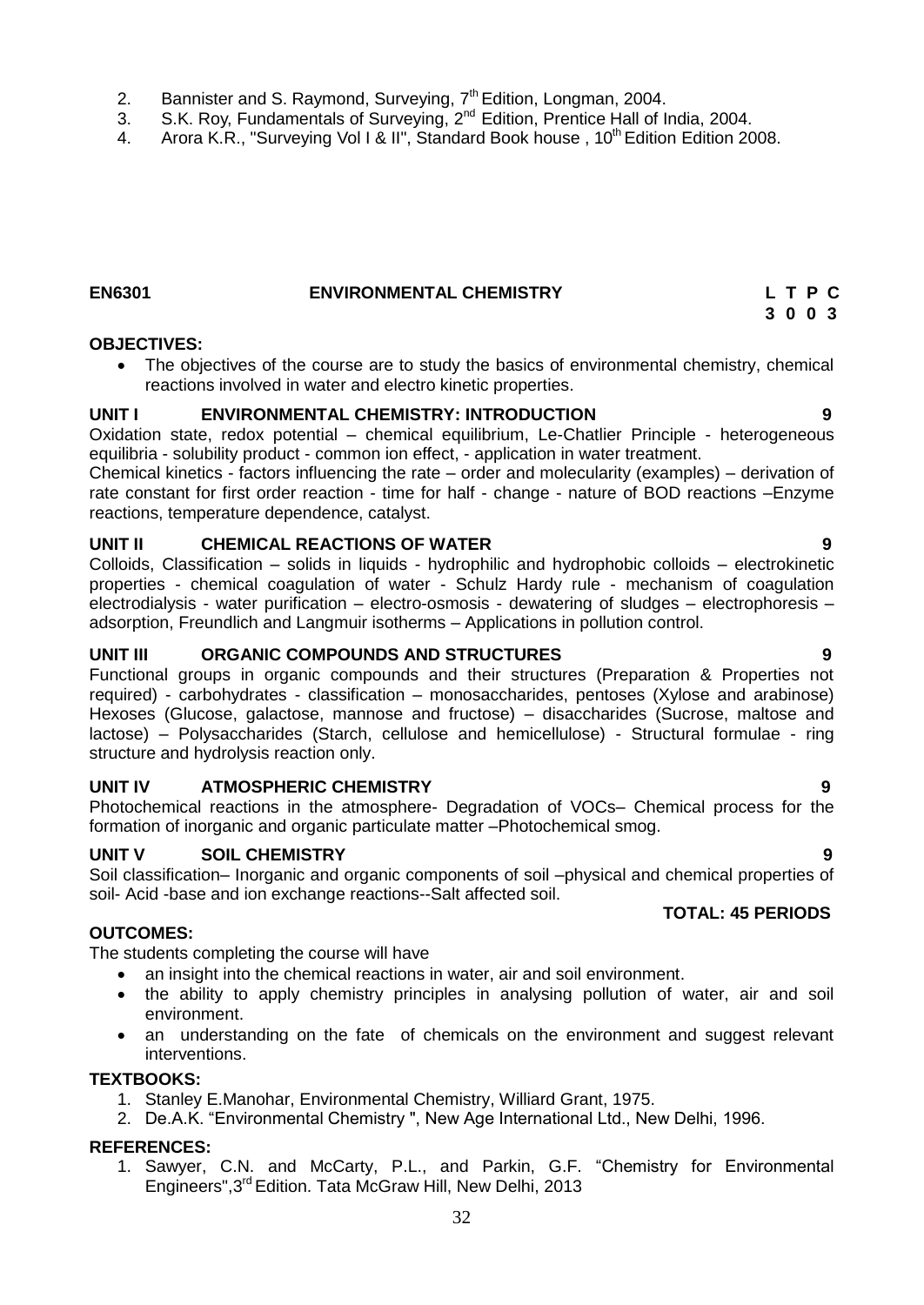- 2. Glasstone and Ceuris.D," Elements of Physical Chemistry", 1997.
- 3. Albaigo J., "Analytical Techniques in Enviromental Chemistry", Pergamon Press, New York, 1980.

#### <span id="page-32-0"></span>**GE6351 ENVIRONMENTAL SCIENCE AND ENGINEERING L T P C 3 0 0 3**

#### **OBJECTIVES:**

To the study of nature and the facts about environment.

- To finding and implementing scientific, technological, economic and political solutions to environmental problems.
- To study the interrelationship between living organism and environment.
- To appreciate the importance of environment by assessing its impact on the human world; envision the surrounding environment, its functions and its value.
- To study the dynamic processes and understand the features of the earth's interior and surface.
- To study the integrated themes and biodiversity, natural resources, pollution control and waste management.

#### **UNIT I ENVIRONMENT, ECOSYSTEMS AND BIODIVERSITY 12**

Definition, scope and importance of Risk and hazards; Chemical hazards, Physical hazards, Biological hazards in the environment – concept of an ecosystem – structure and function of an ecosystem – producers, consumers and decomposers-Oxygen cycle and Nitrogen cycle – energy flow in the ecosystem – ecological succession processes – Introduction, types, characteristic features, structure and function of the (a) forest ecosystem (b) grassland ecosystem (c) desert ecosystem (d) aquatic ecosystems (ponds, streams, lakes, rivers, oceans, estuaries) – Introduction to biodiversity definition: genetic, species and ecosystem diversity – biogeographical classification of India – value of biodiversity: consumptive use, productive use, social, ethical, aesthetic and option values – Biodiversity at global, national and local levels – India as a megadiversity nation – hot-spots of biodiversity – threats to biodiversity: habitat loss, poaching of wildlife, man-wildlife conflicts – endangered and endemic species of India – conservation of biodiversity: In-situ and ex-situ conservation of biodiversity.

Field study of common plants, insects, birds

Field study of simple ecosystems – pond, river, hill slopes, etc.

#### **UNIT II ENVIRONMENTAL POLLUTION 10**

Definition – causes, effects and control measures of: (a) Air pollution (Atmospheric chemistry-Chemical composition of the atmosphere; Chemical and photochemical reactions in the atmosphere - formation of smog, PAN, acid rain, oxygen and ozone chemistry;- Mitigation procedures- Control of particulate and gaseous emission, Control of  $SO_2$ ,  $NO_{X}$ , CO and HC) (b) Water pollution : Physical and chemical properties of terrestrial and marine water and their environmental significance; Water quality parameters – physical, chemical and biological; absorption of heavy metals - Water treatment processes. (c) Soil pollution - soil waste management: causes, effects and control measures of municipal solid wastes – (d) Marine pollution (e) Noise pollution (f) Thermal pollution (g) Nuclear hazards–role of an individual in prevention of pollution – pollution case studies –

Field study of local polluted site – Urban / Rural / Industrial / Agricultural.

#### **UNIT III NATURAL RESOURCES 10**

Forest resources: Use and over-exploitation, deforestation, case studies- timber extraction, mining, dams and their effects on forests and tribal people – Water resources: Use and overutilization of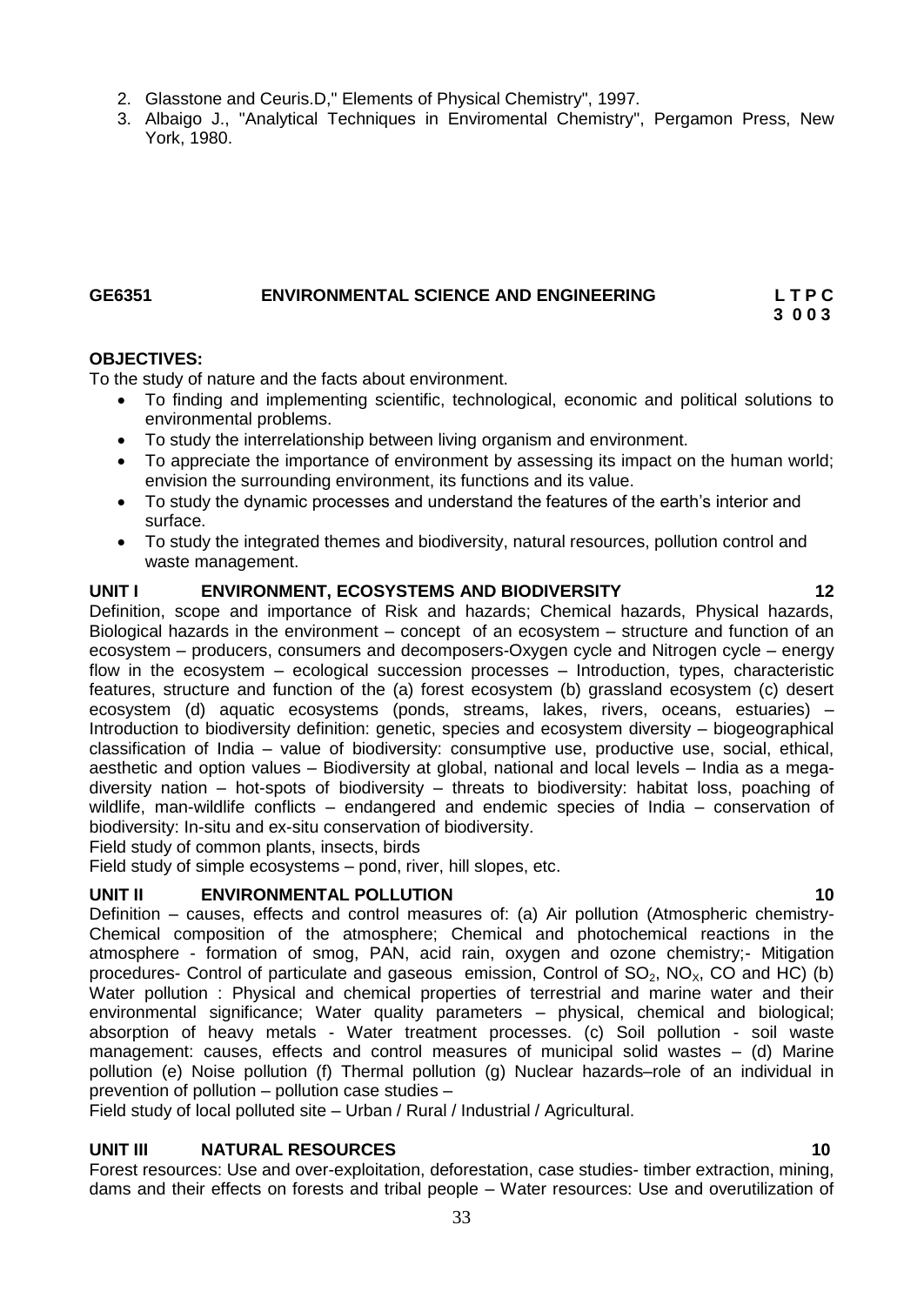surface and ground water, dams-benefits and problems – Mineral resources: Use and exploitation, environmental effects of extracting and using mineral resources, case studies – Food resources: World food problems, changes caused by agriculture and overgrazing, effects of modern agriculture, fertilizer-pesticide problems, water logging, salinity, case studies – Energy resources: Growing energy needs, renewable and non renewable energy sources, use of alternate energy sources. Energy Conversion processes – Biogas – production and uses, anaerobic digestion; case studies – Land resources: Land as a resource, land degradation, man induced landslides, soil erosion and desertification – role of an individual in conservation of natural resources – Equitable use of resources for sustainable lifestyles. Introduction to Environmental Biochemistry: Proteins – Biochemical degradation of pollutants, Bioconversion of pollutants.

Field study of local area to document environmental assets – river / forest / grassland / hill / mountain.

#### **UNIT IV SOCIAL ISSUES AND THE ENVIRONMENT 7**

From unsustainable to sustainable development – urban problems related to energy – water conservation, rain water harvesting, watershed management – resettlement and rehabilitation of people; its problems and concerns, case studies – role of non-governmental organizationenvironmental ethics: Issues and possible solutions – 12 Principles of green chemistry- nuclear accidents and holocaust, case studies. – wasteland reclamation – consumerism and waste products – environment production act – Air act – Water act – Wildlife protection act – Forest conservation act –The Biomedical Waste (Management and Handling) Rules; 1998 and amendments- scheme of labeling of environmentally friendly products (Ecomark). enforcement machinery involved in environmental legislation- central and state pollution control boardsdisaster management: floods, earthquake, cyclone and landslides. Public awareness.

#### **UNIT V HUMAN POPULATION AND THE ENVIRONMENT 6**

Population growth, variation among nations – population explosion – family welfare programme – environment and human health – human rights – value education – HIV / AIDS – women and child welfare –Environmental impact analysis (EIA)- -GIS-remote sensing-role of information technology in environment and human health – Case studies.

#### **TOTAL : 45 PERIODS**

### **OUTCOMES:**

Environmental Pollution or problems cannot be solved by mere laws. Public participation is an important aspect which serves the environmental Protection. One will obtain knowledge on the following after completing the course.

- Public awareness of environmental is at infant stage.
- Ignorance and incomplete knowledge has lead to misconceptions
- Development and improvement in std. of living has lead to serious environmental disasters

#### **TEXTBOOKS :**

- 1. Gilbert M.Masters, 'Introduction to Environmental Engineering and Science',  $2^{nd}$  edition, Pearson Education,2004
- 2. Benny Joseph, 'Environmental Science and Engineering', Tata McGraw Hill, New Delhi, 2006.

#### **REFERENCES :**

- 1. Trivedi R.K. "Handbook of Environmental Laws, Rules, Guidelines, Compliances and Standards", Vol. I and II, Enviro Media.
- 2. Cunningham, W.P.Cooper., T.H. Gorhani, "Environmental Encyclopedia", Jaico Publishing House, Mumbai, 2001.
- 3. Dharmendra S. Sengar, "Environmental law", Prentice hall of India PVT LTD, New Delhi, 2007.
- 4. Rajagopalan. R, "Environmental Studies From Crisis to Cure", Oxford University Press, 2005.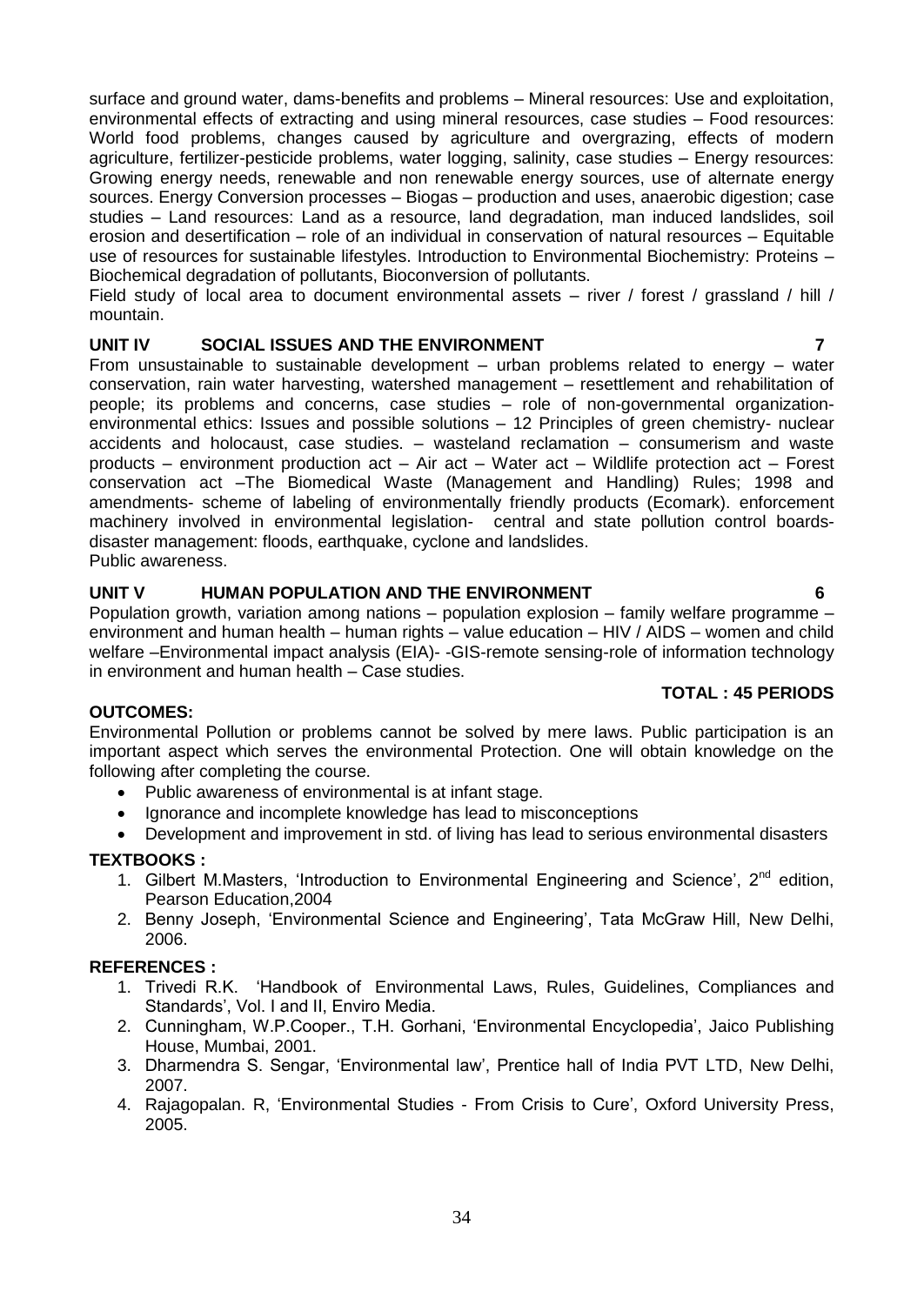#### **CE6411 STRENGTH OF MATERIALS LABORATORY L T P C**

**TOTAL: 45 PERIODS**

#### **OBJECTIVES:**

<span id="page-34-0"></span> To expose the students to the testing of different materials under the action of various forces and determination of their characteristics experimentally.

#### **LIST OF EXPERIMENTS**

- 1. Tension test on mild steel rod<br>2. Compression test on wood
- 2. Compression test on wood
- 3. Double shear test on metal
- 4. Torsion test on mild steel rod
- 5. Impact test on metal specimen (Izod and Charpy)
- 6. Hardness test on metals (Rockwell and Brinell Hardness Tests)
- 7. Deflection test on metal beam
- 8. Compression test on helical spring
- 9. Deflection test on carriage spring
- 10. Test on Cement

#### **OUTCOMES:**

 The students will gain knowledge in the area of testing of materials and components of structural elements experimentally.

#### **REFERENCES:**

- 1. Strength of Materials Laboratory Manual, Anna University, Chennai 600 025.
- 2. IS1786-2008 Specification for cold worked steel high strength deformed bars for concrete reinforcement, 2008.

| SI. No. | <b>Description of Equipment</b>                                                         | Quantity       |
|---------|-----------------------------------------------------------------------------------------|----------------|
|         | UTM of minimum 400 KN capacity                                                          |                |
| 2.      | Torsion testing machine for steel rods                                                  |                |
| 3.      | Izod impact testing machine                                                             |                |
| 4.      | Hardness testing machine<br>Rockwell<br>Vicker's<br>$(\text{any } 2)$<br><b>Brinnel</b> | 1 each         |
| 5.      | Beam deflection test apparatus                                                          |                |
| 6.      | Extensometer                                                                            |                |
| 7.      | Compressometer                                                                          |                |
| 8.      | Dial gauges                                                                             | Few            |
| 9       | Le Chatelier's apparatus                                                                | 2              |
| 10      | Vicat's apparatus                                                                       | $\overline{2}$ |
| 11      | Mortar cube moulds                                                                      | 10             |

#### **LIST OF EQUIPMENT FOR A BATCH OF 30 STUDENTS**

#### GI6312

#### <span id="page-34-1"></span>**GI6312 SURVEYING LABORATORY L T P C**

 **0 0 4 2**

#### **OBJECTIVES:**

To familiarize with the various surveying instruments and methods.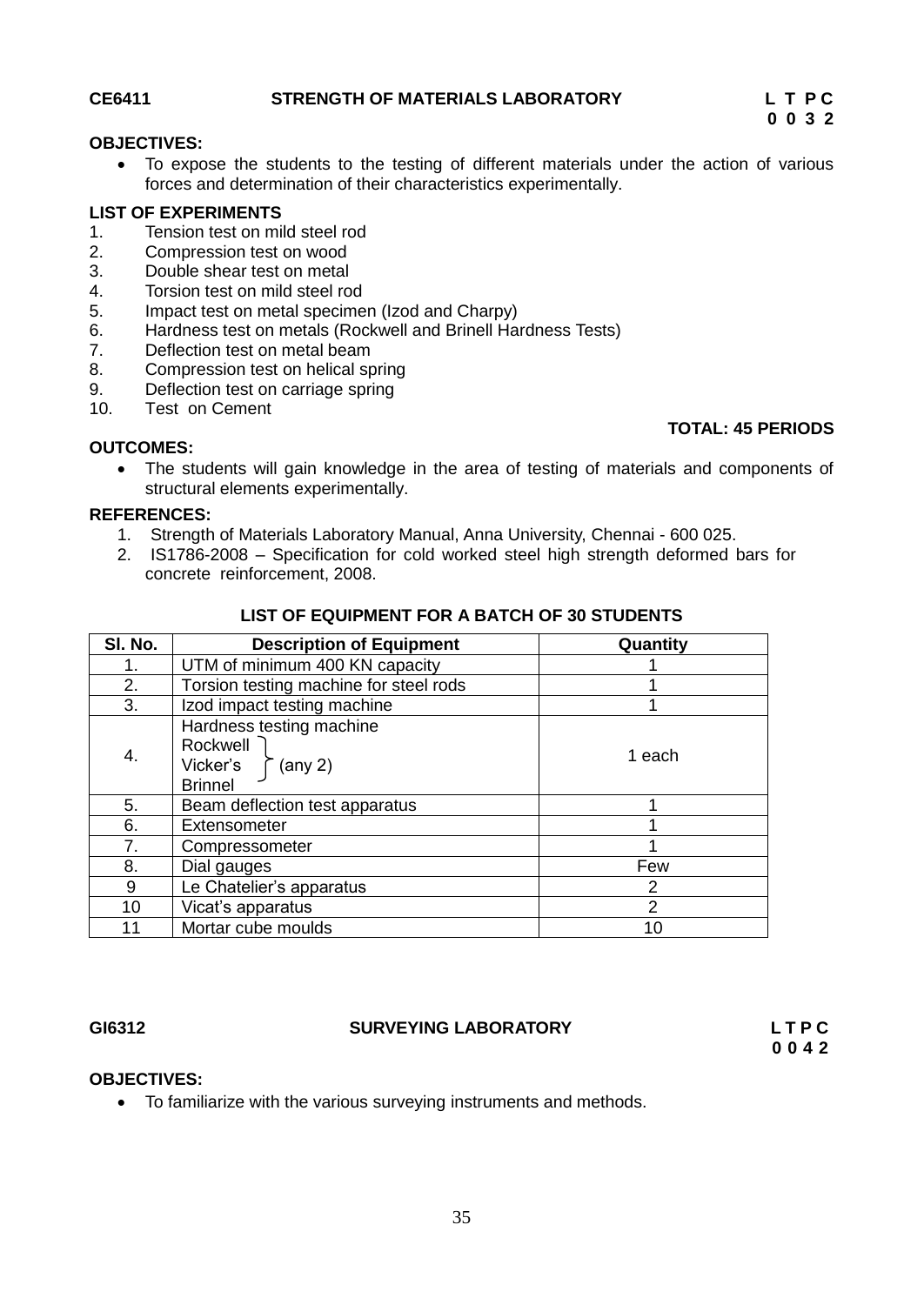#### **LIST OF EXPERIMENTS:**

|                | <b>CHAIN SURVEYING</b>                                      | 8                        |
|----------------|-------------------------------------------------------------|--------------------------|
|                | Ranging, chaining and pacing                                |                          |
| $\bullet$      | Chain traversing                                            |                          |
| $\mathbf{I}$   | <b>COMPASS SURVEYING</b>                                    | 8                        |
|                | Triangulation problem                                       |                          |
| $\bullet$      | Compass traversing                                          |                          |
| $\mathbf{III}$ | <b>PLANE TABLE SURVEYING</b>                                | 20                       |
|                | Radiation and Intersection: Resection - Three point problem |                          |
| $\bullet$      | Mechanical and Graphical solution                           |                          |
|                | Trial and error method                                      |                          |
| $\bullet$      | Resection - Two Point problem                               |                          |
| $\bullet$      | Plane table traversing                                      |                          |
| IV             | <b>THEODOLITE SURVEYING</b>                                 | 16                       |
| $\bullet$      | Measurement of horizontal angles and vertical angles        |                          |
| $\bullet$      | Heights and Distances by                                    |                          |
|                | <b>Triangulation problem</b>                                |                          |
| $\bullet$      | Single plane method                                         |                          |
| $\bullet$      | Stadia and Tangential method                                |                          |
| $\mathsf{V}$   | <b>SETTING OUT WORKS</b>                                    | 8                        |
| $\bullet$      | Simple curve using chain and tape only                      |                          |
|                | Simple curve by Rankine's method                            |                          |
|                |                                                             | <b>TOTAL: 60 PERIODS</b> |
|                | <b>OUTCOMES:</b>                                            |                          |
|                |                                                             |                          |

At the end of the course the student will be able to

- Use various surveying instruments like chain, compass, plane table, theodolite for mapping
- Set the curves for highway or railway projects

#### **REFERENCES:**

- 1. James M. Anderson and Edward M. Mikhail, Surveying, Theory and Practice, 7<sup>th</sup> Edition, McGraw Hill, 2001.
- 2. Bannister and S. Raymond, "Surveying", 7<sup>th</sup> Edition, Longman, 2004.
- 3. S.K. Roy, "Fundamentals of Surveying", 2<sup>nd</sup> Edition, Prentice Hall of India 2004.
- 4. Arora K.R., "Surveying Vol I & II", Standard Book house, 10<sup>th</sup> Edition, 2008.

| SI. No. | <b>Description of Equipment</b> | Quantity             |
|---------|---------------------------------|----------------------|
| 1.      | Chain and its accessories       | 1 set for 4 students |
| 2.      | Compass with tripod             | 1 set for 4 students |
| 3.      | Plane table and its accessories | 1 set for 4 students |
| 4.      | Dumpy level and its accessories | 1 set for 4 students |
| 5.      | Theodolite and its accessories  | 1 set for 4 students |

## **LIST OF EQUIPMENT FOR A BATCH OF 30 STUDENTS**

### EN6311 ENVIRONMENTAL CHEMISTRY LABORATORY LTPC

 **0 0 3 2** 

#### **OBJECTIVES:**

<span id="page-35-0"></span>To familiarise with the physico chemical characterisation of water and wastewater.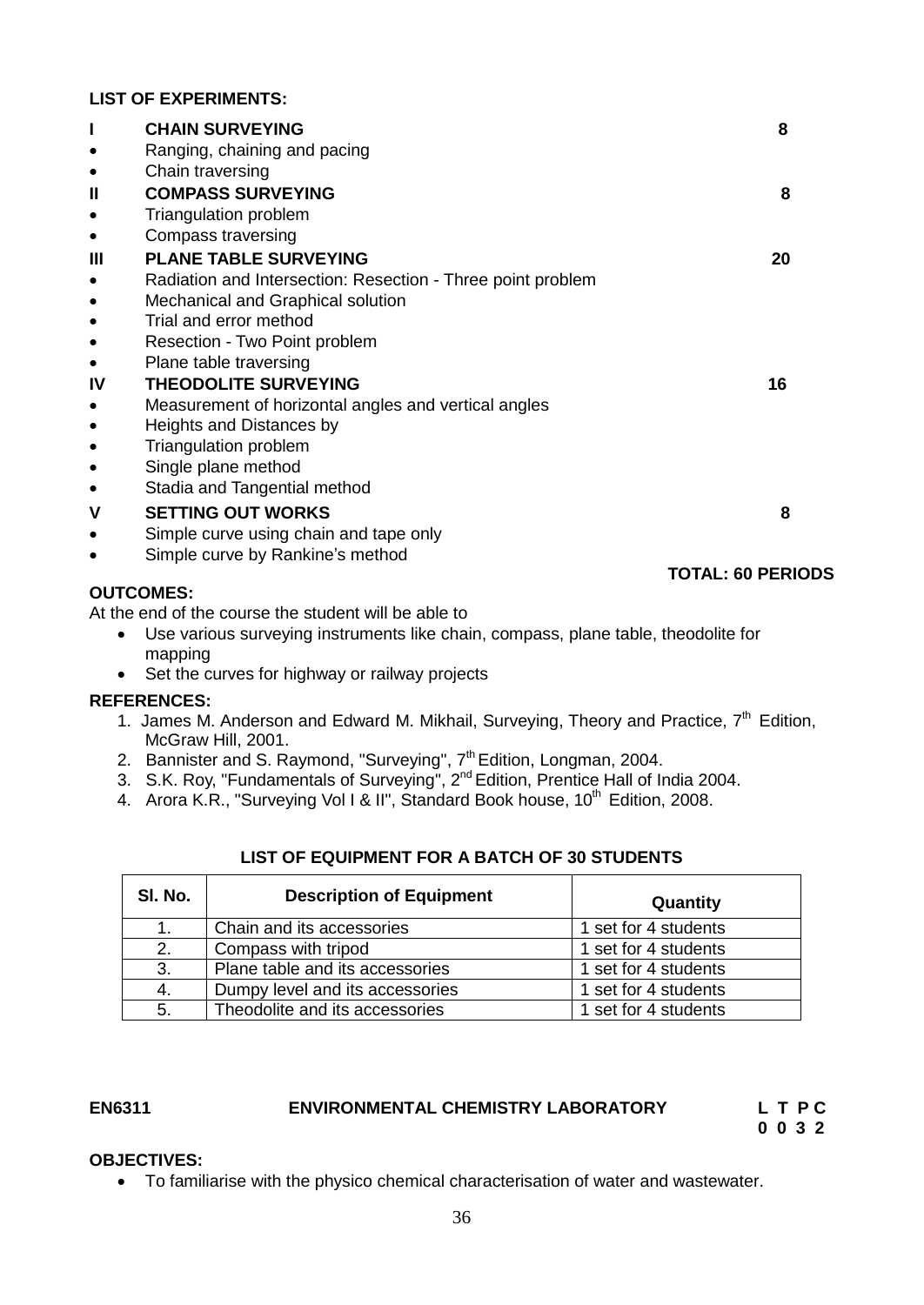#### **LIST OF EXPERIMENTS:**

- 1. Measurement of pH, Electrical conductivity and Turbidity of water samples
- 2. Determination of Chlorides in water.
- 3. Determination of iron and Fluoride in water
- 4. Determination of acidity and Alkalinity of water.
- 5. Determination of Sulphate in water.
- 6. Determination of hardness of water
- 7. Determination of nitrate & TKN in water (demo)
- 8. Determination of residual chlorine of water
- 9. Determination of total dissolved solids
- 10. Determination of optimum coagulant dosage

#### **OUTCOMES:**

#### **TOTAL: 45 PERIODS**

• The students completing the course will have the ability to use the techniques, skills and modern instruments to determine the quality of water and wastewater.

#### **REFERENCE**:

1. Standards Methods for the Examination of Water and Wastewater,  $17<sup>th</sup>$  Edition, WPCF, APHA and AWWA, USA, 1989.

| SI.<br>No. | <b>Description of Equipment</b>         | Quantity           |
|------------|-----------------------------------------|--------------------|
|            | pH meter                                |                    |
|            | <b>Turbidity meter</b>                  |                    |
| 3.         | UV visible spectro photo meter          |                    |
|            | Electrical conductivity meter           |                    |
| 5.         | Jartus apparatus meter                  |                    |
| 6.         | Glasswares such as pipette, Burette etc | 1 for each student |

#### **LIST OF EQUIPMENT FOR A BATCH OF 30 STUDENTS**

# **CE6401 CONSTRUCTION MATERIALS L T P C**

# **3 0 0 3**

#### **OBJECTIVES:**

 To introduce students to various materials commonly used in civil engineering construction and their properties.

## **UNIT I STONES – BRICKS – CONCRETE BLOCKS 9**

Stone as building material – Criteria for selection – Tests on stones – Deterioration and Preservation of stone work – Bricks – Classification – Manufacturing of clay bricks – Tests on bricks – Compressive Strength – Water Absorption – Efflorescence – Bricks for special use – Refractory bricks – Cement, Concrete blocks – Light weight concrete blocks.

#### **UNIT II LIME – CEMENT – AGGREGATES – MORTAR 9**

Lime – Preparation of lime mortar – Cement – Ingredients – Manufacturing process – Types and Grades – Properties of cement and Cement mortar – Hydration – Compressive strength – Tensile strength – Fineness– Soundness and consistency – Setting time – Industrial byproducts – Fly ash – Aggregates – Natural stone aggregates – Crushing strength – Impact strength – Flakiness Index – Elongation Index – Abrasion Resistance – Grading – Sand Bulking.

### **UNIT III CONCRETE 9**

Concrete – Ingredients – Manufacturing Process – Batching plants – RMC – Properties of fresh concrete – Slump – Flow and compaction Factor – Properties of hardened concrete – Compressive, Tensile and shear strength – Modulus of rupture – Tests – Mix specification – Mix proportioning – BIS method – High Strength Concrete and HPC – Self compacting Concrete – Other types of Concrete – Durability of Concrete.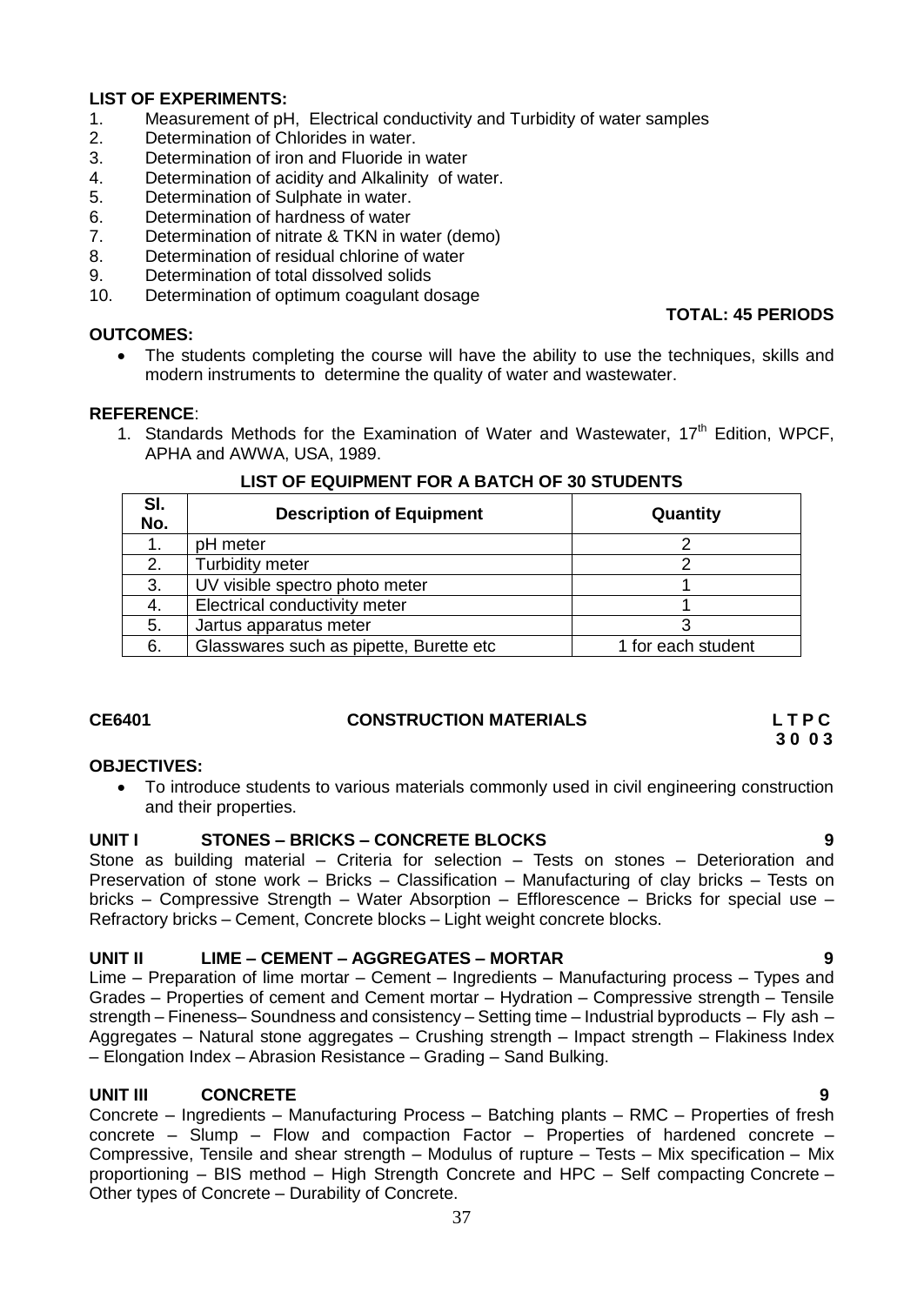#### **UNIT IV TIMBER AND OTHER MATERIALS 9** Timber – Market forms – Industrial timber– Plywood – Veneer – Thermacole – Panels of laminates –

## **UNIT V MODERN MATERIALS 9**

Glass – Ceramics – Sealants for joints – Fibre glass reinforced plastic – Clay products – Refractories – Composite materials – Types – Applications of laminar composites – Fibre textiles – Geomembranes and Geotextiles for earth reinforcement. **TOTAL: 45 PERIODS**

Steel – Aluminum and Other Metallic Materials – Composition – Aluminium composite panel – Uses – Market forms – Mechanical treatment – Paints – Varnishes – Distempers – Bitumens.

#### **OUTCOMES:**

#### **On completion of this course the students will be able to**

- compare the properties of most common and advanced building materials.
- understand the typical and potential applications of these materials
- understand the relationship between material properties and structural form
- understand the importance of experimental verification of material properties.

#### **TEXTBOOKS:**

- 1. Varghese.P.C, "Building Materials", PHI Learning Pvt. Ltd, New Delhi, 2012.
- 2. Rajput.R.K., "Engineering Materials", S. Chand and Company Ltd., 2008.
- 3. Shetty.M.S., "Concrete Technology (Theory and Practice)", S. Chand and Company Ltd., 2008.
- 4. Gambhir.M.L., "Concrete Technology", 3<sup>rd</sup> Edition, Tata McGraw Hill Education, 2004
- 5. Duggal.S.K., "Building Materials", 4<sup>th</sup> Edition, New Age International , 2008.

#### **REFERENCES:**

- 1. Jagadish.K.S, "Alternative Building Materials Technology", New Age International, 2007.
- 2. Gambhir. M.L., & Neha Jamwal., "Building Materials, products, properties and systems"., Tata McGraw Hill Educations Pvt. Ltd, New Delhi, 2012.
- 3. IS456 2000: Indian Standard specification for plain and reinforced concrete, 2011
- 4. IS4926–2003 : Indian Standard specification for ready–mixed concrete, 2012
- 5. IS383–1970: Indian Standard specification for coarse and fine aggregate from natural Sources for concrete, 2011
- 6. IS1542–1992: Indian standard specification for sand for plaster, 2009

#### **CE6453 SOIL MECHANICS AND FOUNDATION ENGINEERING L T P C**

#### **OBJECTIVES:**

 To understand the basic properties and strength nature of various soils and their settlement behaviour in foundations.

#### **UNIT I SOIL PROPERTIES AND COMPACTION OF SOIL 9**

Nature of Soil - Problems with soil - phase relation – particle size distribution – Atterberg limits classification for engineering purposes - BIS Classification system – Soil compaction - factors affecting compaction – laboratory and field compaction methods and monitoring - Clay Minerology.

#### **UNIT II** SOIL MOISTURE – PERMEABILITY, STRESSES IN SOILS

Soil water – Various forms –Capillary rise – Suction - Effective stress concepts in soil – Total, neutral and effective stress distribution in soil - Permeability – Darcy"s Law- Permeability measurement in the laboratory – quick sand condition - Stress distribution in soil media – Boussinesq"s formula – stress due to line load, Circular and rectangular loaded area - approximate methods - Use of influence charts – Westerguard equation for point load.

**3 0 0 3**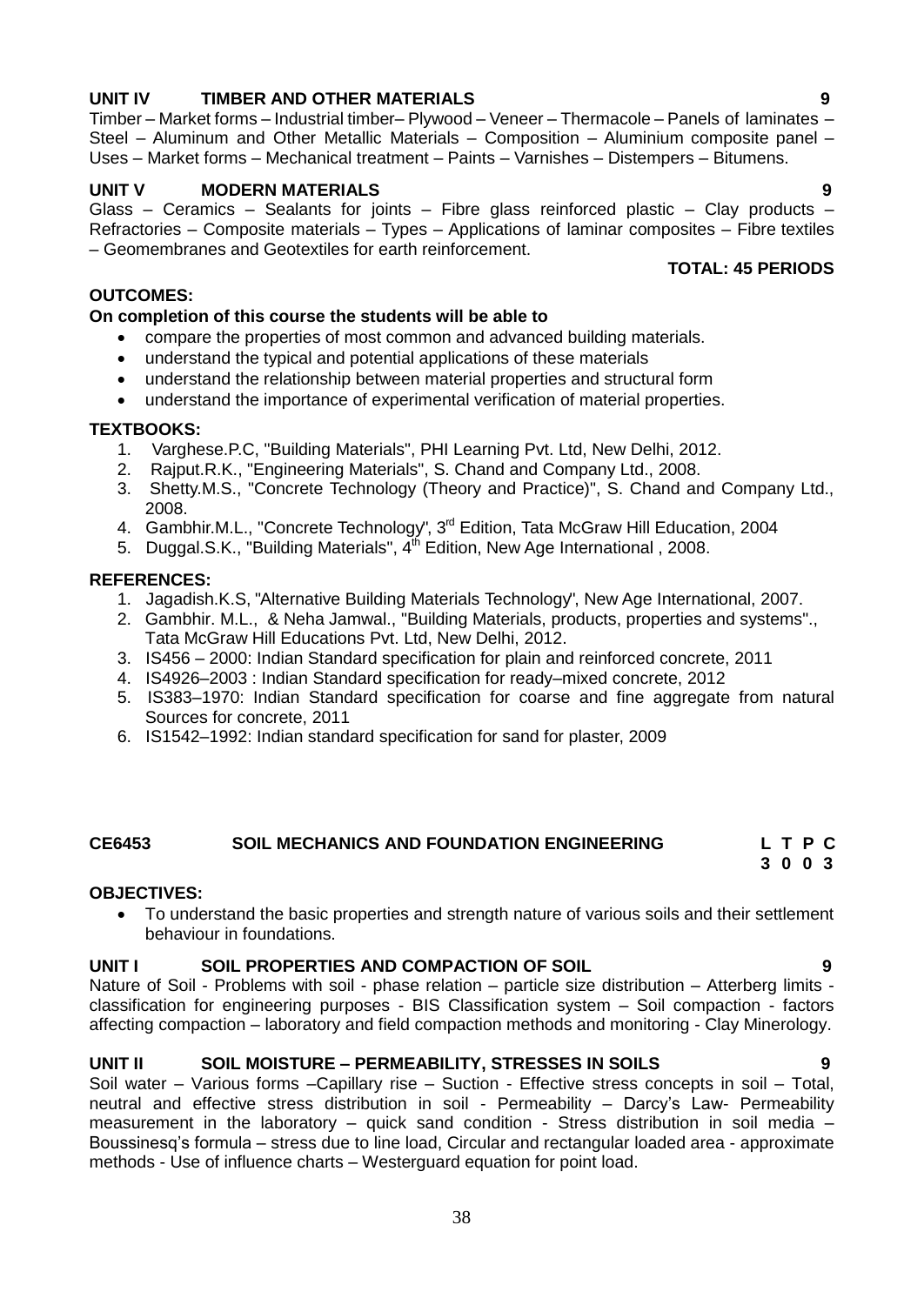#### 39

## **UNIT III SHEAR STRENGTH AND SLOPE STABILITY 9**

Shear strength of cohesive and cohesionless soil – Mohr, Coulomb failure theory –Measurement of shear strength - direct shear, Triaxial compression, UCC and Vane shear tests –Types of shear tests based on drainage and their applicability - Drained and undrained behaviour of clay and sand. Slope failure mechanisms - Modes - Infinite slopes - Finite slopes - Total and effective stress analysis - Stability analysis for purely cohesive and C Φ soils - Method of slices – Modified Bishop"s method - Friction circle method - stability number.

## **UNIT IV SOIL EXPLORATION 9**

Scope and objectives – Methods of exploration - averaging and boring – Wash boring and rotary drilling – Depth of boring – Spacing of bore hole - Sampling – Representative and undisturbed sampling – sampling techniques – Split spoon sampler, Thin tube sampler, Stationary piston sampler – Bore log report – Penetration tests (SPT and SCPT) – Data interpretation (Strength parameters and Liquefaction potential).

## **UNIT V FOUNDATION – BEARING CAPACITY AND SETTLEMENT 9**

Introduction – Location and depth of foundation – Selection of foundation based on soil condition codal provisions – bearing capacity of shallow foundation on homogeneous deposits –Terzaghi"s formula and BIS formula – factors affecting bearing capacity – problems - Bearing Capacity from insitu tests (SPT, SCPT and plate load) – Allowable bearing pressure, Settlement – Components of settlement – Determination of settlement of foundations on granular and clay deposits - Allowable settlements – Codal provision – Methods of minimising settlement, differential settlement.

## **TOTAL: 45 PERIODS**

## **OUTCOMES:**

The students completing the course will

- have an insight into the structure and engineering properties of soil
- demonstrate an understanding of the processes leading to the formation of soils
- describe the properties of rocks and soils that affect their ability to support any imposed loads
- design simple foundation elements for varying soil conditions and carryout bearing capacity/settlement analysis
- specify appropriate excavation and retaining methods for soils and rocks

## **TEXTBOOKS:**

- 1. Punmia P.C, Soil Mechanics and Foundations, Laximi Publications Pvt. Ltd, New Delhi, 1995.
- 2. Murthy, V.N.S, "Soil Mechanics and Foundation Engineering", UBS Publishers Distribution Ltd, New Delhi, 1999.
- 3. Purushothama Raj. P., "Soil Mechanics and Foundation Engineering", 2<sup>nd</sup> Edition, Pearson Education, 2013

### **REFERENCES:**

- 1. Coduto, D.P, Geotechnical Engineering Principles and Practices, Prentice Hall of India Private Limited, New Delhi, 2002.
- 2. McCarthy D.F, Essentials of Soil Mechanics and Foundations Basic Geotechniques, Sixth Edition, Prentice-Hall, New Jersey, 2002.
- 3. Bowles J.E, "Foundation analysis and design", McGraw-Hill, 1996.

#### **CE6458 APPLIED HYDRAULICS AND FLUID MACHINES L T P C**

**3 0 0 3**

## **OBJECTIVES:**

 The objective of the course is to understand the types of flow in open channel, dimensional analysis, momentum principle and application of various turbines and pumps in fluid problems.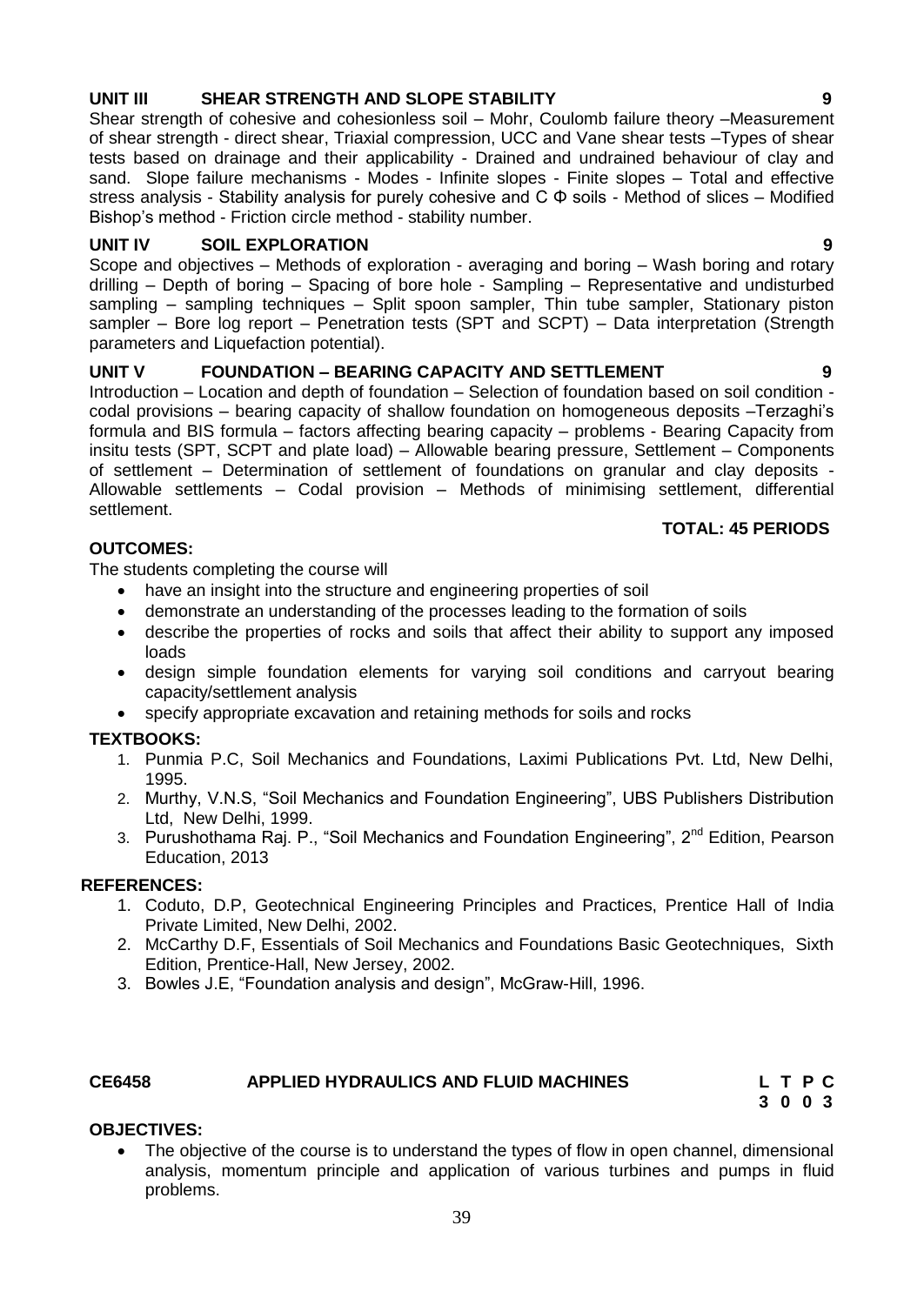#### **UNIT I UNIFORM FLOW 9**

Properties of open channel- types of flow - Uniform flow – Chezy's and Manning's equations – determination of roughness coefficients – hydraulically best sections –specific energy – critical depth – Uniform flow in mild, steep and critical slopes.

#### **UNIT II VARIED FLOWS 9**

Dynamic equation for gradually varied flow – free surface profiles in various slopes – specific force – rapidly varied flow – hydraulic jump – classification – unsteady flow – types of surges.

## **UNIT III MOMENTUM PRINCIPLE 9**

Impulse momentum equation – Application of linear momentum principle – Impact of Jet- Force exerted by a jet on normal, inclined and curved surfaces for stationary and moving cases – Angular momentum principle – construction of velocity vector diagrams.

## **UNIT IV HYDRAULIC TURBINES 9**

Classification – working principles - design of Pelton wheel, Francis and Kaplan Turbines – Head, losses, work done and efficiency – Draft tube – theory and types – similarity laws – specific speed – operating characteristics – Governing of turbines - Selection of turbines.

## **UNIT V HYDRAULIC PUMPS 9**

Classification – centrifugal pump - working principle – head, discharge and efficiencies – minimum starting speed – Net positive suction head – performance curves - specific speed – Reciprocating pump – components and working - slip – indicator diagram – air vessel – selection of pumps.

## **TOTAL: 45 PERIODS**

#### **OUTCOMES:**

The students completing the course will

- have an insight into the uniform and varied flow of fluids, momentum principle and its application to hydraulic turbines and pumps
- be able to perform calculations relevant and applicable to flow in open channel, dimensional analysis, momentum principle and its application to turbines and pumps

#### **TEXTBOOKS:**

- 1. Subramanya K., "Flow in open channels", Tata McGraw Hill, New Delhi, 2000.
- 2. Modi P.N. and Seth S.M., "Hydraulics and Fluid Mechanics", Standard Book House, New Delhi, 2002.
- 3. Bansal, "Fluid Mechanics and Hydraulic Machines", Laxmi Publications, New Delhi, 2008.

#### **REFERENCES:**

- 1. Ven Te Chow, "Open Channel Hydraulics", McGraw Hill, New York, 2009.
- 2. Rajesh Srivastava, "Flow through open channels", Oxford University Press, New Delhi, 2008.
- 3. Jain. A.K., "Fluid Mechanics", Khanna Publishers, Delhi, 2010.

## **EN6401 ENVIRONMENTAL MICROBIOLOGY L T P C**

#### **OBJECTIVES:**

 The objective of the course is to study the basics of environmental microbiology involved in water, soil and air.

#### **UNIT I MICROBIOLOGY: INTRODUCTION 9**

Classification of living organisms with special emphasis on micro-organisms - characteristics application in environmental engineering - DNA & RNA.

#### **UNIT II METHODS OF STUDY 9**

Culture of micro-organisms - media preparation - sterilization, pure culture - maintenance of cultures – stains and staining - estimation of bacterial numbers.

- **3 0 0 3**
	-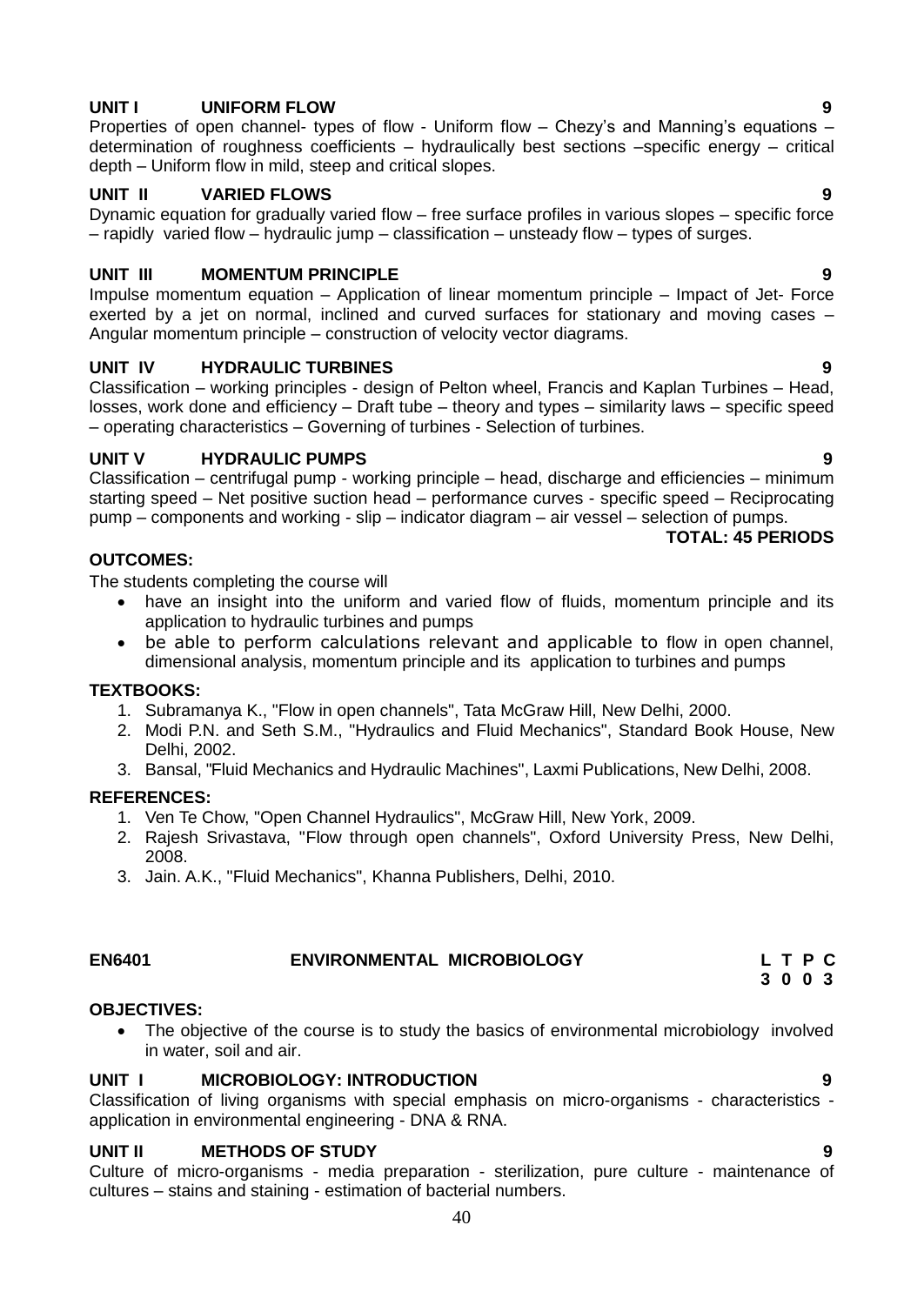- 1. McKinney R.E. and Gall M. "Microbiology for Sanitary Engineers", McGraw Hill Book Co.Inc. New York, 1962
- 2. Gainey and Lord, "Microbiology of Water and Sewage", Prentice Hall Inc., New York, 1975

#### **REFERENCES:**

- 1. Raina, M.Maier, Ian L. Pepper, Charles P. Gerba. "Environmental Microbiology", Academic Press, 2000.
- 2. Bhatia, S.C., "Handbook of Environmental Microbiology", Vol. I, II & III, Atlantic Publ. & Dist. Ltd., 2008.

#### **EN6402 WATER SUPPLY ENGINEERING L T P C**

**OBJECTIVES:**

• The course objective is to identify the sources and quantity of surface and ground water bodies and their demand for the public and also to study the quality of water and their treatment techniques.

#### **UNIT I PUBLIC WATER SUPPLY SCHEMES AND QUANTITY OF WATER 8**

Necessary and objectives of public water supply schemes – planning and financing – Quantity of water – water requirements – continuous and intermittent supply – water demand – variations in rate of demand- its effect on design – design period – population growth and forecast – estimating the quantity of water required.

#### **UNIT II HYDROLOGICAL CONCEPTS AND SOURCES OF WATER 8**

Hydrological concepts – hydrological cycle – Sources of water – Intakes – types of intakes – infiltration galleries – infiltration well – storage reservoirs – storage capacity by analytical method and mass curve method – types of wells – sanitary protection of wells – tests for yield of a well.

#### **UNIT III QUALITY OF WATER AND TRANSPORTATION OF WATER 8**

Quality of water – portable water and mineral water – contamination of water – sampling techniques– analysis of water – Bacteriological analysis- water borne diseases – water quality standards. Transportation of water – Hydraulics of pipe flow – pipes & its types – design of pipes – Joints – pipe appurtenances – pumps – types of pumps – selection of pumps.

41

#### **UNIT III GROWTH AND METABOLISM OF MICRO-ORGANISMS 9**

Growth curves - factors affecting growth - nutritional requirements of micro-organisms metabolism of micro-organisms - carbohydrates, proteins, fat metabolisms and the role of enzymes.

#### **UNIT IV RESPIRATIONS 9**

Aerobic and anaerobic - role of enzymes - bacterial respiration - fermentation and saprogenic action - basic concepts of molecular biology.

#### **UNIT V BIODEGRADATION AND BIOLOGICAL TREATMENT 9**

Microbiology of wastewater treatment (domestic and industrial), indicator microorganisms, biodegradation of xenobiotics, bioaugumentation, microbial leaching of heavy metals.

#### **OUTCOMES:**

The students completing the course will have

- an insight into type, growth metabolism and culturing techniques of micro organisms and their application to environmental engineering
- the ability to perform estimation of bacterial numbers
- the ability to apply micro morganisms for the treatment of wastes, bioleaching and bioaugmentation

#### **TEXTBOOKS :**

- 
- 

**TOTAL:45 PERIODS**

**3 0 0 3**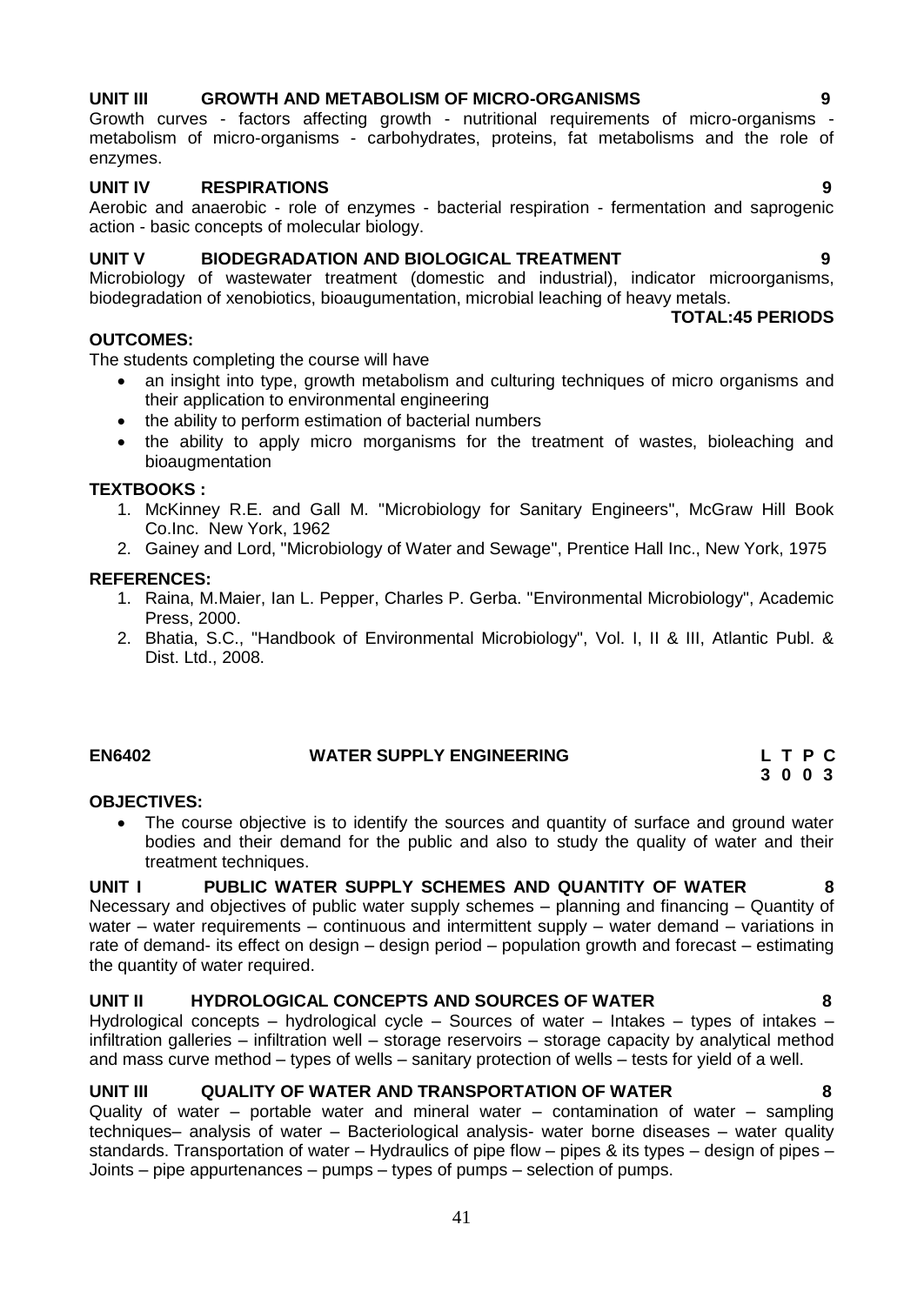## **UNIT IV PURIFICATION OF WATER 12** 12

Treatment of water- working principles of all the unit process of water treatment, Purpose and its design – screening – plain sedimentation – coagulation sedimentation – filtration – disinfection – water softening and Desalination– Operation & Maintenance aspects of all the unit process.

## **UNIT V OTHER TREATMENTS AND DISTRIBUTION OF WATER 9**

Removal of Iron and Manganese – Fluoridation and Defluoridation– distribution of water – Planning – Methods of distribution – Service Reservoirs – purpose – types – locations and height – Design aspects – requirements of good distribution system – layout of distribution system- Net work analysis – preventive methods to reduce wastage of water – pipe appurtenances – house service connection.

## **TOTAL: 45 PERIODS**

### **OUTCOMES:**

The students completing the course will have

- an insight into the structure of drinking water supply systems, including water transport, treatment and distribution
- an understanding of water quality criteria and standards, and their relation to public health,
- the ability to design and evaluate water supply project alternatives on basis of chosen selection criteria

#### **TEXTBOOKS :**

- 1. Garg. S.K., "Water Supply Engineering", Khanna Publishers, Delhi, September 2001
- 2. Punmia B.C, Arun K.Jain, Ashok K.Jain, " Water supply Engineering" Lakshmi publication private limited, New Delhi, 1998.
- 3. Birdie.G.S., "Water Supply and Sanitary Engineering", Dhanpat Rai and sons, 1991.

## **REFERENCES :**

- 1. Fair. G.M., Geyer.J.C., "Water Supply and Wastewater Disposal", John Wiley and Sons, 1954.
- 2. Babbit.H.E, and Donald.J.J, "Water Supply Engineering" , McGraw Hill book Co, 1984.
- 3. Steel. E.W.et al., "Water Supply Engineering" , Mc Graw Hill International book Co, 1984.
- 4. Duggal. K.N., "Elememts of public Health Engineering", S.Chand and Company Ltd, New Delhi, 1998.
- 5. Mark J. Hammer & Mark J. Hammer Jr., "Water and Waste Water Technology", Prentice Hall of India Pvt. Ltd., New Delhi, 2008.

| CE6469 | <b>BASIC STRUCTURAL ANALYSIS</b> | <b>LTPC</b> |
|--------|----------------------------------|-------------|
|        |                                  | 3 0 0 3     |

## **OBJECTIVES:**

To learn the modern method of analysis of beams and frames.

## **UNIT I ENERGY PRINCIPLES 9**

Strain energy and strain energy density – strain energy due to axial load, shear, flexure and torsion – castigliano"s theorems – principle of virtual work – application of energy theorems for computing deflections in beams and trusses – Maxwell"s reciprocal theorems

## **UNIT II DEFLECTION OF DETERMINATE STRUCTURES 9**

Principles of virtual work for deflections - Deflections of pin-jointed plane frames and rigid plane frames -Williott's diagram.

## **UNIT III SLOPE DEFLECTION METHOD 9**

Slope deflection equations- Analysis of continuous beams and rigid frames - Support settlements.

## **UNIT IV MOMENT DISTRIBUTION METHOD 9**

Stiffness and carry over factors – Distribution and carry over of moments - Analysis of continuous Beams - Plane rigid frames with and without sway – Support settlement.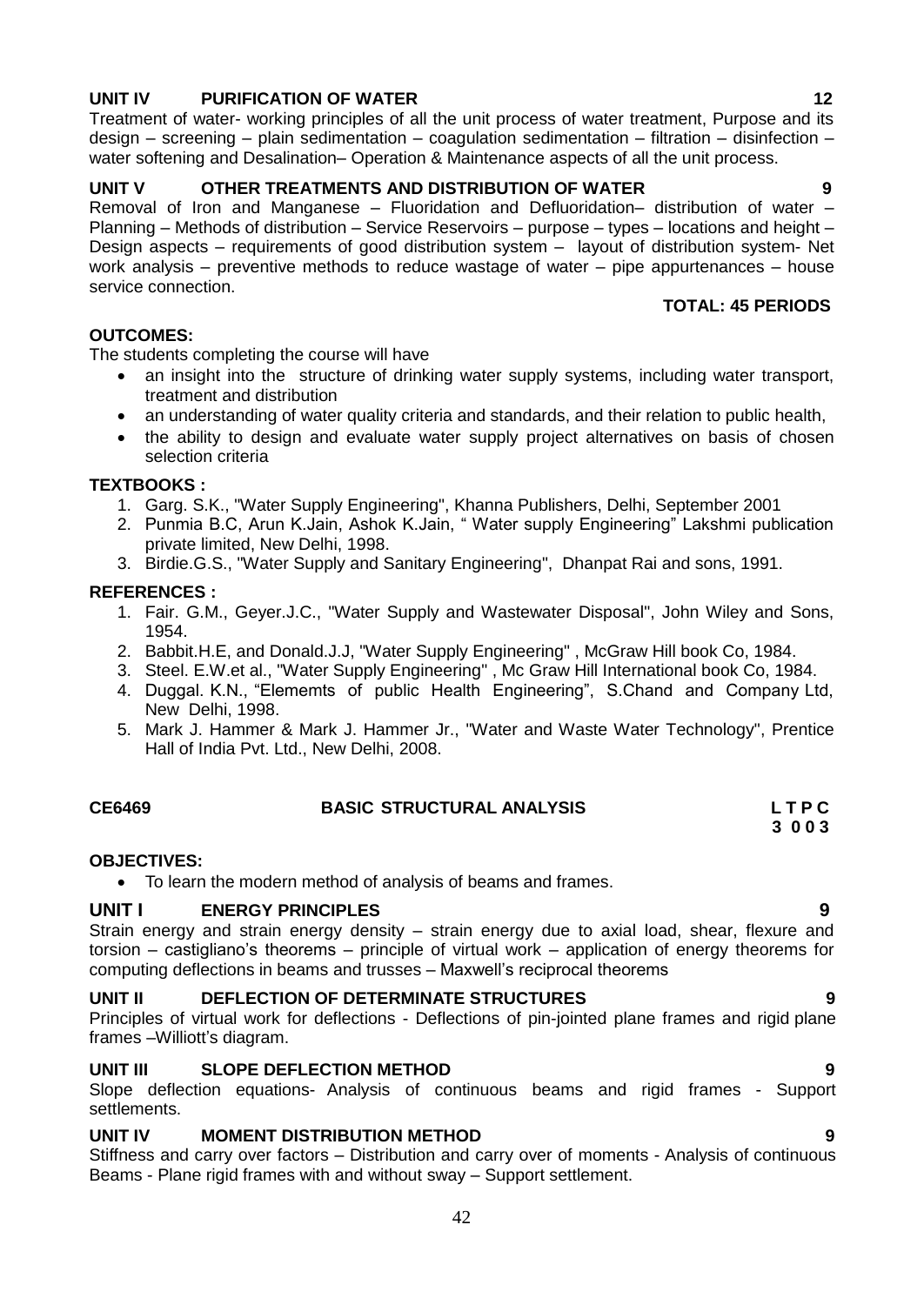## **UNIT V COLUMNS AND CYLINDER 9**

Euler"s theory of long columns – critical loads for prismatic columns with different end conditions; Rankine-Gordon formula for eccentrically loaded columns – Eccentrically loaded short columns – middle third rule – core section – Thick cylinders – Compound cylinders.

#### **TOTAL: 45 PERIODS**

#### **OUTCOMES:**

The students completing the course will have

- an insight into the stress strain energy principles, slope deflection method and moment distribution method
- ability to model loads on structures and analyse structural elements including beams, columns and cylinders
- ability to determine deflections of beams and frames using classical methods

#### **TEXTBOOKS:**

- 1. Bhavikatti,S.S, "Structural Analysis", Vol.1 and 2, Vikas Publishing House Pvt. Ltd., New Delhi, 2003.
- 2. Punmia.B.C, Ashok Kumar Jain & Arun Kumar Jain, " Theory of structures", Laxmi Publications, New Delhi, 1999.
- 3. Hibbeler, R.C., "Structural Analysis", 7<sup>th</sup> Edition, Prentice Hall, 2008.

#### **REFERENCES:**

- 1. William Weaver, Jr & James M.Gere, "Matrix analysis of framed structures", CBS Publishers & Distributors, Delhi, 1995
- 2. Vaidyanathan,R & Perumal P, "Structural Analysis, Vol.1 & 2", Laxmi Publications, New Delhi, 2004
- 3. Ashok K.Jain, "Advanced Structural Analysis", Nem Chand & Sons, 1996
- 4. Pandit G.S. and Gupta S.P., "Structural Analysis A Matrix Approach", Tata McGraw Hill Publishing Company Ltd., 2006
- 3. Reddy .C.S, "Basic Structural Analysis", Tata McGraw Hill Publishing Company, 2005.

## **CE6412 HYDRAULIC ENGINEERING LABORATORY L T P C 0 0 3 2**

#### **OBJECTIVES:**

 Students should be able to verify the principles studied in theory by performing the experiments in lab.

#### **LIST OF EXPERIMENTS** 17

- **A. Flow Measurement 1.** Calibration of Rotometer **2.** Flow through Venturimeter Orificemeter **3.** Flow through variable duct area - Bernoulli"s Experiment **4.** Flow through Orifice, Mouthpiece and Notches  **B. Losses in Pipes 4 5**. Determination of friction coefficient in pipes  **6.** Determination of loss coefficients for pipe fittings **4 C. 7.** Characteristics of Centrifugal pumps **Pumps 12 8.** Characteristics of Gear pump  **9.** Characteristics of Submersible pump
- **10.** Characteristics of Reciprocating pump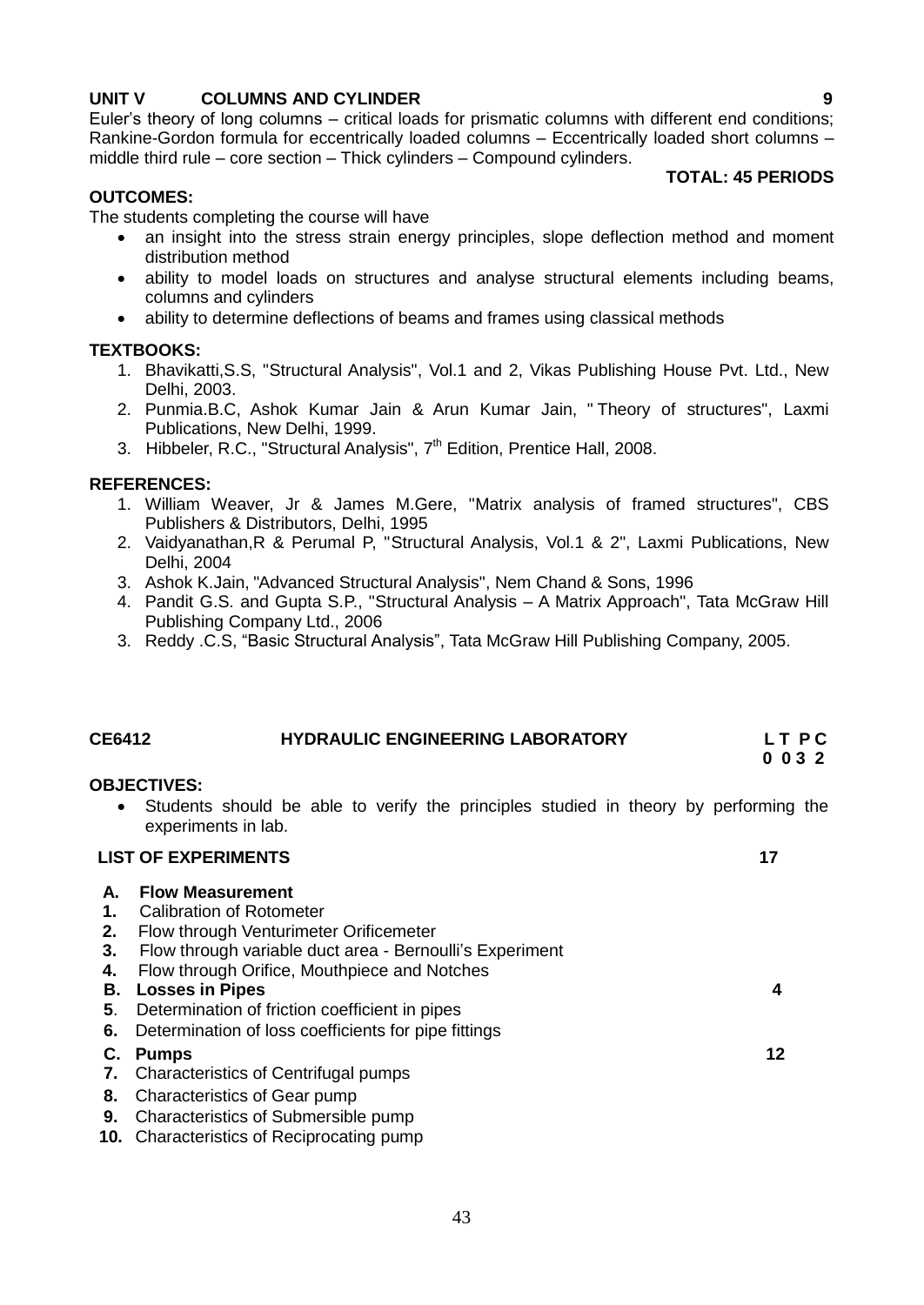#### **D. Turbines 9**

- **11.** Characteristics of Pelton wheel turbine
- **12.** Characteristics of Francis turbine
- **13.** Characteristics of Kaplan turbine

## **E. Determination of Metacentric height 3**

 **14.** Determination of Metacentric height (Demonstration)

## **OUTCOMES:**

- The students will be able to measure flow in pipes and determine frictional losses.
- The students will be able to develop characteristics of pumps and turbines.

## **REFERENCES:**

- 1. Sarbjit Singh."Experiments in Fluid Mechanics", Prentice Hall of India Pvt. Ltd, Learning Private Limited, Delhi, 2009.
- 2. "Hydraulic Laboratory Manual", Centre for Water Resources, Anna University, 2004.
- 3. Modi P.N. and Seth S.M., "Hydraulics and Fluid Mechanics", Standard Book House, New Delhi, 2000.
- 4. Subramanya, K. "Flow in open channels", Tata McGraw Hill Publishing. Company, 2001

| SI. No. | <b>Description of Equipment</b>                                                                                                                                                       | Quantity |
|---------|---------------------------------------------------------------------------------------------------------------------------------------------------------------------------------------|----------|
| 1.      | Bernoulli's theorem - Verification Apparatus                                                                                                                                          | 1 No.    |
| 2.      | Calculation of Metacentric height<br>water tank<br>Ship model with accessories                                                                                                        | 1 No.    |
| 3.      | Measurement of velocity<br>Pitot tube assembly                                                                                                                                        | 1 No.    |
| 4.      | <b>Flow measurement</b><br>open channel flow<br>(i) Channel with provision for fixing notches<br>(rectangular, triangular & trapezoidal<br>forms)                                     | 1 Unit   |
|         | Flume assembly with provisions for<br>(ii)<br>conducting experiments on Hydraulic<br>jumps, generation of surges etc.                                                                 | 1 Unit   |
| 5.      | Flow measurement in pipes<br>Venturimeter, U<br>tube<br>(i)<br>manometer<br>fixtures like Valves, collecting tank                                                                     | 1 Unit   |
|         | Orifice<br>(ii)<br>meter, with all<br>necessary<br>fittings in pipe lines of<br>different<br>diameters                                                                                | 1 Unit   |
|         | Calibration of flow through orifice tank<br>(iii)<br>with Provisions for fixing orifices of<br>different shapes,<br>collecting tank                                                   | 1 Unit   |
|         | Calibration of flow through mouth<br>(iv)<br>pieceTank with provisions for fixing<br>pieces Viz<br>external<br>mouth<br>mouth<br>pieces & internal mouth piece Borda's<br>mouth piece | 1 Unit   |

## **LIST OF EQUIPMENT FOR A BATCH OF 30 STUDENTS**

 **TOTAL: 45 PERIODS**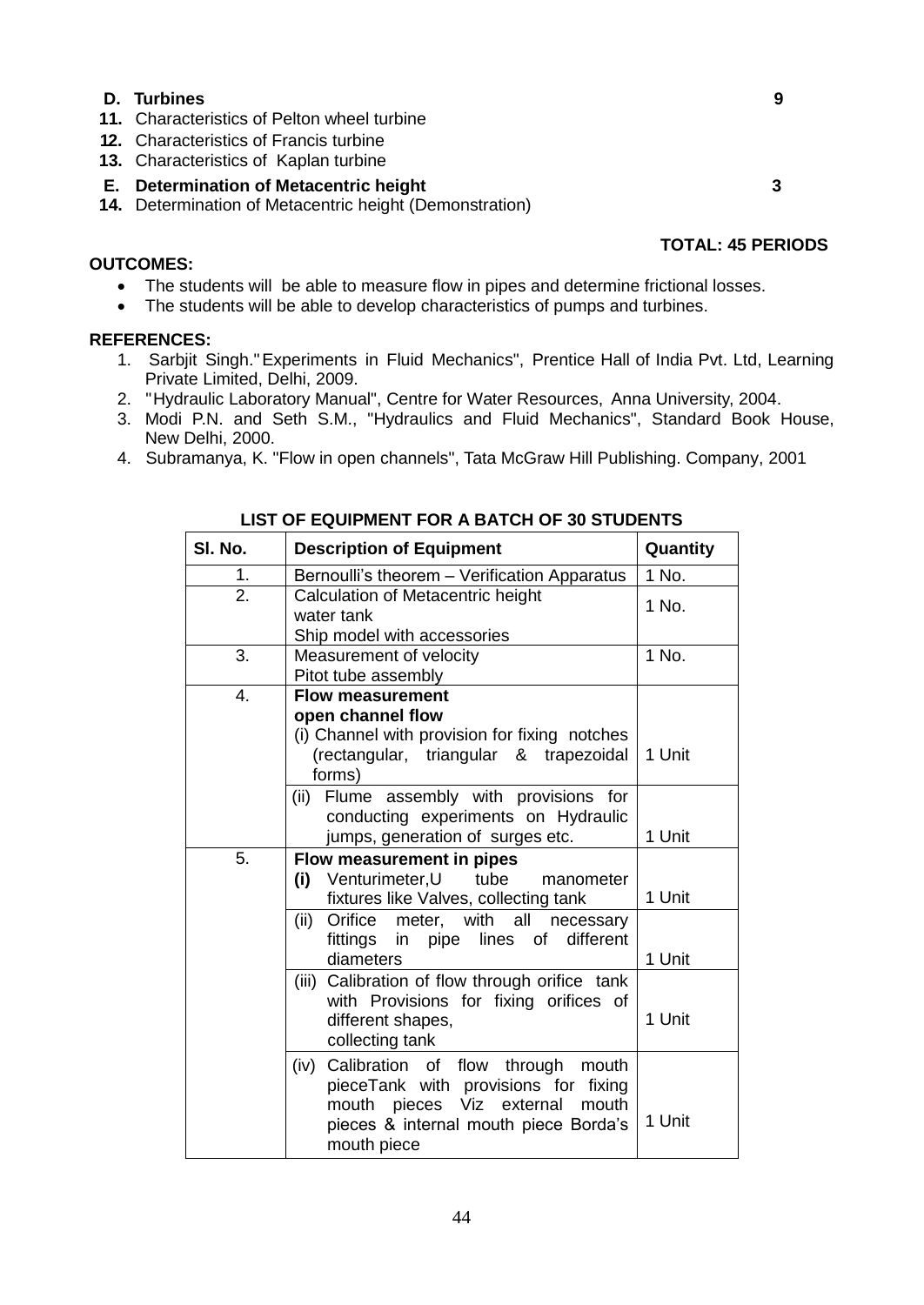| 6. | <b>Losses in Pipes</b>                         |        |
|----|------------------------------------------------|--------|
|    | <b>Major loss - Friction loss</b>              |        |
|    | Pipe lengths (min. 3m) of different            |        |
|    | diameters with Valves and pressure             | 1 Unit |
|    | rapping & collecting tank                      |        |
| 7. | <b>Minor Losses</b>                            |        |
|    | Pipe line assembly with                        |        |
|    | provisions for<br>having<br>Sudden             |        |
|    | contractions in diameter, expansions           |        |
|    | Bends, elbow fitting, etc.                     | 1 Unit |
| 8. | <b>Pumps</b>                                   |        |
|    | (i)<br>Centrifugal pump assembly with          |        |
|    | accessories (single stage)                     | 1 Unit |
|    | (ii)<br>Centrifugal pump assembly with         |        |
|    | accessories (multi stage)                      | 1 Unit |
|    | (iii)<br>Reciprocating pump assembly with      |        |
|    | accessories                                    | 1 Unit |
|    | (iv)<br>Deep well pump assembly set with       |        |
|    | accessories                                    | 1 Unit |
| 9. | <b>Turbine</b>                                 |        |
|    | (i)<br>Impulse turbine assembly with           |        |
|    | fittings & accessories                         | 1 Unit |
|    | (ii)<br>Francis turbine assembly with          |        |
|    | fittings & accessories                         | 1 Unit |
|    | (iii)<br>Kaplan turbine assembly with fittings |        |
|    | & accessories                                  | 1 Unit |

#### **EN6411 MICROBIOLOGY LABORATORY L T P C**

**0 0 3 2**

#### **OBJECTIVES:**

 To understand the experimental procedures involved in the study of micro-organisms and the method of testing their presence.

#### **LIST OF EXPERIMENTS**

- 1. Sampling Techniques
- 2. Sterilization Techniques
- 3. Preparation of culture media
- 4. Isolation of micro-organisms (Air, water, soil, sediment)
- 5. Isolation of anaerobic sediments (Sewage sediments)
- 6. Isolation of yeast (Sediment)
- 7. Purification of micro-organisms
- 8. Cultural characteristics of bacteria
- 9. Simple staining
- 10. Negative staining
- 11. Differential staining
- 12. Acid-fast staining
- 13. Coliform test
- 14. MPN test

#### **TOTAL: 45 PERIODS**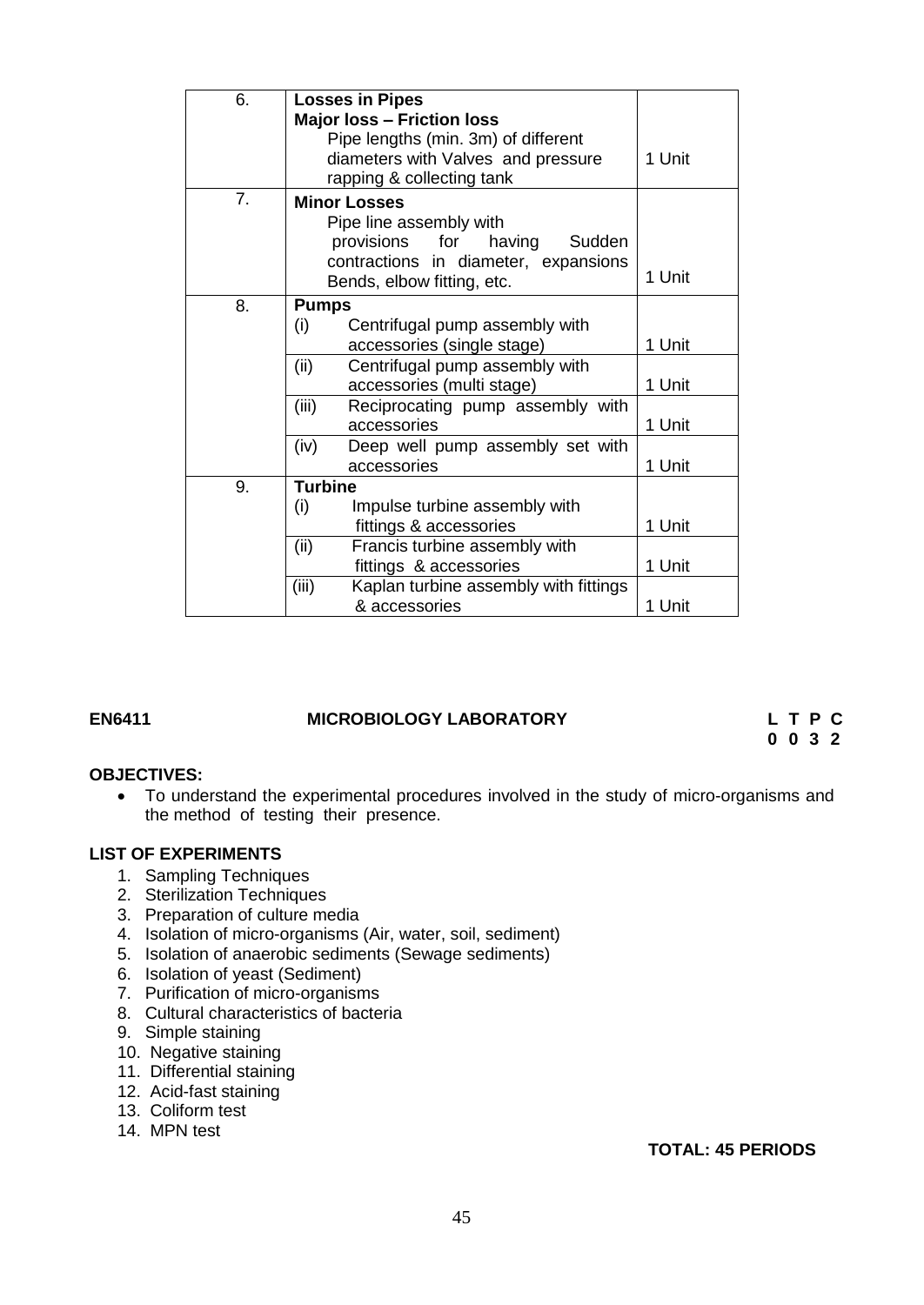#### **OUTCOMES:**

The students completing the course will have

- ability to collect water samples for microbial analysis
- ability to prepare bacterial culture, do sterilization, isolate and culture microorganisms
- ability to determine cultural characteristics of bacteria

#### **REFERENCES:**

- 1. "Standard methods for the examination of water and wastewater", American Public Health Association 21<sup>st</sup> edition, 2005.
- 2. Charles P. Gerba, "Environmental Microbiology: A laboratory manual". Elsevier Publications, 2012.

| SI. No. | <b>Description of Equipment</b> | Quantity         |
|---------|---------------------------------|------------------|
| 1.      | Incubator                       | 1 No             |
| 2.      | <b>Incubator Shaker</b>         | 3 Nos            |
| 3.      | <b>Microscopes</b>              | 5 Nos            |
| 4.      | Micropipettes                   | 3 in each volume |
| 5.      | Colony counter                  | 1 No             |
| 6.      | Anaerobic jar                   | 2 Nos            |
| 7.      | Laminar hood                    | 1 No             |
| 8.      | Chemicals                       | 1 lot            |
| 9.      | Petty dishes                    | 5 Nos            |
| 10.     | Innoculum loops                 | 5 Nos            |
| 11.     | Glass slides                    | 5 Nos            |
| 12.     | China dish                      | 10 Nos           |
| 13.     | <b>Staining Kit</b>             | 5 Nos            |
| 14.     | Refrigerator                    | 1 No             |

#### **LIST OF EQUIPMENT FOR A BATCH OF 30 STUDENTS**

#### **EN6501 MUNICIPAL SOLID WASTE MANAGEMENT L T P C**

# **3 0 0 3**

#### **OBJECTIVES:**

 To make the students conversant with different aspects of the types, sources, generation, storage, collection, transport, processing and disposal of municipal solid waste.

#### **UNIT I SOURCES AND TYPES 8**

Sources and types of municipal solid wastes-waste generation rates-factors affecting generation, characteristics-methods of sampling and characterization; Effects of improper disposal of solid wastes-Public health and environmental effects. Elements of solid waste management –Social and Financial aspects – Municipal solid waste (M&H) rules – integrated management-Public awareness; Role of NGO"s.

#### **UNIT II ON-SITE STORAGE AND PROCESSING 8**

On-site storage methods – Effect of storage, materials used for containers – segregation of solid wastes – Public health and economic aspects of open storage – waste segregation and storage – case studies under Indian conditions – source reduction of waste – Reduction, Reuse and Recycling.

#### **UNIT III COLLECTION AND TRANSFER 8**

Methods of Residential and commercial waste collection – Collection vehicles – Manpower– Collection routes – Analysis of collection systems; Transfer stations – Selection of location, operation & maintenance; options under Indian conditions – Field problems- solving.

#### 46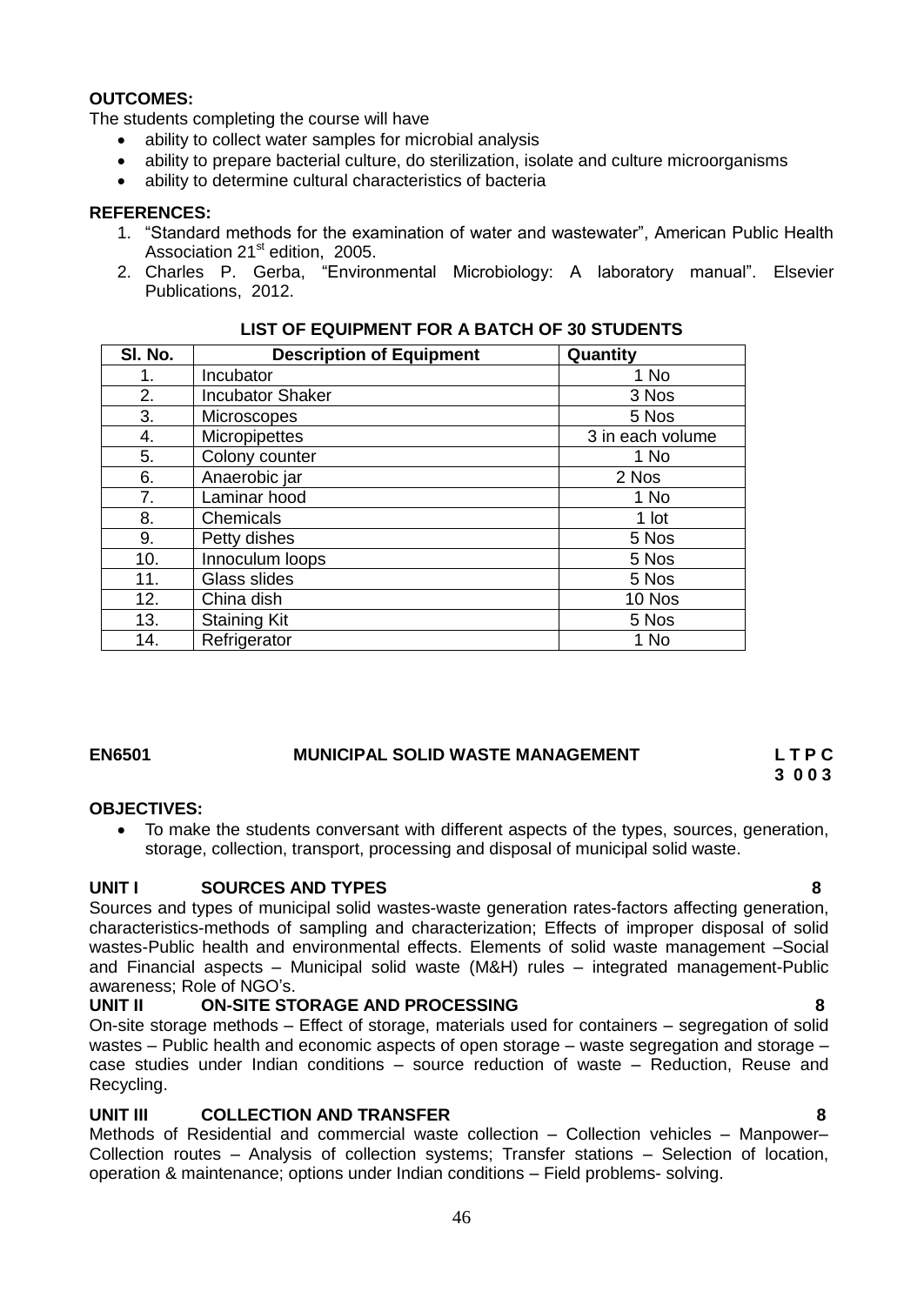# disposal of municipal solid waste

The students completing the course will have

1. Tchobanoglous.G., Theisen, H. M., and Eliassen, R. Solid. Wastes: Engineering Principles and Management Issues. New York: McGraw Hill, 1977.

an understanding of the nature and characteristics of municipal solid wastes and the

• ability to plan waste minimisation and design storage, collection, transport, processing and

- 2. Vesilind, P.A. and Rimer, A.E., "Unit Operations in Resource Recovery Engineering", Prentice Hall, Inc., 1981
- 3. Paul T Willams, "Waste Treatment and Disposal", John Wiley and Sons, 2000

regulatory requirements regarding municipal solid waste management

#### **REFERENCES:**

**TEXTBOOKS:**

**OUTCOMES:**

- 1. Manual on Municipal Solid Waste Management, CPHEEO, Ministry of Urban Development,Government of India, New Delhi, 2000.
- 2. Bhide A.D. and Sundaresan, B.B. Solid Waste Management Collection, Processingand Disposal, 2001
- 3. Manser A.G.R. and Keeling A.A, "Practical Handbook of Processing and Recycling of Municipal solid Wastes", Lewis Publishers, CRC Press, 1996
- 4. George Tchobanoglous and FrankKreith, Handbook of "Solid waste Management", McGraw Hill, New York, 2002

#### **EN6502 AIR AND NOISE POLLUTION CONTROL L T P C 3 0 0 3**

#### **OBJECTIVES:**

 To impart knowledge on the sources, effects and control techniques of air pollutants and noise pollution.

#### **UNIT I GENERAL 9**

Atmosphere as a place of disposal of pollutants – Air Pollution – Definition - Air Pollution and Global Climate - Units of measurements of pollutants - Air quality criteria - emission standards - National ambient air quality standards - Air pollution indices - Air quality management in India.

#### **UNIT II SOURCES, CLASSIFICATION AND EFFECTS 9**

Sources and classification of air pollutants - Man made - Natural sources - Type of air pollutants - Pollution due to automobiles - Analysis of air pollutants - Chemical, Instrumental and biological methods.

Air pollution and its effects on human beings, plants and animals - Economic effects of air pollution - Effect of air pollution on meteorological conditions - Changes on the Meso scale, Micro scale and Macro scale.

#### **UNIT IV OFF-SITE PROCESSING 12**

Objectives of waste processing – Physical Processing techniques and Equipments; Resource recovery from solid waste composting and biomethanation; Thermal processing options – case studies under Indian conditions.

#### **UNIT V DISPOSAL 9**

Land disposal of solid waste; Sanitary landfills – site selection, design and operation of sanitary landfills – Landfill liners – Management of leachate and landfill gas- Landfill bioreactor– Dumpsite Rehabilitation

#### **TOTAL: 45 PERIODS**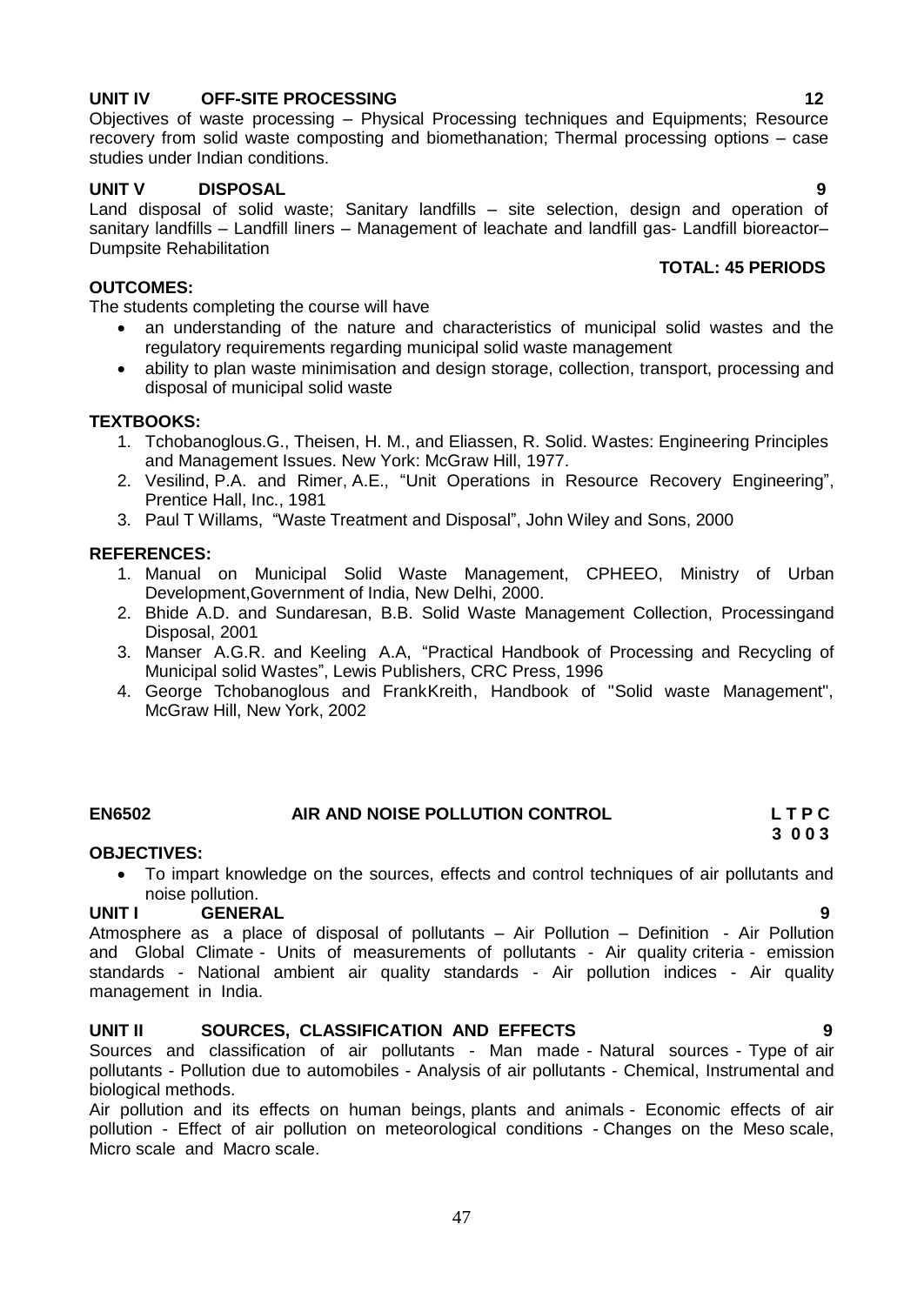#### 48

## **UNIT III SAMPLING, METEOROLOGY AND AIR QUALITY MODELLING 9**

Sampling and measurement of particulate and gaseous pollutants - Ambient air sampling - Stack sampling. Environmental factors - Meteorology - temperature lapse rate and stability -Adiabatic lapse rate - Wind Rose - Inversion – Wind velocity and turbulence - Plume behaviour - Dispersion of air pollutants- Air Quality Modeling.

## **UNIT IV AIR POLLUTION CONTROL MEASURES 9**

Control - Source correction methods - Control equipments - Particulate control methods – Bag house filter - Settling chamber - cyclone separators - inertial devices - Electrostatic precipitator scrubbers - Control of gaseous emissions - Absorption - Absorption equipments - adsorption and combustion devices (Theory and working of equipments only).

## **UNIT V NOISE POLLUTION AND ITS CONTROL 9**

Sources of noise – Units and Measurements of Noise - Characterization of Noise from Construction, Mining, Transportation and Industrial Activities, Airport Noise – General Control Measures – Effects of noise pollution – auditory effects, non-auditory effects. Noise Menace– Prevention and Control of Noise Pollution – Control of noise at source, control of transmission, protection of exposed person - Control of other types of Noise Sound Absorbent

## **TOTAL: 45 PERIODS**

**OUTCOMES:** The students completing the course will have

- an understanding of the nature and characteristics of air pollutants, noise pollution and basic concepts of air quality management
- ability to identify, formulate and solve air and noise pollution problems
- ability to design stacks and particulate air pollution control devices to meet applicable laws.

## **TEXTBOOKS:**

- 1. C. S. Rao, "Environmental Pollution Control Engineering", Wiley Eastern Limited, 2000.
- 2. M. N. Rao, H. V. N. Rao, Air pollution, Tata McGraw Hill Pvt Ltd, New Delhi, 1993
- 3. Dr. Y. Anjaneyulu, "Air Pollution and Control Technologies", Allied publishers Pvt. Ltd., 2002.

#### **REFERENCES:**

- 1. Noel De Nevers, "Air pollution control Engineering", McGraw Hill International Edition, McGraw Hill Inc, New Delhi, 2000.
- 2. Air Pollution act, India, 1981
- 3. Peterson and E.Gross Jr., "Hand Book of Noise Measurement", 5<sup>th</sup> Edition, 1963
- 4. Mukherjee, "Environmental Pollution and Health Hazards", causes and effects, 1986
- 5. Antony Milne, "Noise Pollution: Impact and Counter Measures", [David & Charles PLC,](http://www.infibeam.com/Books/david-charles-plc-publisher/) 1979.
- 6. Kenneth wark, Cecil F.Warner, "Air Pollution its Origin and Control", Harper and Row Publishers, New York, 1981.

## **EN6503 ENVIRONMENTAL POLICY AND LEGISLATIONS L T P C**

## **OBJECTIVES:**

 To impart knowledge on the policies, legislations, institutional frame work and enforcement mechanisms for environmental management in India.

## **UNIT I INTRODUCTION 9**

Indian Constitution and Environmental Protection – National Environmental policies – Precautionary Principle and Polluter Pays Principle – Concept of absolute liability – multilateral environmental agreements and Protocols – Montreal Protocol, Kyoto agreement, Rio declaration – Environmental Protection Act, Water (P&CP) Act, Air (P&CP) Act – Institutional framework (SPCB/CPCB/MoEF)

 **3 0 0 3**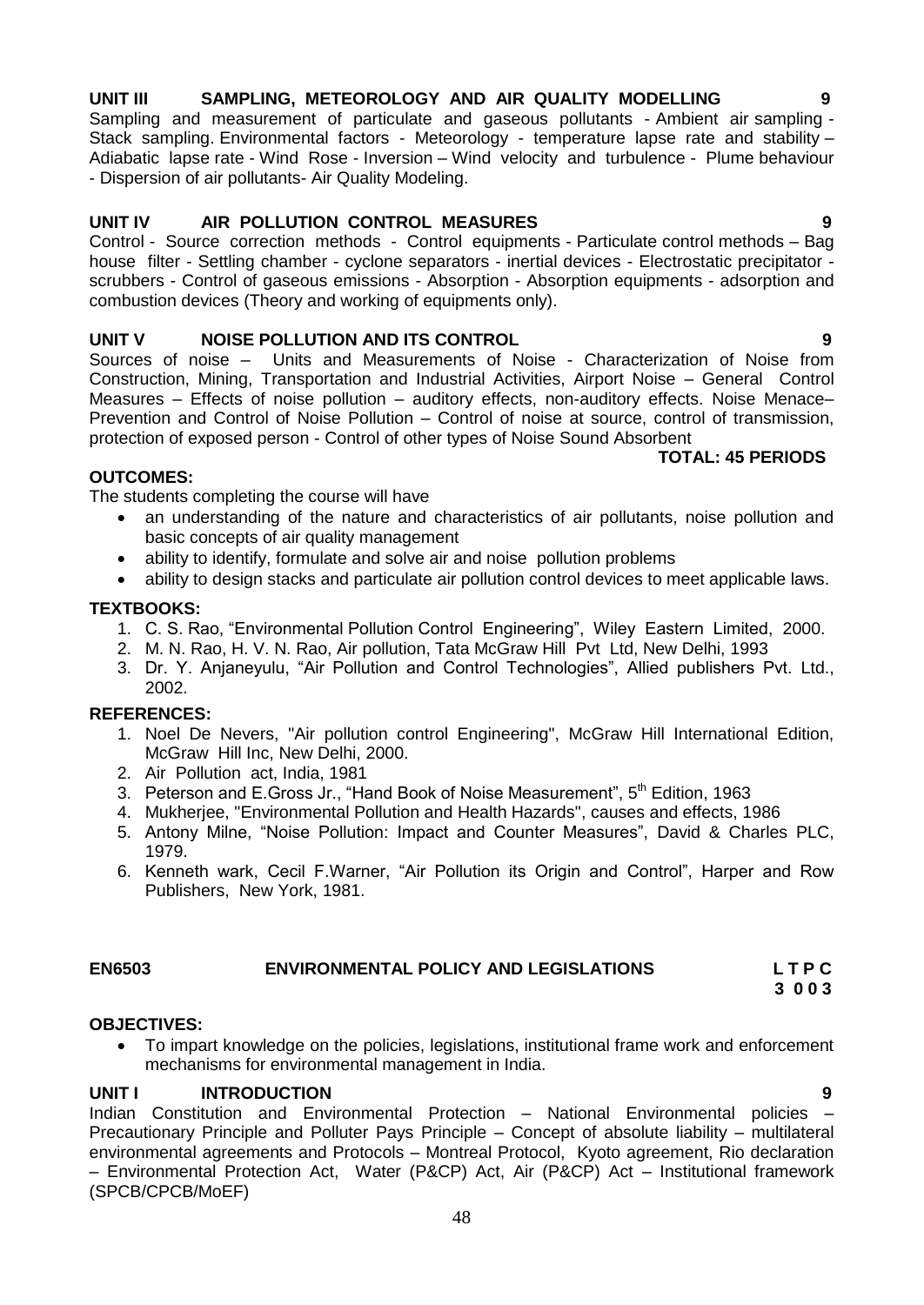### **UNIT II WATER (P&CP) ACT, 1974 8**

Power & functions of regulatory agencies - responsibilities of Occupier Provision relating to prevention and control Scheme of Consent to establish, Consent to operate – Conditions of the consents – Outlet – Legal sampling procedures, State Water Laboratory – Appellate Authority – Penalties for violation of consent conditions etc. Provisions for closure/directions in apprehended pollution situation.

## **UNIT III AIR (P&CP) ACT, 1981 8**

Power & functions of regulatory agencies - responsibilities of Occupier Provision relating to prevention and control Scheme of Consent to establish, Consent to operate – Conditions of the consents – Outlet – Legal sampling procedures, State Air Laboratory – Appellate Authority – Penalties for violation of consent conditions etc. Provisions for closure/directions in apprehended pollution situation.

## UNIT IV **ENVIRONMENT (PROTECTION) ACT 1986** 13

Genesis of the Act – delegation of powers – Role of Central Government - EIA Notification – Sitting of Industries – Coastal Zone Regulation - Responsibilities of local bodies mitigation scheme etc., for Municipal Solid Waste Management - Responsibilities of Pollution Control Boards under Hazardous Waste rules and that of occupier, authorisation – Biomedical waste rules – responsibilities of generators and role of Pollution Control Boards

#### **UNIT V OTHER TOPICS 7**

Relevant Provisions of Indian Forest Act, Public Liability Insurance Act, CrPC, IPC -Public Interest Litigation - Writ petitions - Supreme Court Judgments in Landmark cases.

**TOTAL : 45 PERIODS**

#### **OUTCOMES:**

The students completing the course will have

- an understanding of the Indian policies and legislations pertaining to prevention and control of water pollution, air pollution and waste management
- an insight into the Environmental Protection Act and the associated Rules knowledge on the Institutional setup for Environmental management and pollution control.

#### **TEXTBOOKS:**

- 1. Shyam Divan and Armin Roseneranz "Environmental law and policy in India "Oxford University Press, New Delhi, 2001.
- 2. Greger I. Megregor, "Environmental law and enforcement", Lewis Publishers, London. 1994.

#### **REFERENCE:**

1. CPCB, "Pollution Control acts, Rules and Notifications issued there under "Pollution Control Series – PCL/2/1992, Central Pollution Control Board, Delhi, 1997.

#### **EN6504 BASIC STRUCTURAL DESIGN L T P C**

#### **OBJECTIVES:**

 This course aims at providing students with a solid background on the principles of structural engineering design. Students will be exposed to the theories and concepts of both concrete and steel design and analysis both at the element and system levels.

#### **UNIT I INTRODUCTION AND PLANNING 9**

Introduction - Planning and Design Process – Design Philosophies-Structural Safety, Allowable Stress Design, Limit State Design – Types of Loading – Dead , Live, Wind and Earthquake loads - Fabrication Drawing of Simple Riveted, Bolted and Welded Connections.

 **2 0 3 4**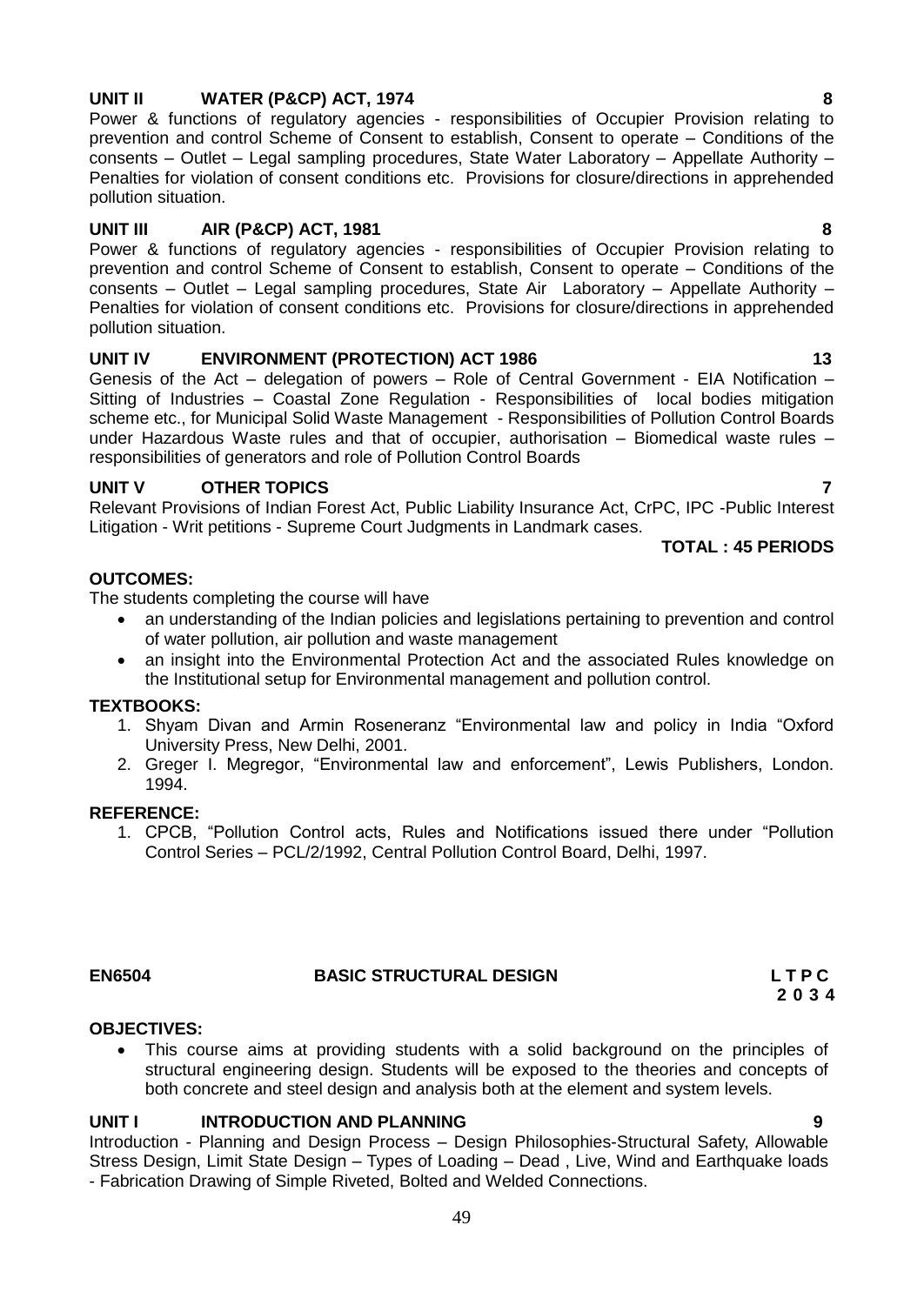## **UNIT II LIMIT STATE DESIGN FOR FLEXURE 9**

Analysis and design of singly and doubly reinforced rectangular and flanged beams - Analysis and design of one way, two way and continuous slabs subjected to uniformly distributed load for various boundary conditions.

## **UNIT III LIQUID STORAGE STRUCTURES 9**

RC Water Tanks- Circular and Rectangular – Design and Drawing –Hemispherical Bottomed Steel Water Tank – Design and Drawing.

#### **UNIT IV RETAINING WALLS 9**

Design and Detailing of RC Cantilever and Counterfort Retaining Walls – Horizontal Backfill with Surcharge – Design of Shear Key.

## **UNIT V INDUSTRIAL STRUCTURES 9**

Steel Roof Trusses – Design and Drawing of Roofing Elements – Purlins – Design and Drawing of Self supported Chimney.

#### **TOTAL (L:30+P:45): 75 PERIODS**

#### **OUTCOMES:**

The students completing the course will have

- an understanding of the structural design fundamentals and limit state design for flexure
- ability to design and detail liquid storage structures, retaining walls and industrial structures **TEXTBOOKS:**
	- 1. Krishnaraju N, "Structural Design and Drawing", Universities Press, 2009.
	- 2. Punmia B.C, Ashok Kumar Jain and Arun Kumar Jain, "Comprehensive Design of Steel Structures", Laxmi Publications Pvt. Ltd., 2003.
	- 3. Punmia.B.C., Ashok Kumar Jain, Arun Kumar Jain, "Limit State Design of Reinforced Concrete",Laxmi Publication Pvt. Ltd., New Delhi, 2007.

#### **CE6567 HYDROLOGY AND WATER RESOURCES ENGINEERING L T P C 3 0 0 3**

#### **OBJECTIVES:**

 To introduce the student to the concept of hydrological aspects of water availability and requirements and should be able to quantify, control and regulate the water resources.

### **UNIT I PRECIPITATION AND ABSTRACTIONS 10**

Hydrological cycle- Meteorological measurements – Requirements, types and forms of precipitation - Rain gauges-Spatial analysis of rainfall data using Thiessen and Isohyetal methods-Interception - Evaporation. Horton"s equation, pan evaporation measurements and evaporation suppression - Infiltration-Horton's equation - double ring infiltrometer, infiltration indices.

#### **UNIT II RUNOFF 8**

Watershed, catchment and basin - Catchment characteristics - factors affecting runoff - Run off estimation using empirical - Strange"s table and SCS methods – Stage discharge relationships- flow measurements- Hydrograph – Unit Hydrograph – IUH

#### **UNIT III FLOOD AND DROUGHT 9**

Natural Disasters-Flood Estimation- Frequency analysis- Flood control- Definitions of droughts-Meteorological, hydrological and agricultural droughts- IMD method-NDVI analysis- Drought Prone Area Programme (DPAP)

#### **UNIT IV RESERVOIRS 8**

Classification of reservoirs, General principles of design, site selection, spillways, elevation – area - capacity - storage estimation, sedimentation - life of reservoirs – rule curve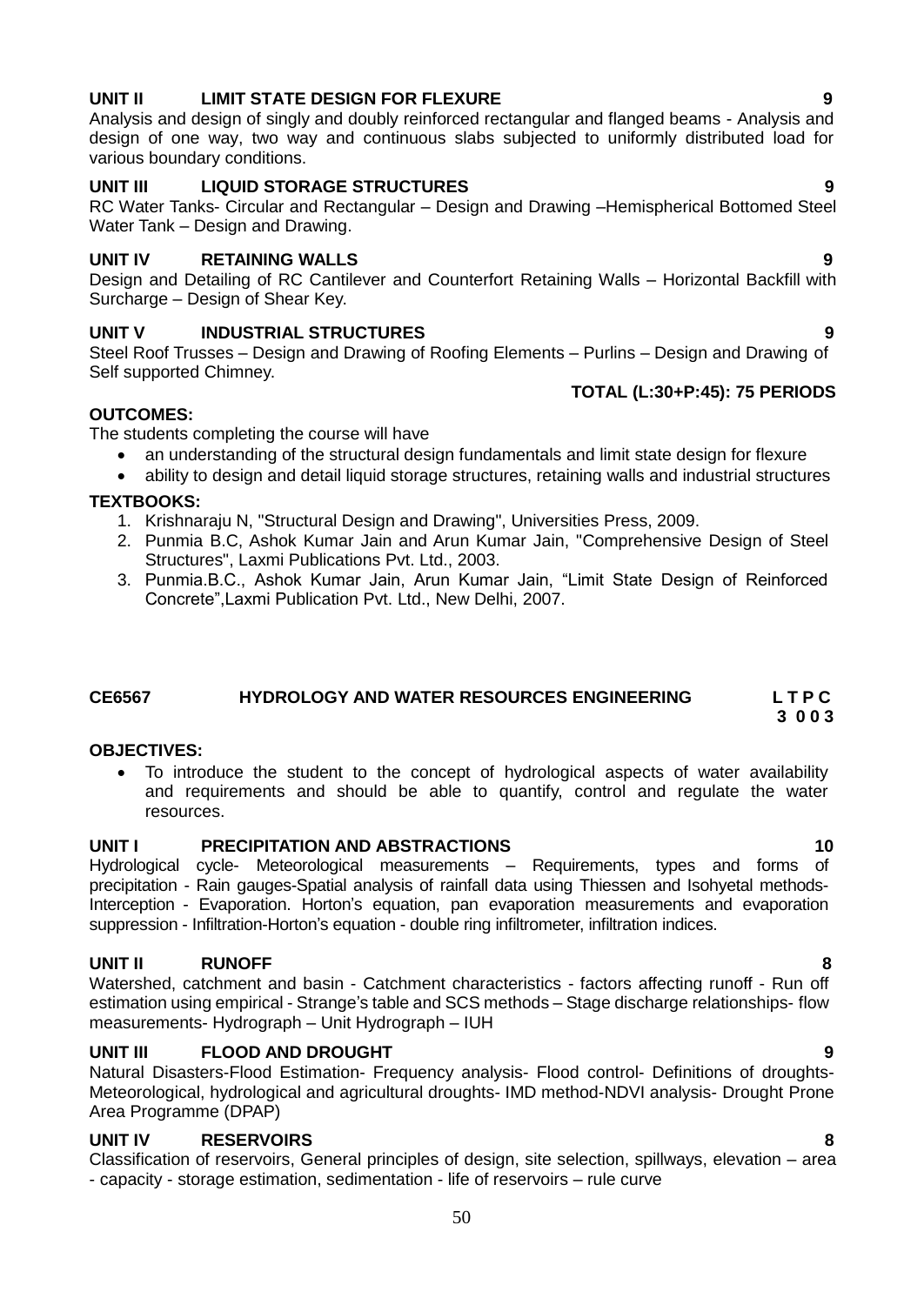#### **UNIT V GROUNDWATER AND MANAGEMENT 10** 10

Origin- Classification and types - properties of aquifers- governing equations – steady and unsteady flow - artificial recharge - RWH in rural and urban areas

## **OUTCOMES:**

### **TOTAL: 45 PERIODS**

The students completing the course will have

- an understanding of the key drivers on water resources, hydrological processes and their integrated behaviour in catchments,
- ability to construct and apply a range of hydrological models to surface water and groundwater problems including Hydrograph, Flood/Drought management, artificial recharge
- ability to conduct Spatial analysis of rainfall data and design water storage reservoirs

## **TEXTBOOKS:**

- 1. Subramanya .K. "Engineering Hydrology"- Tata McGraw Hill, 2010
- 2. Jayarami Reddy .P. "Hydrology", Tata McGraw Hill, 2008.
- 3. Linsley, R.K. and Franzini, J.B. "Water Resources Engineering", McGraw Hill International Book Company, 1995.

#### **REFERENCES:**

- 1. David Keith Todd. "Groundwater Hydrology", John Wiley & Sons, Inc. 2007
- 2. Ven Te Chow, Maidment, D.R. and Mays, L.W. "Applied Hydrology", McGraw Hill International Book Company, 1998.
- 3. Raghunath .H.M., "Hydrology", Wiley Eastern Ltd., 1998.

#### **EN6505 OCCUPATIONAL HAZARDS AND INDUSTRIAL SAFETY L T P C 3 0 0 3**

#### **OBJECTIVES:**

 To introduce the occupational hazards, industrial safety issues, control measures and emergency procedures.

#### **UNIT I INDUSTRIAL ATMOSPHERIC CONTAMINANTS AND HEALTH HAZARDS 9**

Industrial atmospheric contaminants – types. Industrial Health Hazards - effects of pressure, humidity, temperature - radiation, light, noise, electricity - accidents, occupational diseases, infections.

#### **UNIT II INDUSTRIAL TOXICOLOGY AND INDUSTRIAL HYGIENE SURVEY 9**

Modes of entry of toxic substances into the human body - long term and short term effects - industrial toxicology. Threshold Limit Values, kinds of exposure standards, pollutant concentrations, Industrial Hygiene Survey – Diagnosis – Remedial measures – Occupational Health and Safety Management System (OHSMS) - BS OSHAS 18001.

#### **UNIT III INDUSTRIAL VENTILATION 9**

Industrial Ventilation - general principles of air flow - general dilution ventilation - comfort ventilation. Local exhaust ventilation - principles of hood and duct design - duct system design fans.

## **UNIT IV CONTROL MEASURES 9**

Air cleaning Devices - relative efficiencies - Testing of local exhaust ventilation systems. 25 Industrial Noise Control - general engineering principles of control - standards

#### **UNIT V INDUSTRIAL ILLUMINATION AND INDUSTRIAL PLANT SANITATION 9**

Industrial illumination - glare – types & levels of illumination. Industrial plant sanitation housekeeping - worker facilities.

**TOTAL: 45 PERIODS**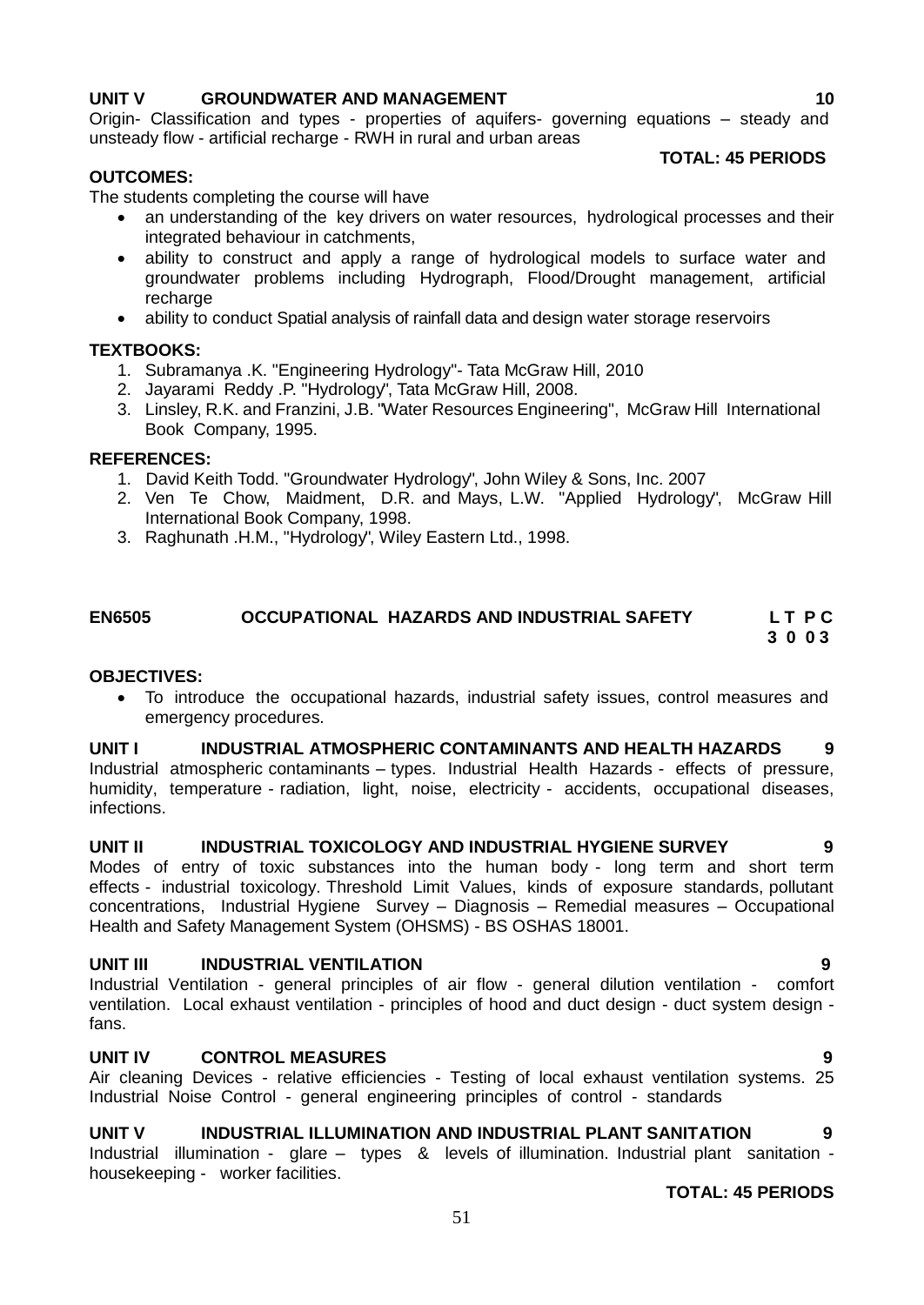#### **OUTCOMES:**

The students completing the course will have

- an understanding of industrial toxicology, health hazards of industrial environment and control measures
- ability to recognise and report industrial hazards, follow safe work practices and participate in hazard inspection
- Understanding of emergency procedures, safety law and employer and employee responsibilities

#### **TEXTBOOKS:**

- 1. Patty, "Industrial Hygiene and Toxicology", Wiley Inter science, 1979.
- 2. John.V .Grimaldi and Rollin. H Simonds, "Safety Management", All India traveler book seller, New Delhi, 1989.
- 3. Krishnan N.V, "Safety in Industry", Jaico Publisher House, 1996.

#### **REFERENCE:**

1. Industrial Ventilation Manual, American Conference of Government Industrial Hygienists, 1993

#### **EN6511 AIR AND NOISE POLLUTION LABORATORY L T P C 0 0 3 2**

#### **OBJECTIVES:**

 To expose the students to the methods for monitoring of ambient air qualilty, ambient noise and demonstration of stack monitoring.

#### **LIST OF EXPERIMENTS**

- 1. Particulate Sampling Dust Fall, Pollution Suspended Particulates and Total Particulate Matters using High Volume Sampler / Respirable Dust Sampler.
- 2. Experiment on Respirable Dust Estimating RPM.
- 3. Estimating Sulphur Dioxide, NOx in Ambient Air Using High Volume Air Sampler.
- 4. Stack Sampling Techniques and Demonstration of Stack Monitoring.
- 5. Exercises on Ambient Gas Monitoring including CO & VOC.
- 6. Demonstration / Exercises on Air Pollution Control Devices Bag Filter, Scrubber, Cyclone and ESP.
- 7. Exercises on Auto Exhaust Analyser for Petrol Vehicle and Diesel Vehicle Smoke test for Diesel Vehicle.
- 8. Exercises on Noise Measuring Instruments.
- 9. Exercises on Luxmeter ( Light Intensity measuring Instrument)
- 10. Demonstration on Wind Monitoring and Analysis of Data for Windrose Diagrams.
- 11. Demonstration of Rain Gauges.

#### **OUTCOMES:**

The students completing the course will have

• ability to conduct ambient air quality survey including the use of high volume air sampler, Respirable Dust Sampler, wind monitoring and noise monitoring

 **TOTAL: 45 PERIODS** 

• ability to demonstrate stack sampling, auto exhaust monitoring, use of rain gauges and Light Intensity measurements

#### **REFERENCES:**

- 1. Henry C Perkins, "Air pollution and Control", Mc Graw Hill Pvt Ltd, New Delhi, 1974.
- 2. Stern A. C., "Air Pollution" (vol. I), "Air Pollution and its effects" (vol. II), "Analysis, Monitoring and Surveying" (vol. III), "Sources of Air Pollution and their control", Academic press, New York, 1968.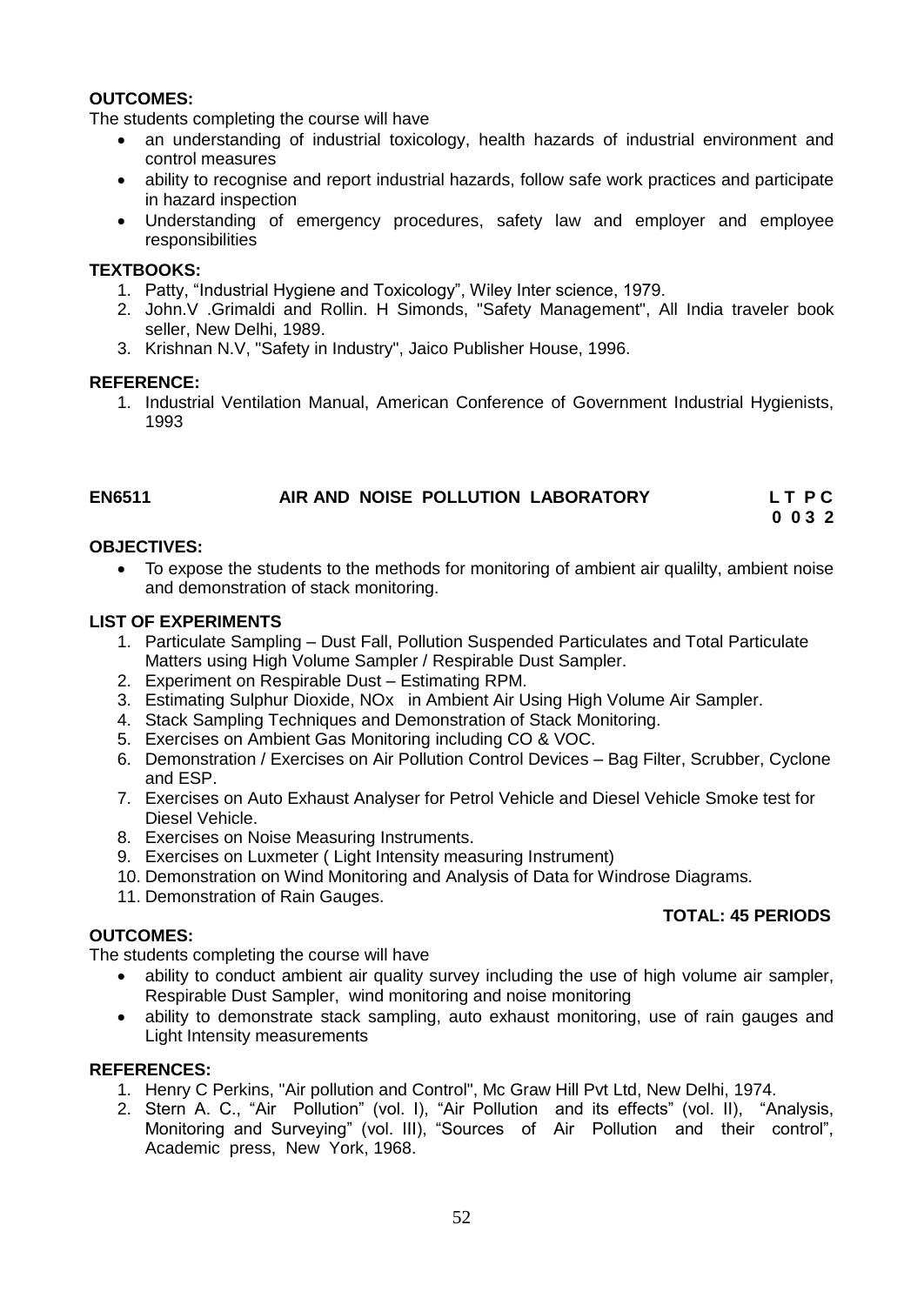## **LIST OF EQUIPMENT FOR A BATCH OF 30 STUDENTS**

| SI.<br>No. | <b>Description of Equipment</b>                        | Quantity |
|------------|--------------------------------------------------------|----------|
| 1.         | High volume sampler with impinger attachments facility |          |
| 2.         | Fine particulate sampler                               |          |
| 3.         | Stac monitoring kit                                    |          |
| 4.         | CO and VOC analyser                                    |          |
| 5.         | Flue gas analyser                                      |          |
| 6.         | Noise level meter                                      |          |
|            | Lux meter                                              |          |

## **GE6674 COMMUNICATION AND SOFT SKILLS- LABORATORY BASED L T P C**

## **0 0 4 2**

## **OBJECTIVES:**

To enable learners to,

- Develop their communicative competence in English with specific reference to speaking and listening
- Enhance their ability to communicate effectively in interviews.
- Strengthen their prospects of success in competitive examinations.

## **UNIT I LISTENING AND SPEAKING SKILLS 12**

Conversational skills (formal and informal)- group discussion- making effective presentations using computers, listening/watching interviews conversations, documentaries. Listening to lectures, discussions from TV/ Radio/ Podcast.

## **UNIT II READING AND WRITING SKILLS 12**

Reading different genres of tests ranging from newspapers to creative writing. Writing job applications- cover letter- resume- emails- letters- memos- reports. Writing abstracts- summariesinterpreting visual texts.

#### **UNIT III ENGLISH FOR NATIONAL AND INTERNATIONAL EXAMINATIONS AND PLACEMENTS 12**

International English Language Testing System (IELTS) - Test of English as a Foreign Language (TOEFL) - Civil Service(Language related)- Verbal Ability.

## **UNIT IV INTERVIEW SKILLS 12**

Different types of Interview format- answering questions- offering information- mock interviewsbody language( paralinguistic features)- articulation of sounds- intonation.

## **UNIT V SOFT SKILLS 12**

**Motivation- emotional intelligence-**Multiple intelligences- emotional intelligence- managing changes-time management-stress management-leadership straits-team work- career planning intercultural communication- creative and critical thinking

## **TOTAL: 60 PERIODS**

## **Teaching Methods:**

- 1. To be totally learner-centric with minimum teacher intervention as the course revolves around practice.
- 2. Suitable audio/video samples from Podcast/YouTube to be used for illustrative purposes.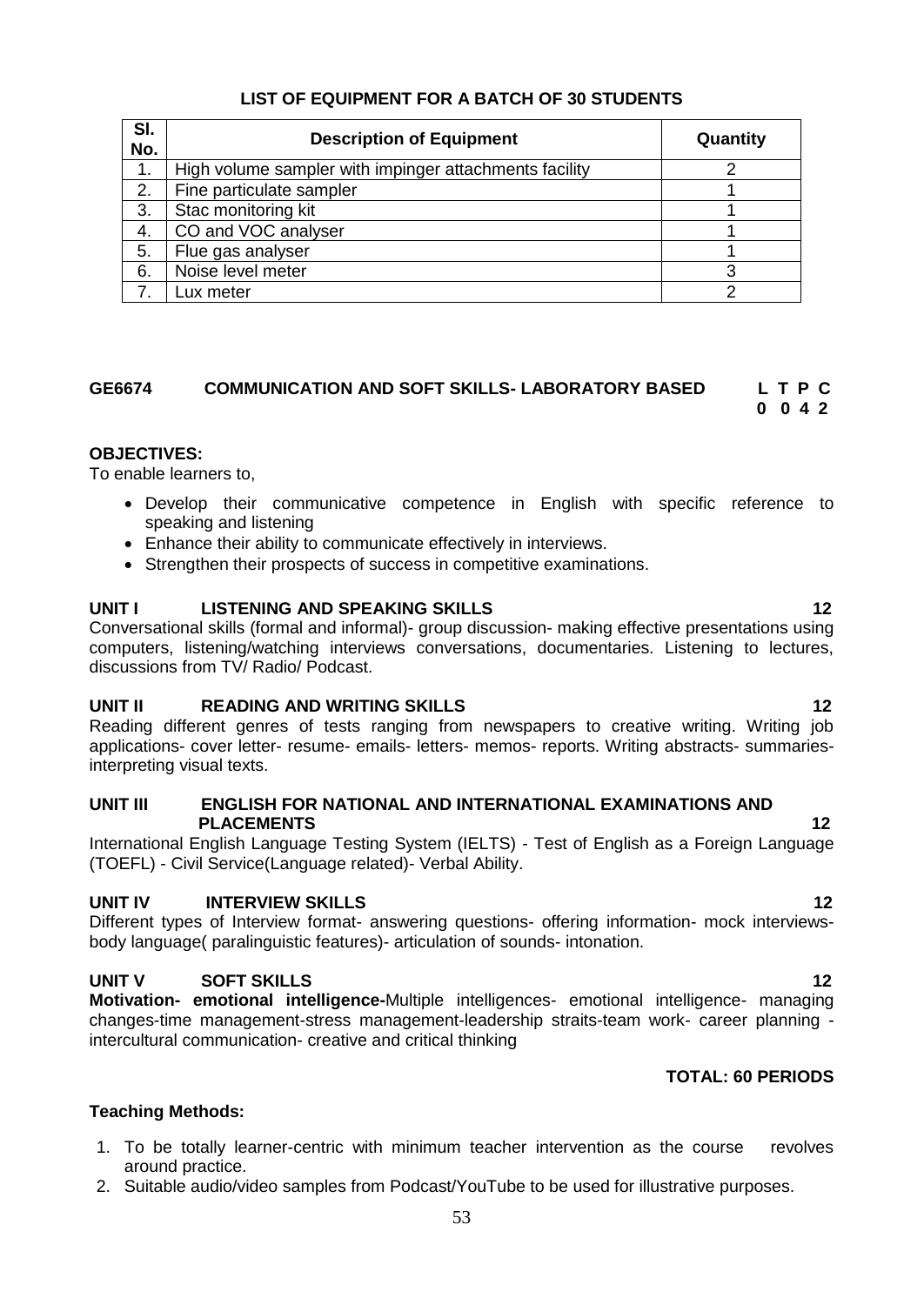- 3. Portfolio approach for writing to be followed. Learners are to be encouraged to blog, tweet, text and email employing appropriate language.
- 4. GD/Interview/Role Play/Debate could be conducted off the laboratory (in a regular classroom) but learners are to be exposed to telephonic interview and video conferencing.
- 5. Learners are to be assigned to read/write/listen/view materials outside the classroom as well for graining proficiency and better participation in the class.

| <b>S. No.</b>  | <b>Description of Equipment (minimum configuration)</b>                                   | <b>Qty Required</b> |
|----------------|-------------------------------------------------------------------------------------------|---------------------|
| 1              | <b>Server</b>                                                                             | 1 No.               |
|                | <b>PIV System</b><br>$\bullet$                                                            |                     |
|                | 1 GB RAM / 40 GB HDD<br>$\bullet$                                                         |                     |
|                | OS: Win 2000 server<br>$\bullet$                                                          |                     |
|                | Audio card with headphones<br>$\bullet$                                                   |                     |
|                | <b>JRE 1.3</b><br>$\bullet$                                                               |                     |
| $\overline{2}$ | <b>Client Systems</b>                                                                     | 60 Nos.             |
|                | PIII or above<br>$\bullet$                                                                |                     |
|                | 256 or 512 MB RAM / 40 GB HDD<br>$\bullet$                                                |                     |
|                | OS: Win 2000<br>$\bullet$                                                                 |                     |
|                | Audio card with headphones<br>$\bullet$                                                   |                     |
|                | <b>JRE 1.3</b><br>$\bullet$                                                               |                     |
| 3              | Handicam                                                                                  | 1 No.               |
| 4              | Television 46"                                                                            | 1 No.               |
| 5              | Collar mike                                                                               | 1 No.               |
| 6              | Cordless mike                                                                             | 1 No.               |
| $\overline{7}$ | <b>Audio Mixer</b>                                                                        | 1 No.               |
| 8              | DVD recorder/player                                                                       | 1 No.               |
| 9              | <b>LCD</b><br>Projector<br>with<br>MP3/CD/DVD<br>provision<br>for<br>Audio/video facility | 1 No.               |

#### **Lab Infrastructure:**

#### **Evaluation:**

#### **Internal: 20 marks**

Record maintenance: Students should write a report on a regular basis on the activities conducted, focusing on the details such as the description of the activity, ideas emerged, learning outcomes and so on. At the end of the semester records can be evaluated out of 20 marks.

#### **External: 80 marks**

| - 35 marks |
|------------|
| - 15 marks |
| - 15 marks |
| - 15 marks |
|            |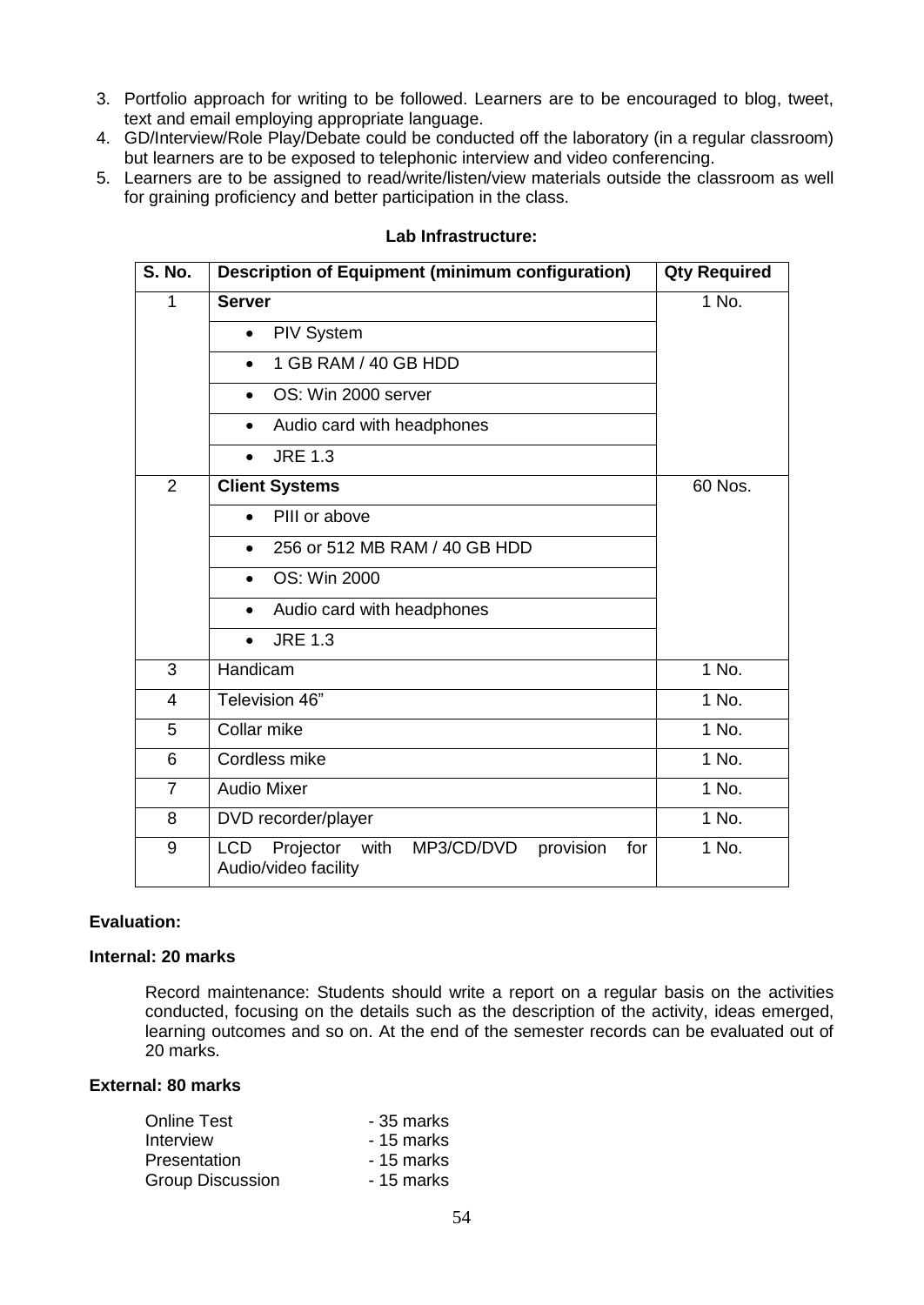## **Note on Internal and External Evaluation:**

- 1. Interview mock interview can be conducted on one-on-one basis.
- 2. Speaking **–** example for role play:
	- a. Marketing engineer convincing a customer to buy his product.
	- b. Telephonic conversation- fixing an official appointment / placing an order / enquiring and so on.
- 3. Presentation should be extempore on simple topics.
- 4. Discussion topics of different kinds; general topics, and case studies.

### **OUTCOMES:**

#### **At the end of the course, learners should be able to**

- Take international examination such as IELTS and TOEFL
- Make presentations and Participate in Group Discussions.
- Successfully answer questions in interviews**.**

#### **REFERENCES:**

- 1. **Business English Certificate Materials,** Cambridge University Press.
- 2. **Graded Examinations in Spoken English and Spoken English for Work** downloadable materials from Trinity College, London.
- 3. **International English Language Testing System** Practice Tests, Cambridge University Press.
- 4. Interactive Multimedia Programs on **Managing Time and Stress.**
- 5. **Personality Development** (CD-ROM), Times Multimedia, Mumbai.
- 6. Robert M Sherfield and et al. **"Developing Soft Skills"** 4th edition, New Delhi: Pearson Education, 2009.

## **Web Sources:**

<http://www.slideshare.net/rohitjsh/presentation-on-group-discussion>

[http://www.washington.edu/doit/TeamN/present\\_tips.html](http://www.washington.edu/doit/TeamN/present_tips.html)

<http://www.oxforddictionaries.com/words/writing-job-applications>

<http://www.kent.ac.uk/careers/cv/coveringletters.htm>

[http://www.mindtools.com/pages/article/newCDV\\_34.htm](http://www.mindtools.com/pages/article/newCDV_34.htm)

## **EN6601 WASTEWATER ENGINEERING L T P C**

 **3 0 0 3**

#### **OBJECTIVES:**

 To impart knowledge on characteristics of sewage, primary and secondary treatment of sewage as well as disposal of sludge and treated wastewater.

#### **UNIT I QUANTITY, COLLECTIONS AND CONVEYANCE 9**

Necessity and objectives of sanitary engineering projects - Definitions - systems of sewerage - quantity of sewage - Fluctuations in flow pattern - Estimation of storm runoff -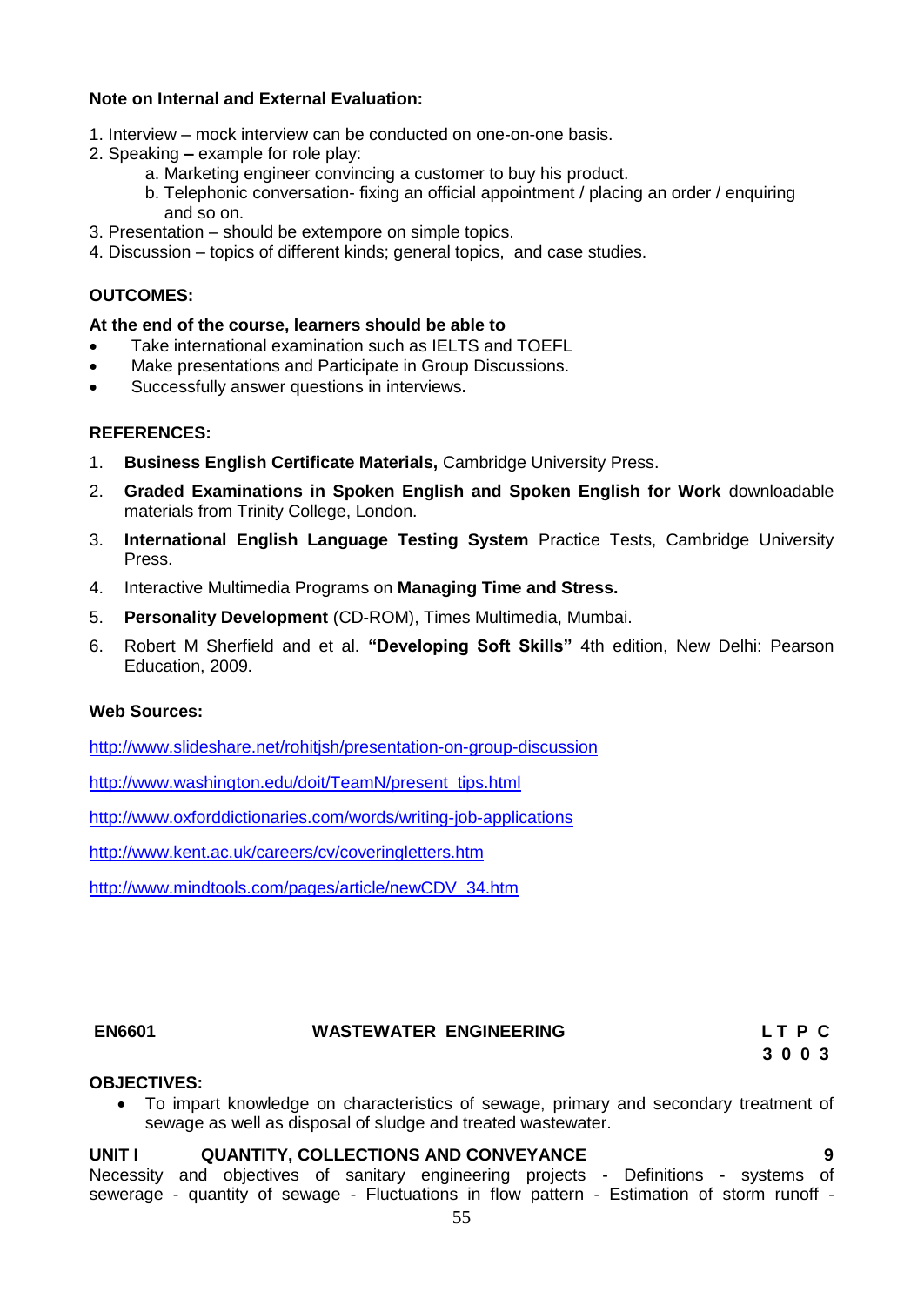56

DWF and WWF - Design flow for separate and combined systems - Hydraulics of sewers - Self cleansing velocities - full flow / partial flow conditions - sewer sections - sewer appurtenances - Design principles and procedures - materials for sewers - sewer joints sewer laying - sewer cleaning and maintenance - sewage pumping - types of pumps.

## **UNIT II QUALITY OF SEWAGE AND PRIMARY TREATMENT 8**

Characteristics and composition of sewage - physical and chemical analysis - DO, BOD,COD and their significance - cycles of decomposition - Objectives and basic principles of sewage treatment - primary treatment - screens - Grit chamber - settling tank - principles of sedimentations - Design of settling tanks.

## **UNIT III BIOLOGICAL TREATMENT OF SEWAGE 12**

Basic principles of biological treatment - trickling filters - Description and principles of operation of standard / high rate filters - recirculation - activated sludge process - diffuser / Mechanical aeration - Conventional, high rate and extended aeration process - oxidation pond - stabilization ponds - aerated lagoons - SBR, MBR, MBBR.

#### **UNIT IV SLUDGE MANAGAMENT 8 8**

Objectives of sludge treatment - properties and characteristics of sludge - Thickening sludge digestion - drying beds - conditioning and dewatering - sludge disposal elutriation.

#### **UNIT V SEWAGE DISPOSAL AND HOUSE DRAINAGE 8**

Methods - dilution method - self purification of streams - oxygen sag curve - water quality modeling - land disposal - Eutrophication - recycle & reuse of waste effluents.

House drainage - Sanitary fixtures / fittings - one pipe sysem, two pipe system, etc. - General layout of house drainage - street connections. Septic tanks and effluent disposal system

#### **TOTAL: 45 PERIODS**

#### **OUTCOMES:**

The students completing the course will have

- ability to estimate sewage generation and design sewer system including sewage pumping stations
- an understanding on the characteristics and composition of sewage, self purification of streams
- ability to perform basic design of the unit operations and processes that are used in sewage treatment
- ability to plan house drainage including onsite wastewater treatment and disposal

#### **TEXTBOOKS:**

- 1. Garg. S.K.,"Environmental Engineering", Vol II, Khannah Publishers, New Delhi,1994.
- 2. Duggal. K.N., "Elements of public Health Engineering", S.Chand and Company Ltd, New Delhi, 1998.
- 3. Punmia B.C, Arun K.Jain, Ashok K.Jain, "Wastewater Engineering" Lakshmi publication Pvt. Ltd, New Delhi, 1998.

#### **REFERENCES**:

- 1. Manual on wastewater and treatment CPHEECO, Ministry of Urban Affairs and Employment, Govt. of India, New Delhi, 1990.
- 2. Shah.C. S.,"Water supply and Sanitation", Galgotia publishing company, New Delhi, 1994.
- 3. Metcalf and Eddy, "Waste Water Engineering Treatment and reuse", Tata McGraw-Hill, New Delhi, 2003.
- 4. Mark J. Hammer, Mark J. Hammer Jr, "Water and Waste Water Technology", Prentice hall of India,5<sup>th</sup> Edition, 2007.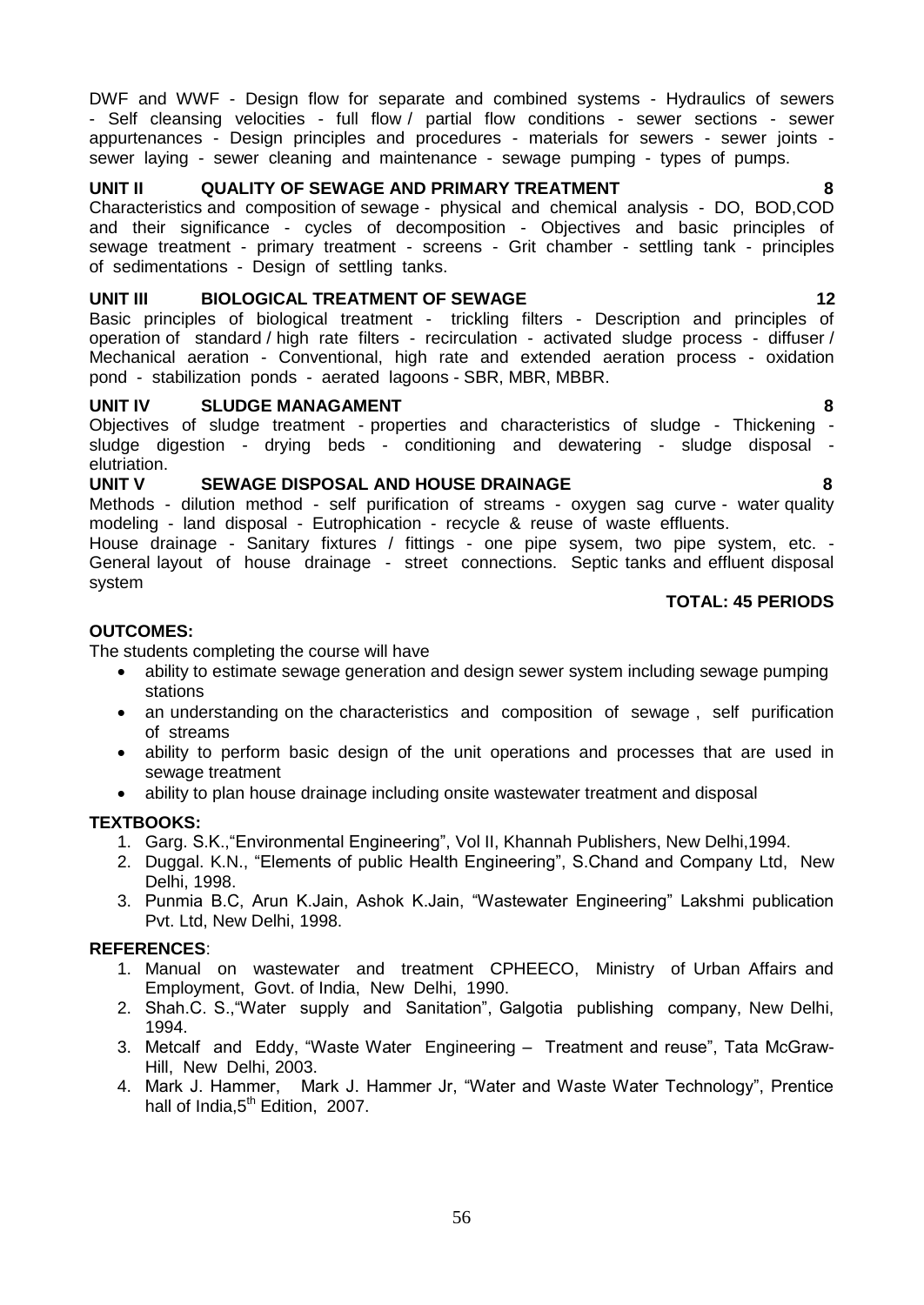#### **OBJECTIVES:**

 To introduce the principles and application of different instruments used for performance monitoring and testing of equipment in wastewater treatment, air pollution control, effluent analysis and emission monitoring.

#### **UNIT I GENERAL 9**

Study of machinery, electric motors types and characteristics, other prime covers, pumps, capacity, operation and maintenance of pumping machinery, air compressors preventive maintenance, break-down maintenance, schedules – Factors to be considered in the selection of the equipments.

#### **UNITII INSTRUMENTATION 9**

pH meter - Flame Emission Spectrometry. Absorption spectrometry - Nephelometry - Atomic Absorption Spectrometry - Gas chromatography – working principle and components.Total carbon analyser – Mercury Analyser polar graph for metal estimation and organic compounds - Ion selective Electrode -SO2 and CO analyser – Instrument components and its working principle.

#### **UNIT III WATER SUPPLY MACHINERY AND WASTEWATER MACHINERY 9**  Drilling equipment, pumping equipment for wells. Machinery required for primary and secondary treatment, sewage pumps , sludge pumps, vaccum filtration equipment.

#### **UNIT IV EQUIPMENTS FOR TREATMENT UNITS 9**

Equipment for treatment unit - electrically and mechanically operated agitators, mixers, aerators, chlorinators, Surface aerators. Meters for measurement of flow, head, electricity.

#### **UNIT V AIR POLLUTION CONTROL EQUIPMENTS 9**

Working principles of electrostatic precipitator – cyclone separators – settling chamber – operation and Maintenance. Machinery for solid waste collection and disposal incineration – compactors – magnetic separators- incinerators.

#### **OUTCOMES:**

The students completing the course will have

- an understanding of various instruments and equipments used in measurement and monitoring for environmental engineering applications
- ability to describe the operation of a range of sensors and transducers with particluar reference to monitoring of water and air quality

#### **TEXTBOOKS:**

- 1. Trivedy R. K. & Goel P.K., Chemical and Biological methods for water pollution studies, Environmental publication, Karat, 1986.
- 2. Cox C.R., Operation and Control of Water Treatment Processes, World Health Organisation, Geneva, 1964.

#### **REFERENCES**

- 1. Course Manual on Preventive Maintenance of Water Distribution System, NEERI, 1973.
- 2. Standards Methods for the Examination of Water and Waste Water,  $17<sup>th</sup>$  Edition, WPCF, APHA and AWWA, USA, 1989.

#### **EN6603 G I S FOR ENVIRONMENTAL ENGINEERING L T P C**

 **3 0 0 3**

#### **OBJECTIVES:**

 To introduce the fundamentals of remote sensing and its applilcations in the field of environmental engineering.

**TOTAL:45 PERIODS**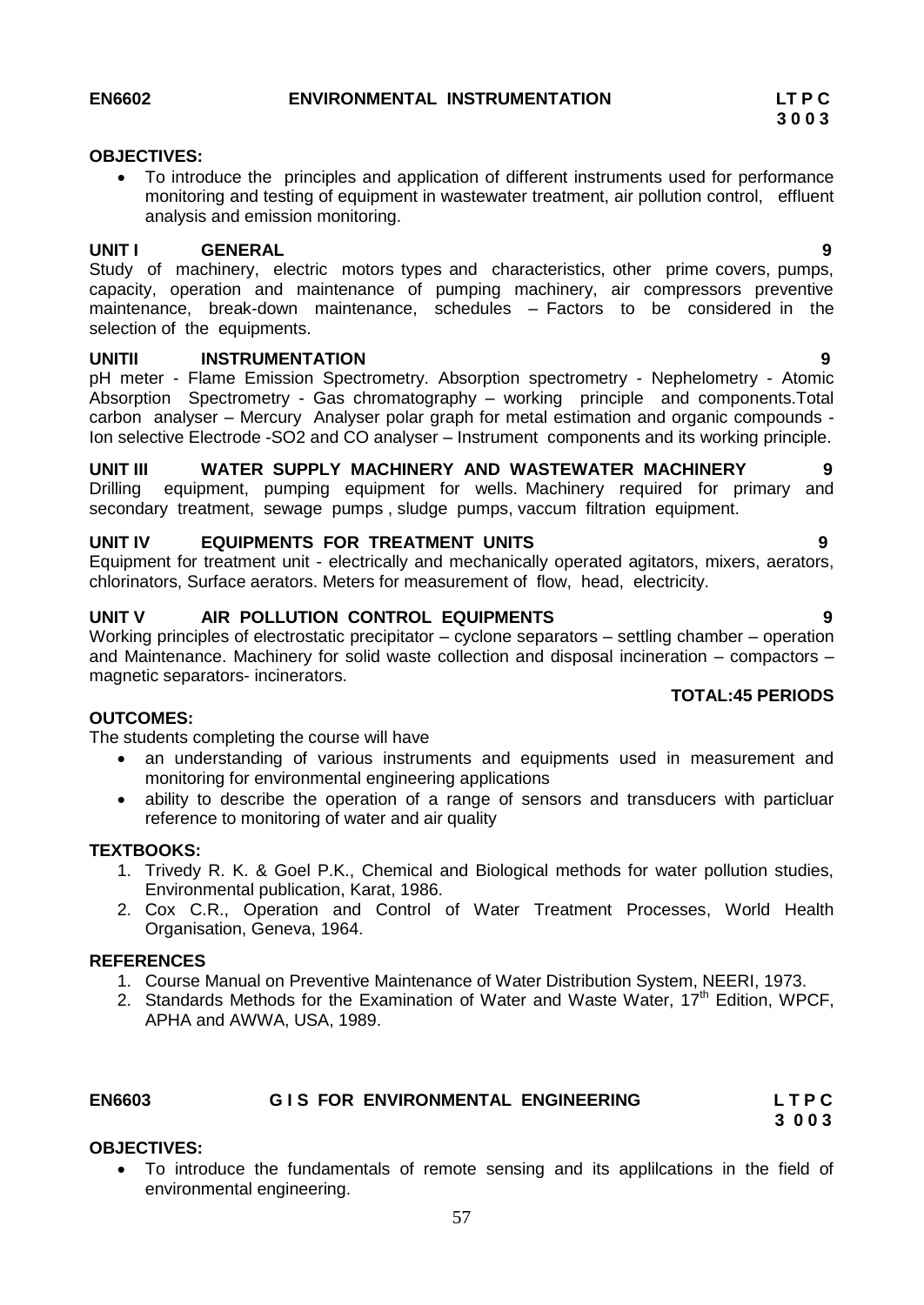#### Applications of Remote sensing and GIS – Management and Monitoring of Land, air, water

**UNIT V LABORATORY PRACTICES** Data sources – Visual interpretation - digital image processing – Introduction to ENVI image processing software – GIS / Data Analysis in ARC GIS.

#### **OUTCOMES:**

The students completing the course will have

- an understanding of the fundamentals of remote sensing, aerial photography and digital image processing
- ability to carryout data analysis using GIS for management and monitoring of land, air, water and pollution studies including conservation of resources
- ability to use image processing software and analysis in ARC GIS

#### **TEXTBOOKS:**

- 1. Anji Reddy,"Remote Sensing and Geographical Information system", B S publications 2001.
- 2. Srinivas M.G. "Remote sensing applications", Narosa publishing house, 2001.
- 3. Chandra. A M and Ghosh S.K. "Remote Sensing and Geographical Information System", Narosa Publishing House, 2006.

#### **REFERENCES:**

- 1. Lintz, J.and Simonet, Remote Sensing of Environment, Addison Wesley Publishing Company, 1994.
- 2. Burroughs P.A, Principles of Geographical Information System, Oxford University Press, 1998.
- 3. Thomas M Lille sand, Rupiah W. Kiefer & Jonathan W.Chip man "Remote sensing and Image Interpretation" John Wiley Sons, 2004.
- 4. [Kumar](http://www.google.co.in/search?tbo=p&tbm=bks&q=inauthor:%22S.+Kumar%22&source=gbs_metadata_r&cad=6) S. , Basics of Remote Sensing and GIS, Firewall Media, 2005

# **OBJECTIVES:**

 To enable the students to study the evolution of Management, to study the functions and principles of management and to learn the application of the principles in an organization.

#### **UNIT I FUNDAMENTALS OF REMOTE SENSING**

Introduction to remote sensing – Principles of Electro – Magnetic Radiation – Energy /Matter interaction with Atmosphere and land surface – spectral reflectance of earth materials and vegetation – Data products.

#### **UNIT II** AERIAL PHOTOGRAPHY AND SATELLITE REMOTE SENSING

Aerial Photography – Photogrammetry And Visual Image Interpretation. Various satellites in orbit and their sensors – Resolutions – Multispectral Remote Sensing system (MSS) and design – VISIBLE - NIR remote sensing - Thermal IR Radiation properties, systems and application – Microwave and LIDAR remote sensing – Principles and applications.

#### **UNIT III DATA ANALYSIS AND GIS 9**

Data Analysis – Visual interpretation and digital image processing – Classification. Introduction to GIS, concepts and data base structure, various GIS software.

#### **UNIT IV REMOTE SENSING AND GIS APPLICATIONS 9**

and pollution studies – conservation of resources – coastal zone management – Limitations.

## **TOTAL : 45 PERIODS**

## **MG6851 PRINCIPLES OF MANAGEMENT L T P C 3 0 0 3**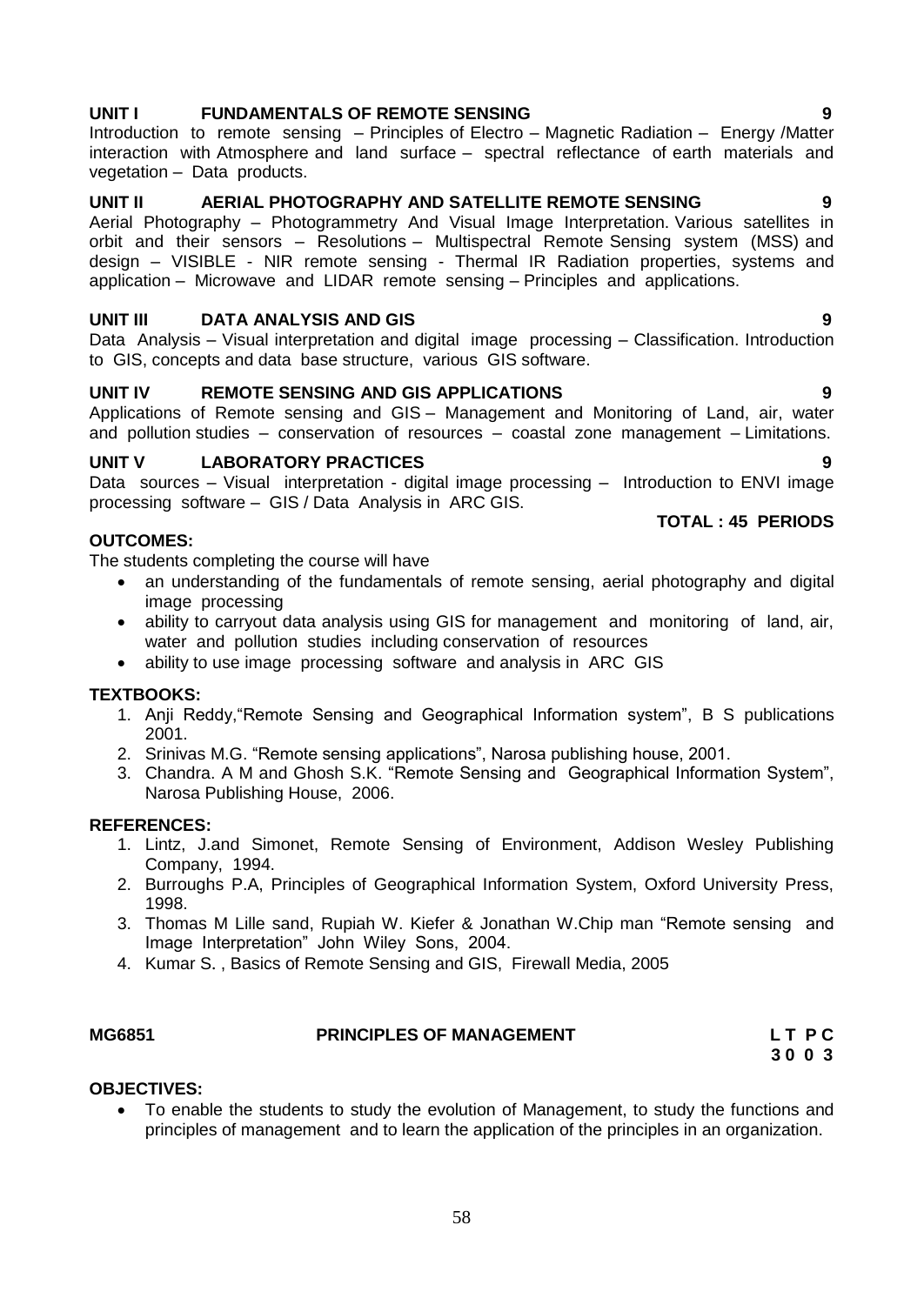## **UNIT I INTRODUCTION TO MANAGEMENT AND ORGANIZATIONS 9**

Definition of Management – Science or Art – Manager Vs Entrepreneur - types of managers managerial roles and skills – Evolution of Management – Scientific, human relations , system and contingency approaches – Types of Business organization - Sole proprietorship, partnership, company-public and private sector enterprises - Organization culture and Environment – Current trends and issues in Management.

#### **UNIT II PLANNING 9**

Nature and purpose of planning – planning process – types of planning – objectives – setting objectives – policies – Planning premises – Strategic Management – Planning Tools and Techniques – Decision making steps and process.

#### **UNIT III ORGANISING 9**

Nature and purpose – Formal and informal organization – organization chart – organization structure – types – Line and staff authority – departmentalization – delegation of authority – centralization and decentralization – Job Design - Human Resource Management – HR Planning, Recruitment, selection, Training and Development, Performance Management , Career planning and management.

#### **UNIT IV DIRECTING 9**

Foundations of individual and group behaviour – motivation – motivation theories – motivational techniques – job satisfaction – job enrichment – leadership – types and theories of leadership – communication – process of communication – barrier in communication – effective communication – communication and IT.

#### **UNIT V CONTROLLING 9**

System and process of controlling – budgetary and non-budgetary control techniques – use of computers and IT in Management control – Productivity problems and management – control and performance – direct and preventive control – reporting.

#### **OUTCOMES:**

 Upon completion of the course, students will be able to have clear understanding of managerial functions like planning, organizing, staffing, leading & controlling and have same basic knowledge on international aspect of management

#### **TEXTBOOKS:**

- 1. Stephen P. Robbins & Mary Coulter, "Management", Prentice Hall India Pvt. Ltd., 10<sup>th</sup> Edition, 2009.
- 2. JAF Stoner, Freeman R.E and Daniel R Gilbert "Management", Pearson Education, 6<sup>th</sup> Edition, 2004.

#### **REFERENCES:**

- 1. Stephen A. Robbins & David A. Decenzo & Mary Coulter, "Fundamentals of Management" Pearson Education, 7<sup>th</sup> Edition, 2011.
- 2. Robert Kreitner & Mamata Mohapatra, " Management", Biztantra, 2008.
- 3. Harold Koontz & Heinz Weihrich "Essentials of management" Tata McGraw Hill,1998.
- 4. Tripathy PC & Reddy PN, "Principles of Management", Tata McGraw Hill, 1999

**OBJECTIVES:**

## **EN6604 CLEANER PRODUCTION L T P C**

 To introduce the importance, and different approaches of cleaner production in industries and to impart knowledge on environmental management tools applying cleaner production principle.

#### **TOTAL: 45 PERIODS**

# **3 0 0 3**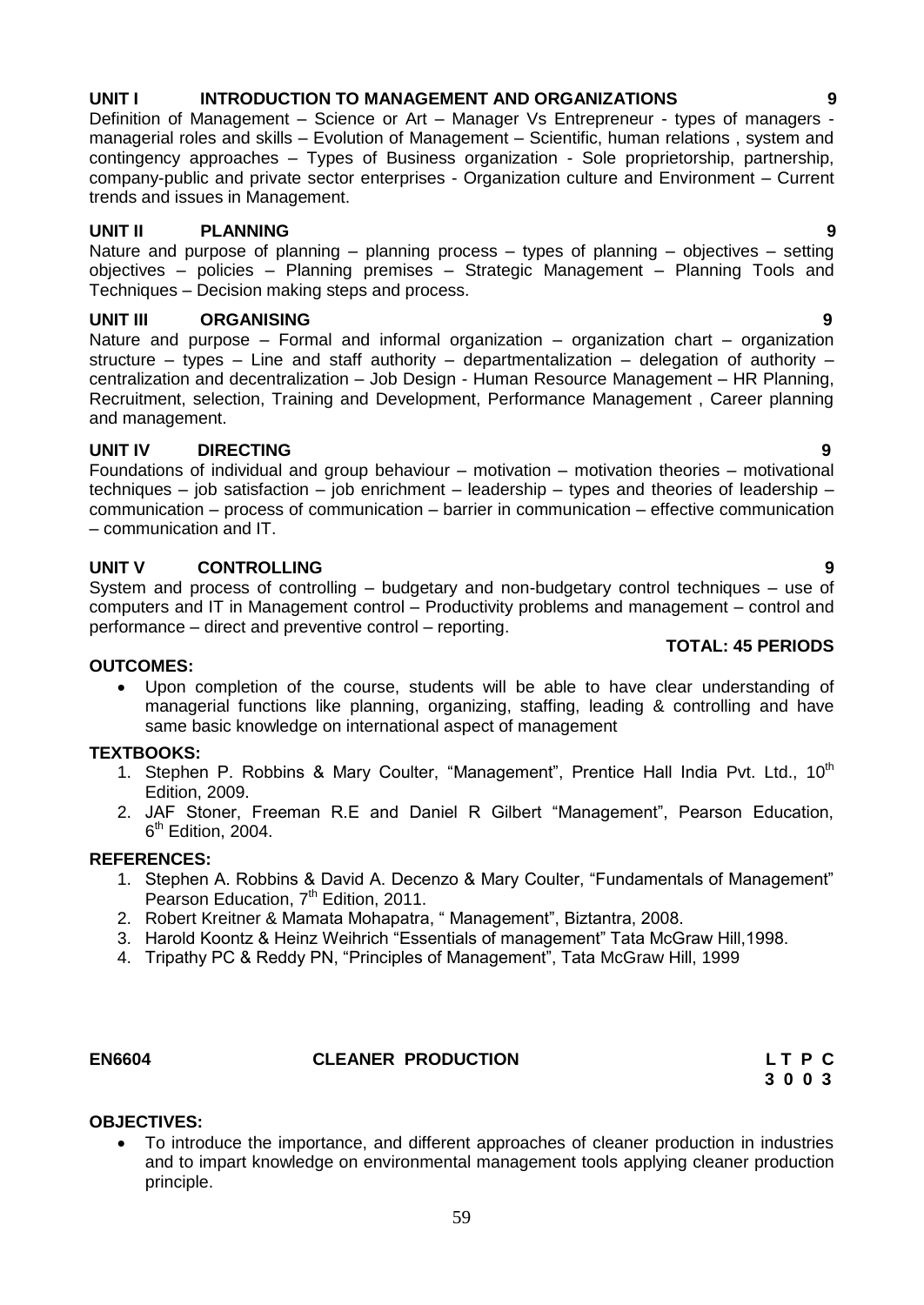#### **UNIT I INTRODUCTION 9**

Sustainable development – Indicators of Sustainability – Sustainability Strategies - Barriers to Sustainability – Industrial activities and Environment – Industrialization and sustainable development – Industrial Ecology – Cleaner Production (CP) in Achieving Sustainability – Prevention versus Control of Industrial Pollution – Environmental Policies and Legislations – Regulation to Encourage Pollution Prevention and Cleaner Production – Regulatory versus Market Based Approaches.

#### **UNIT II CLEANER PRODUCTION 9**

Definition – methodology – Historical evolution – Benefits – Promotion – Barriers – Role of Industry, Government and Institutions – Environmental Management Hierarchy – Relation of CP and EMS – Integrated prevention and pollution limitation – Best Available Technology concept (BAT) – Internet information & Other CP Resources.

**UNIT III CLEANER PRODUCTION PROJECT DEVELOPMENT & IMPLEMENTATION 9** Overview of CP - Assessment Steps and Skills - Preparing for the Site, Visit, Information gathering, and Process Flow Diagram - Material Balance - CP Option Generation – Technical and Environmental Feasibility analysis – Economic valuation of alternatives – Total Cost Analysis – CP Financing – Establishing a Program – Organizing a Program – Preparing a Program Plan – Measuring Progress – Pollution Prevention and Cleaner Production Awareness Plan.

#### **UNIT IV SUPPORT INSTURMENTS OF PREVENTION METHODS 9**

Life cycle analysis - Elements of LCA – Life Cycle Costing – Eco Labelling – Design for the Environment – International Environmental Standards – ISO 14001 – Environmental audit – Environmental statement.

#### **UNIT V CASE STUDIES 9**

Industrial Applications of CP, LCA, EMS and Environmental Audits.

#### **TOTAL: 45 PERIODS**

#### **OUTCOMES:**

The students completing the course will have

- ability to describe and comment the evolution of corporate environmental management strategies and its relation to the concept of sustainable development
- ability to describe Cleaner Production measures applicable to different industries
- ability to conduct energy and material balances for processes as part of a Cleaner Production assessment

#### **TEXTBOOKS:**

- 1. Paul L. Bishop, "Pollution Prevention: Fundamentals and Practice", McGraw Hill International, 2000.
- 2. Prasad modak C. Visvanathan and Mandar parasnis , "Cleaner Production Audit", Environmental System Reviews, No.38, Asian Institute of Technology, Bangkok, 1995.

#### **REFERENCES:**

1. World Bank Group "Pollution Prevention and Abatement Handbook – Towards Cleaner Production", World Bank and UNEP, Washington D. C., 1998.

#### **Web Sources**

- 1. www.environmentalexpert.com.
- 2. www.Cleaner production.com.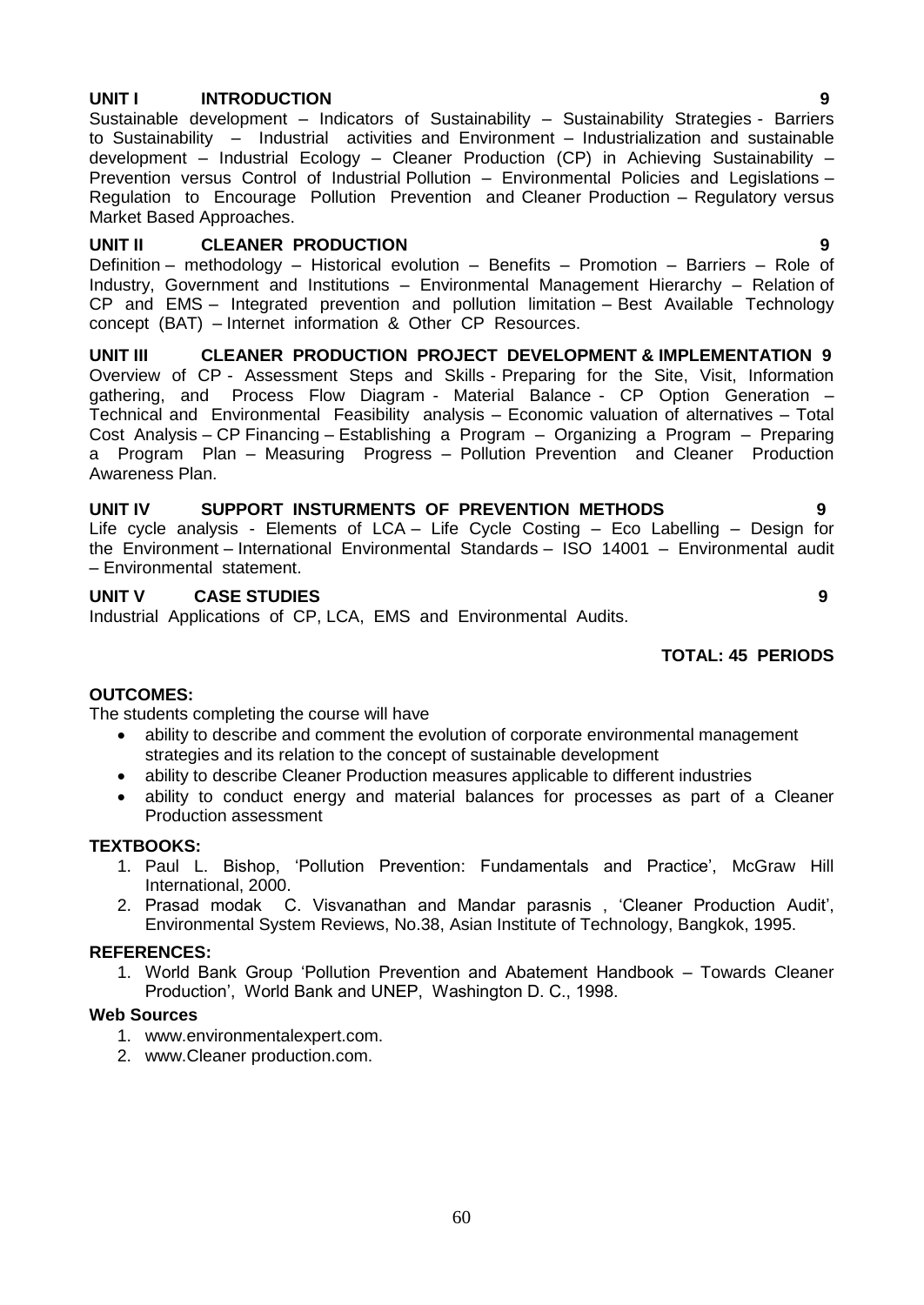**TOTAL : 45 PERIODS**

#### **OBJECTIVES:**

 To train the students on the use of different instruments used for performance monitoring and testing of equipment in wastewater treatment, air pollution control, effluent analysis and emission monitoring.

#### **LIST OF EXPERIMENTS:**

#### **A. Sample Collection, Handling and Preservation**

- Sampling Protocol: Planning a Sampling Strategy
- The Representative Sample: Random vs. Judgmental Sampling
- Sampling Equipment: Devices and Containers for soil, air and water.
- Sampling Techniques: soil and water
- Sampling Techniques: gases and vapors
- Sample Documentation and Preservation, Chain of Custody (COC)

#### **B. Methods of Analysis**

- Sample Preparation: Interferences and Detection Limits
- Quality Control
- Field Quality Control: Duplicate Samples
- Quality Control in the Laboratory: Equipment Calibration, Matrix spike and Blank
- samples.

#### **C. Electrode (potentiometric) Methods:**

- Use of bench top and field model pH meters
- Use of Dissolved Oxygen Meters.
- Use of TDS Meters.

#### **D. Spectrophotometry**

- Estimation of Phosphate.
- Estimation of Hydrocarbon.
- Estimation of Nitrogen.
- Estimation of Heavy Metals.
- **E. Chromatography**
- Liquid/Gas Chromatography.

## **OUTCOMES:**

The students completing the course will have

- ability to collect, handle, preserve and analyse water, wastewater and solid samples
- ability to conduct potentiometric measurements
- ability to use spectrophotometer, liquid/gas chromatograph for analysis of environmental samples

#### **REFERENCES:**

- 1. Douglas A. Skoog and Donald M. West, Analytical chemistry: An introduction, CBS publishing Japan Ltd. New York, 1986.
- 2. Sawyer.C.N.and McCarty P. L. Chemistry for environmental engineering, McGraw Hill Publications,  $4<sup>th</sup>$  edition, 1994.
- 3. Standards Methods for the Examination of Water and Waste Water,  $17<sup>th</sup>$  Edition, WPCF, APHA and AWWA, USA, 1989.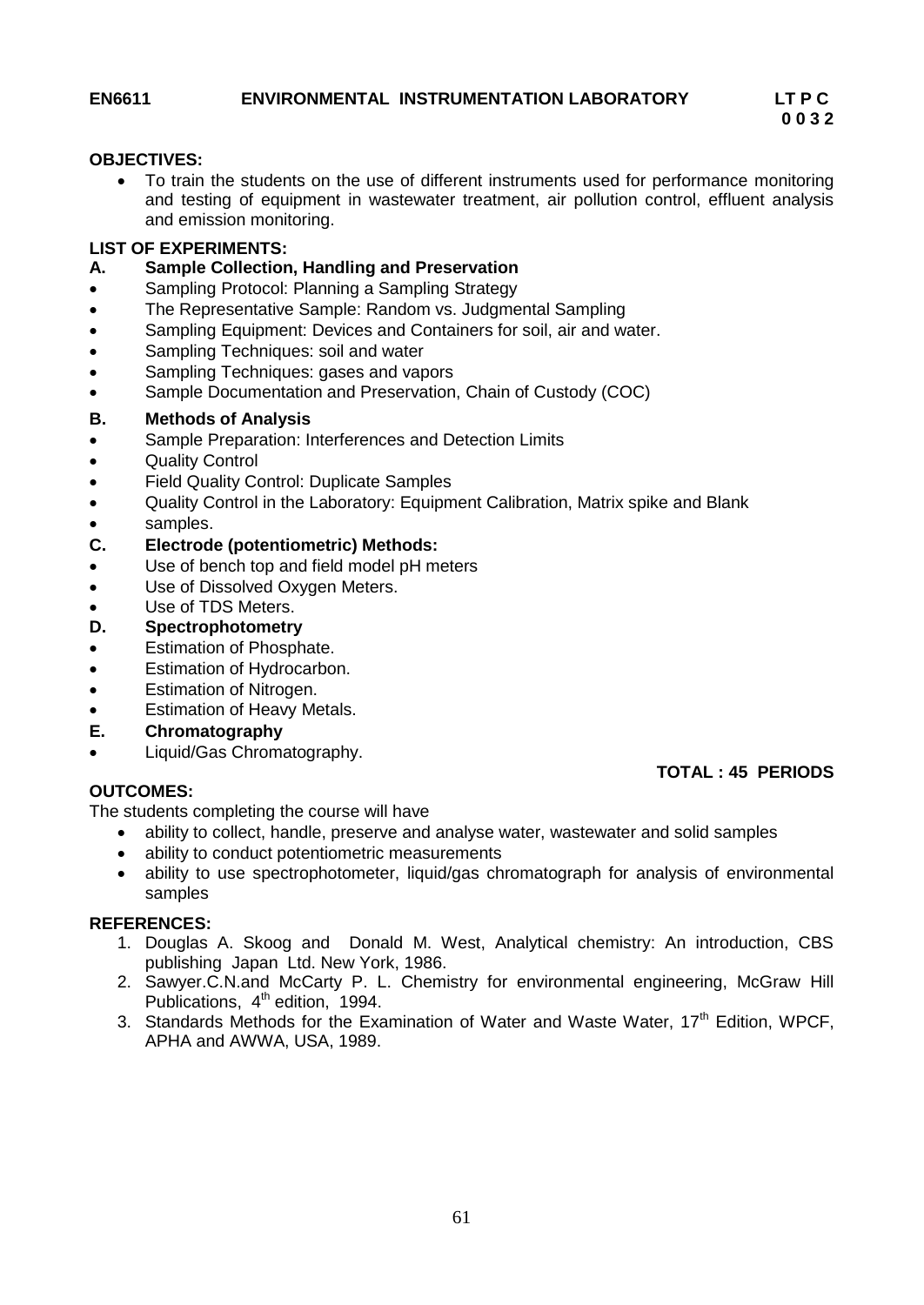## **LIST OF EQUIPMENT FOR A BATCH OF 30 STUDENTS**

| SI.<br>No. | <b>Description of Equipment</b>                 | Quantity           |
|------------|-------------------------------------------------|--------------------|
| 1.         | Sampling devices for water, wastewater and soil |                    |
| 2.         | pH meter                                        | З                  |
| 3.         | DO meter                                        |                    |
| 4.         | EC meter                                        |                    |
| 5.         | UV - Visible spectrophotometer                  |                    |
| 6.         | <b>HPLC</b>                                     |                    |
|            | GC                                              |                    |
| 8.         | Glasswares such as Pipette, Burette etc.        | 1 for each student |

#### **EN6612 ENVIRONMENTAL ENGINEERING DESIGN AND DRAWING L T P C 0 0 3 2**

## **OBJECTIVES:**

 To train the students on preparing layout of water and wastewater treatment plants as well as general arrangement diagrams for units in water and wastewater treatment.

## **LIST OF EXPERIMENTS:**

- 1. Layout of Water treatment plant
- 2. Sedimentation tank
- 3. Clariflocculator
- 4. Slow and rapid sand filters
- 5. Primary and secondary settling tanks
- 6. Trickling filter
- 7. Activated sludge process
- 8. Sludge digestion tank
- 9. Septic tank with dispersion trench and soak pit.
- 10. Infiltration gallery and pumping station.
- 11. Flow chart of ETP for selected Industries.
- 12. Flow Chart for CETP.

#### **OUTCOMES:**

#### **TOTAL : 45 PERIODS**

The students completing the course will have

- ability to prepare flow charts and layouts of water and wastewater treatment plants
- ability to design and detail structures and reactors required for water and wastewater treatment

#### **REFERENCES**

- 1. Birde.G.S and Birde. J.S,"Water supply and sanitary Engineering", Dhanpat Rai Publications Pvt.Ltd New Delhi, 2001.
- 2. Rangwala.S.C, "Fundamentals of water supply and sewerage engineering", Charotar Publishing, 2000.
- 3. Mannual on wastewater and treatment CPHEECO, Ministry of Urban Affairs and Eemployment, Govt. of India, New Delhi, 1990.
- 4. Shah.C. S., "Water supply and Sanitation", Galgotia publishing company, New Delhi, 1994.
- 5. Metcalf and Eddy, "WasteWater Engineering Treatment and reuse", Tata McGraw-Hill, New Delhi, 2003.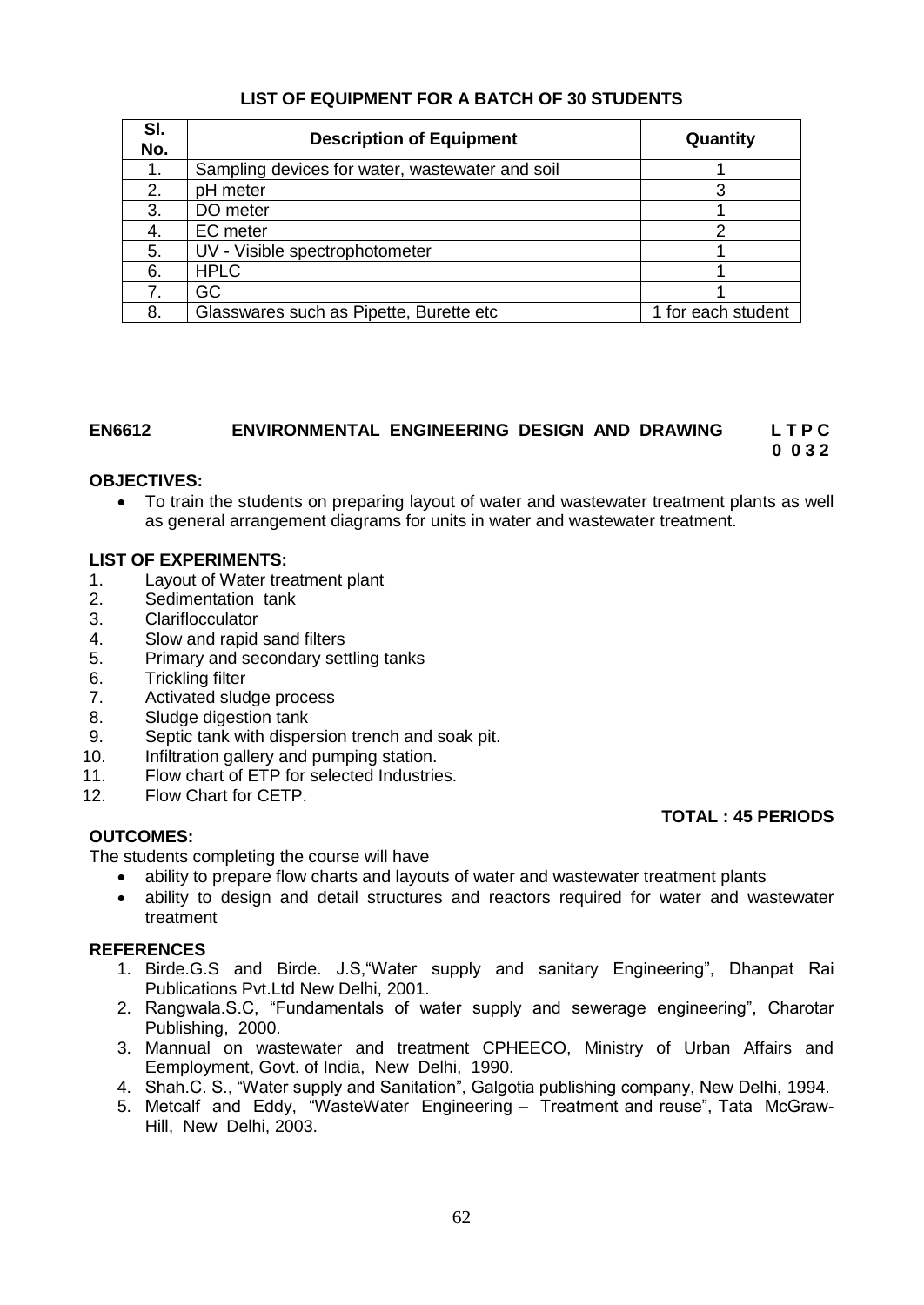#### **OBJECTIVES:**

 To train the students on using GIS softwares for simple applications in environmental engineering and water resources engineering.

## **GIS SOFTWARES :**

- Arc GIS 9.02.
- $\bullet$  ERDAS 8.73.
- Mapinfo 6.5
- Open source.

#### **LIST OF EXPERIMENTS:**

- Digitization of Map/Toposheet
- Creation of thematic maps.
- Study of features estimation
- Developing Digital Elevation model
- Simple applications of GIS in Environmental Engineering.
- Simple applications of GIS in water Resources Engineering.
- Simple applications of GIS in Ground water Engineering.
- Simple applications of GIS in Air Pollution.
- Simple applications of GIS in water Quality Management.

 **TOTAL : 45 PERIODS**

## **OUTCOMES:**

The students completing the course will have

 ability to carryout digitization of maps, create thematic maps and apply them for applications to Environmental Engineering, water quality management and air pollution control

#### **REFERENCE:**

1. Albert C.P.L.O, Yong K.W. "Concept and Techniques of GIS", Prentice Hall Publishers, 2006

| SI. No. | <b>Description of Equipment</b> | Quantity                 |
|---------|---------------------------------|--------------------------|
| 1       | Computer                        | 1 system for 2 students  |
| 2.      | <b>GIS software</b>             | minimum 5 user license   |
| 3.      | A4 / A3 size                    | Scanner – 1 no           |
| -4.     | A4/A3 size                      | Printer / Plotter - 1 no |

#### **LIST OF EQUIPMENT FOR A BATCH OF 30 STUDENTS**

#### **EN6701 SUSTAINABLE DEVELOPMENT L T P C**

 **3 0 0 3**

#### **OBJECTIVES:**

 To impart knowledge on the principles for balancing social, economic and environmental dimensions of development and the associated international and national frameworks

#### UNIT **INTRODUCTION**

Status of environment – Environmental, Social and Economical issues – Need for sustainability – Nine ways to achieve sustainability – population, resources, development and environment.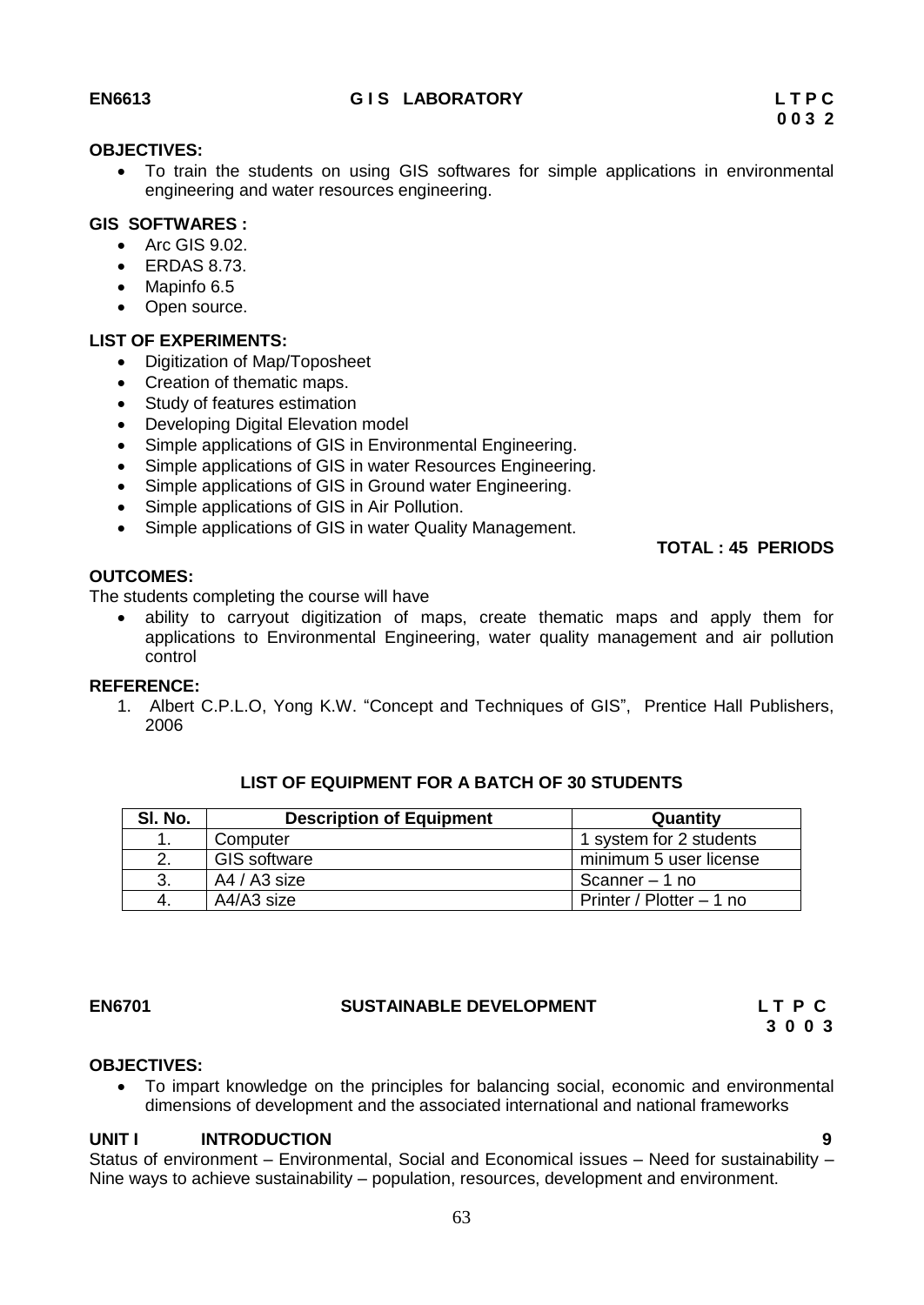#### **UNIT II CHALLENGES OF SUSTAINABLE DEVELOPMENT AND GLOBAL ENVIRONMENTAL ISSUES 9**

Concept of sustainability – Factors governing sustainable development – Linkages among sustainable development- Environment and poverty - Determinants of sustainable development -Case studies on sustainable development - Population, income and urbanization – Health care – Food, fisheries and agriculture – Materials and energy flows.

## **UNIT III SUSTAINABLE DEVELOPMENT INDICATORS 9**

Need for indicators – Statistical procedures – Aggregating indicators – Use of principal component analysis – Three environmental quality indices.

## **UNIT IV ENVIRONMENTAL ASSESSMENT 9**

National environmental policy act of 1969 – Environmental Impact Assessment – Project categories based on environmental impacts – Impact identification methods – Environmental impact assessment process.

## **UNIT V ENVIRONMENTAL MANAGEMENT AND SOCIAL DIMENSIONS 9**

Revisiting complex issues – Sector policies concerning the environment – Institutional framework for environmental management - Achievements in environmental management - People"s perception of the environment – Participatory development – NGOs – Gender and development – Indigenous peoples – Social exclusion and analysis.

#### **TOTAL : 45 PERIODS**

### **OUTCOMES:**

The students completing the course will have ability to

- describe the national and global environmental, economic and social issues and the principles of different sustainable development frameworks
- apply the sustainable development principles during the planning of developmental activities

#### **TEXTBOOKS:**

- 1. Sayer, J. and Campbell, B., "The Science of Sustainable Development: Local Livelihoods and the Global Environment" (Biological Conservation, Restoration &Sustainability), Cambridge University Press, London, 2003.
- 2. Kirkby, J., O"Keefe P. and Timberlake, "Sustainable Development", Earth scan Publication, London, 1993.
- 3. [Peter P. Rogers,](http://books.google.co.in/ebooks?output=ws2&as_brr=5&q=inauthor%3A%22Peter%20P.%20Rogers%22) [Kazi F. Jalal,](http://books.google.co.in/ebooks?output=ws2&as_brr=5&q=inauthor%3A%22Kazi%20F.%20Jalal%22) [John A. Boyd,](http://books.google.co.in/ebooks?output=ws2&as_brr=5&q=inauthor%3A%22John%20A.%20Boyd%22) "An introduction to sustainable development", Glen Educational Foundation, 2008.

#### **REFERENCES:**

- 1. Jennifer A. Elliott, "An introduction to sustainable development". London: Routledge: Taylor and Francis group, 2001.
- 2. Low, N. Global ethics and environment. London: Routledge. 1999.
- 3. [Douglas Muschett,](http://www.google.co.in/search?tbo=p&tbm=bks&q=inauthor:%22F.+Douglas+Muschett%22) Principles of Sustainable Development, St. Lucie Press, 1997.

# **EN6702 DESIGN OF ENVIRONMENTAL ENGINEERING STRUCTURES L T P C**

 **3 0 0 3** 

#### **OBJECTIVES:**

- To educate the structural design principles
- To educate the students on aspects of water retaining structures design
- **Educating the design of masonry and steel structures used in environmental engineering**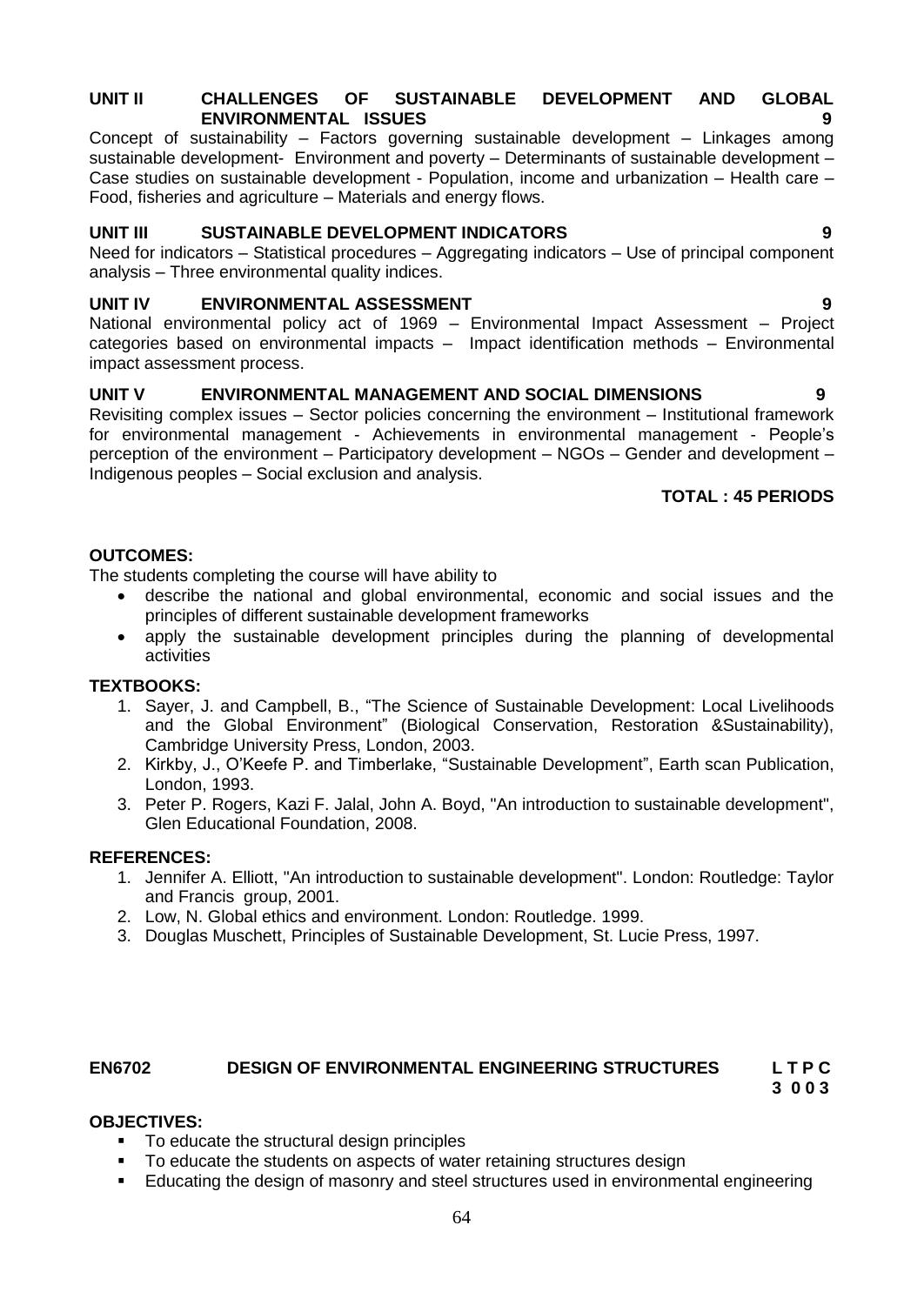## **UNIT I INTRODUCTION AND DESIGN OF PIPES 9**

Environmental Engineering structures - Introduction -Concept of elastic method, ultimate load method and limit state method – Advantages of Limit State method over other methods – Limit State philosophy as detailed in current IS Code. Structural design of - Concrete, Prestressed Concrete, Steel and Cast-iron piping mains, - anchorage for pipes - massive outfalls

## **UNIT II DESIGN OF WATER RETAINING STRUCTURES 9**

IS Codes for the design of water retaining structures - Design of concrete roofing systems – Design of circular, rectangular tanks and Spherical tanks - Design of prestressed concrete cylindrical tank, Clariflocculators, Filters

#### **UNIT III DESIGN OF WASTEWATER RETAINING STRUCTURES 9**

Structural design of wastewater treatment units - Grit chamber, Parshall flume, Aeration tank, Anaerobic baffle reactor, Sludge digester, UASBR, Sludge thickener, Sludge drying beds.

## **UNIT IV STORAGE STRUCTURES** 9

Design of Square bunker and Storage structures – IS codal provisions – Design of cylindrical silo. Design of various types of foundation like isolated, combined and raft foundation for a Water tanks, Bunkers and Silo"s.

## **UNIT V SPECIAL STRUCTURES 9**

Design of masonry walls, pillars and footings as per NBC and IS Codes -Structural design of underground reservoirs and swimming pools, Intake towers - effect of earth pressure and uplift considerations – design of - Cyclone separator – Scrubber

## **TOTAL : 45 PERIODS**

#### **OUTCOMES:**

- Ability to apply the principle of limit state design.
- Ability to do structural design of concrete and steel pipes
- Ability to do the structural design of a complete water and wastewater treatment plant.
- Ability to do air pollution control devices design
- Ability to design underground water storage structures

#### **TEXTBOOKS:**

- 1. Krishna Raju, "Prestressed Concrete" Tata McGraw Hill Publishing Co. 2<sup>nd</sup> Edition, 1988.
- 2. Sinha N.C. &.Roy S.K "Reinforced Concrete" S.Chand and Co., 1985
- 3. Ramaswamy, G.S., "Design and Construction of Concrete shell roofs", CBS Publishers, India,1986.

#### **REFERENCES:**

- 1. Green, J.K. and Perkins, P.H., "Concrete liquid retaining structures", Applied Science Publishers, 1981.
- 2. Rajagopalan K.,"Storage structures", Tata McGraw Hill, New Delhi, 1989.
- 3. Krishna Raju N., "Advanced Reinforced Concrete Design", CBS Publishers and Distributors, New Delhi, 1988

## **EN6703 HAZARDOUS WASTE MANAGEMENT L T P C**

#### **OBJECTIVES:**

 To impart knowledge on the identification, characterization, source reduction, storage, transport, processing and safe disposal of hazardous wastes.

## **UNIT I WASTE IDENTIFICATION AND CHARECTERISATION 9**

Hazardous waste definition - Physical and Health hazards wastes – Hazardous Waste Management and Handling Rules – Characterization of hazardous wastes - Analytical– Analytical methods –Hazardous waste inventory- Source reduction of hazardous wastes

 **3 0 0 3**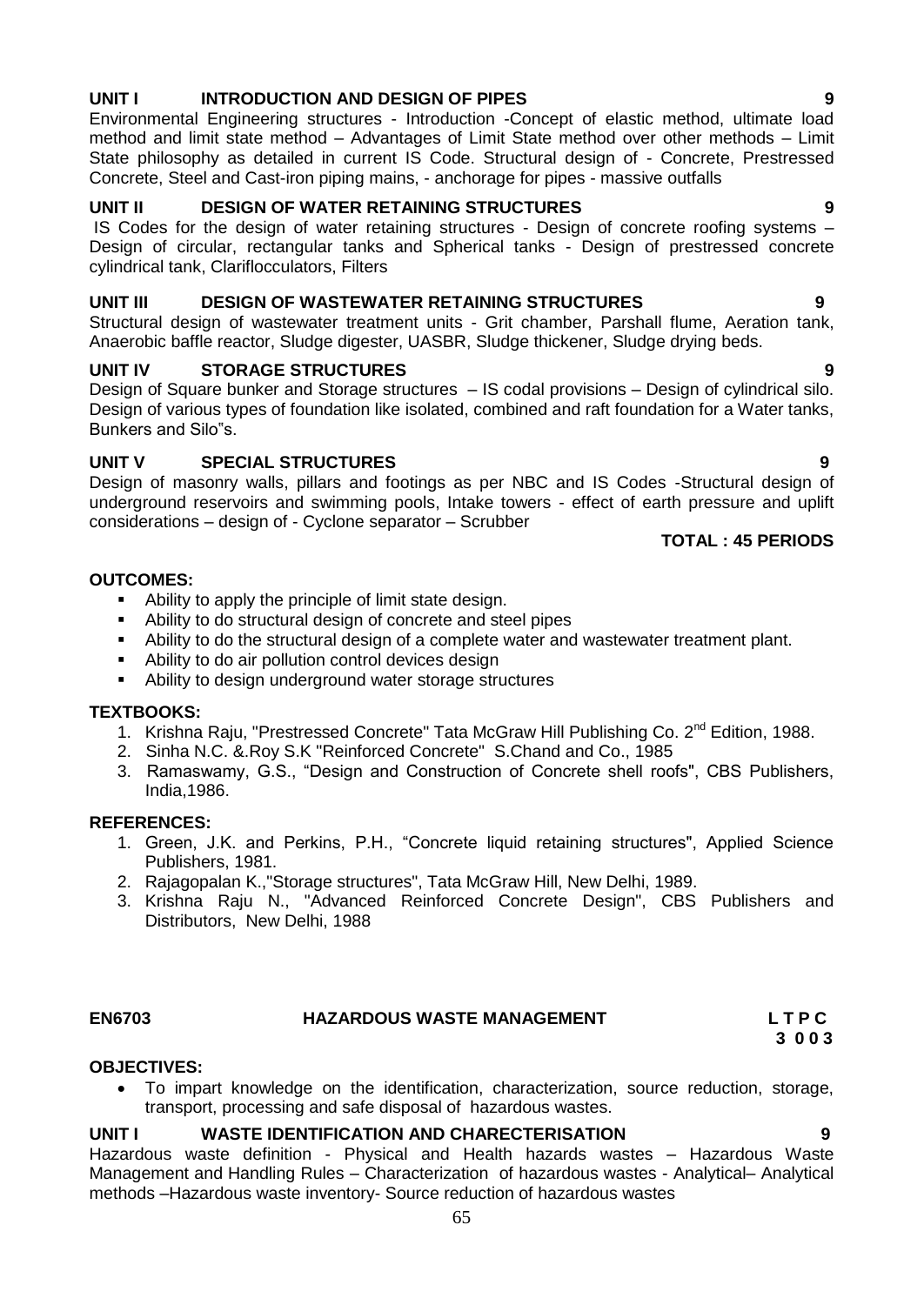## **UNIT II STORAGE, TRANSPORT AND PROCESSING OF WASTES 10**

Handling and storage of Hazardous wastes –Waste Compatability Chart - Hazardous Waste Transport- Manifest system – Transboundary movement of wastes – Basal Convention - Hazardous waste treatment technologies - Physical, chemical and thermal treatment of hazardous waste – Solidification - Chemical fixation – Encapsulation - Incineration

## **UNIT III SECURE LANDFILLS 9**

Hazardous waste landfills - Site selections – landfill design and operation - Regulatory aspects – Liner System- Cover system- Leachate Collection and Management – Environmental Monitoring System- Landfill Closure and post closure care

## **UNIT IV REMEDIATION OF CONTAMINATED SITES 8**

Contaminated sites – Site Assessment – Remediation Technologies – Onsite and off site remediation techniques - Bioremediation- Phyoto remediation- Physico chemical techniques, Soil flushing - Pump and treat systems – restoration of remediated sites

## **UNIT V SPECIAL HAZARDOUS WASTES 9**

Biomedical waste – Definition – Sources – Classification – Collection - Segregation Treatment and disposal – National Regulatory framework

Radioactive waste: Definition – Sources - Low level and high level radioactive wastes and their management - Radiation standard by ICRP and AERB.- National Regulatory framework

Electronic Wastes : Waste characteristics - Generation - Collection - Recycling and disposal-National Regulatory framework

Lead Acid Batteries : Generation, impacts and management - National Regulatory framework

#### **TOTAL : 45 PERIODS**

### **OUTCOMES:**

The students completing the course will have

- an insight into the characterization of hazardous wastes and the role of different stakeholders under the national legal framework
- ability to plan minimization of hazardous wastes
- ability to design facilities for the storage, transport, processing and disposal of hazardous wastes

#### **TEXTBOOKS:**

- 1. Hazardous waste management Charles A. Wentz. Second edition 1995. McGraw Hill International.
- 2. Environmental Sciences by Daniel B. Botkin and Edward A. Keller, Wiley student,  $6<sup>th</sup>$ edition- 2009.
- 3. Harry M. Freeman, Standard handbook of Hazardous waste treatment and disposal McGraw Hill 1997.

#### **REFERENCES:**

- 1. Hazardous Waste (Management and Transboundary Movement) Rules, Ministry of Environment and Forests, Government of India, New Delhi, 1989
- 2. Biomedical Waste (Management and Handling) Rules, Ministry of Environment and Forests, Government of India, New Delhi, 1998
- 3. Electronic Waste Management and Handling Rules, Ministry of Environment and Forests, Government of India, New Delhi, 2011
- 4. Guidelines and criteria for hazardous waste landfills and hazardous waste treatment disposal facilities, Central Pollution Control Board, New Delhi, 2010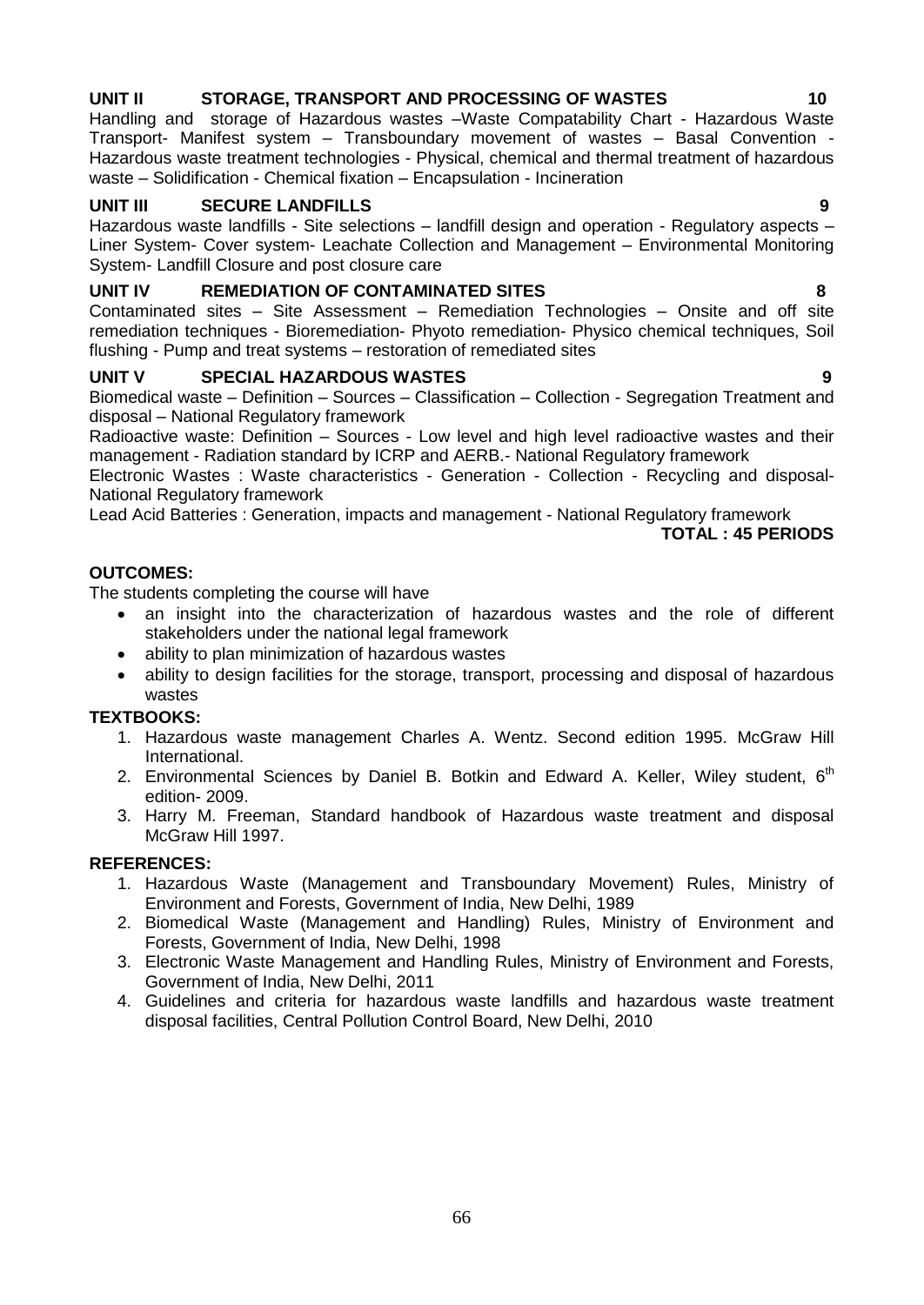#### **EN6704 INDUSTRIAL WASTE MANAGEMENT L T P C**

#### **OBJECTIVES:**

 To impart knowledge on sources and characteristics of various industrial wastes and strategies for its prevention and control

#### **UNIT I INTRODUCTION 8**

Sources and characteristics of various industrial, process and wastes – Population equivalent – Effects of industrial effluents on streams, sewer, land, sewage treatment plants and on human health – Environmental legislations and standards related to prevention and control of industrial pollution and hazardous wastes.

#### **UNIT II CLEANER PRODUCTION 8**

Volume reduction - Strength reduction - Material and process modifications - Recycle, reuse and byproduct recovery – Applications – Waste minimization

#### **UNIT III TREATMENT TECHNOLOGIES 11**

Equalisation - Neutralisation - Removal of suspended, floating and dissolved organic solids - Chemical oxidation - Adsorption - Removal of dissolved inorganic - Combined treatment of industrial and municipal wastes - Residue management - Dewatering – Disposal.

#### **UNIT IV POLLUTION FROM MAJOR INDUSTRIES 9**

Sources - Characteristics - Waste treatment flow charts for selected industries such as Textiles - Tanneries - Pharmaceuticals - Electroplating industries - Dairy - Sugar - Paper - distilleries - Steel plants – Refineries – Fertilizer - thermal power plants - Wastewater reclamation and reuse concepts.

#### **UNIT V HAZARDOUS WASTE MANAGEMENT 9**

Hazardous wastes – Types – Sources - Collection - Physico chemical treatment – Solidification – Incineration – Secured landfills.

#### **TOTAL : 45 PERIODS**

#### **OUTCOMES:**

The students completing the course will have

- an insight into the pollution from major industries including the sources and characteristics of pollutants
- ability to plan minimization of industrial wastes
- ability to design facilities for the processing and reclamation of industrial wastewater

#### **TEXTBOOKS:**

- 1. M.N. Rao & A. K. Dutta, "Wastewater Treatment", Oxford IBH Publication, 1995.
- 2. Eckenfelder W.W. Jr., "Industrial Water Pollution Control", McGraw Hill Book Company, New Delhi, 2000.
- 3. Patwardhan. A.D., Industrial Wastewater Treatment", Prentice Hall of India, 2010.

#### **REFERENCES:**

- 1. Shen T.T., "Industrial Pollution Prevention", Springer, 1999.
- 2. Stephenson R.L and .Blackburn J.B, Jr.,"Industrial Wastewater Systems Hand book", Lewis Publisher, New York, 1998
- 3. Freeman H.M., "Industrial Pollution Prevention Hand Book", McGraw Hill Inc., New Delhi, 1995.
- 4. Bishop P.L., "Pollution Prevention: Fundamental & Practice", McGraw Hill, 2000.
- 5. Pandey, "Environmental Management" Vikas Publications, 2010.
- 6. Industrial Wastewater Management, Treatment and Disposal",(WEF Manual of practice FD3) McGraw Hill, 2008.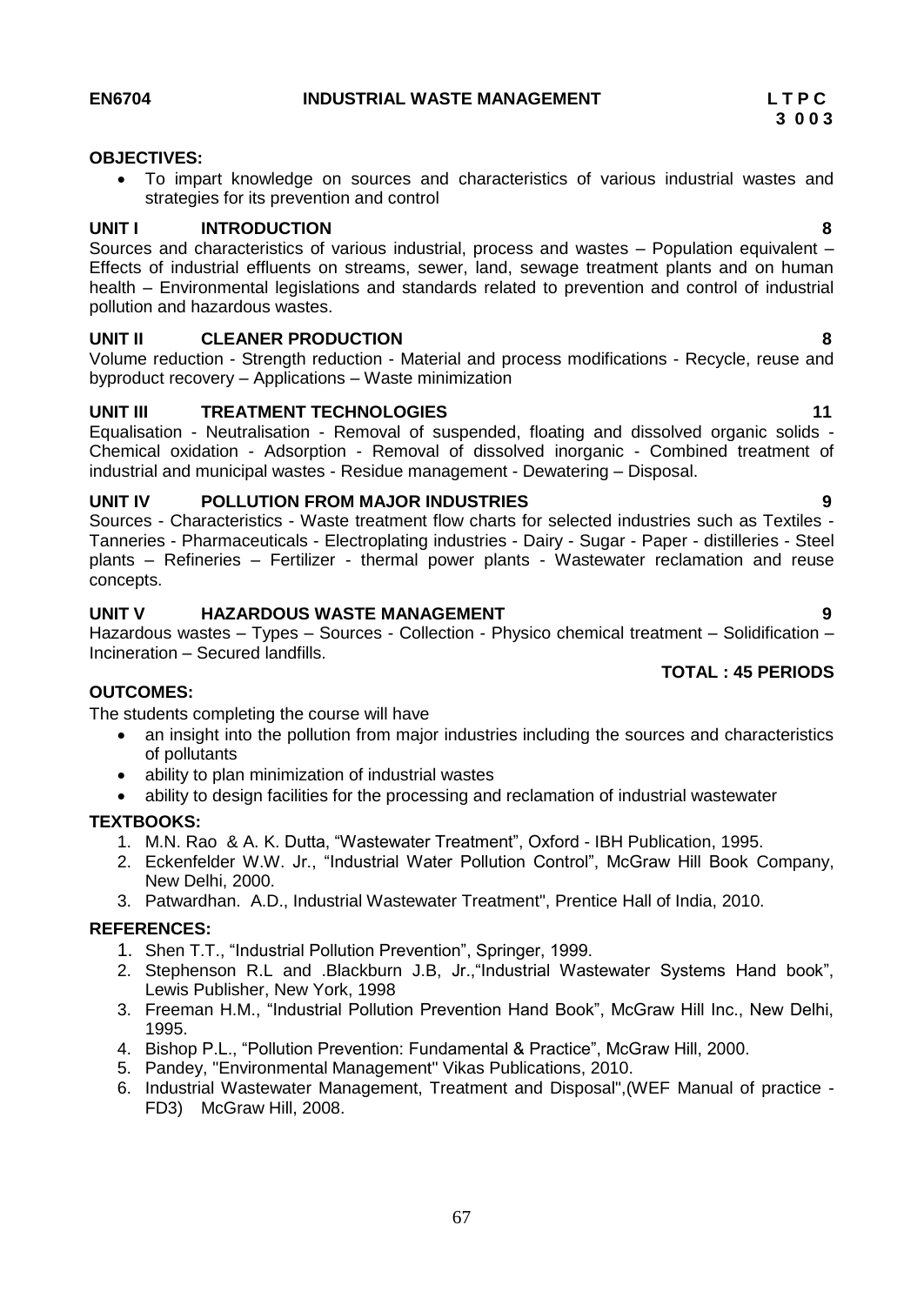### **EN6711 PLANT LAY OUT DESIGN L T P C**

#### **OBJECTIVES:**

To develop skills in design and layouts for various environmental engineering projects.

#### **LIST OF EXPERIMENTS:**

- 1. Layout design for water treatment plants including HFD and PID
- 2. Layout design for sewage treatment plants including HFD and PID
- 3. Layout of effluent treatment plant for Textile industry water
- 4. Layout of effluent treatment plant for Sugar mill waste
- 5. Layout of effluent treatment plant for distilleries industry waste
- 6. Layout of effluent treatment plant for Dairy industry waste
- 7. Layout of effluent treatment plant for Tanning industry waste
- 8. Layout of effluent treatment plant for Pulp and paper mill waste
- 9. Layout of effluent treatment plant for pharmaceutical industry waste
- 10. Layout of effluent treatment plant for Metal finishing industry waste+
- 11. Fertilizer industrial waste
- 12. Common Effluent Treatment Plants including reclamation for textile industry

#### **TOTAL : 45 PERIODS**

### **OUTCOMES:**

The students completing the course will have

 ability to design layouts for various environmental engineering projects for wastewater and effluent treatment

#### **REFERENCES:**

- 1. Manual on Water Supply and Treatment, CPHEEO, Government of India, New Delhi, 1999.
- 2. Manual on Sewerage and Sewage Treatment, CPHEEO, Government of India, New Delhi, 1993
- 3. Hand book on Water Supply and Drainage, SP35, B.I.S., New Delhi, 1987
- 4. Qasim, S.R. Water works Engineering Prentice Hall, 2006
- 5. Qasim, S.R. Waste water Engineering, CRC Dress, 2011

#### **CE6611 ENVIRONMENTAL ENGINEERING LABORATORY L T P C 0 0 3 2**

#### **OBJECTIVES:**

 To understand the sampling and preservation methods and significance of characterization of wastewater.

#### **LIST OF EXPERIMENTS:**

- 1. Determination of Ammonia Nitrogen in wastewater.
- 2. Coagulation and Precipitation process for treating waste water
- 3. Determination of suspended, volatile, fixed and settleable solids in wastewater.
- 4. B.O.D. test
- 5. C.O.D. test
- 6. Nitrate in wastewater.
- 7. Phosphate in wastewater.
- 8. Determination of Calcium, Potassium and Sodium.
- 9. Heavy metals determination Chromium, Lead and Zinc. (Demonstration only)

#### **TOTAL: 45 PERIODS**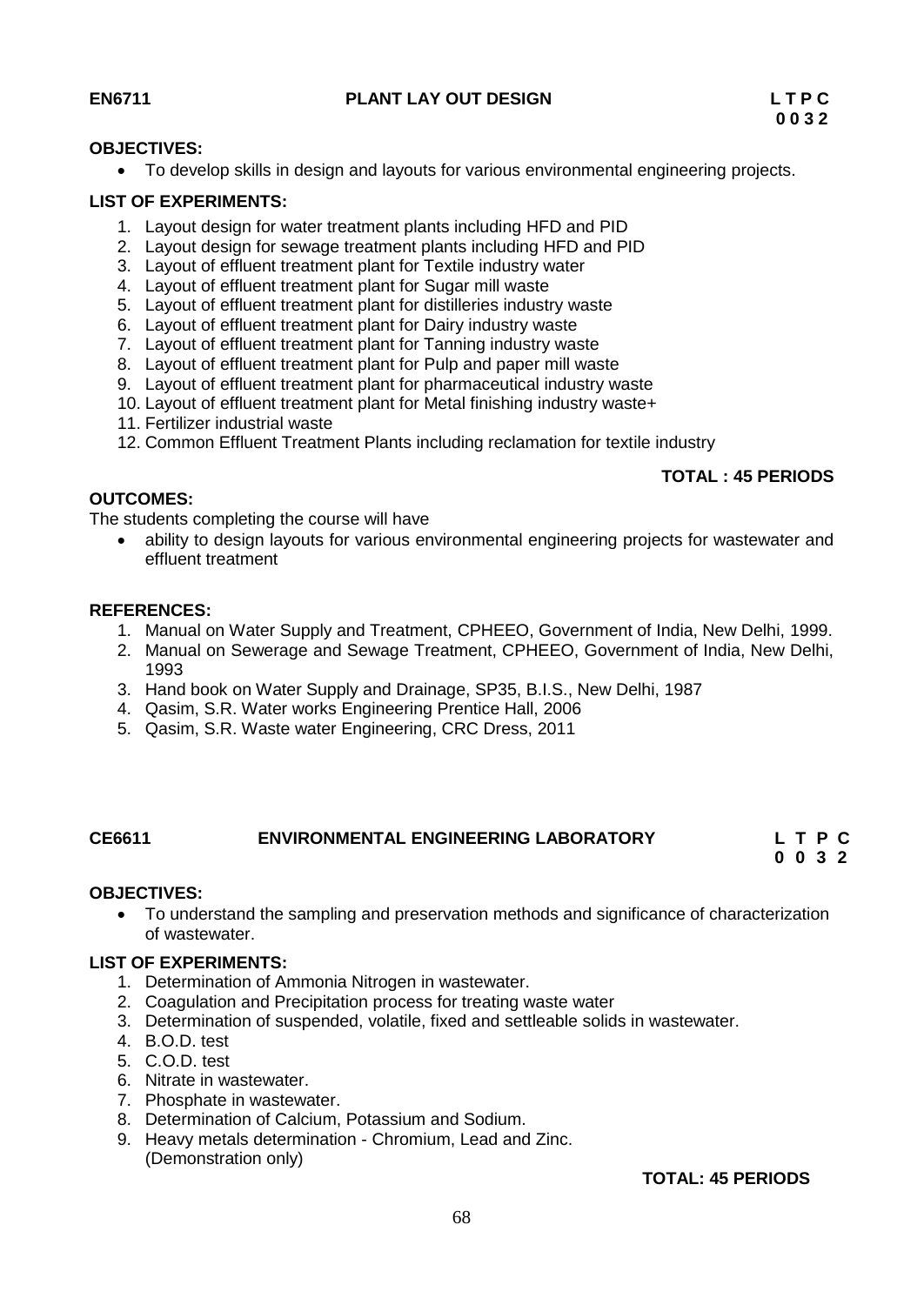## **LIST OF EQUIPMENT FOR A BATCH OF 30 STUDENTS**

| SI. | <b>Description of Equipment</b>              | Quantity |
|-----|----------------------------------------------|----------|
| No. |                                              |          |
| 1.  | Oxygen analyzer                              |          |
| 2.  | Spectrophotometer                            |          |
| 3.  | Ion - selective electrode                    |          |
| 4.  | Sodium Potassium Analyzer - Flame Photometer |          |
| 5.  | Gas Chromatography                           |          |
| 6.  | Atomic absorption spectroscopy (Ni, Zn, Pb)  |          |
| 7.  | Nephlo - turbiditymeter                      |          |
| 8.  | <b>BOD Analyser</b>                          |          |
| 9.  | <b>COD Analyser</b>                          |          |
| 10. | Jar Test Apparatus                           |          |

## **OUTCOMES:**

 The students completing the course will have ability to conduct characterization of wastewater and able to do treatability studies.

#### **REFERENCE** :

1. Standards Methods for the Examination of Water and Waste Water, 17<sup>th</sup> Edition, WPCF, APHA and AWWA, USA, 1989.

## **EN6712 INDUSTRIAL SAFETY LABORATORY L T P C 0 0 3 2**

#### **OBJECTIVES:**

 To impart knowledge on measurement and analysis of noise, ambient air pollution, exhaust gas, as well as on the use of personal protective equipment and fire extinguishers.

#### **UNIT I NOISE LEVEL MEASUREMENT AND ANALYSIS 9**

Measurement of noise level - Instrument – Precision type of Noise level meter with frequency and spectrum analyzer - Various sources – Continuous and intermittent noises – Impact identification - Frequency and spectrum analysis of noise - Measurement of whole body vibration for various acceleration- Instrument – vibration simulator and vibration analyzer.

#### **UNIT II AMBIENT AIR POLLUTION AND EXHAUST GAS MEASUREMENTAND ANALYSIS 10**

Measurement of Exhaust gas measurement of IC engines: Instrument – Gas analyzer Measurement of breathing zone concentration of dust and fumes: Instrument – Personal air sampler Measurement of respirable and non-respirable dust in ambient air - Measurement of gaseous pollutants in ambient air: Instrument – High volume sampler - Soft computing skills on developing effects of fire & explosion and dispersion: Software – PHAST 1 and ALOHA.

#### **UNIT III STUDY ON PERFORMANCE MONITORING OF WATER AND WASTEWATER TREATMENT PLANTS 9**

Study of performance monitoring in wastewater treatment plants – CETPs of industrial units – domestic wastewater treatment plant.

#### **UNIT IV STUDY OF PERSONAL PROTECTIVE EQUIPMENT 8**

Safety helmet – Belt - hand gloves – Goggles - Safety shoe - Gum boots - Ankle shoes - Face shield - Nose mask - Ear plug - ear muff - Apron and leg guard.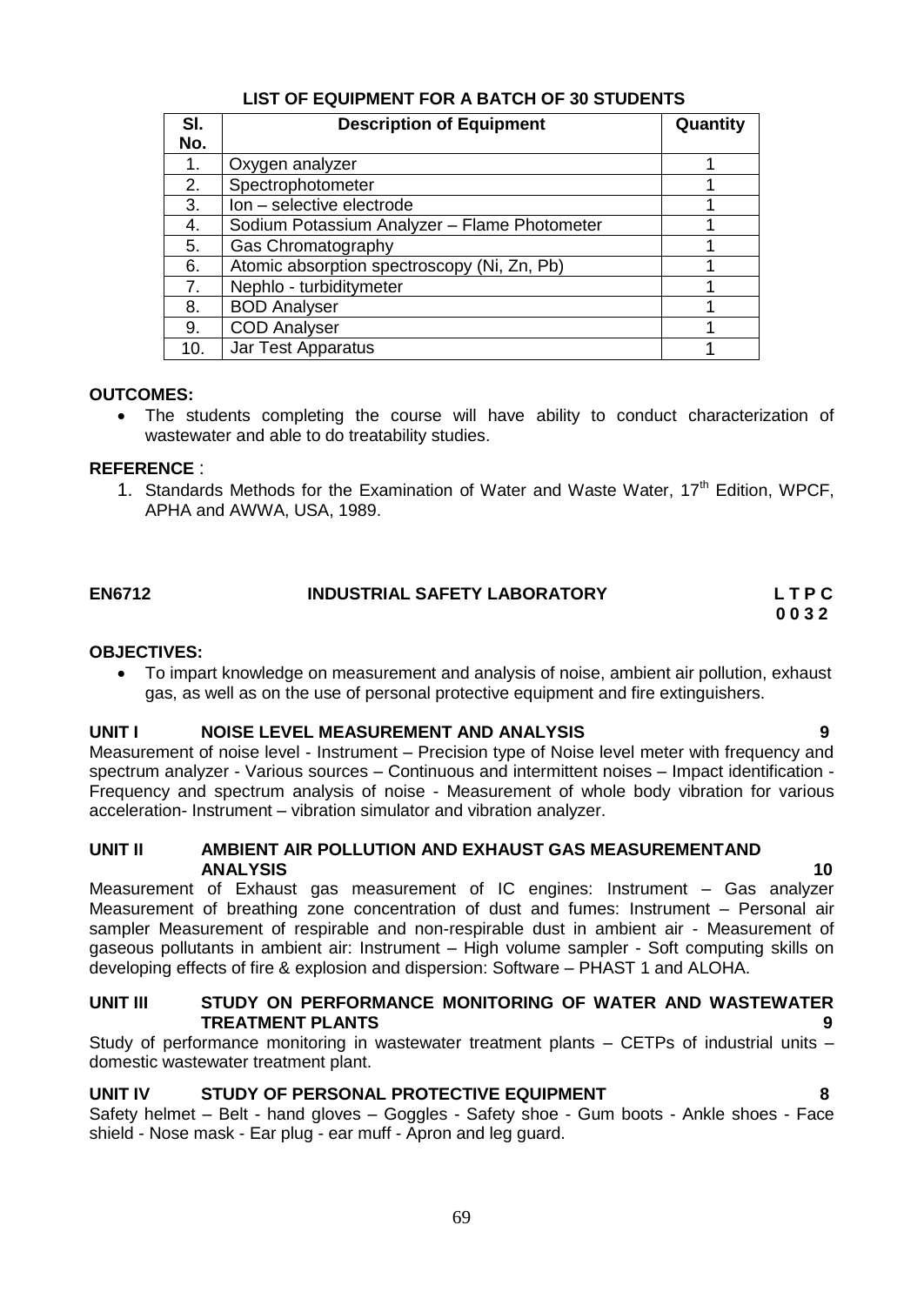## **UNIT V STUDY OF FIRE EXTINGUISHERS 9**

Selection and demonstration of first-aid fire extinguishers: soda acid, foam, carbon dioxide  $(CO<sub>2</sub>)$ , dry chemical powder, halon.

#### **OUTCOMES:**

**TOTAL : 45 PERIODS**

The students completing the course will have ability to

- conduct noise level measurement and exhaust gas measurement
- assess the performance of wastewater treatment plants
- identify and use appropriate personal protective equipments
- use first aid and fire extinguishers

#### **REFERENCES:**

- 1. "Accident Prevention Manual for Industrial Operations" NSC, Chicago, 1982. 4. GREEN, A.E., "High Risk Safety Technology", John Wiley and Sons,. 1984.
- 2. Petroleum Act and Rules, Government of India, 1934
- 3. Carbide of Calcium Rules, Government of India, 1987

## **LIST OF EQUIPMENT FOR A BATCH OF 30 STUDENTS**

| SI. | <b>Description of Equipment</b>                       | Quantity                |
|-----|-------------------------------------------------------|-------------------------|
| No. |                                                       |                         |
|     | Noise level meter                                     |                         |
| 2.  | High volume sampler with impinger attachment facility |                         |
| 3.  | Lab scale fire extinguishers                          | 1 in each type          |
| 4.  | Personal protective equipment                         | 1 in each type for demo |
| 5.  | Gas analyser                                          |                         |

#### **EN6801 ENVIRONMENTAL IMPACT ASSESSMENT L T P C 3 0 0 3**

## **OBJECTIVES:**

 To impart knowledge on Environmental management and Environmental Impact Assessment.

#### **UNIT I INTRODUCTION 8**

Impact of development projects – Sustainable development- Need for Environmental Impact Assessment (EIA) - Environmental Impact Statement (EIS) – EIA capability and limitations – Legal provisions on EIA-Stages of EIA, Types of EIA

#### **UNIT II METHODOLOGIES 9**

Methods of EIA – Check lists – Matrices – Networks – Cost-benefit analysis – Analysis of alternatives

#### **UNIT III PREDICTION AND ASSESSMENT 9**

Assessment of Impact on land, water, air, social & cultural activities and on flora & fauna-Mathematical models- Public participation

## **UNIT IV ENVIRONMENTAL MANAGEMENT PLAN 9**

Plan for mitigation of adverse impact on environment – Options for mitigation of impact on water, air, land and on flora & fauna - Addressing the issues related to the Project Affected People. Post project monitoring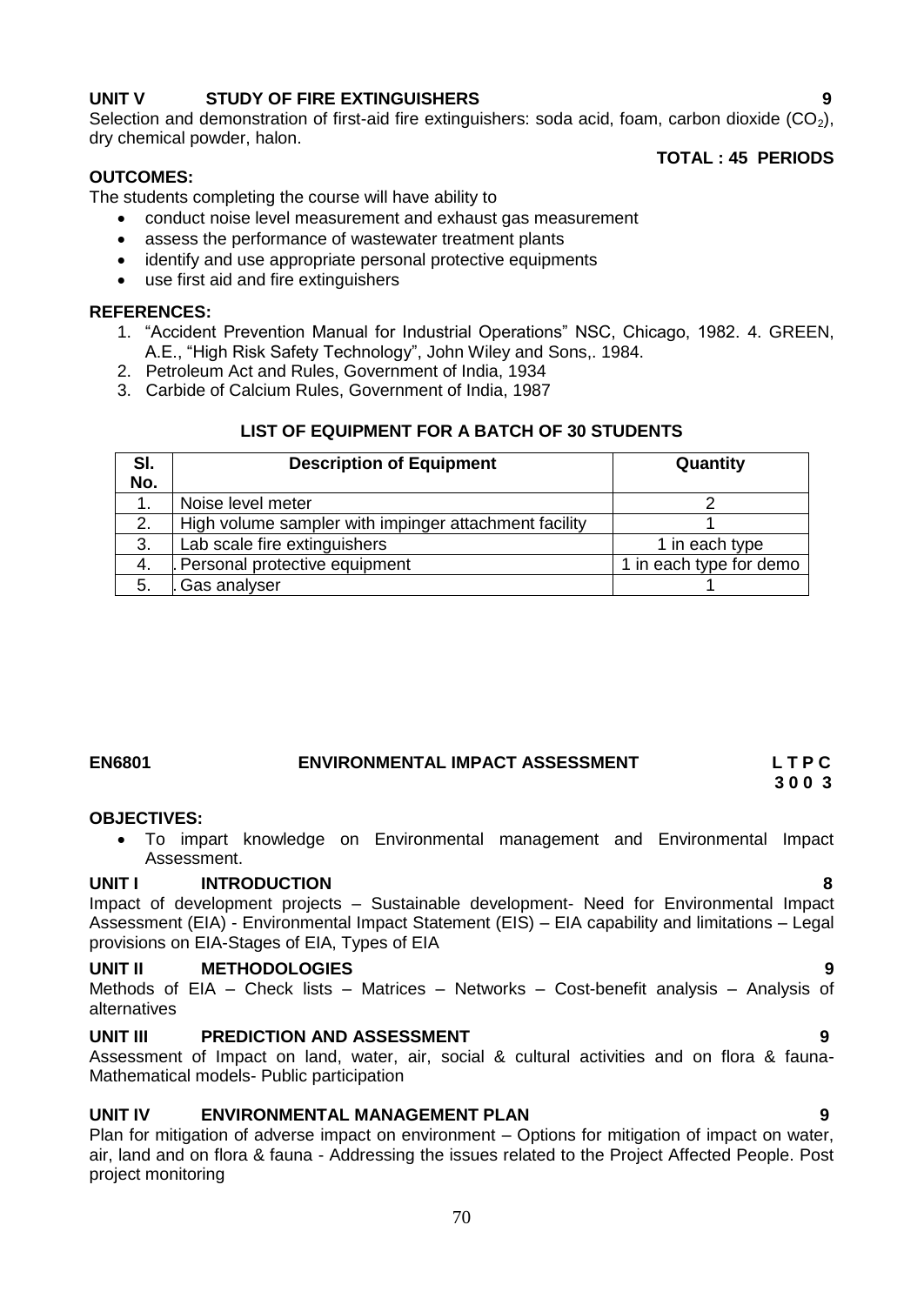## **UNIT V CASE STUDIES 10**

EIA for infrastructure projects – Dams – Highways – Multi-storey Buildings – Water Supply and Drainage Projects – Waste water treatment plants.

## **OUTCOMES:**

## **TOTAL : 45 PERIODS**

The students completing the course will have ability to

- carry out scoping and screening of developmental projects for environmental and social assessments
- explain different methodologies for environmental impact prediction and assessment
- plan environmental impact assessments and environmental management plans
- evaluate environmental impact assessment reports

#### **TEXTBOOKS:**

- 1. Canter, R.L., "Environmental Impact Assessment", McGraw Hill Inc., New Delhi, 1996.
- 2. Shukla, S.K. and Srivastava, P.R., "Concepts in Environmental Impact Analysis", Common Wealth Publishers, New Delhi, 1992.

#### **REFERENCES:**

- 1. John G. Rau and David C Hooten "Environmental Impact Analysis Handbook", McGraw Hill Book Company, 1990.
- 2. "Environmental Assessment Source book", Vol. I, II & III. The World Bank, Washington, D.C.,1991.
- 3. Judith Petts, "Handbook of Environmental Impact Assessment Vol. I & II", Blackwell Science, 1999.

## **EN6811 PROJECT WORK L T P C**

# **0 0 12 6**

#### **OBJECTIVES:**

• To develop the ability to solve a specific problem right from its identification and literature review till the successful solution of the same. To train the students in preparing project reports and to face reviews and viva voce examination.

The students in a group of 3 to 4 works on a topic approved by the head of the department under the guidance of a faculty member and prepares a comprehensive project report after completing the work to the satisfaction of the supervisor. The progress of the project is evaluated based on a minimum of three reviews. The review committee may be constituted by the Head of the Department. A project report is required at the end of the semester. The project work is evaluated based on oral presentation and the project report jointly by external and internal examiners constituted by the Head of the Department.

#### **TOTAL: 180 PERIODS**

• On Completion of the project work students will be in a position to take up any challenging practical problems and find solution by formulating proper methodology.

#### **EN6001 WEALTH FROM WASTE L T P C**

 **3 0 0 3**

#### **OBJECTIVES:**

**OUTCOMES:**

To impart knowledge on waste recycling and resource recovery from wastes.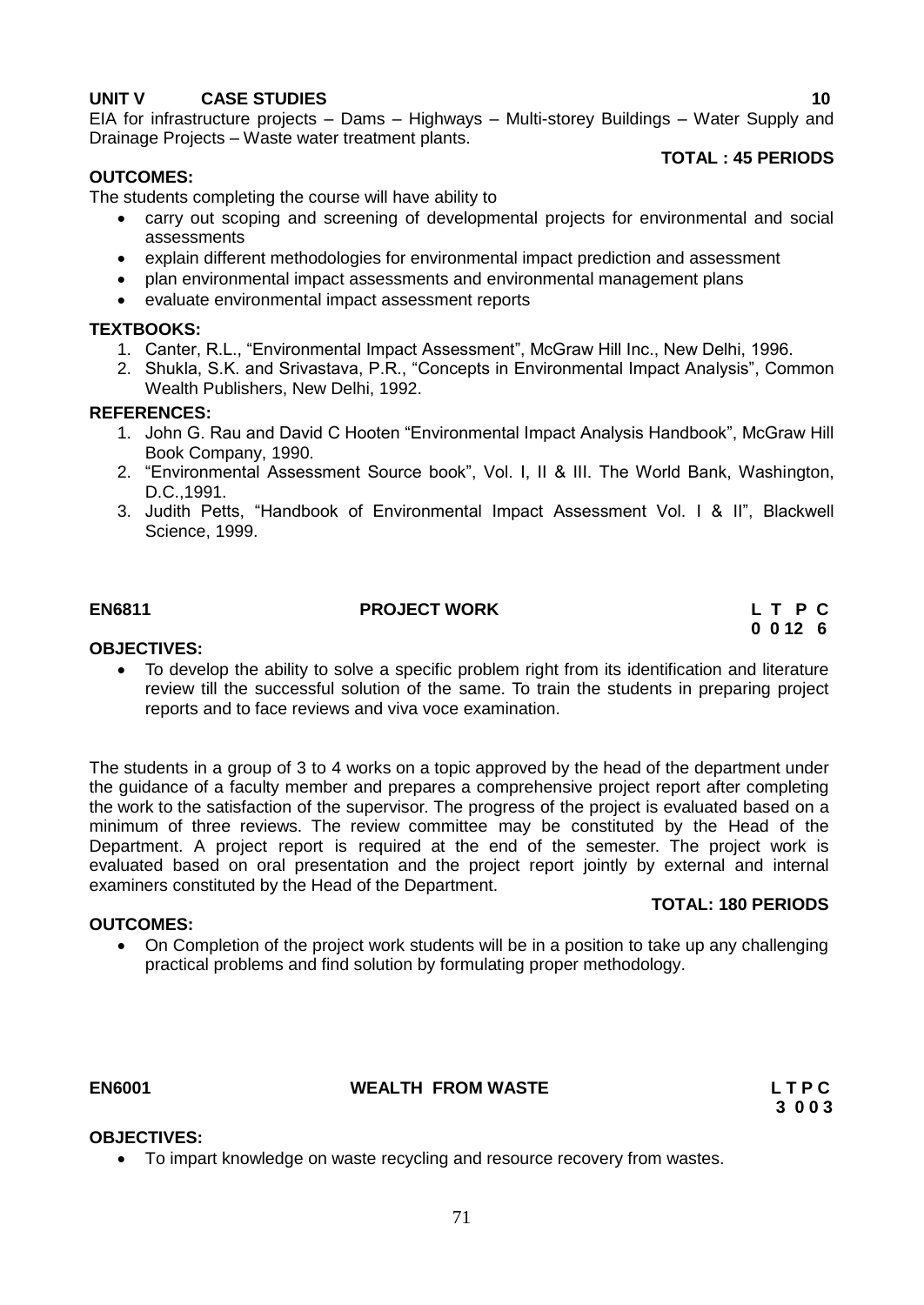## **UNIT I INTRODUCTION 9**

Solid waste – Sources – Domestic, industrial and agriculture sources- Industrial wastes- Mineral wastes - Indentification waste - Minimizing options -Recovery and Recycle-Composting- Vermi composting - Incineration - Energy from waste- Pyrolysis, chemical processing- Legislative measures for garbage disposal.

## **UNIT II FLY ASH 9**

Introduction- Nature- Direct Replacement of Cement- Waste Land Development- Soil Amendment to grow Crops- Utilization of Flyash In Afforestation, Limitation of Land Application of Fly Ash.

## **UNIT III PLASTIC WASTE, INDUSTRIAL WASTE 9**

Introduction – Amount and types of plastic waste – Recycling of plastic waste-cement manufacture from industrial solid waste - Paper industry waste - Calcium carbide industry waste.

## **UNIT IV BIO FUELS & BIO ETHANOL 9**

Bio ethanol production technologies- Bio hydrogen- its application - Methanogenesis from agroindustrial residues- Bio mass – Gasifier based power plants.

## **UNIT V WASTE WATER 9**

Introduction reuse- Quality, the basic treatment processes - Benefits of reuse in agriculture - The costs of reuse projects and economic justification - Factors essential for the success of reuse projects- Case study.

#### **TOTAL : 45 PERIODS**

#### **OUTCOMES:**

The students completing the course will have the ability to

- discuss issues related to recycling and resource recovery from wastes and wastewater
- develop management plans for fly ash, plastic wastes
- recover biofuel from wastes and biomass

## **TEXTBOOK:**

1. Agarwal S.K. "Wealth from Waste",Kul Bhushan Nangia, APH Publishing Corporation, New Delhi, 2005

#### **REFERENCES:**

- 1. Nemerow N.L., "Industrial Water Pollution", Addison Wesley Publishing Company inc., USA, 1978
- 2. Wesley Eckenfelder Jr. W, Industrial water pollution control, McGraw Hill book Co, New Delhi, 1989.
- 3. Mahajan S.P. "Pollution Control in process industries", Tata McGraw Hill Publishing Co Ltd., New Delhi, 1989.

|  | <b>EN6002</b> |  |
|--|---------------|--|
|  |               |  |

## **EN6002 GREEN BUILDING DESIGN L T P C**

#### **OBJECTIVES:**

 To introduce the different concepts of sustainable design and green building techniques and how they may be synthesized to best fit a specific construction project

#### **UNIT I INTRODUCTION 8**

Life Cycle impacts of materials and products - sustainable design concepts – strategies of Design for the Environment -The sun-earth relationship and the energy balance on the earth's surface, climate, wind - Solar radiation and solar temperature - Sun shading and solar radiation on surfaces - Energy impact on the shape and orientation of buildings - Thermal properties of building materials.

## **UNIT II ENERGY EFFICIENT BUILDINGS 7**

Passive cooling and day lighting - Active solar and photovoltaic- Building energy analysis methods- Building energy simulation- Building energy efficiency standards- Lighting system design- Lighting economics and aesthetics- Impacts of lighting efficiency - Energy audit and energy targeting- Technological options for energy management.

 **2 0 2 3**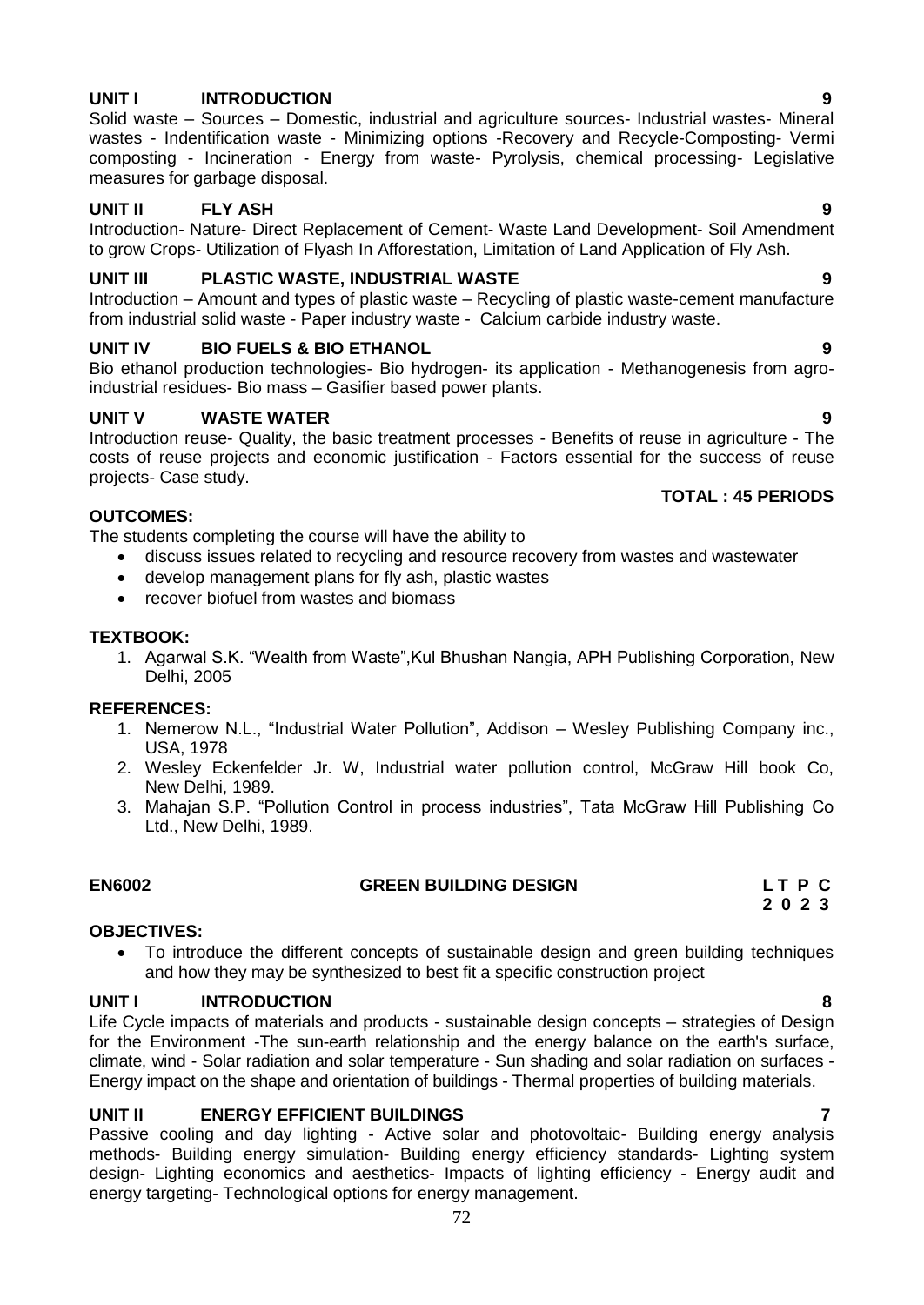# **UNITIII INDOOR ENVIRONMENTAL QUALITY MANAGEMENT 8**

Psychrometry- Comfort conditions- Thermal comfort- Ventilation and air quality-Air conditioning requirement- Visual perception- Illumination requirement- Auditory requirement- Energy management options- -Air conditioning systems- Energy conservation in pumps- Fans and blowers- Refrigerating machines- Heat rejection equipment- Energy efficient motors- Insulation.

# **UNIT IV GREEN BUILDING CONCEPTS 7**

green building concept- Green building rating tools- Leeds and IGBC codes. - Material selection-Embodied energy- Operating energy- Façade systems- Ventilation systems- Transportation- Water treatment systems- Water efficiency- Building economics

# **UNIT V GREEN BUILDING DESIGN CASE STUDY 30**

Students to work through a controlled process of analysis and design to produce drawings and models of their own personal green building project. Topics include building form, orientation and site considerations; conservation measures; energy modeling; heating system and fuel choices; renewable energy systems; material choices; and construction budget-Students will research green construction and design in a particular -construction context and report their results to the class.

# **TOTAL (L:30+P:30): 60 PERIODS**

# **OUTCOMES:**

The students completing the course will have ability to

- describe the concepts of sustainable design and green building techniques including energy efficiency and indoor environmental quality management
- create drawings and models of their own personal green building project

# **TEXTBOOKS:**

- 1 Kibert, C. "Sustainable Construction: Green Building Design and Delivery", John Wiley & Sons, 2005
- 2 Edward G Pita, "An Energy Approach- Air-conditioning Principles and Systems", Pearson Education, 2003.

# **REFERENCES:**

- 1. Colin Porteous, "The New Eco-Architecture", Spon Press, 2002.
- 2. Energy Conservation Building Codes: www.bee-india.nic.in
- 3. Lever More G J, "Building Energy Management Systems", E and FN Spon, London, 2000.
- 4. Ganesan T P, "Energy Conservation in Buildings", ISTE Professional Center, Chennai, 1999.
- 5. John Littler and Randall Thomas, "Design with Energy: The Conservation and Use of Energy in Buildings", Cambridge University Press, 1984.

# **EN6003 PROCESS SAFETY AND LOSS PREVENTION L T P C**

#### **OBJECTIVES:**

 To introduce the different occupational hazards, safety issues, safety management, regulation and accident prevention technique.

# **UNIT I OCCUPPATIONAL HEALTH HAZARD 9**

Occupation, Health and Hazards- Safety Health and Management- Occupational Health Hazards-Ergonomics- Importance of Industrial Safety- Radiation and Industrial Hazards- Types and effects-Vibration- Industrial Hygiene- Different air pollutants in industries and their effects- Electrical, fire and Other Hazards- General causes- Machine Guards and its types- Automation.

# **UNIT II OCCUPATIONAL SAFETY 9**

Safety at Workplace- Safe use of Machines and Tools- Safety in use of different types of unit operations- Ergonomics of Machine guarding- Working in different workplaces- Operation-Inspection and maintenance- Plant Design and Housekeeping- Industrial lighting- Vibration and Noise.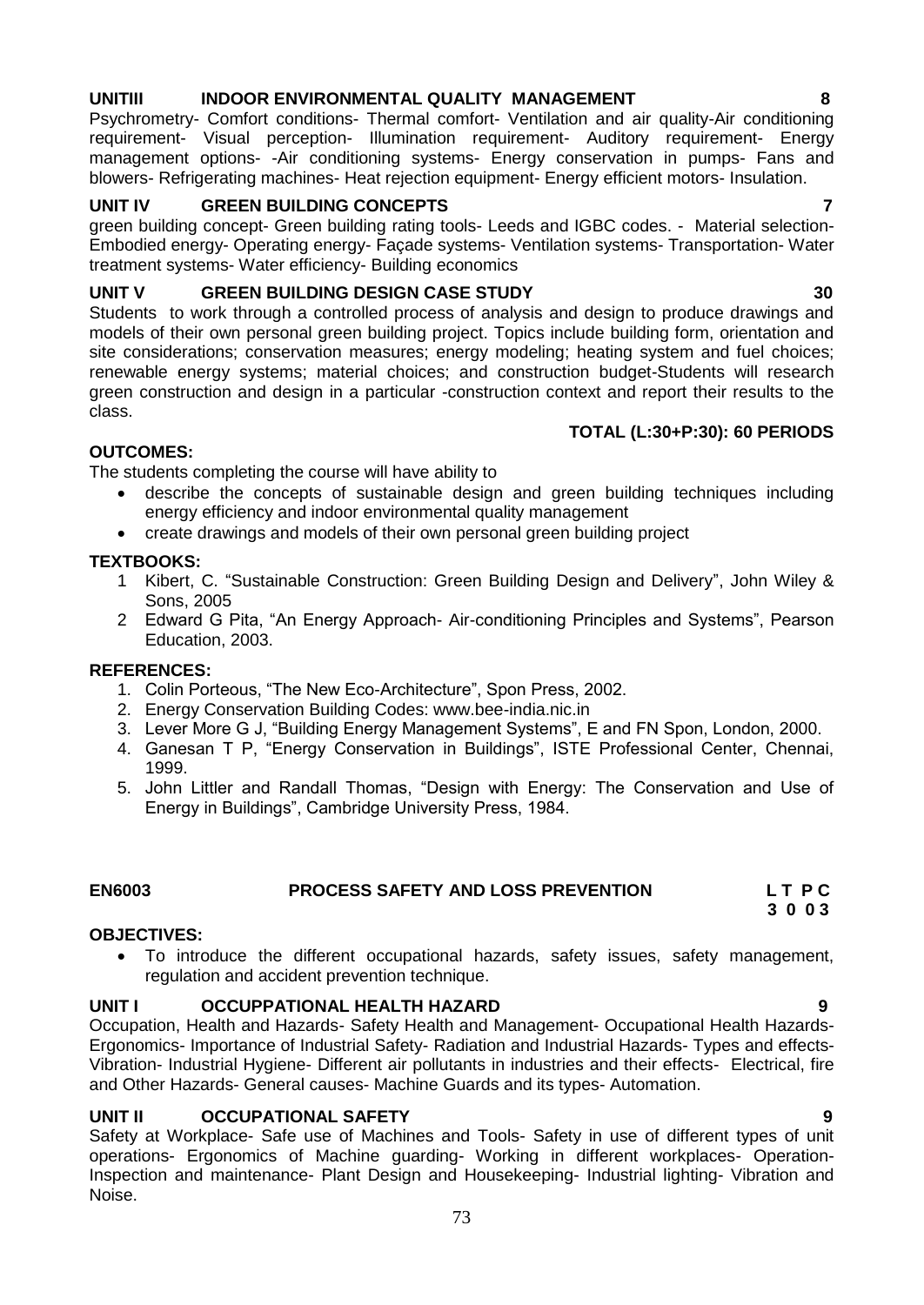**OUTCOMES:**

- The students completing the course will have ability to
	- describe the different occupational safety issues and safety management system requirements
	- develop safety management plans incorporating safety measures and accident prevention techniques

# **TEXTBOOKS:**

- 1. R.K. Jain and Sunil S. Rao, Industrial safety, Health and Environment Management, Khanna publishers, New Delhi, 2006
- 2. Frank P. Lees Loss of Prevention in Process Industries, Vol 1 and 2, Butterworth Heinamann Ltd., London, 1991

#### **REFERENCES:**

- 1. Industrial Safety National Council of India, 2013
- 2. Factories Act with Amendments, Govt. of India Publications DGFASLI, Mumbai, 1987

#### **EN6004 WIND POWER ENGINEERING L T P C**

# **OBJECTIVES:**

 To impart an understanding of windpower measurements, wind data analysis, wind turbine specifications, engineering and economic analysis of wind turbine power plants.

 **3 0 0 3**

#### **UNIT I INTRODUCTION 9**

Forces influencing Wind - Wind Speeds and scales - Wind Mechanics - Pressure gradient force and Coriolis force - Atmospheric Boundary Layer - Atmospheric Stability - Turbulence - Surface Wind-Potential of wind electricity generation in India and its current growth rate.

#### **UNIT II MEASUREMENTS AND ANALYSIS 10** 10

Instrumentation for wind measurements-Wind data analysis-Wind resource estimation-Wind sensing systems-Recording systems-Power extracted from wind -Power curve -Velocity duration curve-wind characteristics and site selection -linear momentum theory-power coefficient- Betz limit.

74

# **UNIT III ACCIDENT PREVENTION 9**

Accident Prevention Techniques- Principles of accident prevention- Definitions, Theories, Principles- Hazard identification and analysis- Event tree analysis- Hazop studies- Job safety analysis- Theories and Principles of Accident causation- First Aid- Body structure and functions-Fracture and Dislocation- Injuries to various body parts.

#### **UNIT IV SAFETY MANAGEMENT SYSTEMS LEGISLATIONS 9**

Safety Management System and Law- Legislative measures in Industrial Safety- Various acts involved in Detail- Occupational safety- Health and Environment Management- Bureau of Indian Standards on Health and Safety, 14489, 15001-OSHA- Process safety management (PSM) and its principles- EPA standards- Safety Management- Organisational & Safety Committee- Its structure and functions

#### **UNIT V SAFETY MEASURES 9**

Plant Layout for Safety- Design and location- Distance between hazardous units- Lighting- colour coding- Pilot plant studies- Housekeeping- Accidents Related with Maintenance of Machines-Work Permit System- Significance of Documentation Directing Safety- Definition- Process-Principles and Techniques Leadership- Role, function and attribution of a leader Case studies-Involving implementation of health and safety measures in Industries.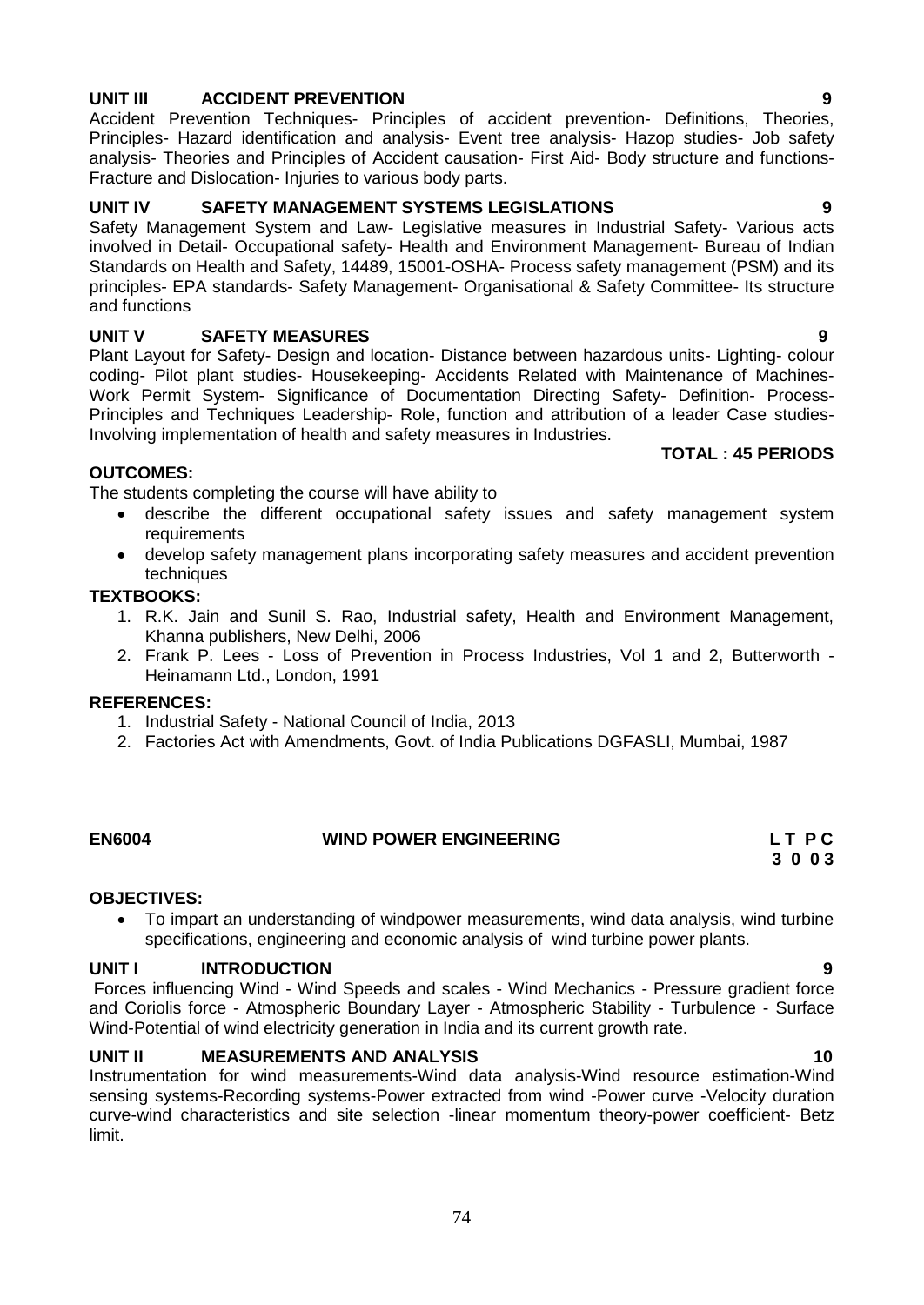# **UNIT III AERODYNAMICS AND COMPONENTS 10**

Aerofoil-Lift and drag curves Asymmetrical-Symmetrical foil-Pitch angle-Pitch control-Tip speed ratio Balancing technique (Rotor & Blade)-Solidity-Hub-Nacelle-Yaw control-Layout and operation of wind turbine-Wind turbine specifications.

# **UNIT IV WIND TURBINES AND GENERATING SYSTEM 9**

HAWT-VAWT-Savonius turbines-Darrieus turbines-Off shores turbines-Merits and demerits of wind power generation-CSCF-VSCF-VSVF-Combined wind and solar plant-Combined wind and diesel plant.

# **UNIT V ECONOMIC ANALYSIS 7**

Wind resource assessment and R & D costs- Fixed and variable costs- Value of wind Energy -Life cycle costing and cash flow of wind power projects-Wind energy market - General Principles, guidelines and acceptable limits-Noise and Electro Magnetic Interference due to wind mills.

# **OUTCOMES:**

The students completing the course will have ability to

- describe the concepts of atmospheric stability and wind mechanics
- measure and analyse wind patterns
- specify the aerodynamics and engineering components of wind turbines and power systems
- conduct economic and environmental assessment of wind power plants

# **TEXTBOOKS:**

- 1. Freris L.L., "Wind Energy Conversion Systems", Prentice Hall, 1990.
- 2. Johnson G.L., "Wind Energy Systems", Prentice Hall Inc, New Jersy, 1985

# **REFERENCES:**

- 1. Erich Hau, "Wind Turbines- Fundamentals: Technologies, Application, Economics, Springer - Verlag Berlin -Heidelbeg, 2006
- 2. Hansen, Martin, O, L, "Aerodynamics of Wind Turbine", James and James Science Publishers Ltd, London 2000

# **EN6005 WATER POWER ENGINEERING L T P C**

# **OBJECTIVES:**

 To impart an understanding of hydropower measurements, hydrograph analysis, hydraulic turbine specifications, engineering and economic analysis of hydro power plants.

# **UNIT I BASIC HYDRO POWER CONCEPTS 9**

Hydrological cycle - Selection of site-Run off - Factors affecting runoff - Hydrograph and flow duration curve - Mass curve - Storage and pondage - Advantages and disadvantages of water power - Potential of hydropower in India- Its development and future prospect.

# **UNIT II LAYOUT 9**

Operation and selection of hydro plant – Layout - Essential elements - Catchment area-Reservoir – Dams -Selection of site - Gravity dams - Earth dams - Rock fill dams – Spillways –Types – Conduits - Surge tanks –Types -Water hammer - Draft tubes.

# **UNIT III HYDRAULIC TURBINES 9**

Types - Selection factors -Turbine size - Pelton wheel - Francis turbine - Propeller turbine-Kaplan turbine - Bulb turbine - Scale ratio - Comparison of turbines - Governing of hydraulic turbines.

# **UNIT IV TYPES OF HYDRO POWER PLANTS 9**

Classification of hydro plants - Run-of - River plants -Valley dam plants - High head diversion plants - Diversion Canal Plants - Pumped storage plants -Tidal power plants - Small and Mini

**TOTAL : 45 PERIODS**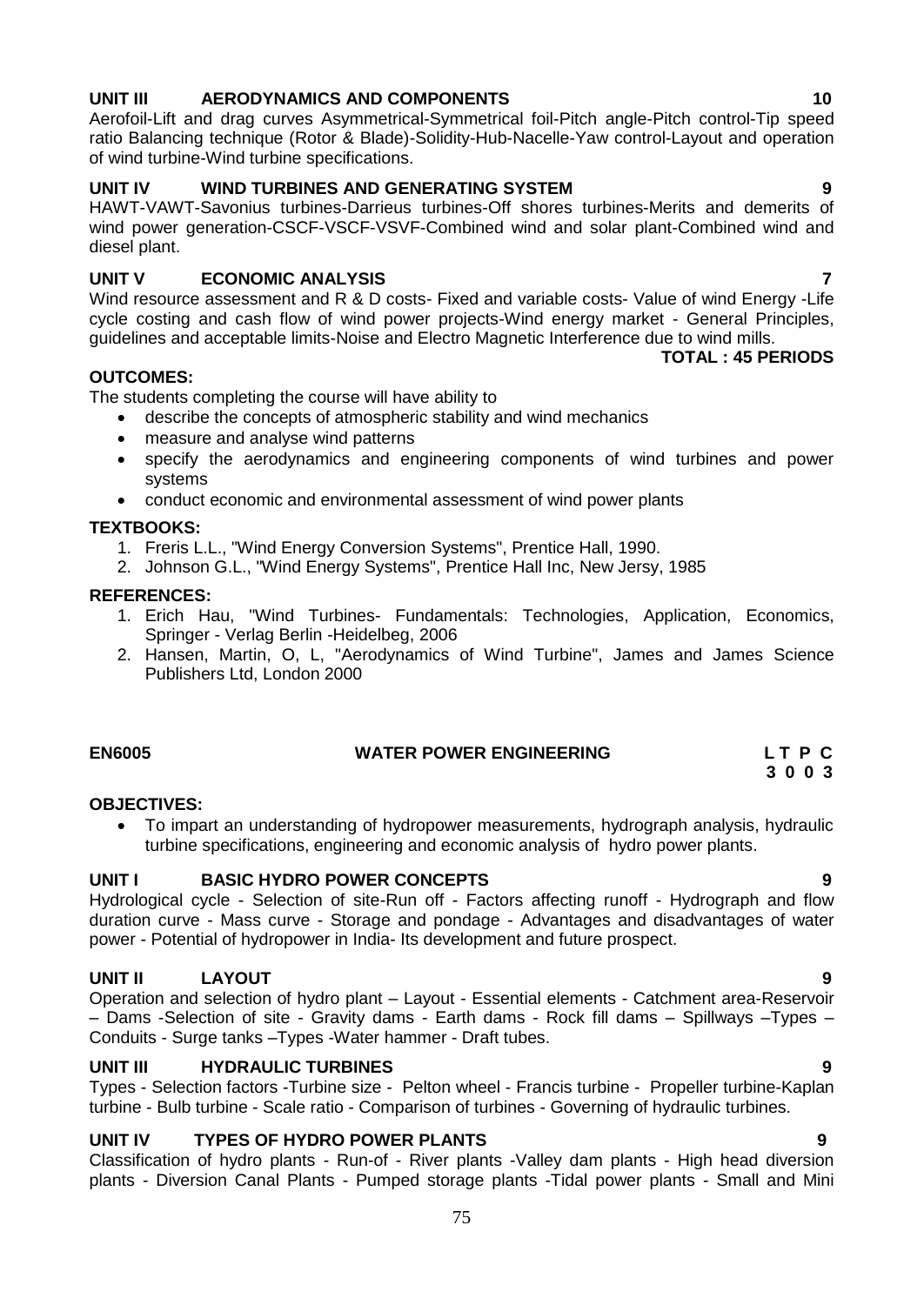hydro power system: Introduction - Site development - Generation and electrical equipment-System of regulation of hydroelectric power in India.

# **UNIT V ECONOMIC ANALYSIS 9**

Cost of hydro plants - Combined hydro and steam plant - Plant selection-Equipment selection - Economic factors -National water grid - Case studies - Potential of small hydro power in North East India -Hydro power projects in Western Himalayas.

# **OUTCOMES:**

The students completing the course will have ability to

- describe the different concepts relevant to hydropower engineering
- design essential elements of hydropower plant
- conduct economic and environmental assessment of hydro power plants

# **TEXT BOOKS:**

- 1. Nag P.K., "Power Plant Engineering" Tata McGraw Hill, 2<sup>nd</sup> Edition, 4<sup>th</sup> Fourth reprint 2003.
- 2. Rai-Khanna. G.D., "An introduction to power plant technology" Publishers, Delhi, 2013

# **REFERENCES:**

- 1. Dr.Sharma P.C, Kataria S. K. & Sons, "Power Plant Engineering" 2009
- 2. Small and mini Hydropower system by Tata McGraw Hill, 1984

# **EN6006 TIDAL ENGINEERING**

# **OBJECTIVES:**

 To understand and solve tidal hydraulic problems related to estuarine dynamics, environmental issues and tidal power generation.

# **UNIT I INTRODUCTION TO ESTUARIES 9**

Definition and classification of estuaries. Topographic classification. Classification by salinity structures. Stratification numbers. Salinity effects on shoaling. Tides and tides predictions. Tidal constituents. Wind and wind generated waves. Wave forms, wind set-up and set-down. Seiche, storm surge.

# **UNIT II HYDRODYNAMIC ANALYSIS OF ESTUARIES 9**

Factors influencing hydrodynamics. Tides, freshwater inflow, salinity, Corioli's force. Solution methods – analytical methods, numerical and physical models, hybrid methods.

# **UNIT III SEDIMENTATION OF ESTUARIES 9**

Sediment sources, sediment classification. Coarse and cohesive sediment transport. Impact of tidal flow and geometry. Sediment Characterization. Transport parameters. Numerical and physical models. Analytical and hybrid methods. Navigation safety. Maintenance and dredging.

# **UNIT IV ENVIRONMENTAL CONSIDERATIONS 9**

Water quality, biological considerations. Dredging effects. Environmental data collection and analysis. Mitigation decision analysis.

# **UNIT V TIDAL POWER 9**

Basic principles. Location of tidal power plant. Difficulties in tidal power generation. Components of tidal power plants. Single and Double Basin Systems. Constructional aspects. Estimate of Energy and Power. Regulation of Power Output. Economic Feasibility. Potential Tidal power sites.

 **TOTAL: 45 PERIODS**

**TOTAL : 45 PERIODS** 

**L T P C 3 0 0 3**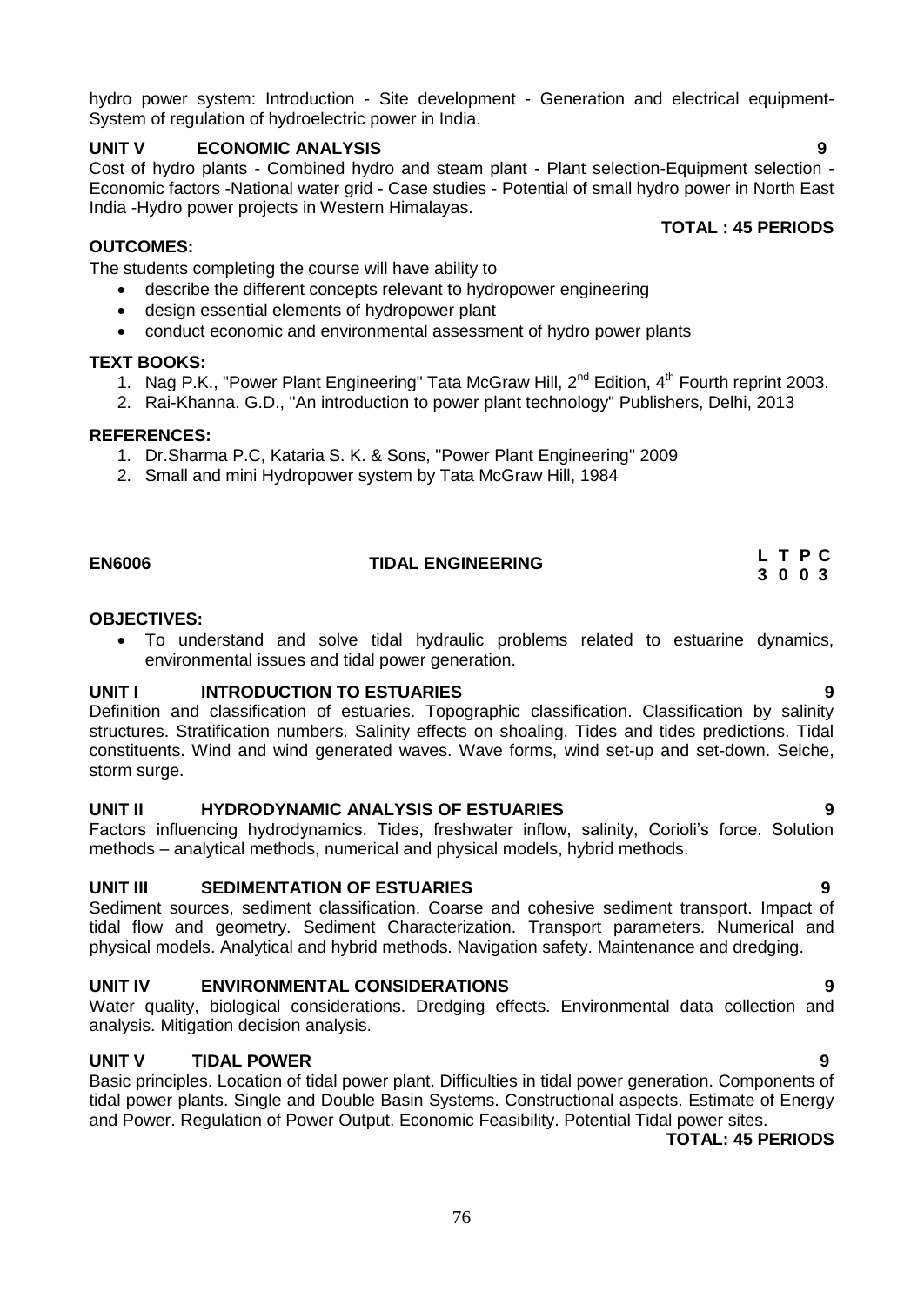### **OUTCOMES:**

The students completing the course will have ability to

- describe the different concepts relevant to tidal power engineering
- design essential elements of tidal power plant
- conduct economic and environmental assessment of tidal power plants

#### **TEXTBOOKS:**

- 1. EM 1110-2-1607, "Tidal Hydraulics", US Army Corps of Engineers, Washington, 1991.
- 2. Dandekar M.M. and Sharma K.N. " Water Power Engineering". Vikas Publishing House Pvt. Ltd. 2<sup>nd</sup> Reprint, Noida, 2010.

#### **REFERENCES:**

- 1. Reeve D., Chadwick A. and Flemming C. "Coastal Engineering: Processes, Theory and Design Practice." 2<sup>nd</sup> Ed. Spon Press, 2012.
- 2. Novak P., Moffat A.I.B., Nalluri C. and Narayanan R. "Hydraulic Structures". Unwin Hyman Ltd., London, 1989.

# **EN6007 CLIMATE CHANGE L T P C**

### **OBJECTIVES:**

• To impart knowledge on the global warming, the impact of climate change on society and the adaptation and mitigation measures to the students

#### **UNIT I INTRODUCTION 9**

Atmosphere – weather and Climate - climate parameters – Temperature, Rainfall, Humidity, Wind – Global ocean circulation – El Nino and its effect - Carbon cycle

# **UNIT II ELEMENTS RELATED TO CLIMATE CHANGE 7**

Green house gases - Total carbon dioxide emissions by energy sector – industrial, commercial, transportation, residential – Impacts – air quality, hydrology, green space - Causes of global and regional climate change – Changes in patterns of temperature, precipitation and sea level rise – Greenhouse effect

# **UNIT III IMPACTS OF CLIMATE CHANGE 10** 10

Effects of Climate Changes on living things – health effects, malnutrition, human migration, socioeconomic impacts- tourism, industry and business, vulnerability assessment- infrastructure, population and sector – Agriculture, forestry, human health, coastal areas

# **UNIT IV MITIGATING CLIMATE CHANGE**

IPCC Technical Guidelines for Assessing Climate Change Impact and Adaptation -Identifying adaption options – designing and implementing adaption measures – surface albedo environmentreflective roofing and reflective paving – enhancement of evapotranspiration - tree planting programme – green roofing strategies – energy conservation in buildings – energy efficiencies – carbon sequestration.

# **UNIT V ALTERNATE FUELS AND RENEWABLE ENERGY 10**

Energy source – coal, natural gas – wind energy, hydropower, solar energy, nuclear energy, geothermal energy – biofuels – Energy policies for a cool future - Energy Audit.

# **TOTAL: 45 PERIODS**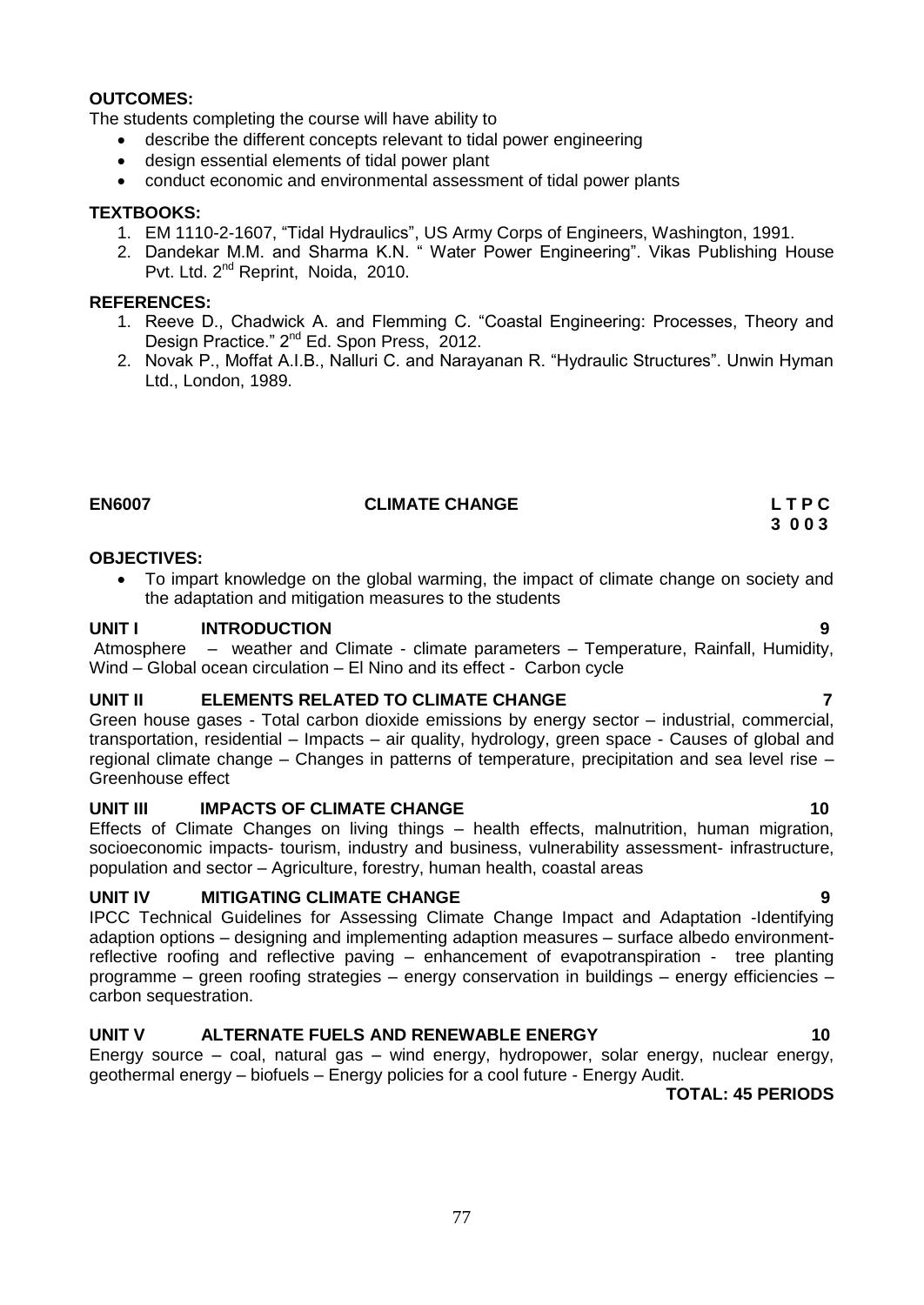# **OUTCOMES:**

The students completing the course will have

- an insight into carbon cycle, physical basis of the natural greenhouse effect, including the meaning of the term radiative forcing, climate change, global warming and measures to adapt and to mitigate the impacts of climate change
- understanding on the growing scientific consensus established through the IPCC as well as the complexities and uncertainties
- ability to plan climate change mitigation and adaptation projects including the use of alternate fuels and renewable energy

### **TEXTBOOKS:**

- 1. Ruddiman W.F, freeman W.H. and Company, "Earth"s Climate Past and Future", 2001
- 2. Velma. I. Grover "Global Warming and Climate" Change. Vol I an II. Science Publishers, 2005.
- 3. Dash Sushil Kumar, "Climate Change An Indian Perspective", Cambridge University Press India Pvt. Ltd, 2007

# **REFERENCES:**

- 1. IPCC Fourth Assessment Report, Cambridge University Press, Cambridge, UK, 2007
- 2. Thomas E, Lovejoy and Lee Hannah "Climate Change and Biodiversity", TERI Publishers, 2005
- 3. Jan C. van Dam, Impacts of "Climate Change and Climate Variability on Hydrological Regimes", Cambridge University Press, 2003.

# EN6008 GROUNDWATER CONTAMINATION L T P C<br>3 0 0 3

# **3 0 0 3**

# **OBJECTIVES:**

 To impart knowledge on groundwater movement, development of ground water resources hydro chemical behaviour of contaminants and the principles involved in contaminant transport through groundwater.

# **UNIT I INTRODUCTION 8**

Ground water and the hydrologic cycles- Ground water as a resource- Ground water contamination- Ground water as a geotechnical problem- Ground water and geologic processes-Physical properties and principles- Darcy's law- Hydraulic head and fluid potential- Piezometers and nests.

# **UNIT II OCCURANCE AND MOVEMENT OF GROUND WATER 9**

Hydraulic conductivity and permeability- Homogeneity and anisotropy- Porosity and voids ratio-Unsaturated flow and the water table- Steady state flow and transient flow- Compressibility and effective stress- Transmissivity and storativity- Equations of ground water flow - Limitations of Darcian Approach- Hydro dynamic dispersion.

# **UNIT III RESOURCE EVALUATION 9**

Development of ground water resources- Exploration of Aquifers- The response of ideal aquifers to pumping- Measurement of parameters- Laboratory tests- Numerical simulation for aquifer yield prediction- Artificial recharge and induced infiltration- Land subsidence- Sea water intrusion.

# **UNIT IV CHEMICAL PROPERTIES AND PRINCIPLES 10**

Constituents- Chemical equilibrium- Association and dissociation of dissolved species- Effects of concentration gradients- Mineral dissolution and solubility- Oxidation and reduction process-Ion exchange and adsorption- Environmental isotopes- Field measurement of index parameters-Chemical evolution- Ground water in carbonate terrain- Ground water in crystalline rocks- Ground water in complex sedimentary systems- Geotechnical interpretation of 14C dates- Process rates and molecular diffusion.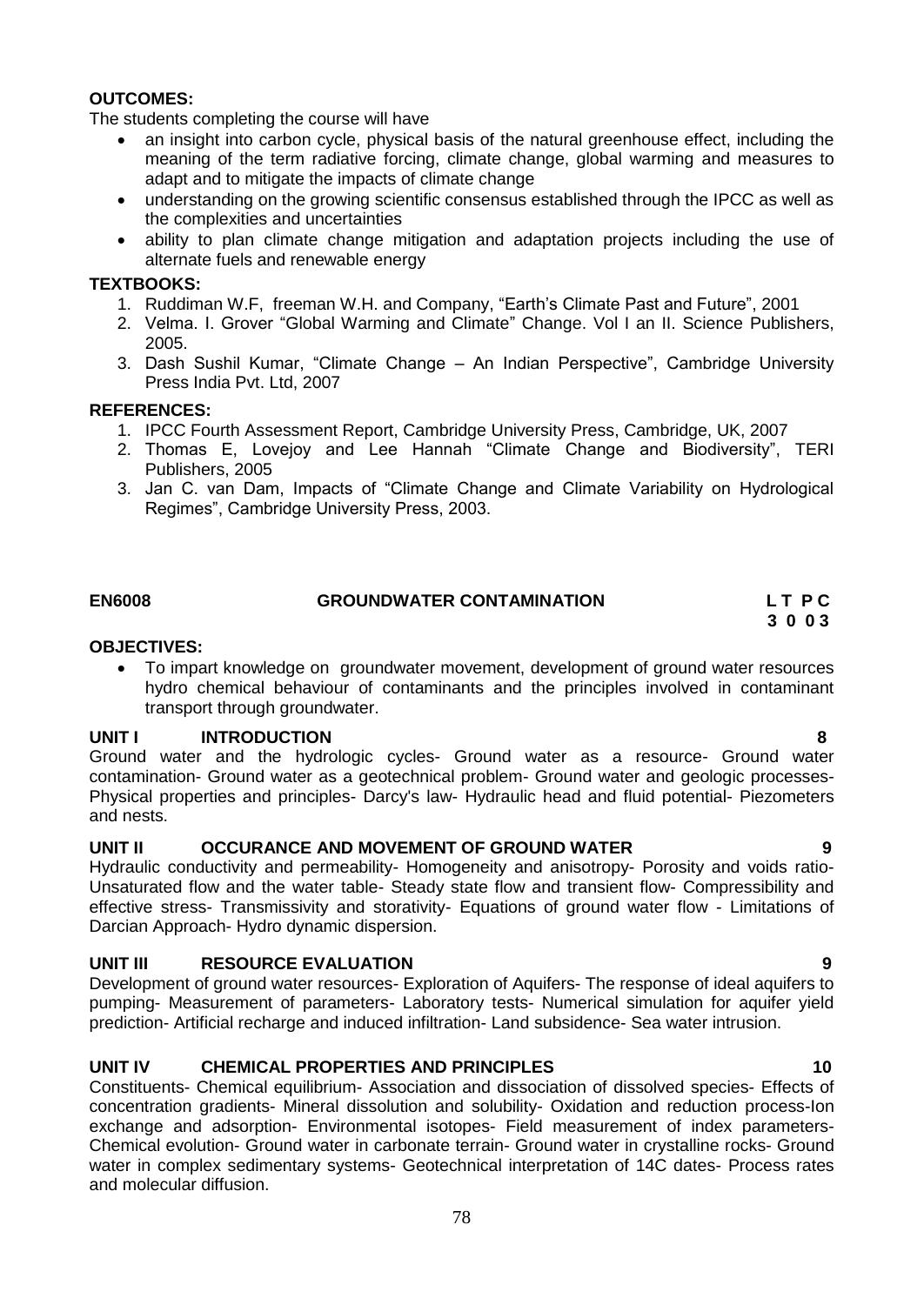apply groundwater contaminations models

evaluate groundwater resources

1. Randall J. Charbeneau-Ground water Hydraulics and Pollutant Transport, Prentice Hall. Inc, 1999

explain the different hydro dynamic principles of groundwater flow, contamination and

2. Remson I.,Hornberger G.M. and Moltz F.J.,"Numerical Methods in Subsurface Hydrology", Wiley, New York, 1971

#### **REFERENCES:**

**TEXTBOOKS:**

**OUTCOMES:**

solute transport

- 1. Allen Freeze R. and John A. Cherry "Ground water. Prentice Hall. Inc, 1979
- 2. Raghunath, H.M., Ground Water, 2<sup>nd</sup> edition, Wiley Eastern Ltd., New Delhi, 1987.
- 3. Rushton K.R., "Groundwater Hydrology"Conceptual and Computational Models, Wiley, 2003
- 4. Elango L. and Jayakumar, R. "Modelling in Hydrology", Allied Publishers Ltd., 2001

# **EN6009 EPIDEMIOLOGY AND CONTROL OF COMMUNICABLE L T P C DISEASES 3 0 0 3**

### **OBJECTIVES:**

 To impart knowledge on diseases transmitted through air, water, food, vectors and pollution sources as well as major components of health services

#### **UNIT I GENERAL 9**

Definitions - Dynamics of disease Transmission - Investigation of disasters - Survey - Chain of transmission of diseases - disease control - control of source - control of mode of transmission - susceptible host - typical epidemic control - Investigations.

#### **UNIT II RESPIRATORY, WATER, AND FOOD BORNE DISEASES 9**

Respiratory diseases - Definition - Group - control of source.Water and Food borne diseases - General reservoir of infection – agents - food decomposition - vehicle or transmission of diseases control of water and food-borne diseases.

#### **UNIT III INSECT BORNE DISEASES 9**

Insect borne diseases and Zoo noses – Infections from mosquitoes, house flies, rats, louse, pubic louse and other insects - General, insect borne diseases, zoo noses and their spread - control at source - control of mode of transmission.

#### **UNIT IV MISCELLANEOUS DISEASES AND ILLNESSES 9**

Miscellaneous diseases and illnesses - Ringworm, hookworm infections, ancylostomiasiz, tetanus, amoebiasis.

Other illnesses associated with environment and food - Lead poisoning, carbon monoxide poisoning - mercury poisoning - illnesses associated with air pollution - nutritional deficiency diseases – Illness associated with building materials.

#### The students completing the course will have the ability to

**UNIT V SOLUTE TRANSPORT 9**

Water quality standards- Transport process- Non reactive constituents in homogeneous media-Transport in fracture media- Hydrochemical behaviour of contaminants- Trace metals- Nitrogen-Trace non metals- Organic substances- Measurement of parameters– Velocity- Dispersivity-Chemical partitioning- Sources of contamination- Land disposal of solid waste- Sewage disposal on land. USGS- Moc model: Modeling principles- MOC modeling.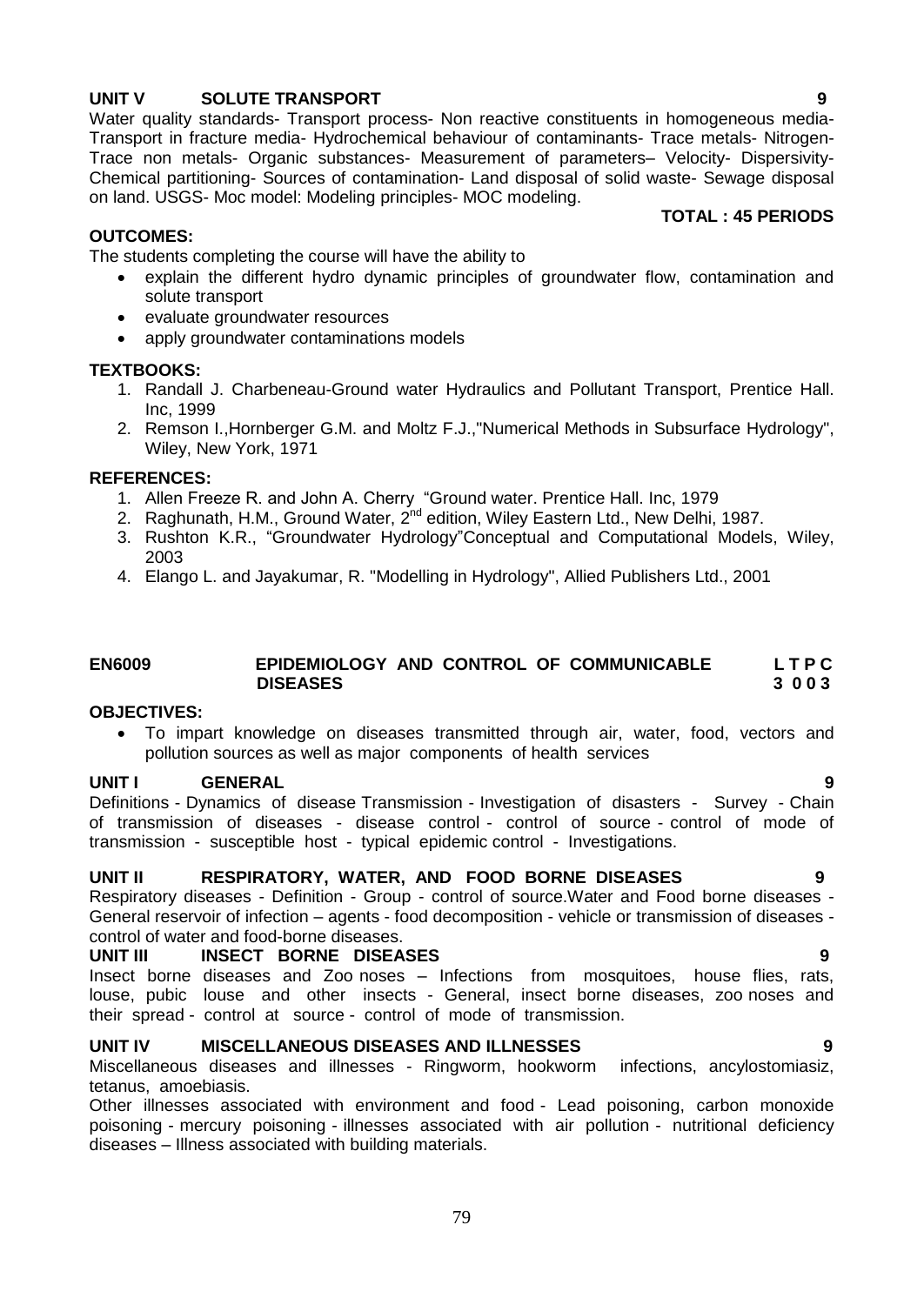# **UNIT V ASPECTS OF HEALTH SERVICES 9**

The Organization of Health services – Tasks for the health services - the major components of health services (curative, preventive, special services, statistics and health education) resources for the health services – community participation in health services. Declaration of ALMA-ATA.

# **TOTAL : 45 PERIODS**

# **OUTCOMES:**

The students completing the course will have the ability to

- explain the different types of diseases transmitted through air, water, food ,vectors and other diseases associated with pollution.
- outline the dynamics of disease transmission and different aspects of health services

#### **TEXTBOOK:**

1. Park J. E . and Park K., " Text Book of Preventive and Social Medicine ", X Edition, 1989

#### **REFERENCES:**

- 1. Rieman Hans, "Food borne infections and intoxications", Academic Press, New York, 1969.
- 2. Roger Y. Stanier, John L. Ingraham, Mark. L. Wheelis and Pagr. R. Painter, General Microbiology, MacMillan Press Ltd., 1995
- 3. Dubey, R. C and Maheswari, D.K, "A Text Book of Microbiology" S. Chand and Company Ltd., New Delhi, 2002.

# **EN6010 LOW CARBON ECONOMY LT P C**

#### **OBJECTIVES:**

 To impart knowledge on different sources of carbon emission, carbon reduction opportunities, low carbon technologies and Indian Missions on Climate Change

#### **UNIT I CARBON EMISSION 9**

Sources – Primary sectors – Agriculture, Livestock, Forestry – Mining, Secondary sectors – metal processing – non metallic product processing, wood processing – paper and pulp making – food processing, Tertiary sectors – Transportation services, health services

# **UNIT II CARBON REDUCTION OPPORTUNITIES 9**

Energy efficiency – Energy conservation – Fuel switching – [Energy policy](http://en.wikipedia.org/wiki/Low-carbon_economy#Energy_policy#Energy_policy) - [Energy storage-](http://en.wikipedia.org/wiki/Low-carbon_economy#Energy_storage#Energy_storage) Smart grid- Methane cycle- Nuclear power and Carbon Capture and Storage- green house gas balances and mitigation costs.

# **UNIT III LOW CARBON TECHNOLOGIES 9**

Green home – sustainable energy sources – bio energy, solar, hydro, geothermal – Fuel cells and hydrogen – Electric vehicles

# **UNIT IV ENERGY EFFICIENT PROGRAMMES 9**

Good housekeeping practices – Regulation and/standards – Industrial cogeneration – Fiscal policies – Agreement/targets – Energy audits – Research and Development

# **UNIT V INTEGRATED ENERGY POLICY 9**

Policy for renewable and non-conventional energy sources – Household energy security – Energy – environment linkages – Energy supply-side and demand-side environment concern – Environmental impacts of renewable energy – India"s approach to climate change

#### **TOTAL: 45 PERIODS**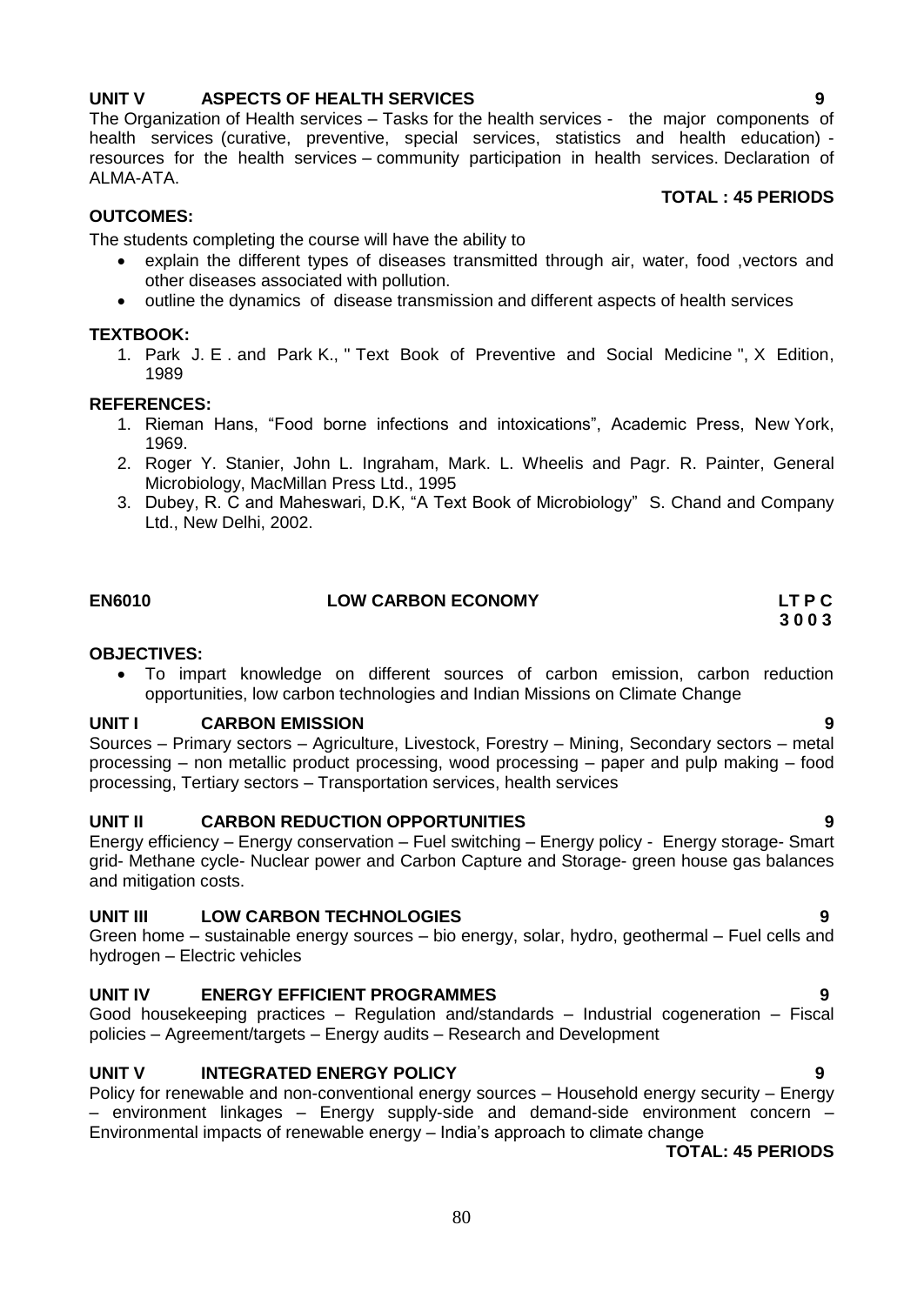# **OUTCOMES:**

The students completing the course will have the ability to

- Identify sources of carbon emissions and outline the carbon reduction opportunities, low carbon technologies
- Develop energy efficient programmes and integrated energy policy in line with national and global approach to climate change mitigation.

#### **TEXTBOOKS:**

- 1. Tom Tietenberg, "Environmental and Natural Resource Economics',  $5<sup>th</sup>$  Edition, Harper Collins College Publishers, 2000.
- 2. Perman R, Y. Ma, J. McGilvray and M. Common, Natural Resource and Environmental Economics, 3rd edition, Pearson Education, Harlow, 2003.

### **REFERENCES:**

- 1. Bertz Metz etal., "IPCC Special Report on Carbon dioxide capture and storage, Cambridge University Press, 2005.
- 2. "Integrated Energy Policy" Report of the Expert Committee, Government of India, Planning Commission, New Delhi, 2006

# **EN6011 URBAN AND RURAL SANITATION LT P C**

#### **OBJECTIVES:**

To expose the students the various aspects of urban and rural sanitation.

#### **UNIT I PRINCIPLES OF HEALTHFUL HOUSING 9**

Control of environment – Engineering methods - Modes of transmission of diseases – Mosquitoes and Flies - Life cycle, important characteristics and control measures of carriers. Basic principles of healthful housing - heating - ventilation - lighting - air conditioning noise control in residential buildings.

# **UNIT II PLUMBING AND SWIMMING POOL SANITATION 9**

Scope of plumbing - definition of plumbing terms - general principles of good plumbing system – water seal - types of traps, siphonage – design of plumbing system for multistory buildings plumbing codes and standards.

Transmission of diseases in swimming pools - quality standards of pool water - design features of pools and their appurtenances.

# **UNIT III REFUSE AND FOOD SANITATION 9**

Refuse characteristics in urban and rural areas - conditions and factors affecting collection, quantity and conveyance of solid waste - disposal methods - incineration - design of incinerators sanitary landfill - composting - waste recycling - biogas and gobar gas plants.

Food borne and food caused diseases – food poisoning - food preservation – precautions in the design of kitchen - bactericidal treatment of kitchen utensils - Bacteriological contents of milk borne diseases - essential of milk sanitation - dairy barn sanitation - pasteurization methods - milk tests.

# **UNIT IV URBAN AND RURAL WATER SUPPLY SYSTEM 9**

Water supply arrangements in urban buildings - design of water supply systems for multistoried buildings - consideration in the development of water supply programmes for rural areas - health and economical aspects in the design and installation of rural water supply systems - methods of construction and development of different types of wells sanitation of rural wells - pumps for rural wells - treatment methods for rural water supply.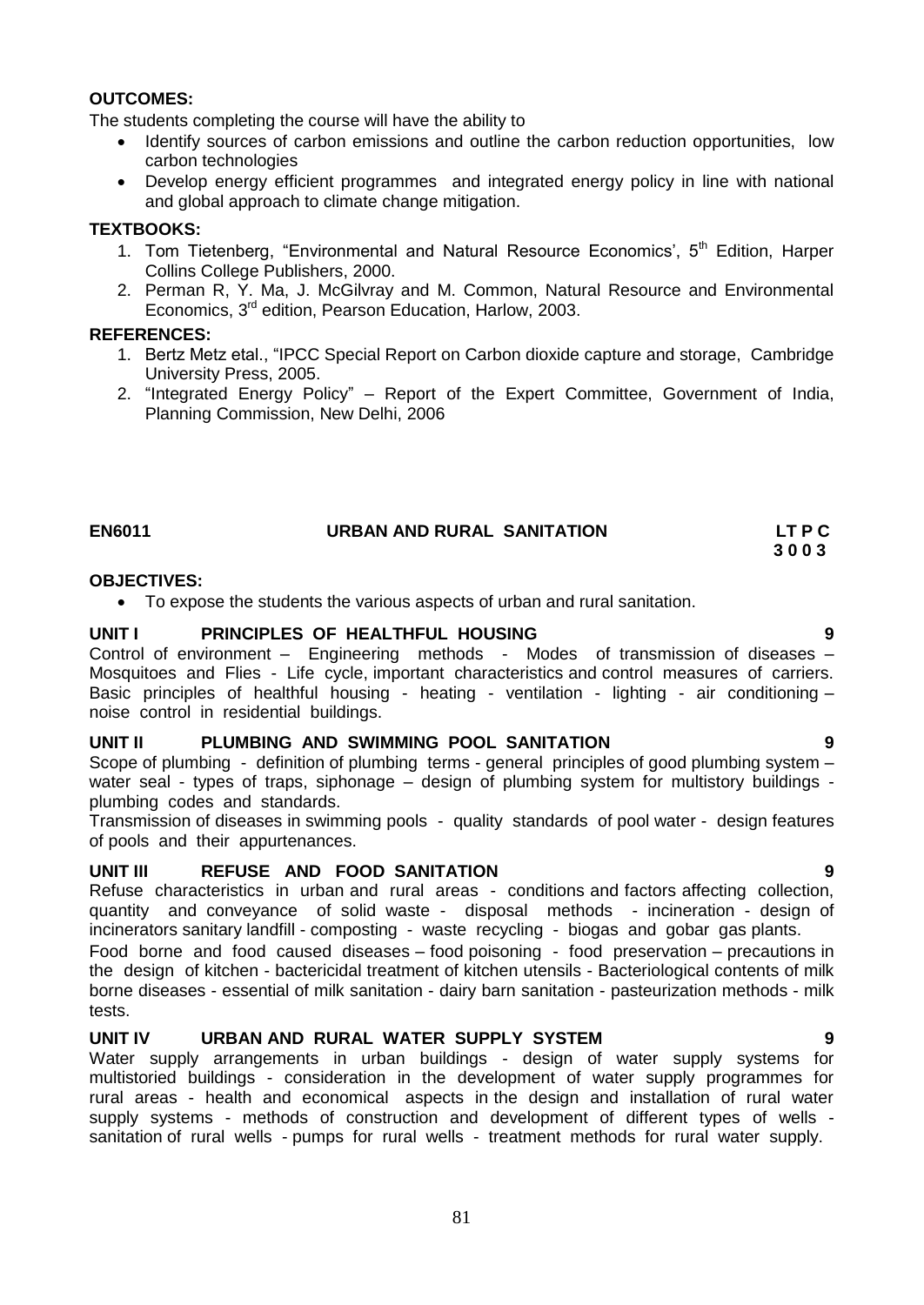# **UNIT V RURAL SANITATION 9**

Layout of drainage systems in urban domestic areas - methods of disposal of night soil in rural areas - different privies - Twinpit pourflush toilets, VIP latrines - water carriage method of sewage disposal - cesspools and seepage pits - septic tank systems oxidation ponds - aerated lagoons.

# **TOTAL: 45 PERIODS**

### **OUTCOMES:**

The students completing the course will have the ability to

- describe basic principles of healthful housing, plumbing systems, rural water supply and sanitation
- plan appropriate water supply and sanitation systems for multistoried buildings and rural areas

#### **TEXTBOOKS:**

- 1. Salvato, "Environmental Sanitation", John Wiley & Sons, New York, 1982.
- 2. Ehler and Steel, "Municipal Rural Sanitation", McGraw Hill Book Co.,New York, 1964.
- 3. Wagner E.G. and Lanoix J.N., "Water supply for rural areas and small communities", World Health Organisation Publication, Geneva, 1958.

#### **REFERENCES:**

1. Babbit H.E and Donald J.J., Water supply Engineering, McGraw Hill Book Co., New York, 1962.

# **EN6012 URBAN AND RURAL PLANNING L T P C**

 **3 0 0 3**

#### **OBJECTIVES:**

To expose the students the various aspects of urban and rural planning.

# **UNIT I BASIC ISSUE IN URBAN PLANNING 8**

Urban planning and development- Definition of terms- Explanation of concepts- National Policies and strategies on issues related to urban planning- Trends of Urbanization- International, National and Regional level- Positive and Negative impacts of Urban development.

#### **UNIT II PLANNING PROCESS 7**

Principles of planning- Types and levels of Urban plans- Stages in planning Process- Goals-Objective- delineation of planning areas- Surveys and Analysis.

# **UNIT III DEVELOPMENT PLANS, PLAN FORMULATION AND EVALUTION 10**

Scopes and content of regional plan- Master plan- Detailed development plans- Structure plans-Sub regional Plan- Planning of Industrial Estates Development strategies- Formulation and Evaluation.

# **UNIT IV INTRODUCTION TO RURAL PLANNING 10**

The basic concept of rural development- History of Rural Development in India- Current issues in development- Different perspectives on Planning & Development- Different approaches to planning- Rural Development Policy.

# **UNIT V SOCIO ECONOMIC ASPECTS OF RURAL PLANNING 40 10**

The nature of rural economy- Agricultural change and restructuring- The role of agriculture in the rural economy- Rural households- Resources- Activities and Income- Services- Infrastructure and investments in rural areas- Water and Sanitation facilities- Planning and Financial analysis.

# **TOTAL: 45 PERIODS**

# **OUTCOMES:**

The students completing the course will have the ability to

describe basic issues in urban planning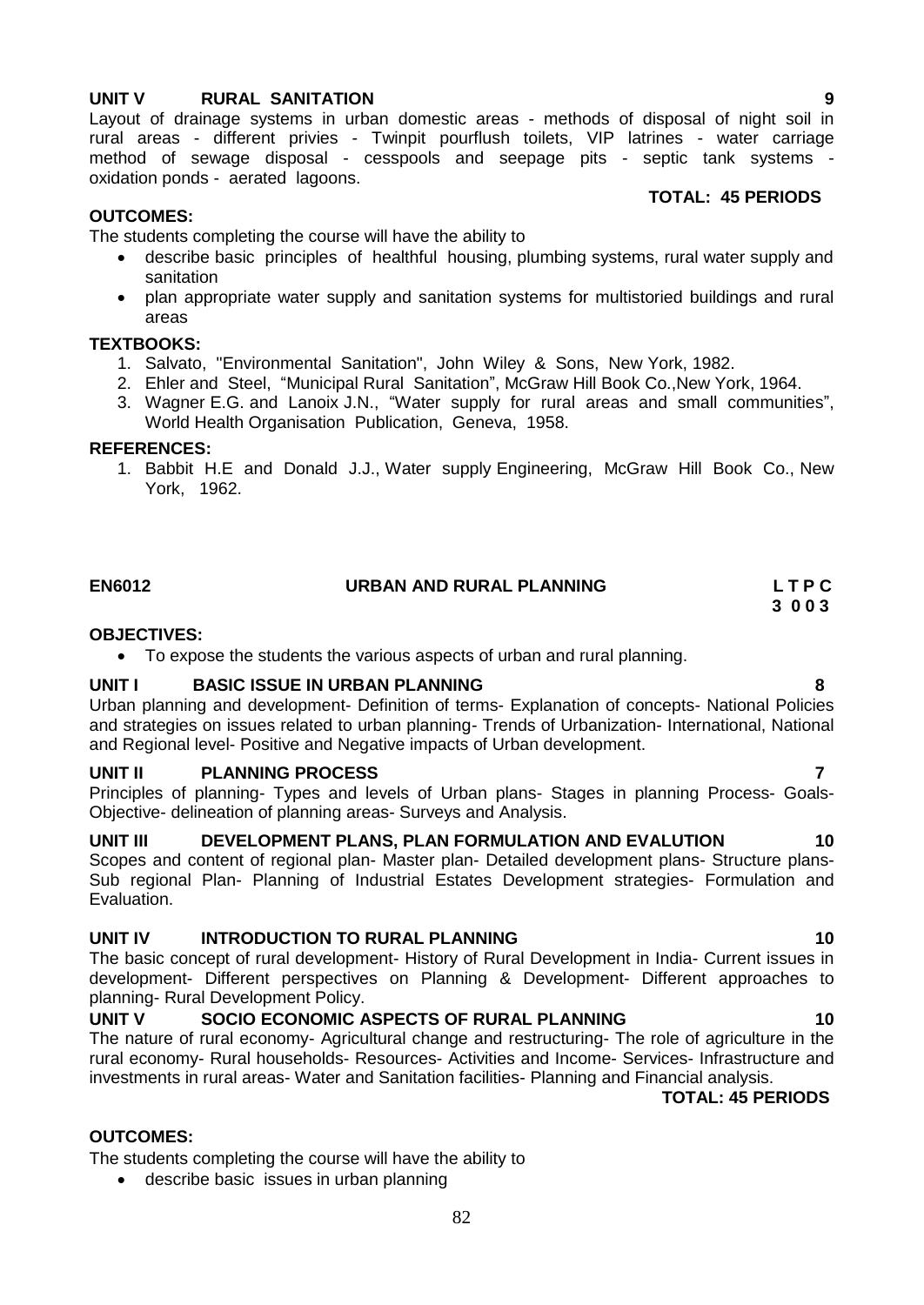- formulate plans for urban and rural development
- plan and analyse socio economic aspects of urban and rural planning

#### **TEXTBOOKS:**

- 1. Karat Singh, "Rural development, principles, Policies and Management stages", Sage publication India Pvt.Ltd, 2009
- 2. Goel.S.L 'Urban Development and Management', Deep and Deep Publications, New Delhi, 2002.
- 3. Khanna B.S., Rural Development in South Asia Volume, India. Deep and Deep Publications, 1991

#### **REFERENCES:**

- 1. Edvin S.Mills and Chares M. Becker, "Studies in Urban development", A world Bank puplication,1986.
- 2. Singh.V.B. Revitalized, "Urban administration in India", Kalpaz publication, Delhi, 2001
- 3. George Chanwick, "A system view planning", Pergamon Press,Oxford1978
- 4. Participatory Rural Appraisal: "Principle, Methods and applications", Sage publication India Pvt Ltd, 2009
- 5. Vasant desai, Rural development (Vol. I to VI) in the seventh plan, Himalaya Publishing Co. 1988

# EN6013 **SOLAR ENERGY LT P C** 3 0 0 3  **3 0 0 3**

#### **OBJECTIVES:**

 To expose the students with the different aspects of measurement, harvesting and utilization of solar energy.

#### **UNIT I INTRODUCTION 9**

Basic Heat Transfer Principles- Availability of Solar Energy- Nature of Solar Energy- Solar Energy & Environment- Sun as the source of radiation- Solar radiation- Measurement of solar radiation-Irradiance- Solar constant- Insolation- Radiosity- Emissive power- Earth"s equator- Meridian-Longitude- Sun earth angles- Sunrise, sun set and day length- Solar time- Equation of time-Various Methods of using solar energy- Photo thermal, Photovoltaic, Photosynthesis, Present & Future Scope of Solar energy.

#### **UNIT II SOLAR CELLS 10**

Various generations- Semiconductor materials- Doping- Fermi level- PN junction and characteristics- Photovoltaic effect- Photovoltaic material- Parameters of solar cells- Effects of cell temperature on cell efficiency- Types of solar cells- Solar modules and arrays- Advantages and limitations of solar energy system- Solar cell power plant- Silicon, thin film and polymer processing- Silicon wafer based solar cells.

# **UNIT III** SOLAR THERMAL ENERGY 10

Stationary collectors- FPC- CPC- ETC- Sun tracking concentrating collectors- PTC- PDR- HFC-Fresnel collectors- Solar thermal power plants- Solar chimney power plant- Solar pond- Solar water heater- Solar cooker- Types- SODIS- Thermal energy storage- Solar cooling- Limitations of solar thermal energy.

# **UNIT IV SOLAR PHOTOVOLTAICS 9**

Photovoltaic cell function- Types of PV system- Design of PV system- Grid connected PV system-Stand alone PV system- Efficiency of PV module- MPPT- Applications of PV system- SPV lighting system- Solar water pumping system- Solar vehicles- Solar dryer- BIPV- Features of SPV system-Case study- Solar water pumping system in Punjab- Performance study on solar drying system in Nepal.

83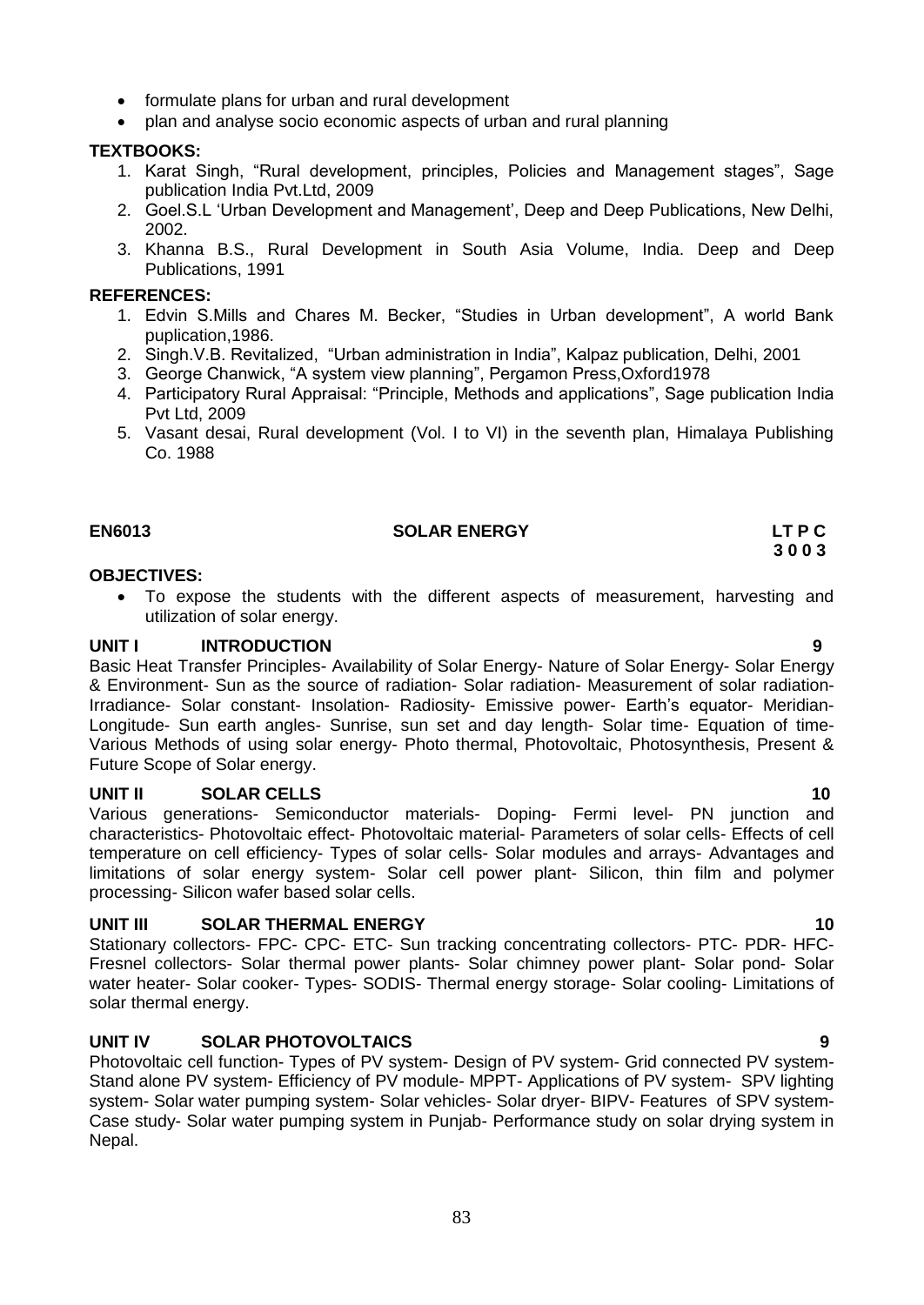# **UNIT V ECONOMIC ANALSIS 7**

Life cycle analysis of Solar Energy Systems - Time Value of Money - Evaluation of Carbon Credit of Solar Energy Systems.

# **OUTCOMES:**

The students completing the course will have the ability to

- assess solar energy potential
- describe different direct and indirect solar energy tapping systems including Solar Photovoltaic"s, solar cells and solar thermal power plants

# **TEXTBOOKS:**

- 1. Soteris A. Kalogirou, 'Solar Energy Engineering: Processes and Systems', Academic Press, London, 2009
- 2. Tiwari G.N, "Solar Energy Fundamentals Design, Modelling and applications, Narosa Publishing House, New Delhi, 2002.

# **REFERENCES:**

- 1. John W. Twidell & Anthony D.Weir, 'Renewable Energy Resources,2005
- 2. [John A. Duffie,](http://as.wiley.com/WileyCDA/Section/id-302477.html?query=John+A.+Duffie) [William A. Beckman,](http://as.wiley.com/WileyCDA/Section/id-302477.html?query=William+A.+Beckman) Solar Energy: Thermal Processes, 4<sup>th</sup> Edition, john Wiley and Sons, 2013
- 3. Sukhatme S.P. Solar Energy, Tata McGraw Hill Publishing Company Ltd., New Delhi, 1997.

# **EN6014 SPACE TECHNOLOGY AND WASTE DISPOSAL L T P C**

#### **3 0 0 3**

# **OBJECTIVES:**

 To impart knowledge on environmental controls, life support systems, shielding strategies and waste management systems during space exploration missions

# **UNIT I RISK IN HUMAN SPACE EXPLORATION MISSIONS 9**

Mission success: maintaining crew safety, health, and performance; carrying out key scientific goals; returning selected specimens or data; and completing public outreach activities-Cost riskrisk from budgetary issues, including unplanned expenditures or inadequate funding. Programmatic risk: risk created by political, management, or technical challenges - Biomedical risk: crew safety, health – Risk management schemes

# **UNIT II ENVIRONMENTAL CONTROL AND LIFE SUPPORT SYSTEM OF SPACE STATIONS 9**

Space Environment - Human-rated vehicle requirements - Crew health and safety- emergency provisions**-** oxygen regeneration for metabolic consumption- Oxygen Generation Assembly – maintenance of cabin partial pressure, temperature and humidity - air purification for particulates and VOCs– carbon dioxide reduction assembly- Fire detection and suppression subsystem- case studies

# **UNIT III SHIELDING STRATEGIES FOR HUMAN SPACE EXPLORATION 9**

Ionosphere - Space radiation sources, models, and environmental uncertainty- Human risk models and risk uncertainty- Biological response to heavy ion exposure - human factors implications for shielding- Radiation shielding design issues- assessment of current shielding issues - integrated shield design methodologies- case studies

# **UNIT IV WATER RECOVERY SYSTEM FOR SPACE STATIONS 9**

water recovery from crewmember urine, cabin humidity condensate and Extra Vehicular Activity (EVA) wastes - electrolysis systems for water– low pressure vacuum distillation process - Urine Processor Assembly (UPA) and a Water Processor Assembly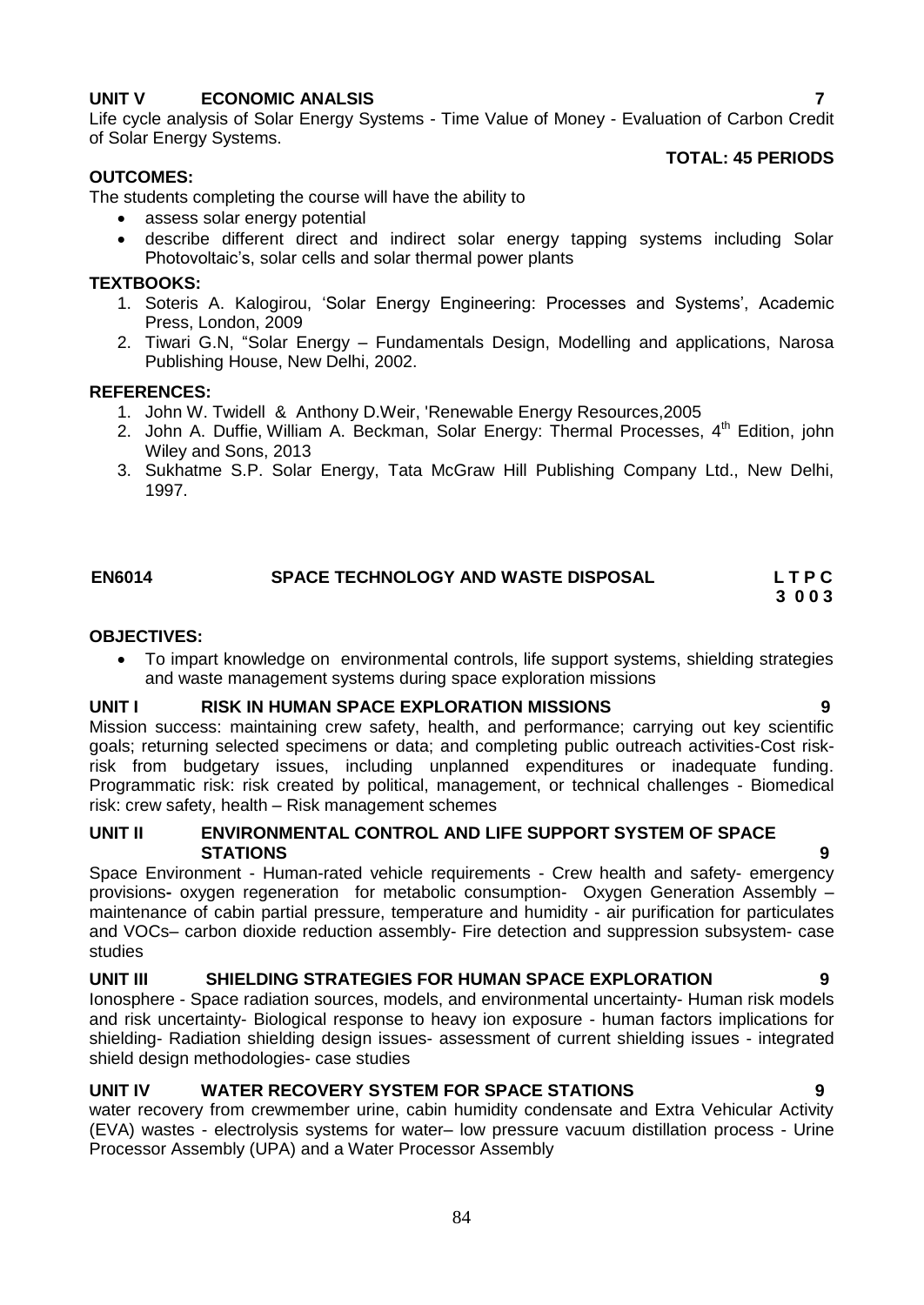# **UNIT V WASTE MANAGEMENT FOR SPACE STATIONS 9**

Types of waste (solid, liquid, gas) (organic and non-organic) - Sources of waste products (biological {human & animal} and non-biological) – Launch wastes - Combustion residueoperational wastes - Collection, storage, and processing/disposal of waste products - Mineralization, microbial control, hazard reduction- Compaction - Super Critical Water Oxidation process – microwave freeze drying –lyophilisation - Hydrothermal oxidation – pyrolysis gasification – radioactive waste management –nuclear waste disposal in space. **TOTAL: 45 PERIODS**

### **OUTCOMES:**

The students completing the course will have the ability to

- discuss issues related to waste management and environmental controls in space exploration
- outline life support systems, shielding strategies and waste management systems during space exploration missions

#### **TEXTBOOKS:**

- 1. Stine GH. Living in Space: A Handbook for Work and Exploration Stations Beyond the Earth"s Atmosphere. M. Evans and Company, New York, 1997
- 2. NASA, "Guidelines and Capabilities for Designing Human Missions", NASA Exploration Team Human Subsystem Working Group, 2003

#### **REFERENCES:**

- 1. Wilson J W, Miller J. A. Konradi, and Cucinotta F. A."Shielding strategies for Human space explorations", Ed: NASA Conference Publication, NASA 1997
- 2. Robin des Bois "Space Waste, environmental Non Governmental Organization, 2011

**EN6015 CLIMATALOGY AND METEOROLOGY L T P C** 

# **3 0 0 3**

# **OBJECTIVES:**

To expose the students the various aspects of Climatology and Meteorology.

# **UNIT I EARTH'S CLIMATE SYSTEM 9**

Introduction- Climate in the spotlight- The Earth"s Climate Machine- Climate Classification- Global Wind Systems- Trade Winds and the Hadley Cell- The Westerlies- Cloud Formation and Monsoon Rains- Storms and Hurricanes- The Hydrological Cycle- Global Ocean Circulation- EI Nino and its Effect- Solar Radiation- The Earth"s Natural Green House Effect- Green House Gases and Global Warming- Carbon Cycle.

# **UNIT II OBSERED CHANGES AND ITS CAUSES 9**

Observation of Climate Change- Changes in patterns of temperature- Precipitation and sea level rise- Observed effects of Climate Changes- Patterns of Large scale Variability- Drivers of Climate change- Climate Sensitivity and Feedbacks- The Montreal Protocol- UNFCCC- IPCC- Evidences of changes in Climate and Environment- On a Global Scale and in Indian.

# **UNIT III** IMPACTS OF CLIMATE CHANGE **19 10 10 10 10 9**

Impacts of Climate Change on Various sectors- Agriculture, Forestry and Ecosystem- Water Resources- Human Health- Industry, Settlement and Society- Methods and Scenarios- Projected Impacts for Different Regions- Uncertainties in the Projected Impacts of Climate change- Risk of Irreversible Changes.

# **UNIT IV METEOROLOGY 9**

Importance of the atmosphere- composition of atmosphere Regions and Stratification of atmosphere- Energy transfer in the atmosphere- Atmosphere mass transfer- Meteorology and weather meteorological parameters- Inversion and air pollution- Microclimate- Global aspect of Weather and Climate.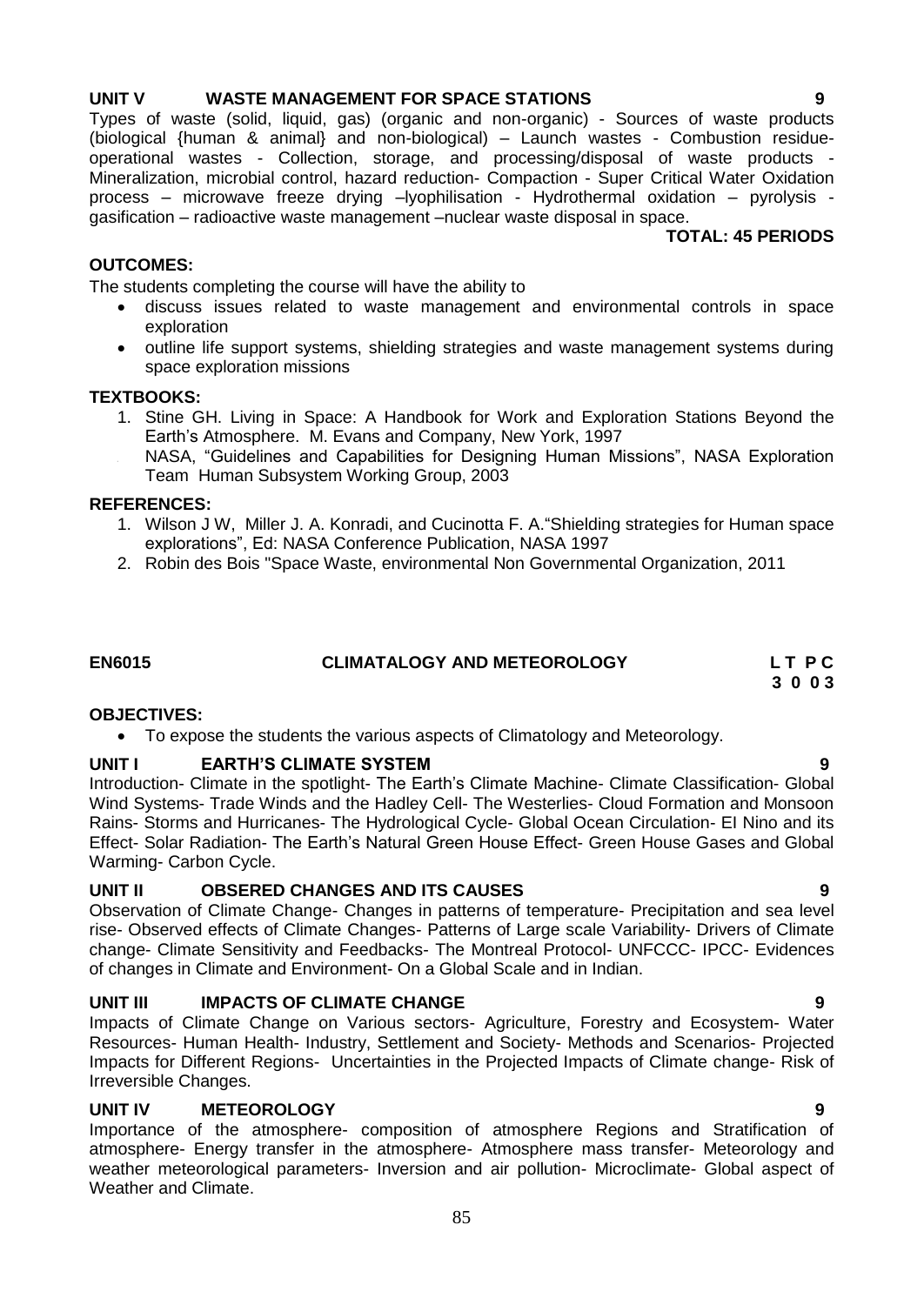# **UNIT V PLUME BEHAVIOR AND POLLUTANT DISPERSION 9**

Temperature Lapse rate- Atmospheric stability- Maximum Mixing Depth- Ventilation Coefficient-Meteorology influence on Plume Behavior- Effect of topography on Pollutant dispersion- Effect of air pollutants on meteorology- Effective stack height- Gaussian plume model.

**TOTAL: 45 PERIODS**

# **OUTCOMES:**

The students completing the course will have ability to

- describe earth"s climate system, meteorology, observed changes in climate and its impacts
- predict plume behavior and pollutant dispersion

# **TEXTBOOKS:**

- 1. Stanley E.Manahan, "Environmental Science and Technology", Lewis Publisher, 1997
- 2. KVSA , Muralikrihna , "Air Pollution and central", published by Kanshal and co Kakinada, 1997

# **REFERENCES:**

- 1. Jan C. van Dam, Impacts of "Climate Change and Climate Variability on Hydrological Regimes", Cambridge University Press 2003
- 2. Dash Sushil Kumar, "Climate Change An Indian Perspective", Cambridge University Press Indian Pvt.Ltd, 2007
- 3. Anjaneyulu.Y "Air pollution and Control Technology" Allied Publishers (P) Ltd, India 2002.
- 4. IPCC, Fourth Assessment Report- the AR4 synthesis report.

# **EN6016 SITE ASSESSMENT AND REMEDIATION L T P C**

 **3 0 0 3**

# **OBJECTIVES:**

 To introduce the fundamentals of Geo-Environmental Engineering, soil – water – contaminant interaction, waste containment system and remediation of contaminated sites.

# **UNIT I FUNDAMENTALS OF GEO- ENVIRONMENTAL ENGINEERING 9**

Scope of Geoenvironmental engineering- Multiphase behavior of soil- Role of soil in geoenvironmental applications- Importance of soil physics, soil chemistry, hydrogeology-Biological process- Sources and type of ground contamination- Impact of ground contamination on geo-environment- Case histories on geoenvironmental problems.

# **UNIT II SOIL-WATER-CONTAMINANT INTERACTION 9**

Soil mineralogy characterization and its significance in determining soil behavior- Soil-water interaction and concepts of double layer- Forces of interaction between soil particles- Concepts of unsaturated soil- Importance of unsaturated soil in geoenvironmental problems- Measurement of soil suction- Water retention curves- Water flow in saturated and unsaturated zone- Soil-water contaminant interactions and its implications- Characterization of retention and transport.

# **UNIT III WASTE CONTAINMENT SYSTEM 9**

Site selection based on environmental impact assessment- Evolution of waste containment facilities and disposal practices- Different role of soil in waste containment- Different components of waste containment system and its stability issues- Property evaluation for checking soil suitability for waste containment- Design of waste containment facilities.

# **UNIT IV CONTAMINANT SITE REMEDIATION 9**

Site characterization - Risk assessment of contaminated site - Remediation methods for soil and groundwater - Selection and planning of remediation methods - Some examples of in-situ remediation.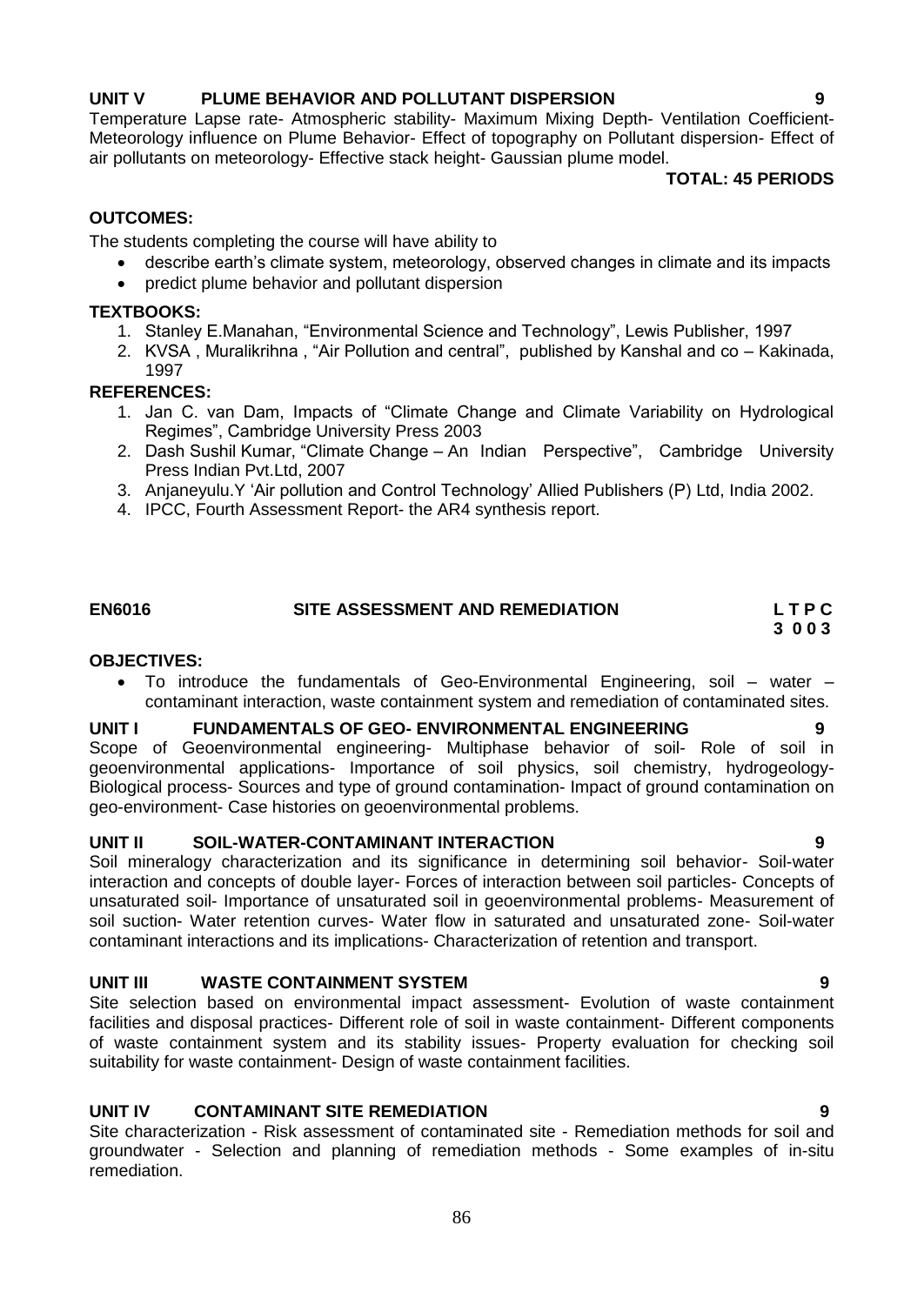# **UNIT V ADVANCED SOIL CHARACTERIZATION 9**

Contaminant analysis- Water content and permeability measurements- Electrical and thermal property evaluation- Use of GPR for site evaluation- Introduction to geotechnical centrifuge modeling.

### **TOTAL: 45 PERIODS**

# **OUTCOMES:**

The students completing the course will have ability to

- describe the fundamentals of Geo-environmental engineering and waste soil interactions
- carryout advanced soil characterisation
- apply soil-water-contaminant interactions in the design of waste containment systems and contaminated site remediation

#### **TEXTBOOKS:**

- 1**.** [Martin N. Sara.](http://www.amazon.com/Martin-N.-Sara/e/B001K8PJWK/ref=ntt_athr_dp_pel_1), Site Assessment and Remediation Handbook, Second Edition, Lewis Publishers, 2003.
- 2. Edward J. Calabrese, Paul T. Kostecki, James Dragun., Contaminated Soils, Sediments and Water: Successes and Challenges, Birkhäuser publications, 2005

# **REFERENCES:**

- 1. Hiremath K. G.., Recent Advances in Environmental Science, Discovery Publishing House, 2003
- 2. Ramachandra T.V.,. Soil and Ground Water Pollution from Agricultural Activities. TERI Press, New Delhi, 2009.
- 3. Gary M. Pierzynski, J. Thomas Sims, George F.Vence. Soil and Environmental Quality.III Edition. CRC Press, Taylor and Francis Group, UK., 2005
- 4. William J. Deutsch. Ground Water Geochemistry. Fundamentals and Applications to Contamination. Lewis Publishers, New York, 1997.
- 5. Evan K. Nyer, Sami Fam, Donald F. Kidd, Frank J. Johns II, Peter L. Palmer, Gary Baettcher. Tom L. Crossman, Suthan S. Suthersan, Insitu Treatment Technology, Lewis Publishers, New York, 1996.

# **EN6017** L T P C NUCLEAR ENERGY L T P C

# **OBJECTIVES:**

To expose the students the various aspects of Nuclear energy.

# **UNIT I NUCLEAR REACTIONS 9**

Mechanism of Nuclear Fission- Nuclides- Radioactivity- Decay Chains- Neutron Reactions- The Fission Process- Reactors- Types of Fast Breeding- Reactor- Design and Construction of Nuclear reactors- Heat Transfer Techniques in Nuclear Reactors- Reactor Shielding.

# **UNIT II REACTOR MATERIALS 9**

Nuclear Fuel Cycles- Characteristics of Nuclear Fuels- Uranium- Production and Purification of Uranium- Conversion to UF4 and UF6- Other Fuels like Zirconium, Thorium and Berylium.

# **UNIT III REPROCESSING 9**

Nuclear Fuel Cycles- Spent Fuel Characteristics- Role of Solvent Extraction in Reprocessing-Solvent Extraction Equipment.

# **UNIT IV SEPARTION OF REACTOR PRODUCTS 9**

Processes to be Considered - 'Fuel Element' Dissolution - Precipitation Process - Ion Exchange-Redox - Purex - TTA- Chelation - U235- Hexone - TBP and Thorax Processes - Oxidative Slaging and Electro – Refining – Isotopes - Principles of Isotope Separation.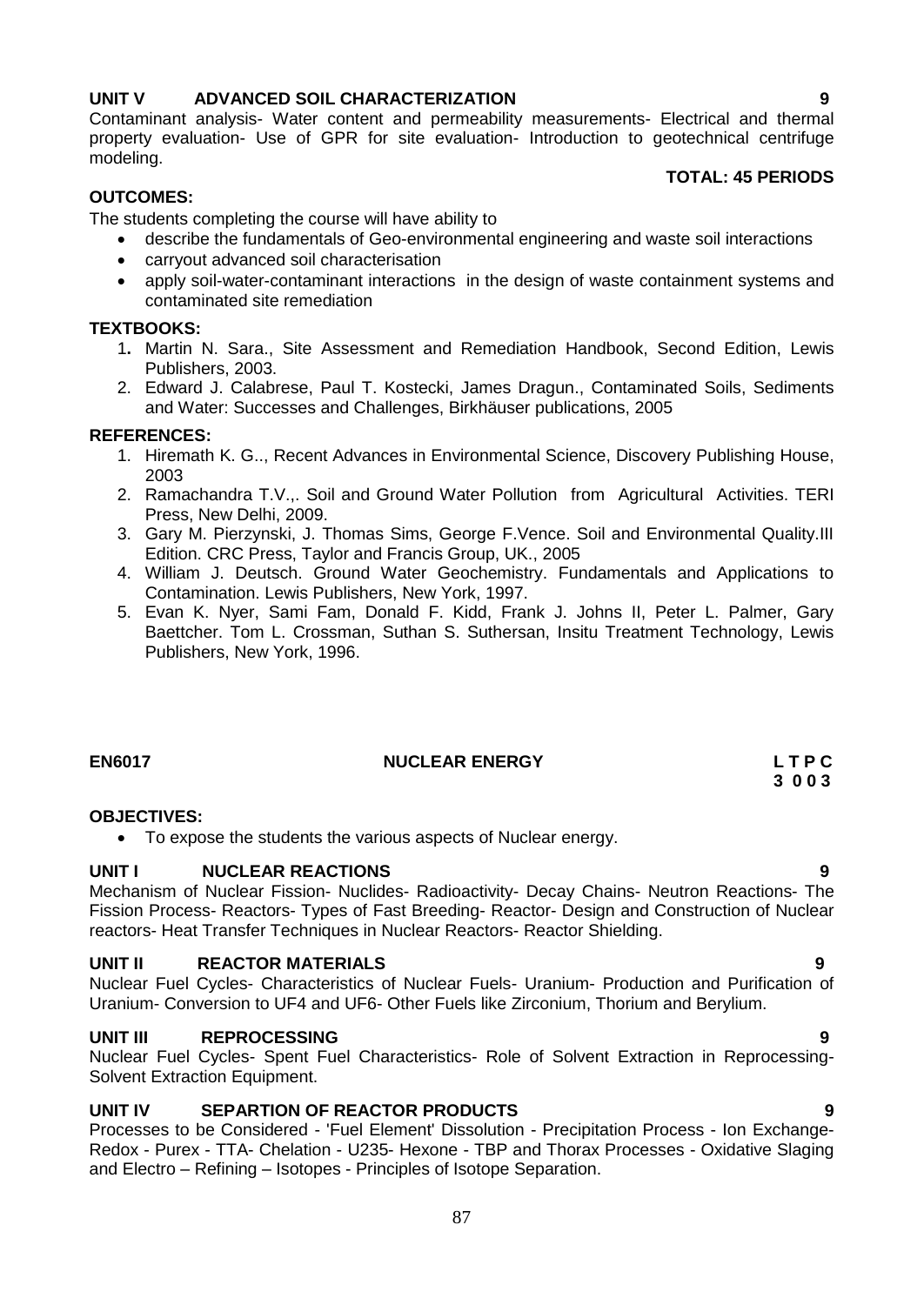# **UNIT V WASTE DISPOSAL AND RADIATION PROTECTION 9**

Types of Nuclear Wastes - Safety Control and Pollution Control and Abatement - International Convention on Safety Aspects - Radiation Hazards Prevention.

# **OUTCOMES:**

# **TOTAL: 45 PERIODS**

The students completing the course will have ability to

- describe the nuclear reactions, design and construction of nuclear reactors and nuclear waste management practices
- choose nuclear reactor materials
- design systems to separate nuclear reactor products and dispose nuclear wastes

# **TEXTBOOKS:**

- 1. Thomas J.Cannoly,"Fundamentals of nuclear Engineering" John Wiley 1978.
- 2. Collier J.G., and Hewitt G.F,"introduction to Nuclear power", Hemisphere publishing, New York,1987.

# **REFERENCES:**

- 1. Lamarsh J.R., "Introduction to Nuclear Reactor" Theroy, Wesley, 1966.
- 2. Duderstadt J.J and Hamiition L.J., "Nuclear Reactor Analysis" John Wiley 1976.
- 3. Walter A.E.and Reynolds A.B., Fast Breeder Reactor, Pergamon Press,1981.
- 4. Glasstone S. and Sesonske A., Nuclear Reactor Engineering, 3<sup>rd</sup> Edition, Von Nostrand, 1981.
- 5. Winterton R.H.S., Thermal Design of Nuclear Reactors Pergamon Press,1981.
- 6. Wakil M.M.El., "Power Plant Technology", McGraw Hill International, 1984.

# **GE 6083 DISASTER MANAGEMENT L T P C**

 **3 0 0 3**

# **OBJECTIVES:**

- To provide students an exposure to disasters, their significance and types.
- To ensure that students begin to understand the relationship between vulnerability, disasters, disaster prevention and risk reduction
- To gain a preliminary understanding of approaches of Disaster Risk Reduction (DRR)
- To enhance awareness of institutional processes in the country and
- To develop rudimentary ability to respond to their surroundings with potential disaster response in areas where they live, with due sensitivity

# **UNIT I INTRODUCTION TO DISASTERS 9**

Definition: Disaster, Hazard, Vulnerability, Resilience, Risks – Disasters: Types of disasters – Earthquake, Landslide, Flood, Drought, Fire etc - Classification, Causes, Impacts including social, economic, political, environmental, health, psychosocial, etc.- Differential impacts- in terms of caste, class, gender, age, location, disability - Global trends in disasters: urban disasters, pandemics, complex emergencies, Climate change- Dos and Don"ts during various types of Disasters.

# **UNIT II APPROACHES TO DISASTER RISK REDUCTION (DRR) 9**

Disaster cycle - Phases, Culture of safety, prevention, mitigation and preparedness community based DRR, Structural- nonstructural measures, Roles and responsibilities of- community, Panchayati Raj Institutions/Urban Local Bodies (PRIs/ULBs), States, Centre, and other stakeholders- Institutional Processess and Framework at State and Central Level- State Disaster Management Authority(SDMA) – Early Warning System – Advisories from Appropriate Agencies.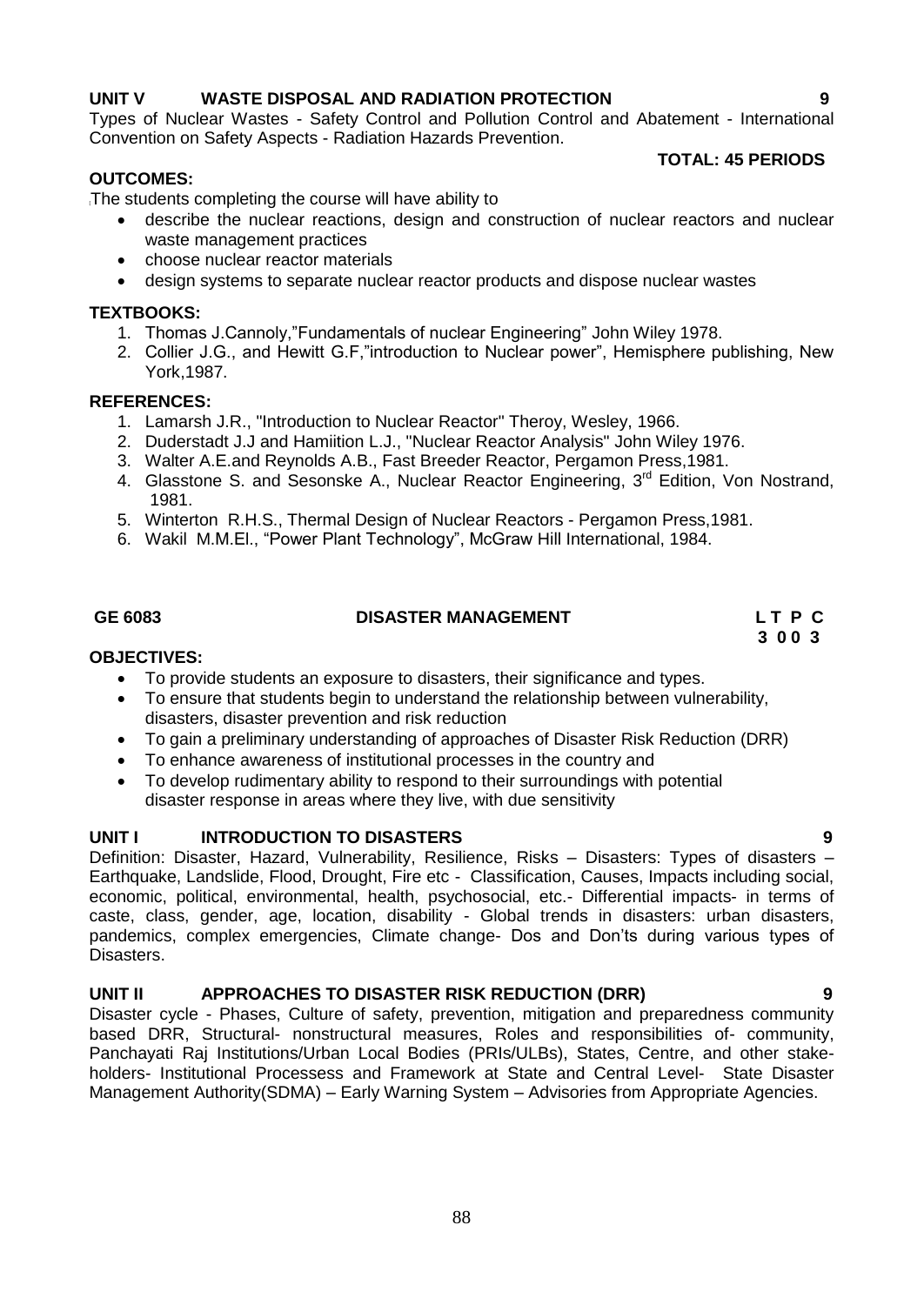# 89

# **UNIT III INTER-RELATIONSHIP BETWEEN DISASTERS AND DEVELOPMENT 9**

Factors affecting Vulnerabilities, differential impacts, impact of Development projects such as dams, embankments, changes in Land-use etc.- Climate Change Adaptation- IPCC Scenario and Scenarios in the context of India - Relevance of indigenous knowledge, appropriate technology and local resources.

# **UNIT IV DISASTER RISK MANAGEMENT IN INDIA 9**

Hazard and Vulnerability profile of India, Components of Disaster Relief: Water, Food, Sanitation, Shelter, Health, Waste Management, Institutional arrangements (Mitigation, Response and Preparedness, Disaster Management Act and Policy - Other related policies, plans, programmes and legislation – Role of GIS and Information Technology Components in Preparedness, Risk Assessment, Response and Recovery Phases of Disaster – Disaster Damage Assessment.

### **UNIT V DISASTER MANAGEMENT: APPLICATIONS AND CASE STUDIES AND FIELD WORKS 9**

Landslide Hazard Zonation: Case Studies, Earthquake Vulnerability Assessment of Buildings and Infrastructure: Case Studies, Drought Assessment: Case Studies, Coastal Flooding: Storm Surge Assessment, Floods: Fluvial and Pluvial Flooding: Case Studies; Forest Fire: Case Studies, Man Made disasters: Case Studies, Space Based Inputs for Disaster Mitigation and Management and field works related to disaster management.

# **TOTAL: 45 PERIODS**

# **OUTCOMES:**

The students will be able to

- Differentiate the types of disasters, causes and their impact on environment and society
- Assess vulnerability and various methods of risk reduction measures as well as mitigation.
- Draw the hazard and vulnerability profile of India, Scenarious in the Indian context, Disaster damage assessment and management.

# **TEXTBOOKS:**

- 1. Singhal J.P. "Disaster Management", Laxmi Publications, 2010. ISBN-10: 9380386427 ISBN-13: 978-9380386423
- 2. Tushar Bhattacharya, "Disaster Science and Management", McGraw Hill India Education Pvt. Ltd., 2012. **ISBN-10:** 1259007367, **ISBN-13:** 978-1259007361]
- 3. Gupta Anil K, Sreeja S. Nair. Environmental Knowledge for Disaster Risk Management, NIDM, New Delhi, 2011
- 4. Kapur Anu Vulnerable India: A Geographical Study of Disasters, IIAS and Sage Publishers, New Delhi, 2010.

# **REFERENCES**

- 1. Govt. of India: Disaster Management Act , Government of India, New Delhi, 2005
- 2. Government of India, National Disaster Management Policy,2009.

# **GE6757 TOTAL QUALITY MANAGEMENT L T P C**

 **3 0 0 3**

# **OBJECTIVES :**

To facilitate the understanding of Quality Management principles and process.

# **UNIT I INTRODUCTION 9**

Introduction - Need for quality - Evolution of quality - Definitions of quality - Dimensions of product and service quality - Basic concepts of TQM - TQM Framework - Contributions of Deming, Juran and Crosby - Barriers to TQM - Quality statements - Customer focus - Customer orientation, Customer satisfaction, Customer complaints, Customer retention - Costs of quality.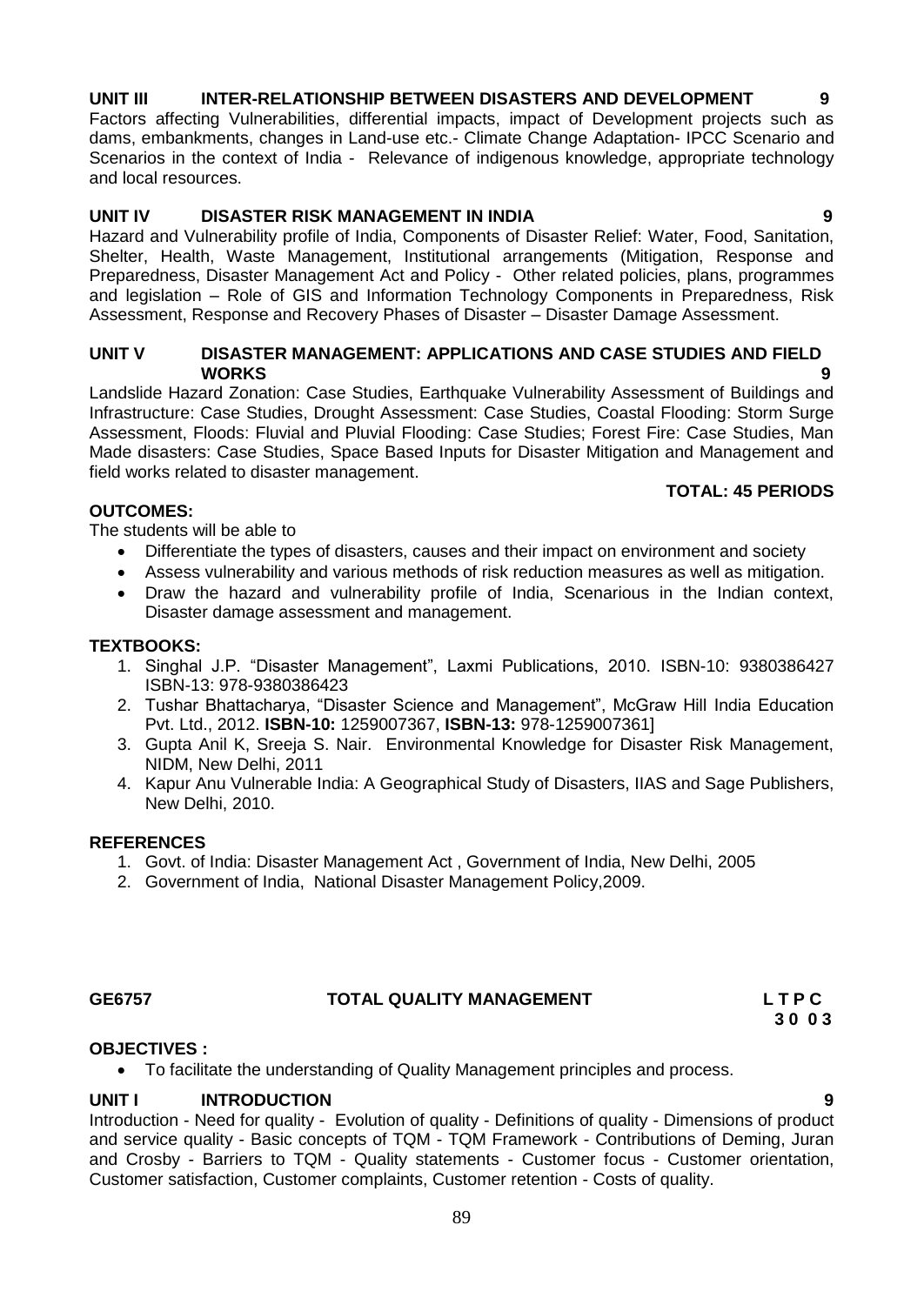# **UNIT II TQM PRINCIPLES 9**

Leadership - Strategic quality planning, Quality Councils - Employee involvement - Motivation, Empowerment, Team and Teamwork, Quality circles Recognition and Reward, Performance appraisal - Continuous process improvement - PDCA cycle, 5S, Kaizen - Supplier partnership - Partnering, Supplier selection, Supplier Rating.

# **UNIT III TQM TOOLS AND TECHNIQUES I 9**

The seven traditional tools of quality - New management tools - Six sigma: Concepts, Methodology, applications to manufacturing, service sector including IT - Bench marking - Reason to bench mark, Bench marking process - FMEA - Stages, Types.

### **UNIT IV TQM TOOLS AND TECHNIQUES II 9**

Control Charts - Process Capability - Concepts of Six Sigma - Quality Function Development (QFD) - Taguchi quality loss function - TPM - Concepts, improvement needs - Performance measures.<br>UNIT V

#### **UNIT V QUALITY SYSTEMS 9**

Need for ISO 9000 - ISO 9001-2008 Quality System - Elements, Documentation, Quality Auditing - QS 9000 - ISO 14000 - Concepts, Requirements and Benefits - TQM Implementation in manufacturing and service sectors..

#### **OUTCOMES :**

• The student would be able to apply the tools and techniques of quality management to manufacturing and services processes.

#### **TEXTBOOK:**

1. Dale H. Besterfiled, et at., "Total quality Management", Pearson Education Asia, Third Edition, Indian Reprint, 2006.

### **REFERENCES:**

- 1. James R. Evans and William M. Lindsay, "The Management and Control of Quality", 8<sup>th</sup> Edition, First Indian Edition, Cengage Learning, 2012.
- 2. Suganthi.L and Anand Samuel, "Total Quality Management", Prentice Hall (India) Pvt. Ltd., 2006.
- 3. Janakiraman. B and Gopal .R.K., "Total Quality Management Text and Cases", Prentice Hall (India) Pvt. Ltd., 2006.

# **EN6018 COASTAL ZONE MANAGEMENT L T P C**

# **3 0 0 3**

# **OBJECTIVES :**

 At the end of the semester, the student shall be able to understand the coastal processes, coastal dynamics, impacts of structures like docks, harbours and quays leading to simple management perspectives along the coastal zone.

### **UNIT I COASTAL ZONE 9**

Coastal zone – Coastal zone regulations – Beach profile – Surf zone – Off shore – Coastal waters – Estuaries – Wet lands and Lagoons – Living resources – Non living resources.

#### **UNIT II WAVE DYNAMICS 10**

Wave classification – Airy's Linear Wave theory – Deep water waves – Shallow water waves – Wave pressure – Wave energy – Wave Decay – Reflection, Refraction and Diffraction of waves – Breaking of waves – Wave force on structures – Vertical – Sloping and stepped barriers – Force on piles.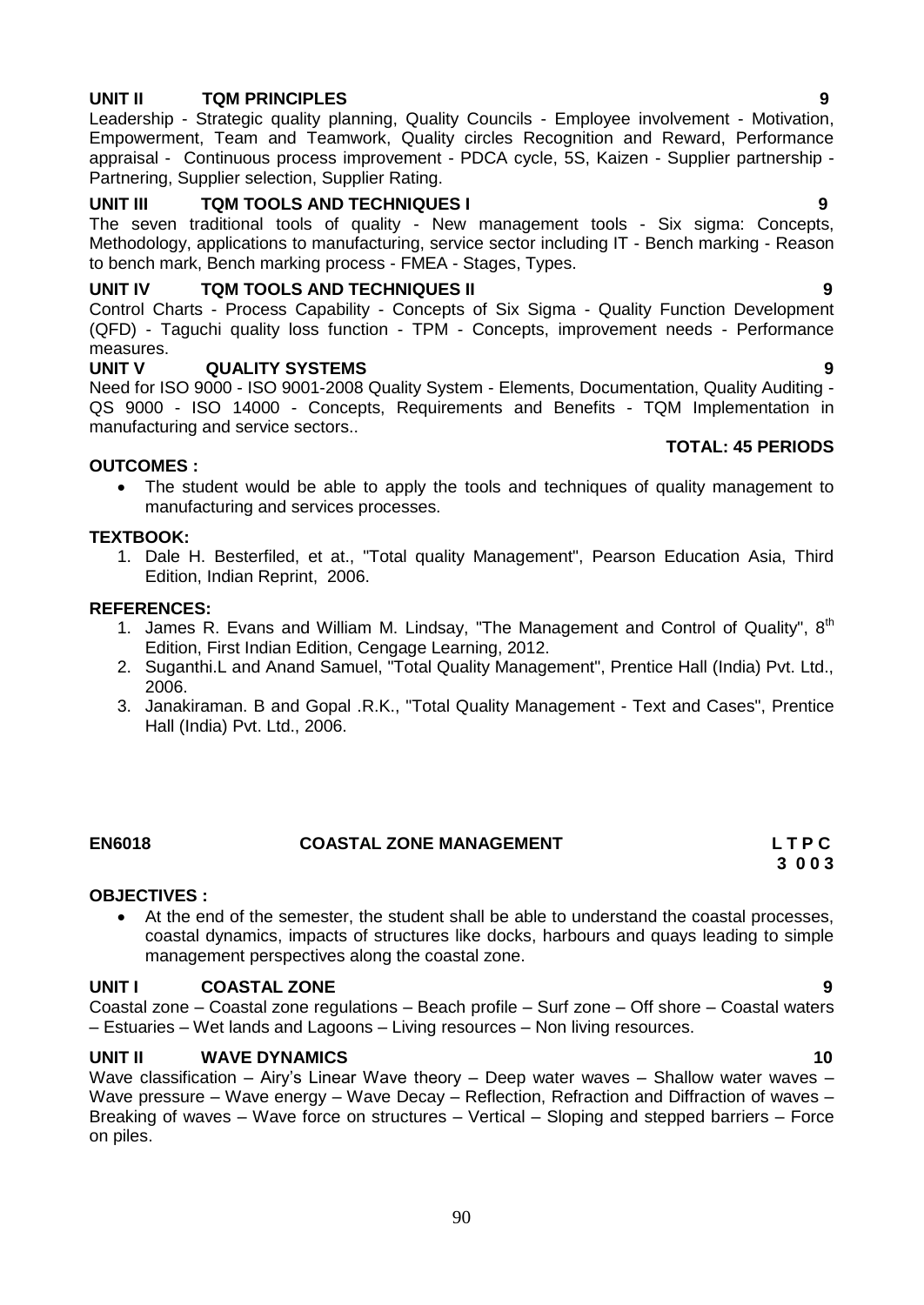# **UNIT III WAVE FORECASTING AND TIDES 9**

Need for forecasting - SMB and PNJ methods of wave forecasting – Classification of tides – Darwin's equilibrium theory of tides – Effects on structures – seiches, Surges and Tsunamis.

# **UNIT IV COASTAL PROCESSES 8**

Erosion and depositional shore features – Methods of protection – Littoral currents – Coastal aquifers – Sea water intrusion – Impact of sewage disposal in seas.

# **UNIT V HARBOURS 9**

Structures near coast – Selection of site – Types and selection of break waters – Need and mode of dredging – Selection of dredgers – Effect of Mangalore forest.

# **OUTCOMES:**

The students completing the course will have ability to

- describe the Coastal zone regulations, coastal processes and wave dynamics
- forecast waves and tides and plan coastal structures including harbours

# **TEXTBOOKS:**

- 1. Richard Sylvester, "Coastal Engineering, Volume I and II", Elseiner Scientific Publishing Co., 1999
- 2. Quinn, A.D., "Design & Construction of Ports and Marine Structures", McGraw Hill Book Co., 1999

# **REFERENCES:**

- 1. Ed. A.T. Ippen, "Coastline Hydrodynamics", McGraw-Hill Inc., New York, 1993
- 2. Dwivedi, S.N., Natarajan, R and Ramachandran, S.,"Coastal Zone Management in Tamilnadu", Madras, 1991

#### **EN6019 ENGINEERING ECONOMICS AND COST BENEFIT ANALYSIS L T P C 3 0 0 3**

# **OBJECTIVES:**

To impart knowledge on economic principles, project financing and cost benefit analysis

# **UNIT I BASIC ECONOMICS 9**

Definition of Economics - Nature and scope of economic science - Nature and scope of managerial economics - Basic terms and concepts- Goods - Utility - Value- Wealth- Factors of production - Land - Its peculiarities- Labour- Economics of large and small scale- Consumption wants - Its characteristics and classification- Law of diminishing marginal utility - Relation between economic decision and technical decision.

# **UNIT II DEMAND AND SCHEDULE 9**

Demand - Demand schedule - Demand curve - Law of demand - Elasticity of demand - Types of elasticity - Factors determining elasticity - Measurement- Its significance- Supply- Supply schedule - Supply curve - Law of supply- Elasticity of supply- Time element in determination of value-Market price and normal price- perfect competition- Monopoly- Monopolistic competition.

# **UNIT III ORGANISATION 9**

Forms of business - Proprietorship - Partnership- Joint stock company - Cooperative organization - State enterprise - Mixed economy - Money and banking- Banking - kinds - Commercial banks - Central banking functions- Control of credit- Monetary policy- Credit instrument.

# **UNIT IV FINANCING 9**

Types of financing - Short term borrowing - Long term borrowing- Internal generation of funds-External commercial borrowings- Assistance from government budgeting support and international finance corporations- Analysis of financial statement - Balance sheet - Profit and loss account - Funds flow statement.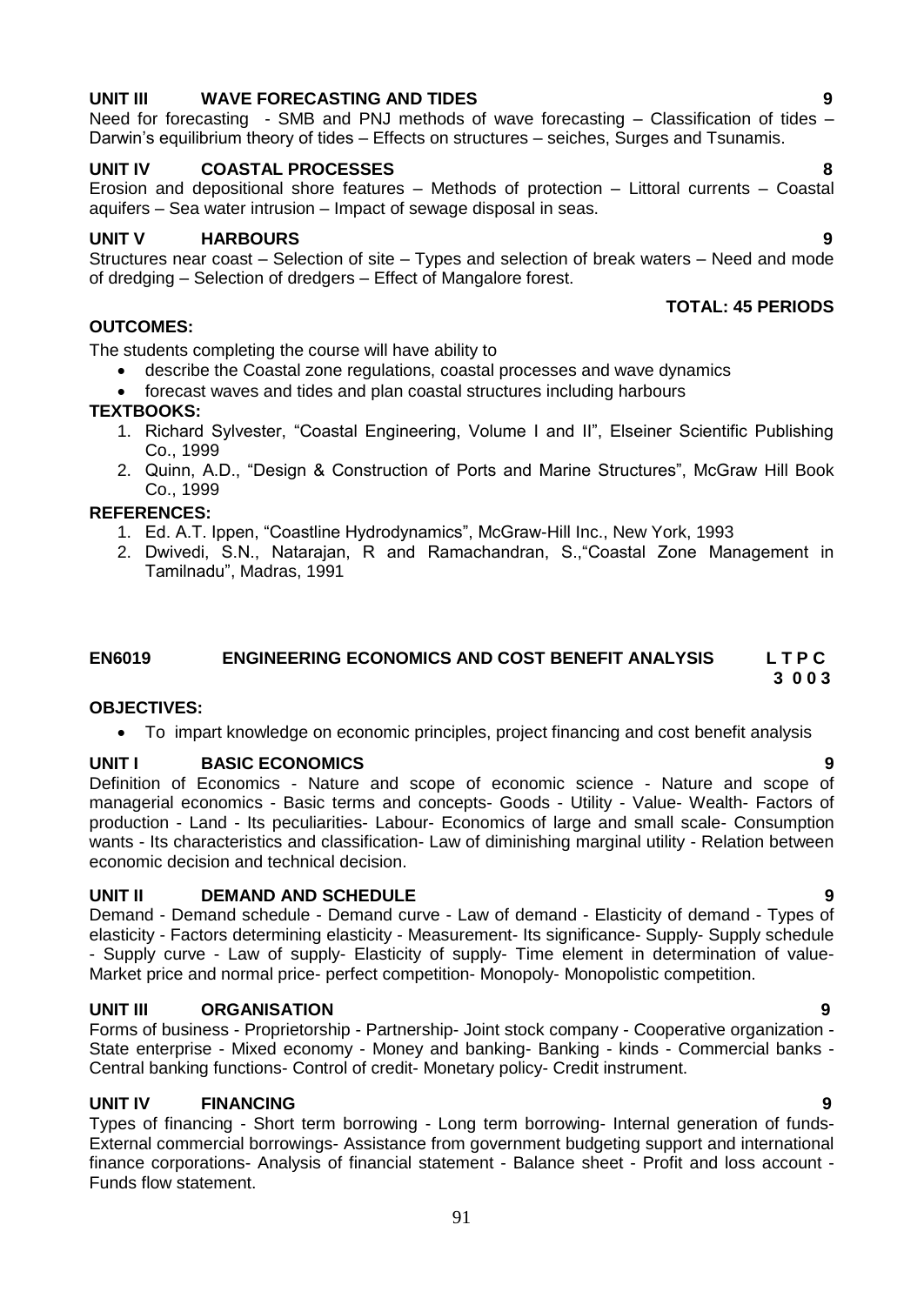# **UNIT V COST AND BREAK EVEN ANALYSES 9**

Types of costing- Traditional costing approach- Activity based costing- Fixed cost- Variable cost-Marginal cost- Cost output relationship in the short run and in long run- Pricing practice- Full cost pricing- Marginal cost pricing - Going rate pricing- Bid pricing- picking for a rate of return-Appraising project profitability - Internal rate of return- Payback period- Net present value- Cost benefit analysis- Feasibility reports- Appraisal process- Technical feasibility- Economic feasibility-Financial feasibility- Break even analysis- Basic assumptions- Break even chart- Managerial uses of break even analysis.

# **OUTCOMES:**

The students completing the course will have ability to

- describe the basic concepts and terms in economics, supply demand theory, project financing options and reporting
- carry out economic feasibility analysis of projects

# **TEXTBOOKS:**

- 1. Dewett K K and Varma J D "Elementary Economic Theory", S Chand & Co. Publications, 2006.
- 2. Khan MY and Jain PK, "Financial Management" McGraw Hill Publishing Co Ltd., 2006.

# **REFERENCES:**

- 1. Satya Prakashan "Sharma J C "Construction Management and Accounts" New Delhi, 2004.
- 2. Bhide A D and Sunderaeson B B, "Solid Waste Management in developing countries"INSDOC, 2001.
- 3. Barthwal R R "Industrial Economics An Introductory Textbook", New Age Publications, 2000.
- 4. Samuelson P A, "Economics An Introductory Analysis" McGraw Hill Publications, 2000.
- 5. Varshney R.L and Maheshwary K.L "Managerial Economics" S, Chand and Co Publications, New Delhi, 2001.

# **EN6020 RISK ANALYSIS AND MANAGEMENT L T P C 3 0 0 3**

# **OBJECTIVES:**

To impart knowledge on environmental risk assessment and risk management

# **UNIT I INTRODUCTION 8**

Sources of Environmental hazards- Types of Risk-Environmental, Safety and ecological risks- Risk assessment framework- Regulatory perspectives and requirements- Risk Analysis and Management - Social benefit Vs technological risks- Path to risk analysis- Perception of risk- Risk assessment in different disciplines.

# **UNIT II ELEMENTS OF ENVIRONMENTAL RISK ASSESSMENT 9**

Hazard identification and accounting - Properties, processes and parameters that control fate and transport of contaminants - - Dose Response Evaluation - Slope Factors- Dose Response calculations and Dose Conversion Factors - Risk Characterization and consequence determination- Estimation of carcinogenic and non carcinogenic risks to human health- - Exposure Assessment - Exposure Factors -Multimedia and multipathway exposure modeling of contaminant concentrations in air, water, soils and vegetation

# **UNIT III TOOLS AND METHODS FOR RISK ASSESSMENT 10**

HAZOP and FEMA methods- Cause failure analysis - Event tree and fault tree modeling and analysis - Vulnerability assessment - Uncertainty analysis - Methods in Ecological risk assessment - Probabilistic risk assessments- Radiation risk assessment- Data sources and evaluation.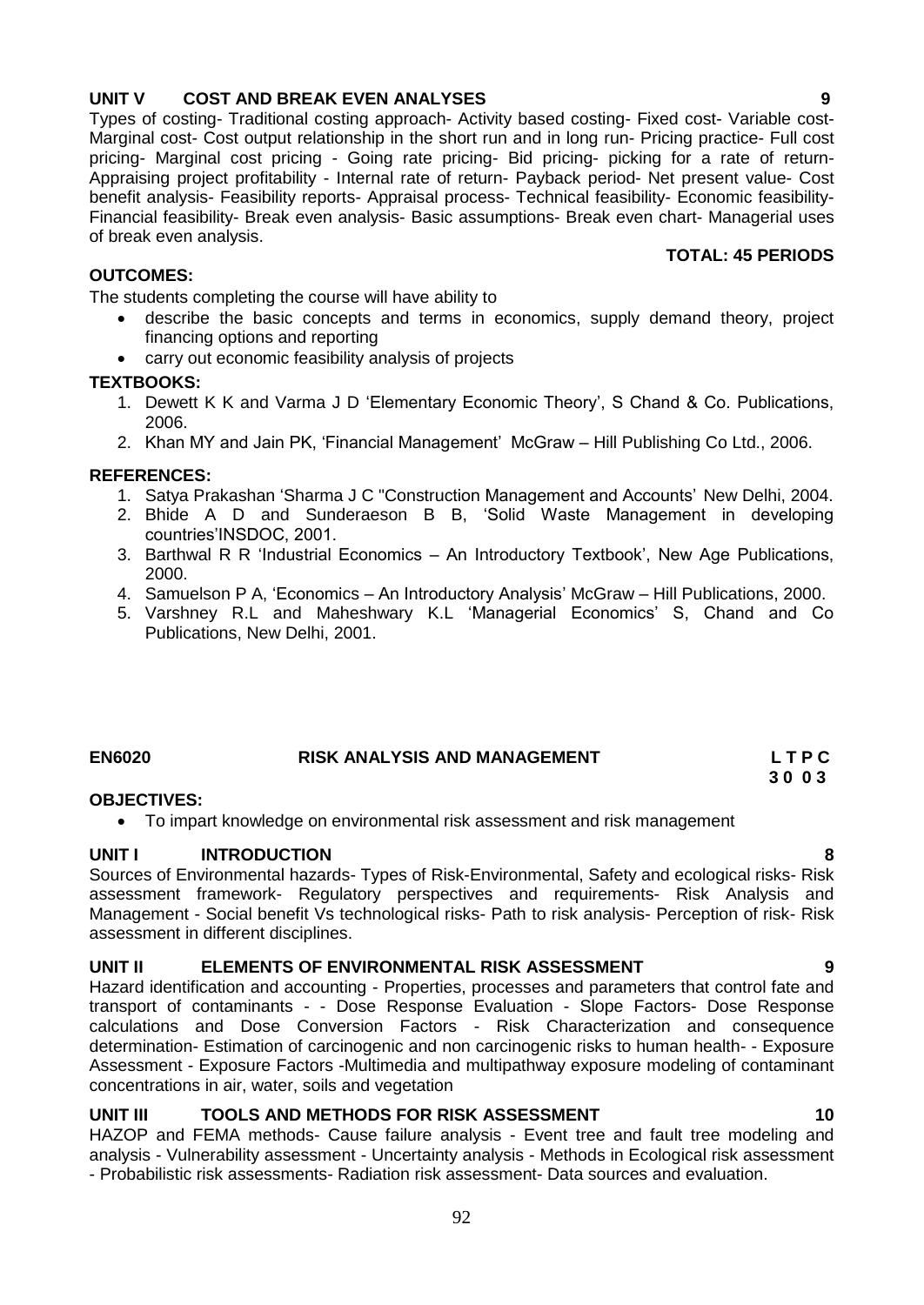# **UNIT IV RISK MANAGEMENT 10**

Risk communication and Risk Perception- Comparative risks- Risk based decision making- Risk based environmental standard setting- Emergency Preparedness Plans- Emergency planning for chemical agent release- Design of risk management programs- Adaptive management- Precaution and stake holder involvement.

# **UNIT V APPLICATIONS 9**

Case studies on risk assessment and management for hazardous chemical storage - Chemical industries - Tanneries - Textile industries- Mineral processing and Petrochemical plants - Hazardous waste disposal facilities - Nuclear power plants- contaminated site remediation - Case histories on Bhopal, Chernobyl, Seveso and Three Mile Island.

# **TOTAL: 45 PERIODS**

# **OUTCOMES:**

The students completing the course will have ability to

- carryout hazard identification and accounting, risk characterization and consequence determination, event tree and fault tree modeling and Probabilistic risk assessments.
- develop management plans including risk communication and emergency preparedness planning
- plan environmental risk assessment of industries and hazardous activities

# **TEXTBOOKS:**

- 1. Cutter, S.L., Environmental Risk and Hazards, Prentice-Hall of India Pvt. Ltd., New Delhi, 1999.
- 2. Kolluru Rao, Bartell Steven, Pitblado R and Stricoff, "Risk Assessment and Management Handbook", McGraw Hill Inc., New York, 1996.
- 3. Kofi Asante Duah, "Risk Assessment in Environmental management", John Wiley and sons, Singapore, 1998.

#### **REFERENCES:**

- 1. Kasperson, J.X. and Kasperson, R.E. and Kasperson,R.E., Global Environmental Risks, V.N.University Press, New York, 2003.
- 2. Mark Burman, Risks and Decisions for Conservation and environmental management,Cambridge University Press, 2005

# **EN6021 GEO-THERMAL ENGINEERING L T P C**

 **3 0 0 3**

# **OBJECTIVES:**

 To impart knowledge on Geo-Thermal Resources and Geo thermal power generating systems

# **UNIT I INTRODUCTION 9**

Thermal structure of earth-Heat flow and temperature distribution-heat and storage-Heat conduction, radiation and convection –Geo thermal gradient-Thermal conductivity-Potential Sites-Estimations of Geothermal Power-Nature of Geothermal Sites-Basic geo thermal power plant

# **UNIT II RESOURCES 9**

Hydro geothermal-Dry steam fields-Wet steam fields-Hot water fields-Geo pressure resources-Hot dry rocks-Magma resources-Volcanoes- Prospects of geothermal energy in India -Total flow power unit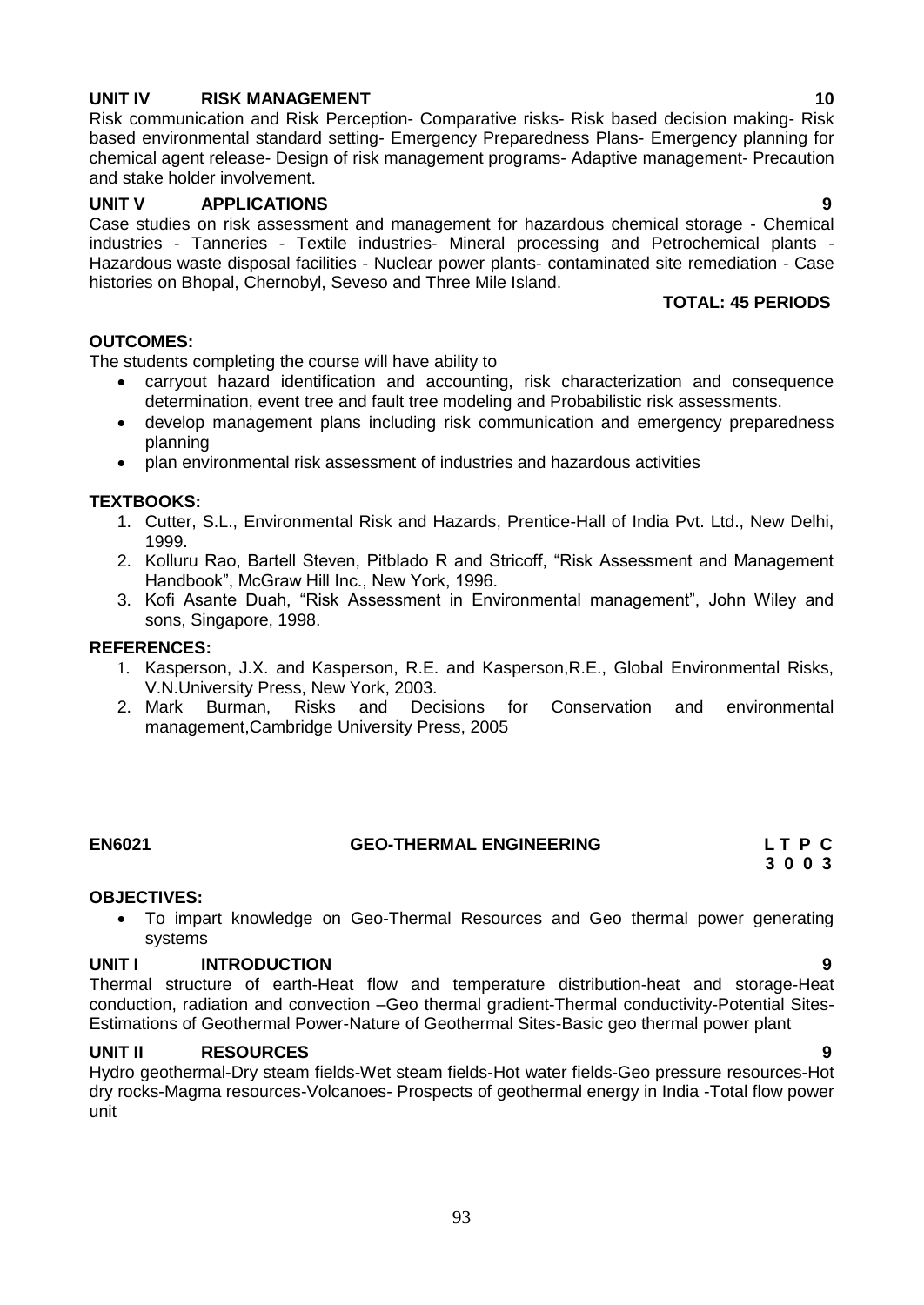# **UNIT III HOT SPRINGS 9**

Hot spring system structure-Warm spring-Flow rates-High flow hot springs-Therapeutic uses-Infections-Hot springs around the world- Merits and demerits of geothermal energy- Applications of geothermal energy

# **UNIT IV POWER GENERATING SYSTEMS 9**

Single flash steam plant-Double flash steam plant-Dry steam plants-Binary cycle power plants-Advanced geothermal energy conversion systems-Environmental effects

# **UNIT V ADVANCEMENTS 9**

Advanced concepts-R&D challenges and activities-Recent progress-Commercialization and deployment activities-Market context-Case study-Larderello dry steam power plant, Italy-Mutnovsky flash steam power plant, Russia

#### **OUTCOMES:**

The students completing the course will have ability to

- describe earth-heat flow and temperature distribution and geo thermal resources
- plan geo thermal power plants

#### **TEXTBOOKS:**

- 1. Harsh K. Gupta, Sukanta Roy, Elsevier, "Geothermal Energy: An Alternative Resource for the 21<sup>st</sup> Century, first edition, 2006
- 2. G.D. Rai "Non Conventional Energy Sources" Khanna Publishers, New Delhi, I<sup>st</sup> edition, 2010.

#### **REFERENCE:**

1. Ronald Dipippo, Elsevier Geothermal Power Plants Principles, Applications and Case Studies, 2<sup>nd</sup> edition, 2007

# **GE6084 HUMAN RIGHTS L T P C**

# **3 0 0 3**

**TOTAL : 45 PERIODS**

# **OBJECTIVES :**

To sensitize the Engineering students to various aspects of Human Rights.

**UNIT I 9** Human Rights – Meaning, origin and Development. Notion and classification of Rights – Natural, Moral and Legal Rights. Civil and Political Rights, Economic, Social and Cultural Rights; collective / Solidarity Rights.

# **UNIT II 9**

Evolution of the concept of Human Rights Magana carta – Geneva convention of 1864. Universal Declaration of Human Rights, 1948. Theories of Human Rights.

#### **UNIT III 9**

Theories and perspectives of UN Laws – UN Agencies to monitor and compliance.

#### **UNIT IV 9**

Human Rights in India – Constitutional Provisions / Guarantees.

# **UNIT V 9**

Human Rights of Disadvantaged People – Women, Children, Displaced persons and Disabled persons, including Aged and HIV Infected People. Implementation of Human Rights – National

- 
- 
-